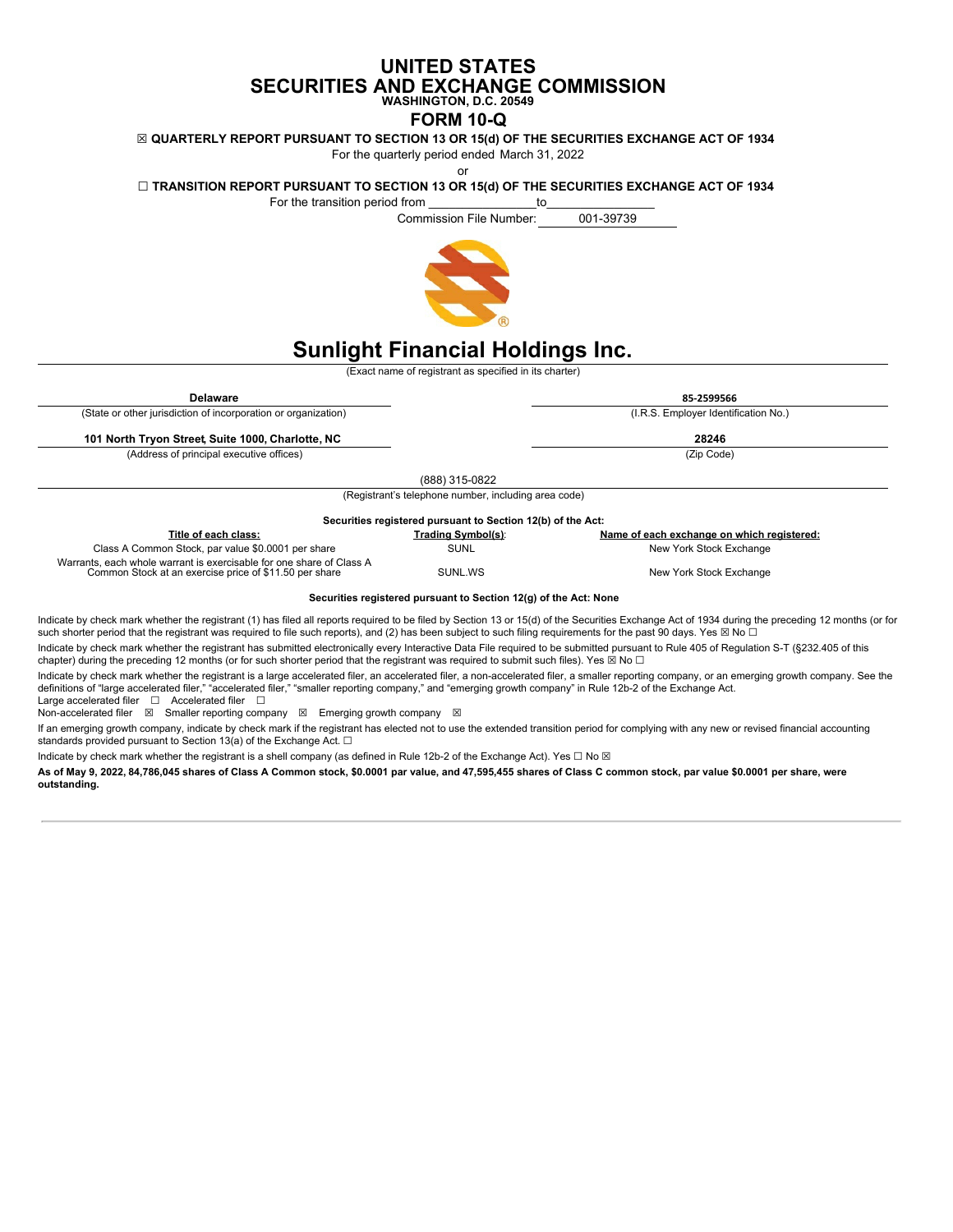#### **SUNLIGHT FINANCIAL HOLDINGS INC. FORM 10-Q INDEX**

 $\mathbf{r}$ 

| <b>INDEX</b>                                                                                  |                                                     |
|-----------------------------------------------------------------------------------------------|-----------------------------------------------------|
|                                                                                               | <b>PAGE</b>                                         |
| Part I. Financial Information                                                                 |                                                     |
| Item 1. Financial Statements                                                                  |                                                     |
| <b>Condensed Consolidated Balance Sheets</b>                                                  |                                                     |
| <b>Unaudited Condensed Consolidated Statements of Operations</b>                              |                                                     |
| Unaudited Condensed Consolidated Statements of Changes in Equity                              |                                                     |
| <b>Unaudited Condensed Consolidated Statements of Cash Flows</b>                              |                                                     |
| Notes to Unaudited Condensed Consolidated Financial Statements                                |                                                     |
| <b>Note 1 - Organization and Business</b>                                                     |                                                     |
| Note 2 - Summary of Significant Accounting Policies                                           |                                                     |
| <b>Note 3 - Financing Receivables</b>                                                         |                                                     |
| <b>Note 4 - Derivatives</b>                                                                   |                                                     |
| Note 5 - Debt Obligations                                                                     |                                                     |
| Note 6 - Equity and Earnings per Share                                                        |                                                     |
| Note 7 - Fair Value Measurement                                                               |                                                     |
| Note 8 - Taxes                                                                                |                                                     |
| Note 9 - Transactions with Affiliates and Affiliated Entities                                 | 1 1 2 3 5 6 6 6 22 25 26 27 35 37 38 39 41 42 71 71 |
| Note 10 - Commitments and Contingencies                                                       |                                                     |
| Note 11 - Subsequent Events                                                                   |                                                     |
| Item 2. Management's Discussion and Analysis of Financial Condition and Results of Operations |                                                     |
| Item 3. Quantitative and Qualitative Disclosures About Market Risk                            |                                                     |
| Item 4. Controls and Procedures                                                               |                                                     |
| Part II. Other Information                                                                    |                                                     |
| Item 1. Legal Proceedings                                                                     |                                                     |
| Item 1A. Risk Factors                                                                         |                                                     |
| Item 2. Unregistered Sales of Equity Securities and Use of Proceeds                           |                                                     |
| Item 3. Defaults Upon Senior Securities                                                       |                                                     |
| Item 4. Mine Safety Disclosures                                                               |                                                     |
| Item 5. Other Information                                                                     | 72 73 75 75 75 76 77                                |
| Item 6. Exhibits                                                                              |                                                     |
| <b>Signatures</b>                                                                             |                                                     |
|                                                                                               |                                                     |

ii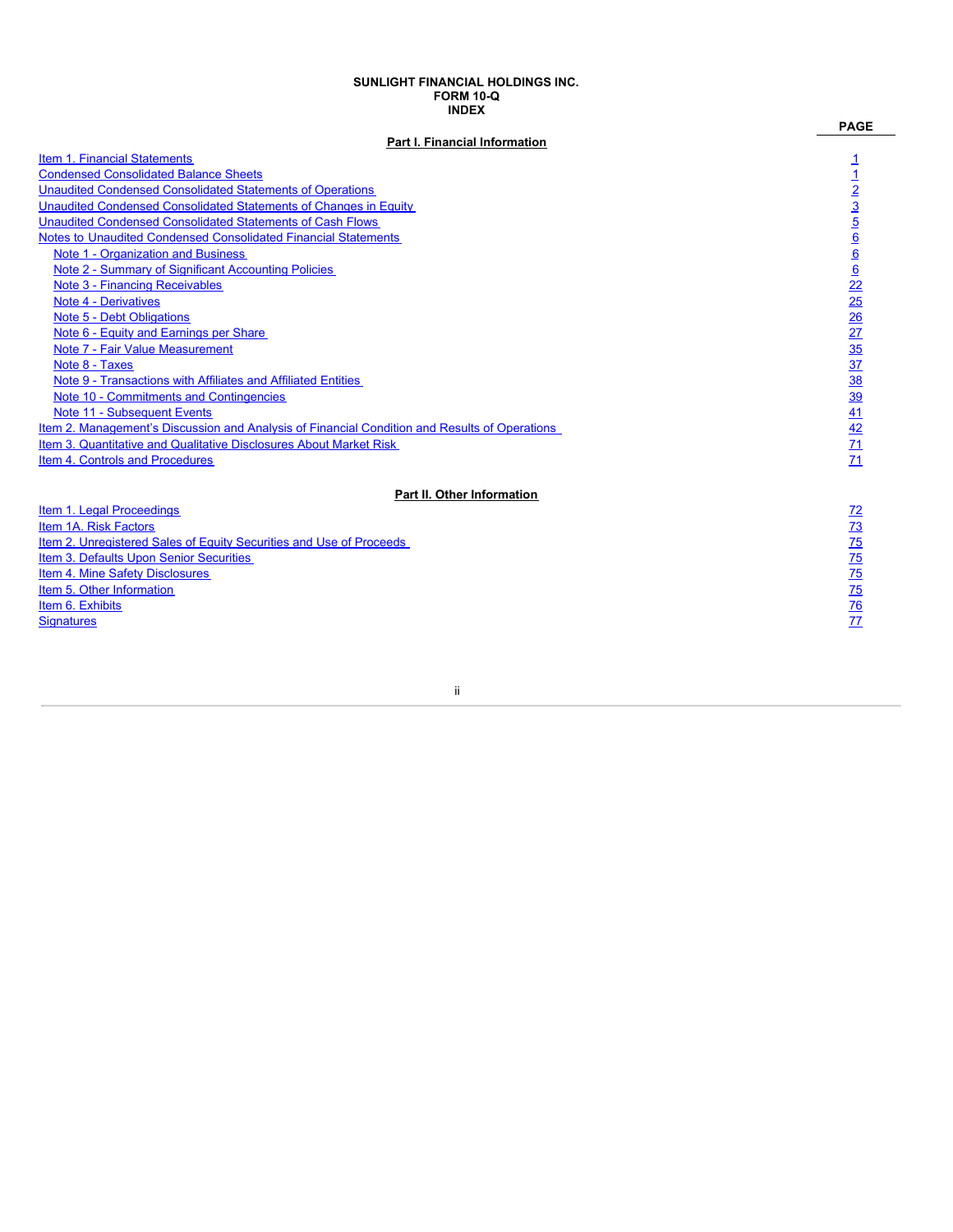#### **SUNLIGHT FINANCIAL HOLDINGS INC. CONDENSED CONSOLIDATED BALANCE SHEETS** (dollars in thousands)

<span id="page-2-1"></span><span id="page-2-0"></span>

|                                                                                                                                                                                                               |                               | <b>Successor</b> |                      |  |
|---------------------------------------------------------------------------------------------------------------------------------------------------------------------------------------------------------------|-------------------------------|------------------|----------------------|--|
|                                                                                                                                                                                                               | March 31, 2022<br>(Unaudited) |                  | December 31.<br>2021 |  |
| <b>Assets</b>                                                                                                                                                                                                 |                               |                  |                      |  |
| Cash and cash equivalents                                                                                                                                                                                     | \$                            | 69,574           | 91,882<br>l\$        |  |
| <b>Restricted cash</b>                                                                                                                                                                                        |                               | 2.355            | 2.018                |  |
| Advances (net of allowance for credit losses of \$505 and \$238)                                                                                                                                              |                               | 86.085           | 66.839               |  |
| Financing receivables (net of allowance for credit losses of \$73 and \$148)                                                                                                                                  |                               | 4.126            | 4.313                |  |
| Goodwill                                                                                                                                                                                                      |                               | 445.756          | 445.756              |  |
| Intangible assets, net                                                                                                                                                                                        |                               | 344,175          | 365,839              |  |
| Property and equipment, net                                                                                                                                                                                   |                               | 1,723            | 4,069                |  |
| Other assets                                                                                                                                                                                                  |                               | 24.781           | 21.531               |  |
| <b>Total assets</b>                                                                                                                                                                                           | \$                            | 978,575          | 1.002.247            |  |
|                                                                                                                                                                                                               |                               |                  |                      |  |
|                                                                                                                                                                                                               |                               |                  |                      |  |
| <b>Liabilities and Stockholders' Equity</b>                                                                                                                                                                   |                               |                  |                      |  |
| <b>Liabilities</b>                                                                                                                                                                                            | \$                            |                  |                      |  |
| Accounts payable and accrued expenses                                                                                                                                                                         |                               | 15.506           | 23.386               |  |
| <b>Funding commitments</b>                                                                                                                                                                                    |                               | 16,643           | 22,749               |  |
| Debt                                                                                                                                                                                                          |                               | 20,613           | 20,613               |  |
| Distributions payable                                                                                                                                                                                         |                               | 1,373            |                      |  |
| Deferred tax liabilities                                                                                                                                                                                      |                               | 34,286           | 36.686               |  |
| Warrants, at fair value                                                                                                                                                                                       |                               | 23.891           | 19.007               |  |
| Other liabilities                                                                                                                                                                                             |                               | 8,180            | 843                  |  |
| <b>Total liabilities</b>                                                                                                                                                                                      |                               | 120,492          | 123,284              |  |
|                                                                                                                                                                                                               |                               |                  |                      |  |
| <b>Commitments and Contingencies (Note 10)</b>                                                                                                                                                                |                               |                  |                      |  |
|                                                                                                                                                                                                               |                               |                  |                      |  |
| <b>Stockholders' Equity</b>                                                                                                                                                                                   |                               |                  |                      |  |
| Preferred stock (Successor); \$0.0001 par value; 35,000,000 shares authorized; none issued and outstanding as of March 31, 2022 and<br>December 31, 2021                                                      |                               |                  |                      |  |
| Class A common stock (Successor); \$0.0001 par value; 420,000,000 shares authorized; 86,373,596 issued; and 84,790,164 and<br>84.803.687 outstanding as of March 31, 2022 and December 31, 2021, respectively |                               | 9                | 9                    |  |
| Class B common stock (Successor); \$0.0001 par value; 20,000,000 shares authorized; none issued and outstanding as of March 31, 2022<br>and December 31, 2021                                                 |                               |                  |                      |  |
| Class C common stock (Successor); \$0.0001 par value; 65,000,000 shares authorized; 47,595,455 issued and outstanding as of<br>March 31, 2022 and December 31, 2021                                           |                               |                  |                      |  |
| Additional paid-in capital                                                                                                                                                                                    |                               | 765.755          | 764.366              |  |
| Accumulated deficit                                                                                                                                                                                           |                               | (199, 758)       | (186, 022)           |  |
| <b>Total capital</b>                                                                                                                                                                                          |                               | 566.006          | 578.353              |  |
| Treasury stock, at cost; 1,583,432 and 1,569,909 Class A shares as of March 31, 2022 and December 31, 2021, respectively                                                                                      |                               | (15,590)         | (15, 535)            |  |
| Total stockholders' equity                                                                                                                                                                                    |                               | 550,416          | 562,818              |  |
| Noncontrolling interests in consolidated subsidiaries                                                                                                                                                         |                               | 307,667          | 316,145              |  |
|                                                                                                                                                                                                               |                               | 858,083          | 878,963              |  |
| Total equity                                                                                                                                                                                                  |                               |                  |                      |  |
| Total liabilities and stockholders' equity                                                                                                                                                                    | \$                            | 978,575          | I\$<br>1.002.247     |  |

<span id="page-2-2"></span>*See notes to unaudited condensed consolidated financial statements.*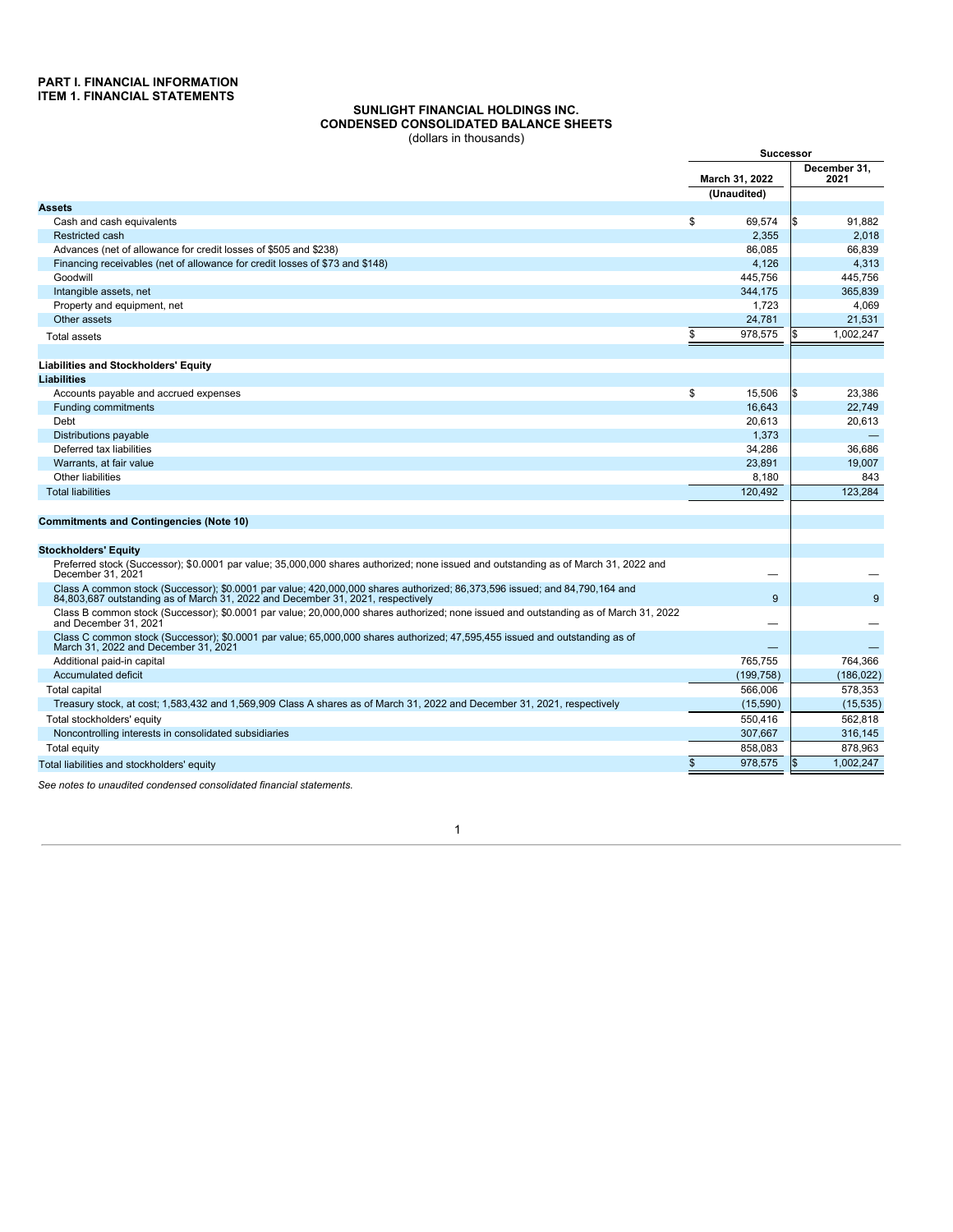# **SUNLIGHT FINANCIAL HOLDINGS INC. UNAUDITED CONDENSED CONSOLIDATED STATEMENTS OF OPERATIONS**

(dollars in thousands, except per share amounts)

|                                                               | <b>Successor</b>                                          | Predecessor                                               |  |
|---------------------------------------------------------------|-----------------------------------------------------------|-----------------------------------------------------------|--|
|                                                               | For the Three<br><b>Months Ended</b><br>March 31,<br>2022 | For the Three<br><b>Months Ended</b><br>March 31,<br>2021 |  |
| <b>Revenue</b>                                                | $\frac{2}{3}$<br>28,231                                   | $\mathfrak{S}$<br>24,787                                  |  |
| <b>Costs and Expenses</b>                                     |                                                           |                                                           |  |
| Cost of revenues (exclusive of items shown separately below)  | 5,229                                                     | 4,854                                                     |  |
| Compensation and benefits                                     | 13,125                                                    | 8,012                                                     |  |
| Selling, general, and administrative                          | 6,472                                                     | 1,916                                                     |  |
| Property and technology                                       | 1,928                                                     | 1,208                                                     |  |
| Depreciation and amortization                                 | 22,447                                                    | 809                                                       |  |
| Provision for losses                                          | 638                                                       | 736                                                       |  |
| Management fees to affiliate                                  |                                                           | 100                                                       |  |
|                                                               | 49,839                                                    | 17,635                                                    |  |
| Operating income (loss)                                       | (21,608)                                                  | 7,152                                                     |  |
| Other Income (Expense), Net                                   |                                                           |                                                           |  |
| Interest income                                               | 84                                                        | 141                                                       |  |
| Interest expense                                              | (260)                                                     | (255)                                                     |  |
| Change in fair value of warrant liabilities                   | (4,884)                                                   | (2,614)                                                   |  |
| Change in fair value of contract derivatives, net             | (227)                                                     | (856)                                                     |  |
| Realized gains on contract derivatives, net                   | 1,909                                                     | 2,267                                                     |  |
| Other realized losses, net                                    | (197)                                                     |                                                           |  |
| Other income                                                  | 176                                                       | 412                                                       |  |
| Business combination expenses                                 |                                                           | (3, 587)                                                  |  |
|                                                               | (3,399)                                                   | (4, 492)                                                  |  |
| Net Income (Loss) Before Income Taxes                         | (25,007)                                                  | 2,660                                                     |  |
| Income tax benefit (expense)                                  | 2,401                                                     |                                                           |  |
| <b>Net Income (Loss)</b>                                      | (22,606)                                                  | 2.660                                                     |  |
| Noncontrolling interests in loss of consolidated subsidiaries | 8,632                                                     |                                                           |  |
| Net Income (Loss) Attributable to Class A Shareholders        | \$<br>(13, 974)                                           | 2,660<br>\$                                               |  |
|                                                               |                                                           |                                                           |  |
| <b>Loss Per Class A Share</b>                                 |                                                           |                                                           |  |
| Net loss per Class A share                                    |                                                           |                                                           |  |
| Basic                                                         | \$<br>(0.16)                                              |                                                           |  |
| <b>Diluted</b>                                                | (0.16)                                                    |                                                           |  |
| Weighted average number of Class A shares outstanding         |                                                           |                                                           |  |
| <b>Basic</b>                                                  | 84,798,918                                                |                                                           |  |
|                                                               | 84,798,918                                                |                                                           |  |
| <b>Diluted</b>                                                |                                                           |                                                           |  |

<span id="page-3-0"></span>*See notes to unaudited condensed consolidated financial statements.*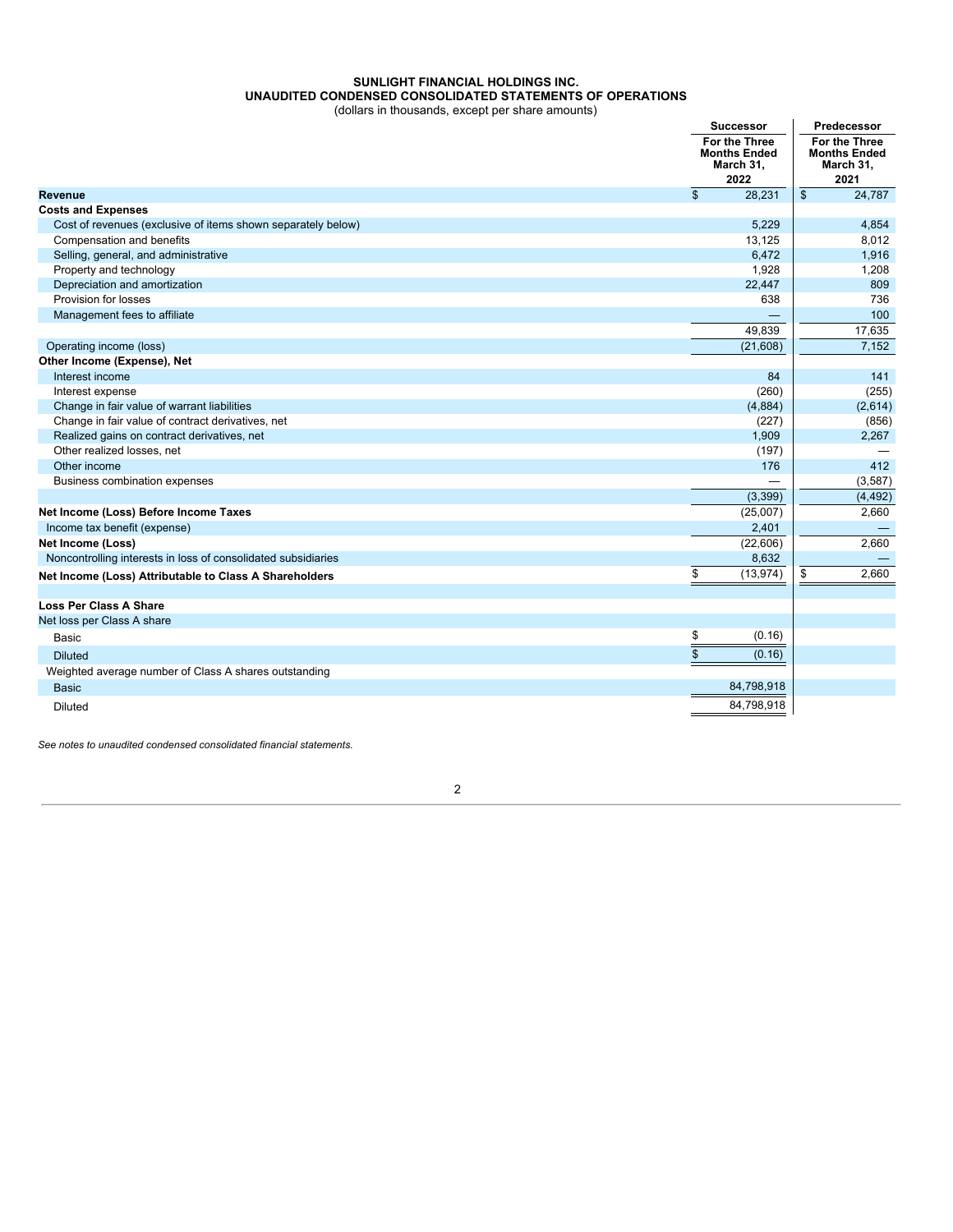#### **SUNLIGHT FINANCIAL HOLDINGS INC. UNAUDITED CONDENSED CONSOLIDATED STATEMENTS OF CHANGES IN EQUITY** (dollars in thousands)

|                                                                        | <b>Successor</b> |            |                           |                                                                                |                   |            |                    |  |                          |                          |  |                                      |                                    |                        |
|------------------------------------------------------------------------|------------------|------------|---------------------------|--------------------------------------------------------------------------------|-------------------|------------|--------------------|--|--------------------------|--------------------------|--|--------------------------------------|------------------------------------|------------------------|
|                                                                        | <b>Shares</b>    |            |                           | <b>Retained</b><br><b>Common Stock</b><br><b>Additional</b><br><b>Earnings</b> |                   |            |                    |  |                          | Total                    |  |                                      |                                    |                        |
|                                                                        | Class A          | Class C    | Preferred<br><b>Stock</b> | Class<br>A                                                                     | <b>Class</b><br>в | Class<br>C | Paid-in<br>Capital |  | (Accumulated<br>Deficit) | Treasury<br><b>Stock</b> |  | <b>Stockholders</b><br><b>Equity</b> | Noncontrolling<br><b>Interests</b> | Total<br><b>Equity</b> |
| December 31, 2021                                                      | 86,373,596       | 47,595,455 |                           | 9                                                                              | S.                |            | \$764,366          |  | (186, 022)               | $$$ (15,535) \$          |  | 562,818                              | \$<br>316,145                      | \$878,963              |
| Equity-based compensation                                              |                  |            |                           |                                                                                |                   |            | 1,783              |  |                          |                          |  | 1.783                                | 1,092                              | 2,875                  |
| Shares withheld related to<br>net share settlement of equity<br>awards |                  |            |                           |                                                                                |                   |            |                    |  |                          | (55)                     |  | (55)                                 |                                    | (55)                   |
| <b>Dilution</b>                                                        |                  |            |                           |                                                                                |                   |            | (394)              |  |                          |                          |  | (394)                                | 394                                |                        |
| <b>Distribution</b>                                                    |                  |            |                           |                                                                                |                   |            |                    |  |                          |                          |  | —                                    | (1, 373)                           | (1, 373)               |
| Cumulative ASC 842<br>adoption effect                                  |                  |            |                           |                                                                                |                   |            |                    |  | 238                      |                          |  | 238                                  | 41                                 | 279                    |
| Net loss                                                               |                  |            |                           |                                                                                |                   |            | –                  |  | (13, 974)                |                          |  | (13, 974)                            | (8,632)                            | (22,606)               |
| March 31, 2022                                                         | 86,373,596       | 47,595,455 |                           | 9<br>\$                                                                        | S                 |            | \$765.755          |  | (199, 758)               | $$$ (15,590) \$          |  | 550.416                              | 307.667                            | \$858.083              |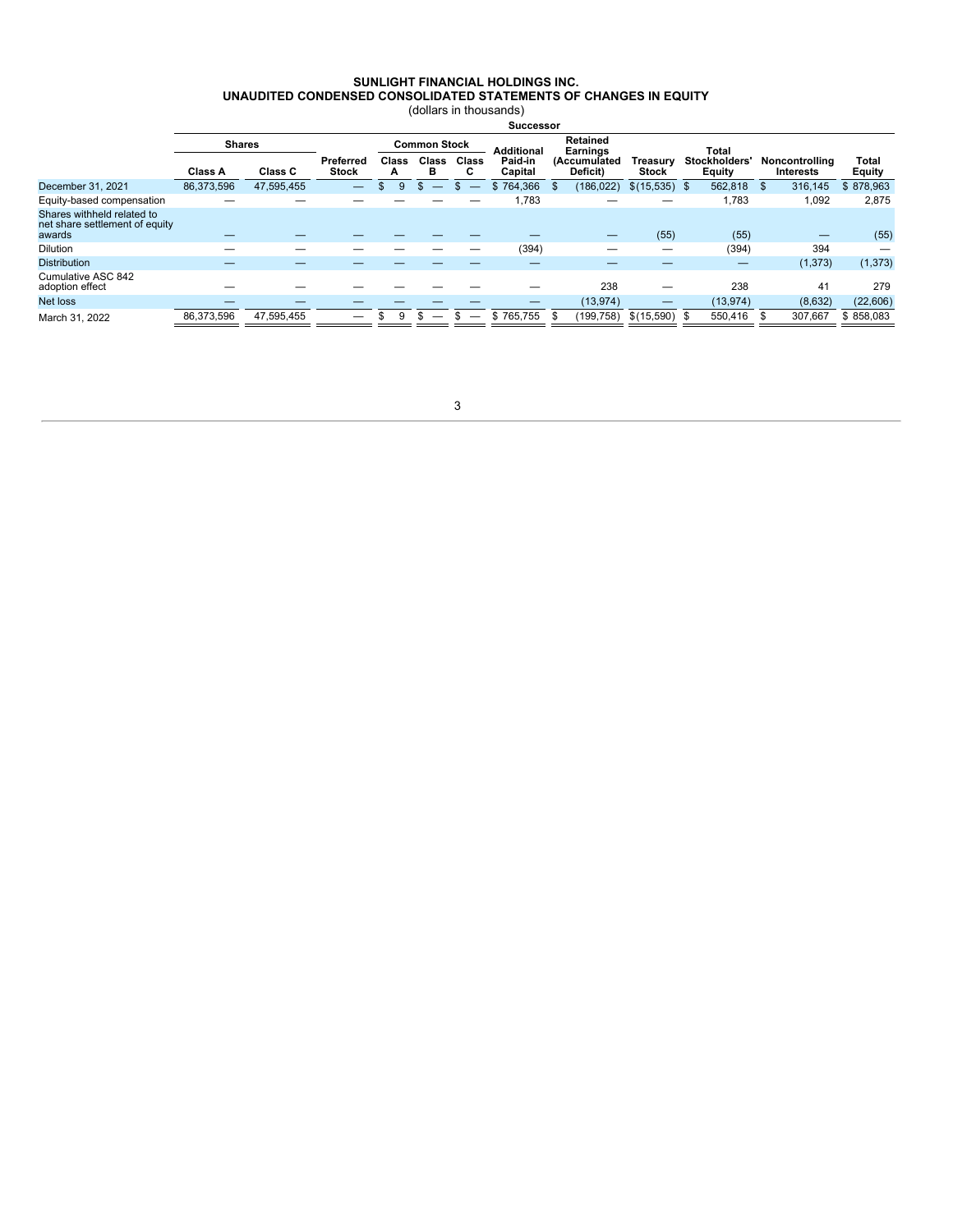#### **SUNLIGHT FINANCIAL HOLDINGS INC. UNAUDITED CONDENSED CONSOLIDATED STATEMENTS OF CHANGES IN EQUITY (CONTINUED)**

(dollars in thousands)

|                                                |                    | Predecessor        |                    |                 |                       |                       |                              |                 |                                 |                                        |                               |                                          |  |
|------------------------------------------------|--------------------|--------------------|--------------------|-----------------|-----------------------|-----------------------|------------------------------|-----------------|---------------------------------|----------------------------------------|-------------------------------|------------------------------------------|--|
|                                                |                    |                    | <b>Units</b>       |                 |                       |                       | <b>Temporary Equity</b>      |                 | Units                           | <b>Members' Equity</b>                 |                               |                                          |  |
|                                                | Class<br>A-3 Units | Class<br>A-2 Units | Class<br>A-1 Units | Common<br>Units | Class<br>A-3<br>Units | Class<br>A-2<br>Units | <b>Class</b><br>A-1<br>Units | Common<br>Units | Other<br>Ownership<br>Interests | Other<br>Ownership<br><b>Interests</b> | Accumulated<br><b>Deficit</b> | Total<br><b>Members</b><br><b>Equity</b> |  |
| December 31, 2020                              | 376.395            | 225,972            | 296,302            | 78.717          | \$260.428             | \$154,286             | \$202.045                    | \$47.757        | 53.105                          | .439                                   | (623, 342)                    | \$ (621,903)                             |  |
| Preferred distributions, paid<br>in-kind       | 13.457             | 8.079              | 10.593             | —               | 1,037                 | 6.778                 | 8,882                        | –               |                                 |                                        | (26, 697)                     | (26, 697)                                |  |
| Change in temporary equity<br>redemption value |                    |                    |                    | --              | 48,307                | 35.276                | 46,374                       | 12.079          |                                 |                                        | (142, 036)                    | (142, 036)                               |  |
| Equity-based compensation                      |                    |                    |                    |                 |                       |                       |                              | –               | 1.762                           | 11                                     | –                             |                                          |  |
| Net income                                     |                    |                    |                    |                 |                       |                       |                              |                 |                                 |                                        | 2,660                         | 2,660                                    |  |
| March 31, 2021                                 | 389.852            | 234.051            | 306.895            | 78.717          | \$319.772             | \$196,340             | \$257.301                    | \$59.836        | 54.867                          | .450                                   | 789,415)                      | \$(787,965)                              |  |

<span id="page-5-0"></span>*See notes to unaudited condensed consolidated financial statements.*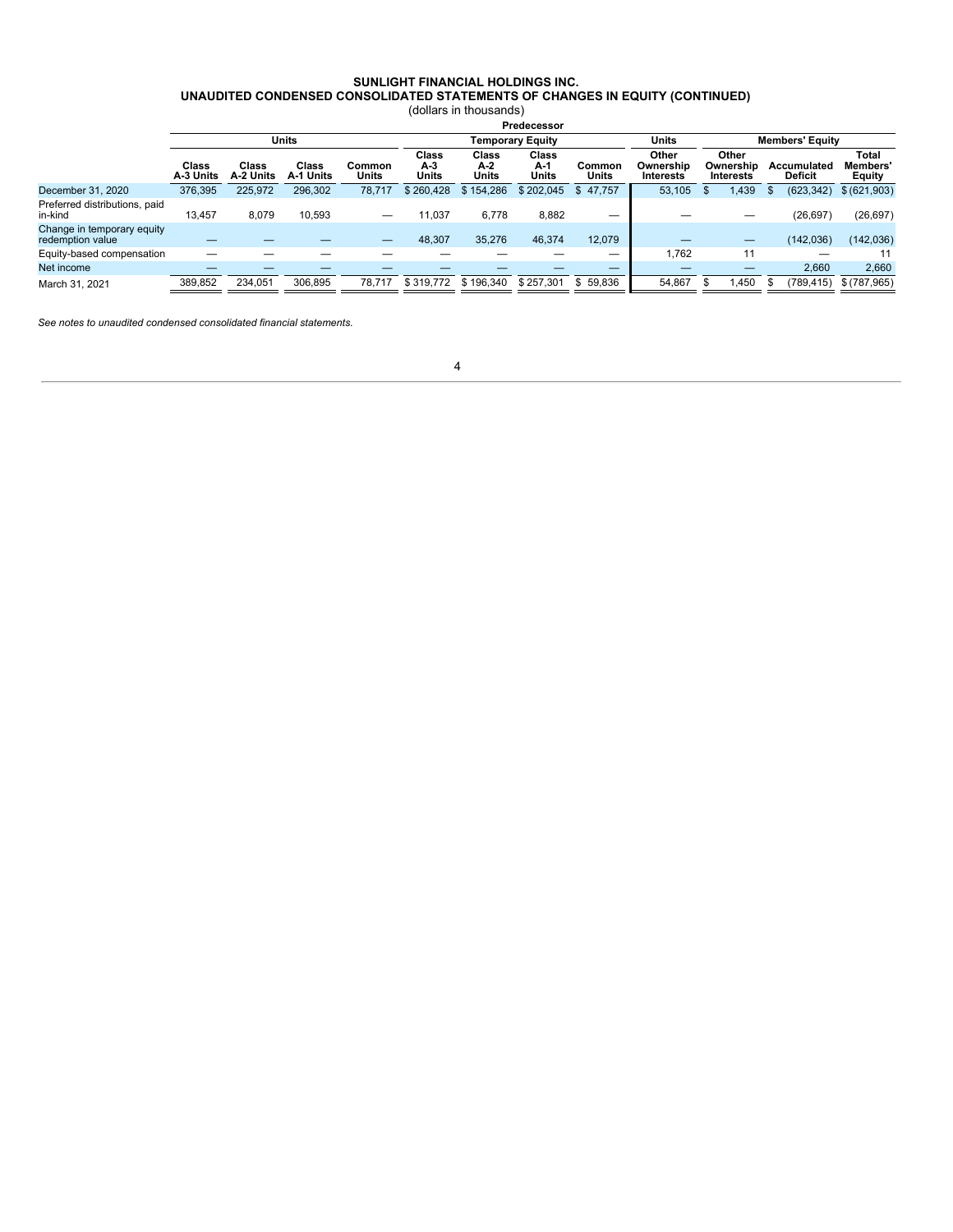# **SUNLIGHT FINANCIAL HOLDINGS INC. UNAUDITED CONDENSED CONSOLIDATED STATEMENTS OF CASH FLOWS**

(dollars in thousands)

|                                                                                      |                | <b>Successor</b>                                          |               | Predecessor                                               |
|--------------------------------------------------------------------------------------|----------------|-----------------------------------------------------------|---------------|-----------------------------------------------------------|
|                                                                                      |                | For the Three<br><b>Months Ended</b><br>March 31,<br>2022 |               | For the Three<br><b>Months Ended</b><br>March 31,<br>2021 |
| <b>Cash Flows From Operating Activities</b>                                          |                |                                                           |               |                                                           |
| Net income (loss)                                                                    | \$             | (22, 606)                                                 | \$            | 2,660                                                     |
| Adjustments to reconcile net income (loss) to net cash used in operating activities: |                |                                                           |               |                                                           |
| Depreciation and amortization                                                        |                | 22,447                                                    |               | 835                                                       |
| Provision for losses                                                                 |                | 638                                                       |               | 736                                                       |
| Change in fair value of warrant liabilities                                          |                | 4,884                                                     |               | 2,614                                                     |
| Change in fair value of contract derivatives, net                                    |                | 227                                                       |               | 856                                                       |
| Other income                                                                         |                | (176)                                                     |               | (412)                                                     |
| Share-based payment arrangements                                                     |                | 3.860                                                     |               | 11                                                        |
| Deferred income tax benefit                                                          |                | (2,401)                                                   |               |                                                           |
| Increase (decrease) in operating capital:                                            |                |                                                           |               |                                                           |
| Decrease (increase) in advances                                                      |                | (19, 513)                                                 |               | 2.771                                                     |
| Increase in due from affiliates                                                      |                |                                                           |               | (1,839)                                                   |
| Decrease in other assets                                                             |                | 3,949                                                     |               | 1,665                                                     |
| Increase (decrease) in accounts payable and accrued expenses                         |                | (6,052)                                                   |               | 571                                                       |
| Decrease in funding commitments                                                      |                | (6, 106)                                                  |               | (1,916)                                                   |
| Increase in due to affiliates<br>Increase (decrease) in other liabilities            |                |                                                           |               | 1,732<br>216                                              |
|                                                                                      |                | (281)                                                     |               | 10.500                                                    |
| Net cash provided by (used in) operating activities                                  |                | (21, 130)                                                 |               |                                                           |
| <b>Cash Flows From Investing Activities</b>                                          |                |                                                           |               |                                                           |
| Return of investments in loan pool participation and loan principal repayments       |                | 307                                                       |               | 419                                                       |
| Payments to acquire loans and participations in loan pools                           |                | (448)                                                     |               | (842)                                                     |
| Payments to acquire property and equipment                                           |                | (645)                                                     |               | (709)                                                     |
| Net cash used in investing activities                                                |                | (786)                                                     |               | (1, 132)                                                  |
|                                                                                      |                |                                                           |               |                                                           |
| <b>Cash Flows From Financing Activities</b>                                          |                |                                                           |               |                                                           |
| Payments for share-based payment tax withholding                                     |                | (55)                                                      |               |                                                           |
| Payment of capital distributions                                                     |                |                                                           |               | (6, 757)                                                  |
| Net cash used in financing activities                                                |                | (55)                                                      |               | (6,757)                                                   |
| Net Increase (Decrease) in Cash, Cash Equivalents, and Restricted Cash               |                | (21, 971)                                                 |               | 2,611                                                     |
|                                                                                      |                |                                                           |               |                                                           |
| Cash, Cash Equivalents, and Restricted Cash, Beginning of Period                     |                | 93,900                                                    |               | 52,705                                                    |
| Cash, Cash Equivalents, and Restricted Cash, End of Period                           | \$             | 71,929                                                    | \$            | 55,316                                                    |
| Supplemental Disclosure of Cash Flow Information                                     |                |                                                           |               |                                                           |
| Cash paid during the period for interest                                             | $\mathfrak{S}$ | 260                                                       | $\sqrt[6]{3}$ | 229                                                       |
|                                                                                      |                |                                                           |               |                                                           |
| <b>Noncash Investing and Financing Activities</b>                                    |                |                                                           |               |                                                           |
| Distributions declared, but not paid                                                 | \$             | 1,373                                                     | \$            |                                                           |
| Preferred dividends, paid in-kind                                                    |                |                                                           |               | 26.697                                                    |
| Change in temporary equity redemption value                                          |                |                                                           |               | 142,036                                                   |
| Capital expenditures incurred but not yet paid                                       |                | 200                                                       |               |                                                           |

5

<span id="page-6-0"></span>*See notes to unaudited condensed consolidated financial statements.*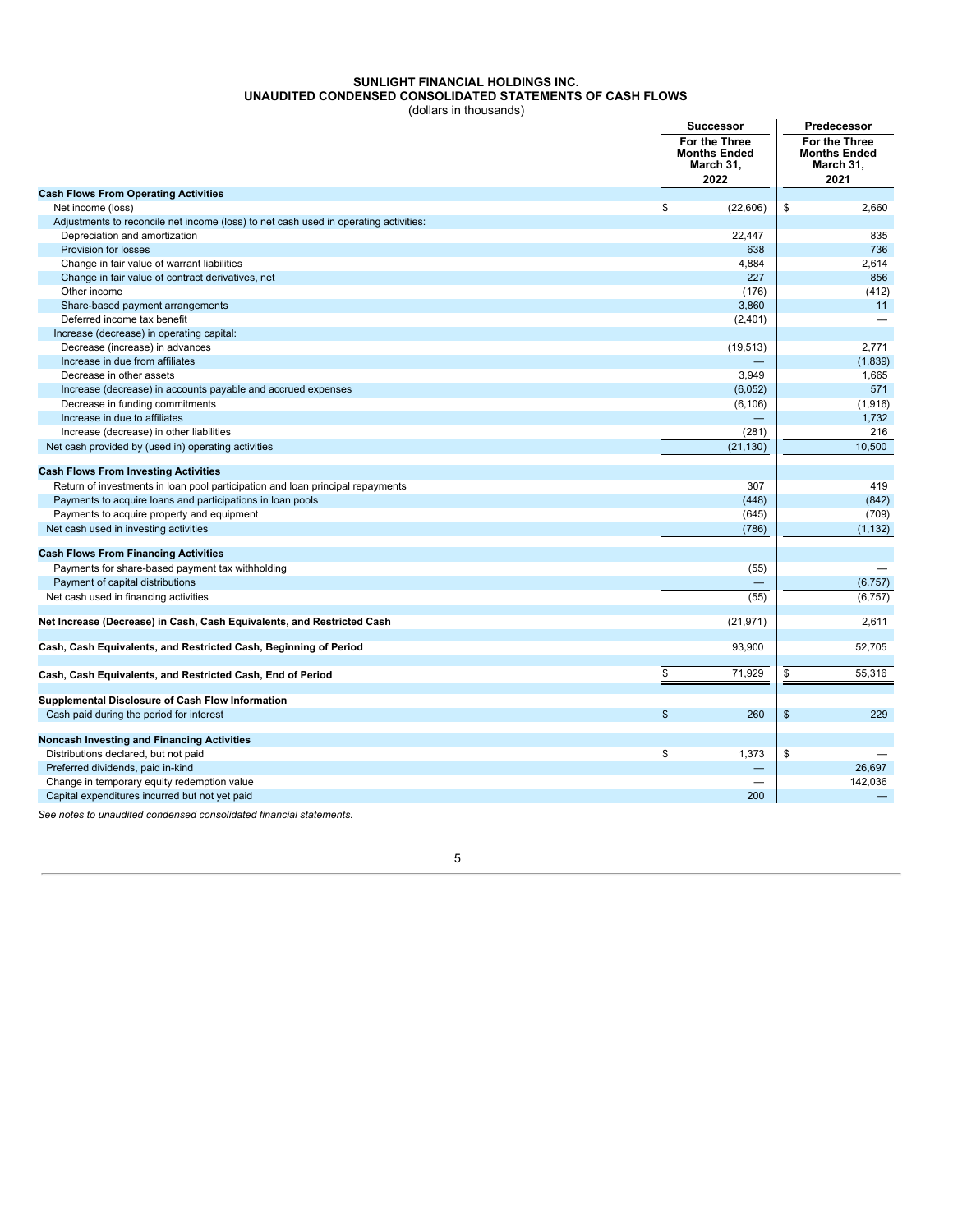#### **NOTES TO UNAUDITED CONDENSED CONSOLIDATED FINANCIAL STATEMENTS**

(dollars in tables in thousands, except share, per share, unit, and per unit data)

#### <span id="page-7-0"></span>**Note 1. Organization and Business**

Sunlight Financial Holdings Inc. (together with its consolidated subsidiaries, the "Company" or "Sunlight") is a premier, technology-enabled point-of-sale finance company. Sunlight Financial LLC, its accounting predecessor and wholly-owned subsidiary, was organized as a Delaware limited liability company on January 23, 2014.

On July 9, 2021 (the "Closing Date"), the Company consummated the transactions contemplated by that certain Business Combination Agreement (the "Business Combination Agreement"), dated as of January 23, 2021, by and among Spartan Acquisition Corp. II, a Delaware corporation incorporated on August 17, 2020 as a publicly-traded special purpose acquisition company sponsored by funds managed by an affiliate of Apollo Global Management, Inc. (the "Sponsor") and formed for the purpose of effecting a merger, capital stock exchange, asset acquisition, stock purchase, reorganization or similar business combination with one or more businesses ("Spartan"), Sunlight Financial LLC and the Spartan Subsidiaries, FTV Blocker and Tiger Blocker (each as defined in the Business Combination Agreement). On the Closing Date, Spartan changed its name to "Sunlight Financial Holdings Inc." and Sunlight Financial LLC became the operating subsidiary of Sunlight Financial Holdings Inc., organized in an "Up-C" structure (the "Business Combination"). As a result of the Business Combination, the Company's trading symbol on the New York Stock Exchange (the "NYSE") was changed from "SPRQ" to "SUNL."

All activity for the period from August 17, 2020 (Spartan's inception) to the Closing Date relates to the Company's formation, initial public offering and private placement of equity (Note 6), and search for a prospective business combination. The Company did not generate any operating revenues until after completion of the Business Combination. Upon completion of the Business Combination, the Company assumed the operations of, and began to consolidate, Sunlight Financial LLC. Refer to "Note 2 — Basis of Presentation" regarding the presentation of the Company's financial statements before and after the Business Combination.

*Business* — Sunlight operates a technology-enabled financial services platform within the United States of America, using a nationwide network of contractors at the point-of-sale, to offer homeowners secured and unsecured loans ("Loans"), originated by third-party lenders, for the purchase and installation of residential solar energy systems and other home improvements. Sunlight arranges for the origination of Loans by third-party lenders in two distinct ways:

*Direct Channel Loans* — Sunlight arranges for certain Loans ("Direct Channel Loans") to be originated and retained by third parties ("Direct Channel Partners"). The Direct Channel Partners originate the Direct Channel Loans directly, using their own credit criteria. These Direct Channel Partners pay for Direct Channel Loans by remitting funds to Sunlight, and Sunlight is thereafter responsible for making the appropriate payments to the relevant contractor. Sunlight earns income from the difference between the cash amount paid by a Direct Channel Partner to Sunlight for a given Direct Channel Loan and the dollar amount due to the contractor for such Direct Channel Loan. Sunlight does not participate in the ongoing economics of the Direct Channel Loans and, generally, does not retain any obligations with respect thereto except for certain ongoing fee-based administrative services performed by Sunlight.

*Indirect Channel Loans —* Sunlight arranges for other Loans ("Indirect Channel Loans") to be originated by Sunlight's issuing bank partner ("Bank Partner"). Sunlight has entered into program agreements with its Bank Partner that govern the terms and conditions with respect to originating and servicing the Indirect Channel Loans and Sunlight pays its Bank Partner a fee based on the principal balance of Loans originated by Sunlight's Bank Partner. Sunlight's Bank Partner funds these Loans by remitting funds to Sunlight, and Sunlight is thereafter responsible for making the appropriate payments to the relevant contractor. Sunlight arranges for the sale of certain Indirect Channel Loans, or participations therein, to third parties ("Indirect Channel Loan Purchasers").

#### <span id="page-7-1"></span>**Note 2. Summary of Significant Accounting Policies**

*Basis of Presentation* — As a result of the Business Combination, for accounting purposes, Sunlight Financial Holdings Inc. is the acquirer and Sunlight Financial LLC is the acquiree and accounting predecessor. The financial statement presentation includes the financial statements of Sunlight Financial LLC as "Predecessor" for periods prior to the Closing Date and of the Company as "Successor" for the periods after the Closing Date, including the consolidation of Sunlight Financial LLC.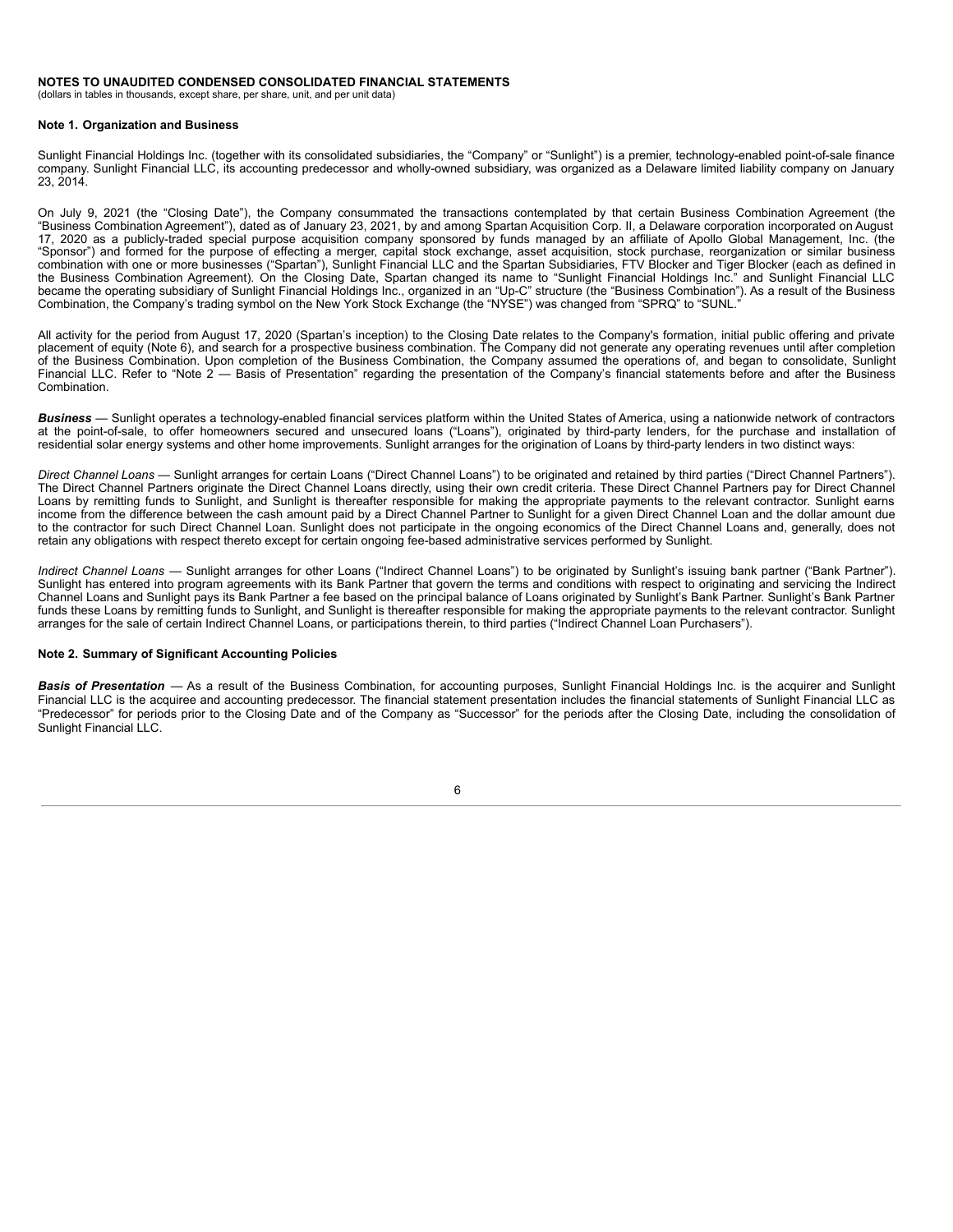The accompanying consolidated financial statements and related notes, prepared in accordance with U.S. generally accepted accounting principles ("GAAP"), include the accounts of Sunlight and its consolidated subsidiaries. In the opinion of management, all adjustments considered necessary for a fair presentation of Sunlight's financial position, results of operations, and cash flows have been included and are of a normal and recurring nature. All intercompany balances and transactions have been eliminated.

Certain information and footnote disclosures normally included in financial statements prepared under GAAP may be condensed or omitted for interim financial reporting, and the operating results presented for interim periods are not necessarily indicative of the results that may be expected for any other interim period or for the entire year.

These financial statements should be read in conjunction with Sunlight's audited consolidated financial statements for the year ended December 31, 2021 and footnotes thereto included in Sunlight's annual report on Form 10-K filed with the Securities and Exchange Commission ("SEC") on March 29, 2022. Capitalized terms used herein, and not otherwise defined, are defined in Sunlight's consolidated financial statements for the year ended December 31, 2021.

Certain prior period amounts have been reclassified to conform to the current period's presentation.

*Emerging Growth Company* — The Company is an "emerging growth company," as defined in Section 2(a) of the Securities Act, as modified by the JOBS Act, and it may take advantage of certain exemptions from various reporting requirements that are applicable to other public companies that are not emerging growth companies, including, but not limited to, not being required to comply with the auditor attestation requirements of Section 404 of the Sarbanes-Oxley Act of 2002, reduced disclosure obligations regarding executive compensation in its periodic reports and proxy statements, and exemptions from the requirements of holding a nonbinding advisory vote on executive compensation and stockholder approval of any golden parachute payments not previously approved.

Further, Section 102(b)(1) of the JOBS Act exempts emerging growth companies from being required to comply with new or revised financial accounting standards until private companies (that is, those that have not had a Securities Act registration statement declared effective or do not have a class of securities registered under the Securities Exchange Act of 1934, as amended) are required to comply with the new or revised financial accounting standards. The JOBS Act provides that an emerging growth company can elect to opt out of the extended transition period and comply with the requirements that apply to nonemerging growth companies, but any such an election to opt out is irrevocable. The Company has elected not to opt out of such extended transition period, which means that when a standard is issued or revised and it has different application dates for public or private companies, the Company, as an emerging growth company, can adopt the new or revised standard at the time private companies adopt the new or revised standard. This may make comparison of the Company's financial statements with another public company that is neither an emerging growth company nor an emerging growth company that has opted out of using the extended transition period difficult or impossible because of the potential differences in accounting standards used.

*Consolidation* — Sunlight consolidates those entities over which it controls significant operating, financial, and investing decisions of the entity as well as those entities deemed to be variable interest entities ("VIEs") in which the Company is determined to be the primary beneficiary.

The analysis as to whether to consolidate an entity is subject to a significant amount of judgment. Some of the criteria considered are the determination as to the degree of control over an entity by its various equity holders, the design of the entity, how closely related the entity is to each of its equity holders, the relation of the equity holders to each other and a determination of the primary beneficiary in entities in which Sunlight has a variable interest. These analyses involve estimates, based on the assumptions of management, as well as judgments regarding significance and the design of entities.

VIEs are defined as entities in which equity investors do not have the characteristics of a controlling financial interest or do not have sufficient equity at risk for the entity to finance its activities without additional subordinated financial support from other parties. A VIE is required to be consolidated by its primary beneficiary, and only by its primary beneficiary, which is defined as the party who has the power to direct the activities of a VIE that most significantly impact its economic performance and who has the obligation to absorb losses or the right to receive benefits from the VIE that could potentially be significant to the VIE.

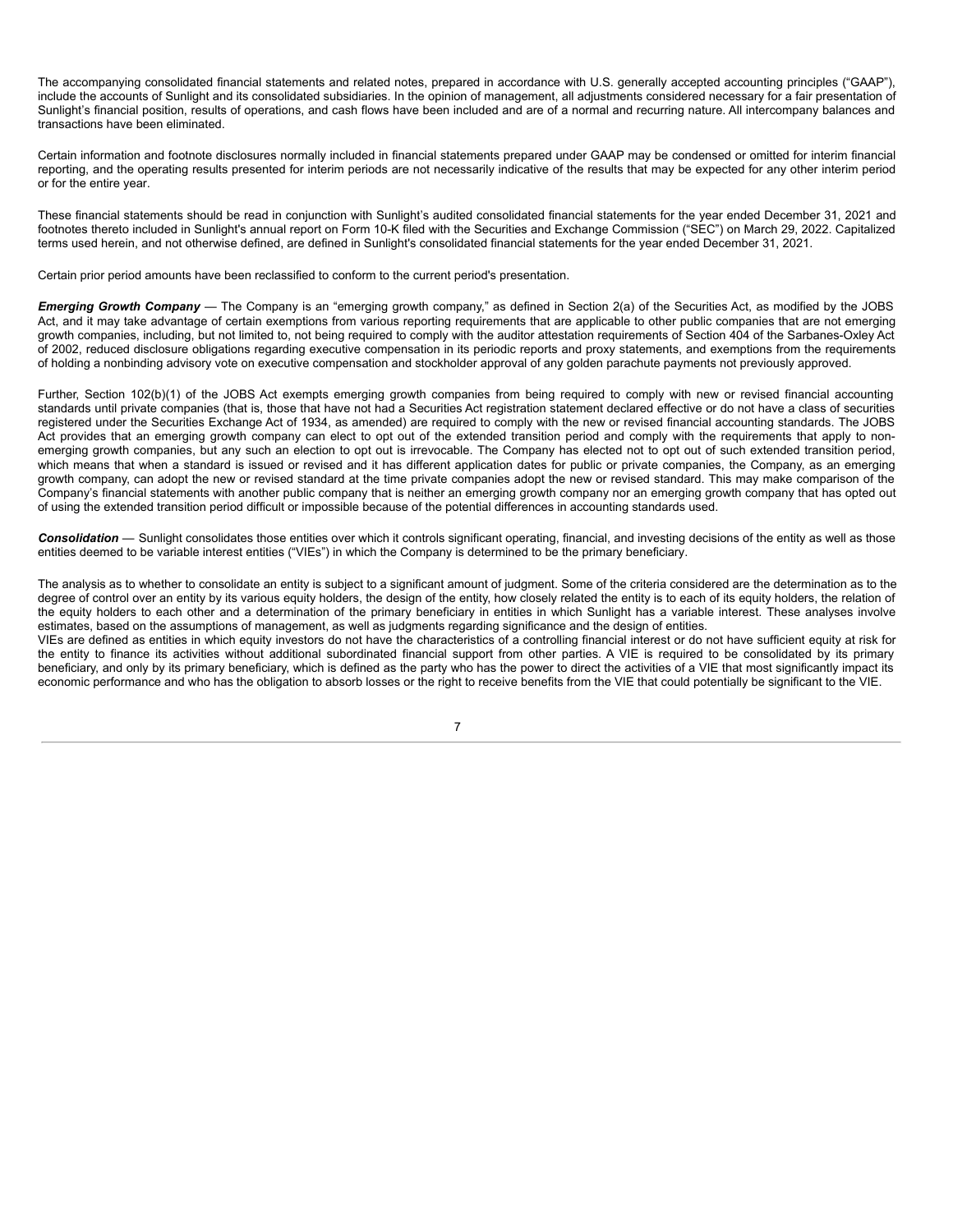Sunlight monitors investments in VIEs and analyzes the potential need to consolidate the related entities pursuant to the VIE consolidation requirements. These analyses require considerable judgment in determining whether an entity is a VIE and determining the primary beneficiary of a VIE since they involve subjective determinations of significance with respect to both power and economics. The result could be the consolidation of an entity that otherwise would not have been consolidated or the deconsolidation of an entity that otherwise would have been consolidated.

As a result of the Business Combination, a wholly-owned subsidiary of Sunlight Financial Holdings Inc. is the managing member of Sunlight Financial LLC, in which existing unitholders hold a 35.1% and 35.0% noncontrolling interest, net of unvested Class EX Units (Note 6), at March 31, 2022 and December 31, 2021, respectively.

Through its indirect managing member interest, Sunlight Financial Holdings Inc. directs substantially all of the day-to-day activities of Sunlight Financial LLC. The third-party investors in Sunlight Financial LLC do not possess substantive participating rights or the power to direct the day-to-day activities that most directly affect the operations of Sunlight Financial LLC. However, these third-party investors hold both voting, noneconomic Class C shares in Sunlight Financial Holdings Inc. on a one-for-one basis along with nonvoting, economic Class EX Units issued by Sunlight Financial LLC. No single third-party investor, or group of third-party investors, possesses the substantive ability to remove the managing member of Sunlight Financial LLC. Sunlight considers Sunlight Financial LLC a VIE for consolidation purposes and its managing member holds the controlling interest and is the primary beneficiary. Therefore, Sunlight consolidates Sunlight Financial LLC and reflects Class EX unitholder interests in Sunlight Financial LLC held by third parties as noncontrolling interests.

Sunlight conducts substantially all operations through Sunlight Financial LLC and its consolidated subsidiary.

*Segments* — Sunlight operates through one operating and reportable segment, which reflects how the chief operating decision maker allocates resources and assesses performance. Sunlight arranges for the origination of Loans by third-party lenders using a predominately single expense pool.

*Risks and Uncertainties* — In the normal course of business, Sunlight primarily encounters credit risk, which is the risk of default on Sunlight's investments that results from a borrower's or counterparty's inability or unwillingness to make contractually required payments.

*Use of Estimates* — The preparation of financial statements in conformity with GAAP requires management to make estimates and assumptions that affect the reported amounts of assets and liabilities, the disclosure of contingent assets and liabilities at the date of the financial statements, and the reported amounts of revenue and expenses during the reporting period. Management makes subjective estimates of pending loan originations and sales, which significantly impacts revenues; determinations of fair value, including goodwill and derivatives; estimates regarding loan performance, which impacts impairments and allowances for loan losses; and the useful lives of intangible assets. Actual results may differ from those estimates.

Fair Value — GAAP requires the categorization of the fair value of financial instruments into three broad levels that form a hierarchy based on the transparency of inputs to the valuation.

| Level | Measurement                                                                                                                                                                                                                                                                               |
|-------|-------------------------------------------------------------------------------------------------------------------------------------------------------------------------------------------------------------------------------------------------------------------------------------------|
|       | Inputs are unadjusted, quoted prices in active markets for identical assets or liabilities at the measurement date.                                                                                                                                                                       |
|       | Inputs are other than quoted prices that are observable for the asset or liability, either directly or indirectly. Level 2 inputs include quoted<br>prices for similar instruments in active markets, and inputs other than quoted prices that are observable for the asset or liability. |
|       | Inputs are unobservable for the asset or liability, and include situations where there is little, if any, market activity for the asset or liability.                                                                                                                                     |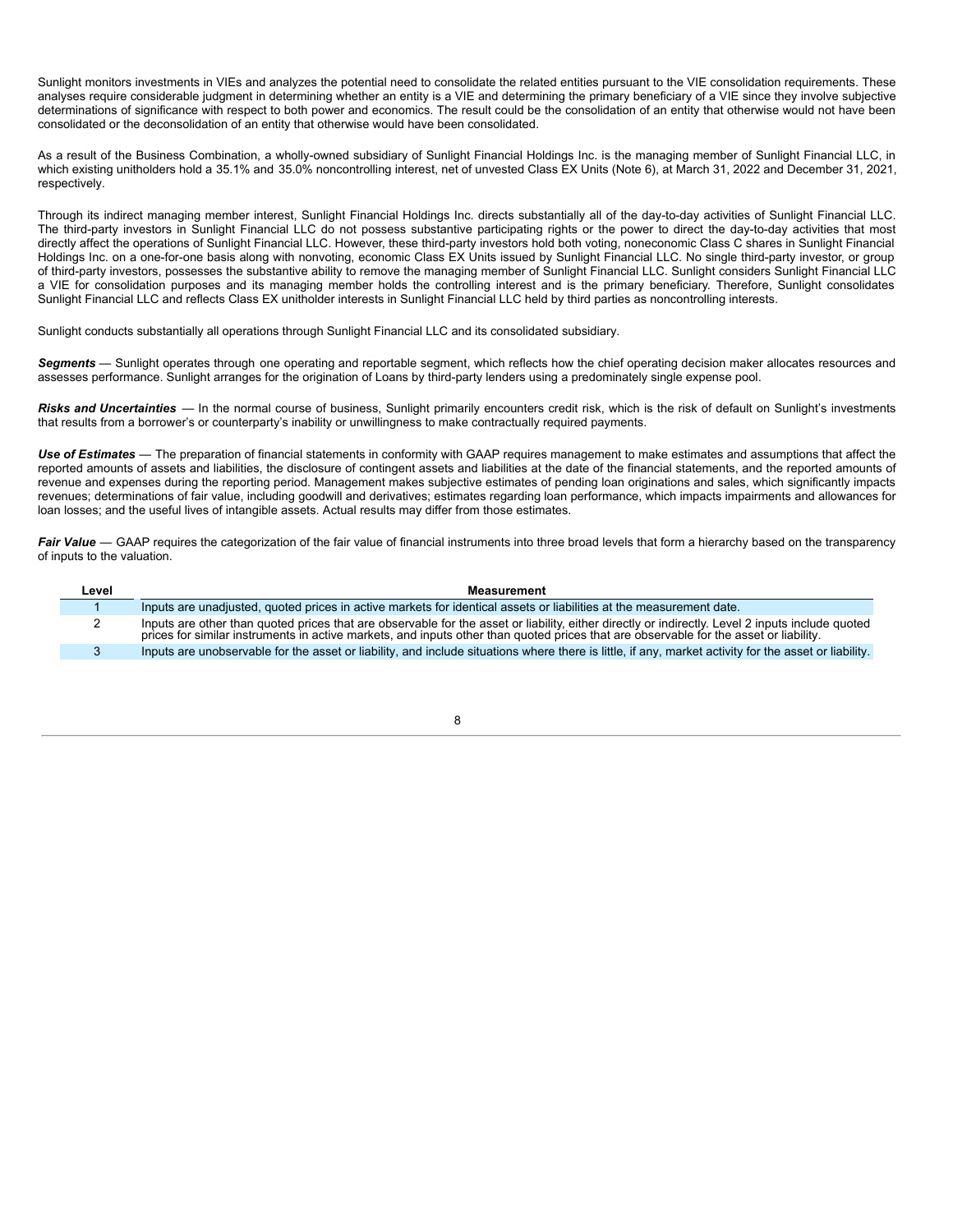Sunlight follows this hierarchy for its financial instruments, with classifications based on the lowest level of input that is significant to the fair value measurement. The following summarizes Sunlight's financial instruments hierarchy at March 31, 2022:

| Level | <b>Financial Instrument</b>                            | <b>Measurement</b>                                                                                                                                                                                                                             |
|-------|--------------------------------------------------------|------------------------------------------------------------------------------------------------------------------------------------------------------------------------------------------------------------------------------------------------|
|       | Cash and cash equivalents and<br>restricted cash       | Estimates of fair value are measured using observable, quoted market prices, or Level 1 inputs                                                                                                                                                 |
|       | <b>Public Warrants</b>                                 | Estimates of fair value are measured using observable, quoted market prices of Sunlight's<br>warrants.                                                                                                                                         |
|       | Loans and loan participations, held-for-<br>investment | Estimated fair value is generally determined by discounting the expected future cash flows<br>using inputs such as discount rates.                                                                                                             |
|       | Contract derivative                                    | Estimated fair value based upon discounted expected future cash flows arising from the<br>contract.                                                                                                                                            |
|       | <b>Private Placement Warrants</b>                      | Estimated fair value based upon quarterly valuation estimates of warrant instruments, based<br>upon quoted prices of Sunlight's Class A shares and warrants thereon as well as fair value<br>inputs provided by an independent valuation firm. |

*Valuation Process* — On a quarterly basis, with assistance from an independent valuation firm, management estimates the fair value of Sunlight's Level 3 financial instruments. Sunlight's determination of fair value is based upon the best information available for a given circumstance and may incorporate assumptions that are management's best estimates after consideration of a variety of internal and external factors. When an independent valuation firm expresses an opinion on the fair value of a financial instrument in the form of a range, management selects a value within the range provided by the independent valuation firm to assess the reasonableness of management's estimated fair value for that financial instrument. At March 31, 2022, Sunlight's valuation process for Level 3 measurements, as described below, were conducted internally or by an independent valuation firm and reviewed by management.

*Valuation of Loans and Loan Participations* — Management generally considers Sunlight's loans and loan participations Level 3 assets in the fair value hierarchy as such assets are illiquid investments that are specific to the loan product, for which there is limited market activity. On a quarterly basis, management engages an independent valuation firm to estimate the fair value of each loan or loan participation categorized as a Level 3 asset.

*Valuation of Contract Derivative* — Management considers Sunlight's contracts under which Sunlight (a) arranges Loans for the purchase and installation of home improvements other than residential solar energy systems ("Contract Derivative 1") and (b) earns income from the prepayment of certain of those Loans sold to an Indirect Channel Loan Purchaser ("Contract Derivative 2"), both considered derivatives under GAAP, as a Level 3 assets in the fair value hierarchy as such assets represent bilateral, nontraded agreements for which there is limited market activity. On a quarterly basis, management engages an independent valuation firm to estimate the fair value of the contracts.

*Valuation of Warrants* — Management considers the Private Placement Warrants (Note 6) redeemable for Sunlight's equity as Level 3 liabilities in the fair value hierarchy as liquid markets do not exist for such liabilities. On a quarterly basis, management engages an independent valuation firm to estimate the fair value of Sunlight's warrants, which includes models that include estimates of volatility, contractual terms, discount rates, dividend rates, expiration dates, and risk-free rates.

*Other Valuation Matters* — For Level 3 financial assets acquired and financial liabilities assumed during the calendar month immediately preceding a quarter end that were conducted in an orderly transaction with an unrelated party, management generally believes that the transaction price provides the most observable indication of fair value given the illiquid nature of these financial instruments, unless management is aware of any circumstances that may cause a material change in the fair value through the remainder of the reporting period. For instance, significant changes in a counterparty's intent or ability to make payments on a financial asset may cause material changes in the fair value of that financial asset.

See Note 7 for additional information regarding the valuation of Sunlight's financial assets and liabilities.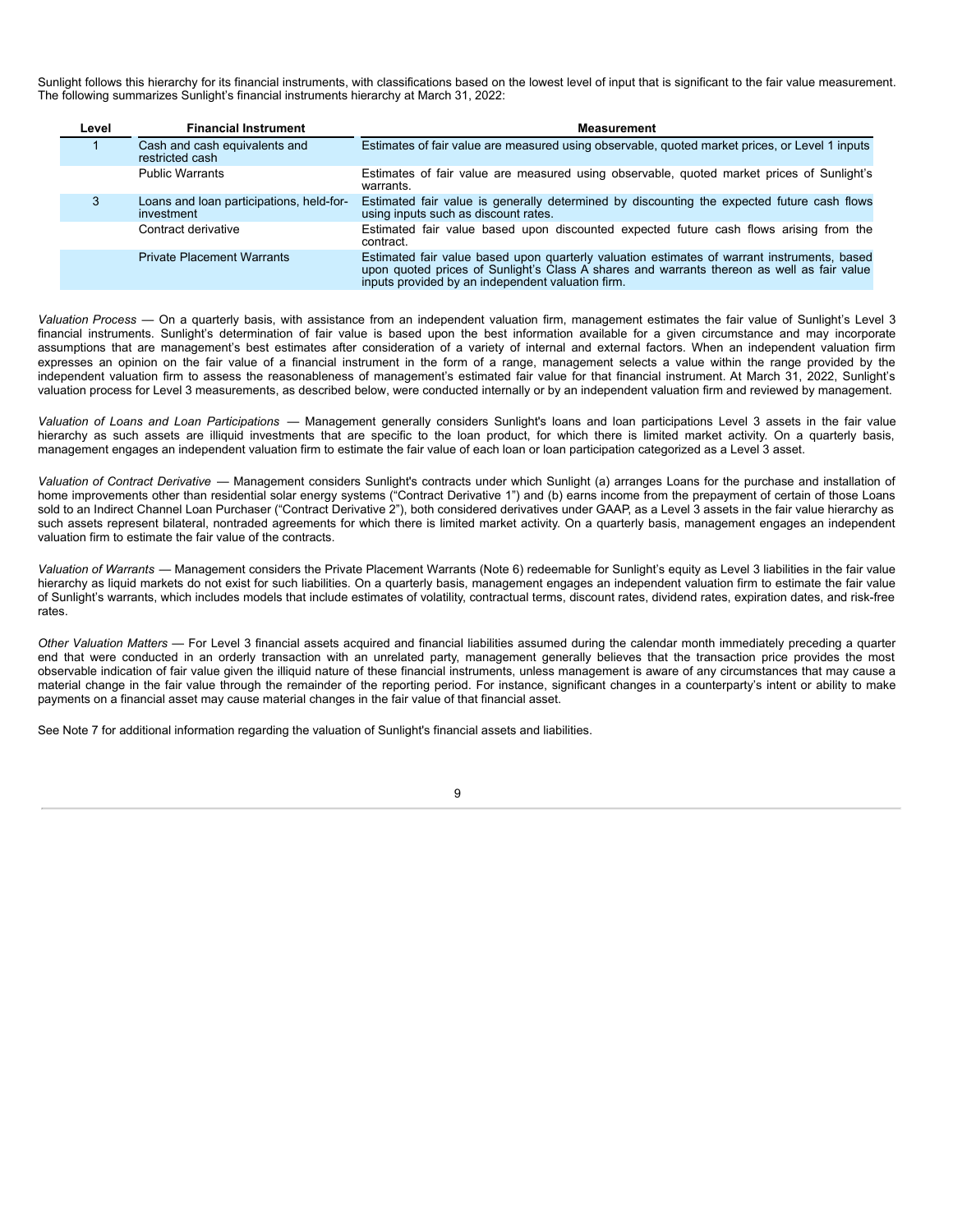*Sales of Financial Assets and Financing Agreements* — Sunlight will, from time to time, facilitate the sale of Indirect Channel Loans. In each case, the transferred loans are legally isolated from Sunlight and control of the transferred loans passes to the transferee, who may pledge or exchange the transferred asset without constraint of Sunlight. Sunlight neither recognizes any financial assets nor incurs any liabilities as a result of the sale, but does recognize revenue based upon the difference between proceeds received from the transferee and the proceeds paid to the transferor.

Leases - Sunlight recognizes right-of-use assets and lease liabilities at the commencement date of the lease based on the present value of remaining fixed and determinable lease payments over the lease term. Sunlight calculates the present value of future payments by using an estimated incremental borrowing rate, which approximates the rate at which Sunlight would borrow on a secured basis and over a similar term, and recognizes lease expense for operating leases on a straight-line basis over the lease term. Right-of-use assets represent Sunlight's right to control the use of an identified asset for the lease term and lease liabilities represent Sunlight's obligation to make lease payments arising from the lease. Sunlight uses the incremental borrowing rate on the commencement date in determining the present value of the lease payments.

## *Balance Sheet Measurement*

*Cash and Cash Equivalents and Restricted Cash* — Cash and cash equivalents consist of bank checking accounts and money market accounts. Sunlight considers all highly liquid investments with original maturities of three months or less at the time of purchase to be cash equivalents. Sunlight maintains cash in restricted accounts pursuant to various lending agreements and considers other cash amounts restricted under certain agreements with other counterparties. Substantially all amounts on deposit with major financial institutions exceed insured limits. Cash and cash equivalents and restricted cash are carried at cost, which approximates fair value. Sunlight reported cash and cash equivalents and restricted cash in the following line items of its Unaudited Condensed Consolidated Balance Sheets, which totals the aggregate amount presented in Sunlight's Unaudited Condensed Consolidated Statements of Cash Flows:

|                                                                                                     | Successor |                |  |                   |  |
|-----------------------------------------------------------------------------------------------------|-----------|----------------|--|-------------------|--|
|                                                                                                     |           | March 31, 2022 |  | December 31, 2021 |  |
| Cash and cash equivalents                                                                           |           | 69.574         |  | 91.882            |  |
| Restricted cash and cash equivalents                                                                |           | 2.355          |  | 2.018             |  |
| Total cash, cash equivalents, and restricted cash shown in the Consolidated Statement of Cash Flows |           | 71.929         |  | 93.900            |  |

*Financing Receivables* — Sunlight records financing receivables for (a) advances that Sunlight remits to contractors to facilitate the installation of residential solar systems and the construction or installation of other home improvement projects and (b) loans and loan participations.

Advances — In certain circumstances, Sunlight will provide a contractually agreed upon percentage of cash to a contractor related to a Loan that has not yet been funded by either a Direct Channel Partner or its Bank Partner as well as amounts funded to contractors in anticipation of loan funding. Such advances are generally repaid upon the earlier of (a) a specified number of days from the date of the advance outlined within the respective contractor contract or (b) the substantial installation of the residential solar system or the construction or installation of other home improvement projects. In either case, Sunlight will net such amounts advanced from payments otherwise due to the related contractor. Sunlight carries advances at the amount advanced, net of allowances for losses and charge-offs.

Loans and Loan Participations — Sunlight recognizes Indirect Channel Loans purchased from Sunlight's Bank Partner as well as its 5.0% participation interests in Indirect Channel Loans as financing receivables held-for-investment based on management's intent, and Sunlight's ability, to hold those investments through the foreseeable future or contractual maturity. Financing receivables that are held-for-investment are carried at their aggregate outstanding face amount, net of applicable (a) unamortized acquisition premiums and discounts, (b) allowance for losses and (c) charge-offs or write-downs of impaired receivables. Upon consummation of the Business Combination, Sunlight adjusted the carrying value of loans and loan participations to their fair values at the Closing Date. If management determines a loan or loan participation is impaired, management writes down the loan or loan participation through a charge to the provision for losses. See "— Impairment" for additional discussion regarding management's determination for loan losses. Sunlight applies the interest method to amortize acquisition premiums and discounts or on a straight-line basis when it approximates the interest method. Sunlight has not acquired any material loans with deteriorated credit quality that were not charged-off upon purchase.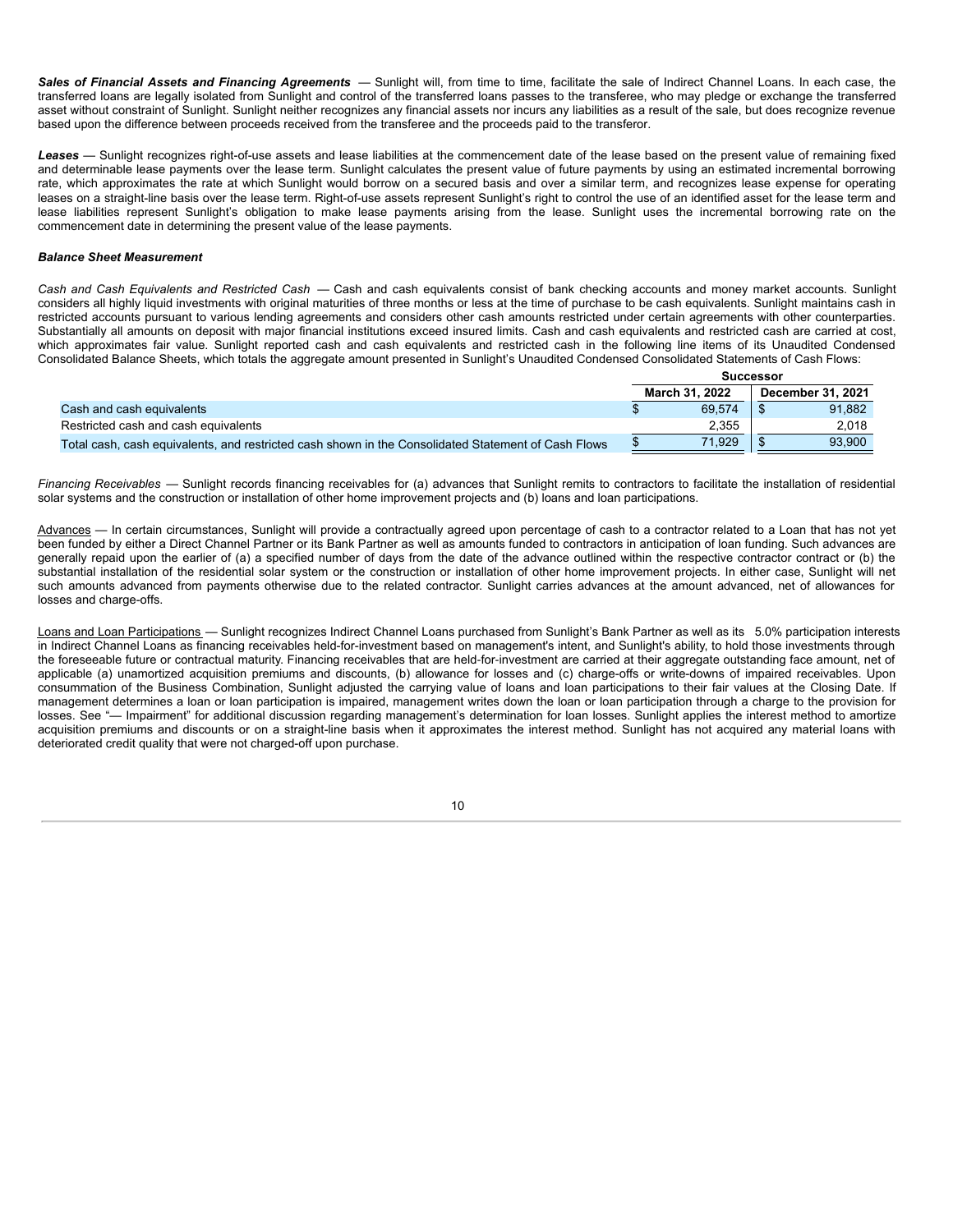*Impairment* — Sunlight holds financing receivables that management evaluates for impairment indicators at least quarterly using information obtained at least annually. In conjunction with this review, management assesses such factors as historical losses, changes in the nature and volume of financing receivables, overall portfolio quality, and existing economic conditions that may affect the customer's ability to pay. In certain cases, management assigns a risk rating based on certain aforementioned factors.

The evaluation of these indicators of impairment requires significant judgment by management to determine whether failure to collect contractual amounts is probable as well as in estimating the resulting loss allowance. While management uses the best information available to make its evaluation, future adjustments to the allowance may be necessary if there are significant changes in economic conditions. These evaluations are inherently subjective, as they require material estimates and may be susceptible to significant change. Actual losses, if any, could materially differ from these estimates.

If management deems that it is probable that Sunlight will be unable to collect all amounts owed according to the contractual terms of a receivable, impairment of that receivable is indicated. Consistent with this definition, all receivables for which the accrual of interest has been discontinued (nonaccrual loans) are considered impaired. If management considers a receivable to be impaired, management establishes an allowance for losses through a valuation provision in earnings, which reduces the carrying value of the receivable to (a) the amounts management expect to collect, for receivables due within 90 days, or (b) the present value of expected future cash flows discounted at the receivable's contractual effective rate. Impaired financing receivables are charged off against the allowance for losses when a financing receivable is more than 120 days past due or when management believes that collectability of the principal is remote, if earlier. Sunlight credits subsequent recoveries, if any, to the allowance when received.

At March 31, 2022 and December 31, 2021, Sunlight evaluated financing receivables collectively, based upon those financing receivables with similar characteristics. Sunlight individually evaluates nonaccrual loans with contractual balances of \$50,000 or more and receivables whose terms have been modified in a troubled debt restructuring with contractual balances of \$50,000 or more to establish specific allowances for such receivables, if required. Those financing receivables where impairment is indicated were evaluated individually for impairment, though such amounts were not material.

Advances — For advances made by Sunlight, management performs an evaluation of impairment indicators using financial information obtained from its counterparties and third parties as well as historical experience. Such indicators may include the borrower's financial wherewithal and recent operating performance as well as macroeconomic trends. Management rates the potential for advance receivables by reviewing the counterparty. The counterparty is rated by overall risk tier on a scale of "1" through "5," from least to greatest risk, which management reviews and updates on at least an annual basis. Counterparties may be granted advance approval within any overall risk tier, however tier "5" advance approvals are approved on an exception basis. A subset category of the overall risk tier is the financial risk of the counterparty. As with the overall risk tier, counterparties may be granted advance approval within any financial risk tier; however financial risk tier "5" advance approvals are approved on an exception basis. As part of that approval, management will set an individual counterparty advance dollar limit, which cannot be exceeded prior to additional review and approval. The overall risk tiers are defined as follows:

| Low Risk                | The counterparty has demonstrated low risk characteristics. The counterparty is a well-established company within the<br>applicable industry, with low commercial credit risk, excellent reputational risk (e.g. online ratings, low complaint levels), and<br>an excellent financial risk assessment.                                                                                               |
|-------------------------|------------------------------------------------------------------------------------------------------------------------------------------------------------------------------------------------------------------------------------------------------------------------------------------------------------------------------------------------------------------------------------------------------|
| Low-to-<br>Medium Risk  | The counterparty has demonstrated low to medium risk characteristics. The counterparty is a well-established company within<br>the applicable industry, with low to medium commercial credit risk, excellent to above average reputational risk (e.g. online<br>ratings, lower complaint levels), and/or an excellent to above average financial risk assessment.                                    |
| Medium Risk             | The counterparty has demonstrated medium risk characteristics. The counterparty may be a less established company within<br>the applicable industry than risk tier "1" or "2", with medium commercial credit risk, excellent to average reputational risk (e.g.,<br>online ratings, average complaint levels), and/or an excellent to average financial risk assessment.                             |
| Medium-to-<br>High Risk | The counterparty has demonstrated medium to high risk characteristics. The counterparty is likely to be a less established<br>company within the applicable industry than risk tiers "1" through "3," with medium to high commercial credit risk, excellent to below average reputational risk (e.g. online ratings, higher complaint levels), and/or an exc<br>risk assessment.                     |
| <b>Higher Risk</b>      | The counterparty has demonstrated higher risk characteristics. The counterparty is a less established company within the<br>applicable industry, with higher commercial credit risk, and/or below average reputational risk (e.g. online ratings, higher<br>complaint levels), and/or below average financial risk assessment. Tier "5" advance approvals will be approved on an<br>exception basis. |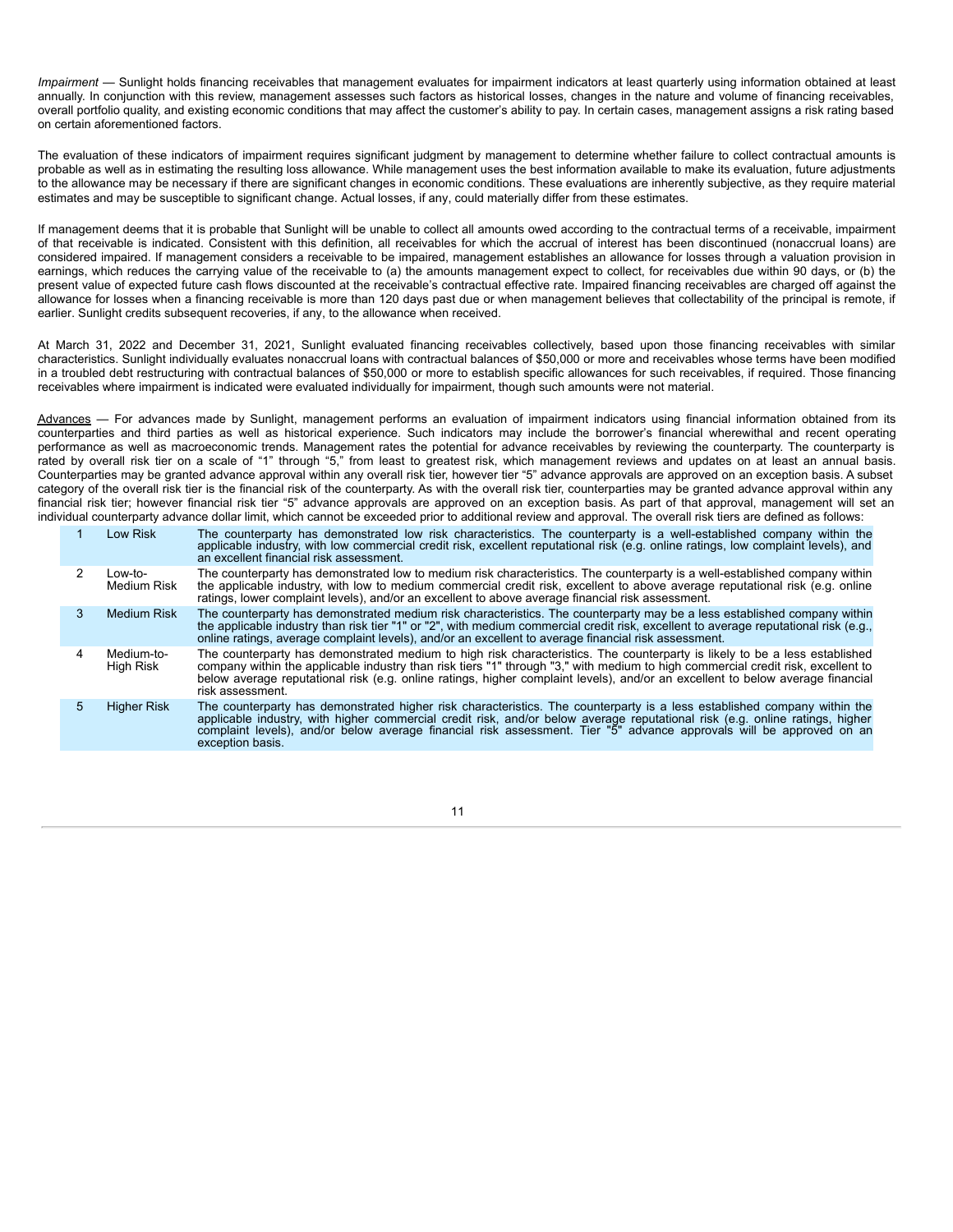Loans and Loan Participations, Held-For-Investment — Sunlight aggregates performing loans and loan participations into pools for the evaluation of impairment based on like characteristics, such as loan type and acquisition date. Pools of loans are evaluated based on criteria such as an analysis of borrower performance, credit ratings of borrowers, and historical trends in defaults and loss severities for the type and seasoning of loans and loan participations under evaluation.

*Goodwill* — Goodwill represents the excess of the purchase price over the estimated fair values of the net tangible and intangible assets of acquired entities. Sunlight performs a goodwill impairment test annually during the fourth quarter of the fiscal year and more frequently if an event or circumstance indicates that impairment may have occurred. Triggering events that may indicate a potential impairment include, but are not limited to, significant adverse changes in customer demand or business climate and related competitive considerations. Sunlight first performs a qualitative assessment to determine whether it is more likely than not that the fair value of a reporting unit is less than its carrying amount. If so, Sunlight performs a two-step goodwill impairment test to identify potential goodwill impairment and measure the amount of goodwill impairment loss to be recognized by the applicable reporting unit(s). If Sunlight determines that the implied fair value of a reporting unit is greater than its carrying amount, the two-step goodwill impairment test is not required. Sunlight has one reporting unit and, as part of its most recent annual impairment test, determined that it was more likely than not that the implied fair value of the reporting unit in which Sunlight recorded goodwill was less than its carrying value primarily based upon market activities impacting public companies similar to Sunlight. The carrying value of Sunlight's goodwill changed by the following amounts:

| December 31, 2021 (Successor) |        |            |
|-------------------------------|--------|------------|
| Goodwill                      | ጦ<br>◡ | 670,457    |
| Accumulated impairment losses |        | (224, 701) |
|                               |        | 445,756    |
|                               |        |            |
| March 31, 2022 (Successor)    |        |            |
| Goodwill                      |        | 670,457    |
| Accumulated impairment losses |        | (224, 701) |
|                               |        | 445.756    |

*Intangible Assets, Net* — Sunlight identified the following intangible assets, recorded at fair value at the Closing Date of the Business Combination, and carried at a value net of amortization over their estimated useful lives on a straight-line basis. Sunlight's intangible assets are evaluated for impairment on at least a quarterly basis:

|                                               |                         |    |                |                  | <b>Carrying Value</b>    |  |  |
|-----------------------------------------------|-------------------------|----|----------------|------------------|--------------------------|--|--|
|                                               | <b>Estimated Useful</b> |    |                | <b>Successor</b> |                          |  |  |
| Asset                                         | Life<br>(in Years)      |    | March 31, 2022 |                  | <b>December 31, 2021</b> |  |  |
| Contractor relationships <sup>(a)</sup>       | 11.5                    | \$ | 350,000 \$     |                  | 350,000                  |  |  |
| Capital provider relationships <sup>(b)</sup> | 0.8                     |    | 43.000         |                  | 43,000                   |  |  |
| Trademarks/ trade names <sup>(c)</sup>        | 10.0                    |    | 7,900          |                  | 7,900                    |  |  |
| Developed technology $(d)$                    | 3.0<br>$-5.0$           |    | 8,867          |                  | 8,193                    |  |  |
|                                               |                         |    | 409,767        |                  | 409,093                  |  |  |
| Accumulated amortization $(e)(f)(g)$          |                         |    | (65, 592)      |                  | (43, 254)                |  |  |
|                                               |                         |    | 344,175 \$     |                  | 365,839                  |  |  |

a. Represents the value of existing contractor relationships of Sunlight estimated using a multi-period excess earnings methodology.

b. Represents the value of existing relationships with tDirect Channel Partners and Indirect Channel Loan Purchasers that may be estimated by applying a with-and-without methodology.

c. Represents the trade names that Sunlight originated or acquired and valued using a relief-from-royalty method.

Represents technology developed by Sunlight for the purpose of generating income for Sunlight, and valued using a replacement cost method.

e. Amounts include amortization expense of \$0.1 million and \$0.7 million related to capitalized internally developed software costs for the three months ended March 31, 2022 and 2021, respectively.

f. Includes amortization expense of \$22.3 million and \$0.8 million for the three months ended March 31, 2022 and 2021, respectively.

g. At March 31, 2022, the approximate aggregate annual amortization expense for definite-lived intangible assets, including capitalized internally developed software costs as a component of capitalized developed technology, are as follows: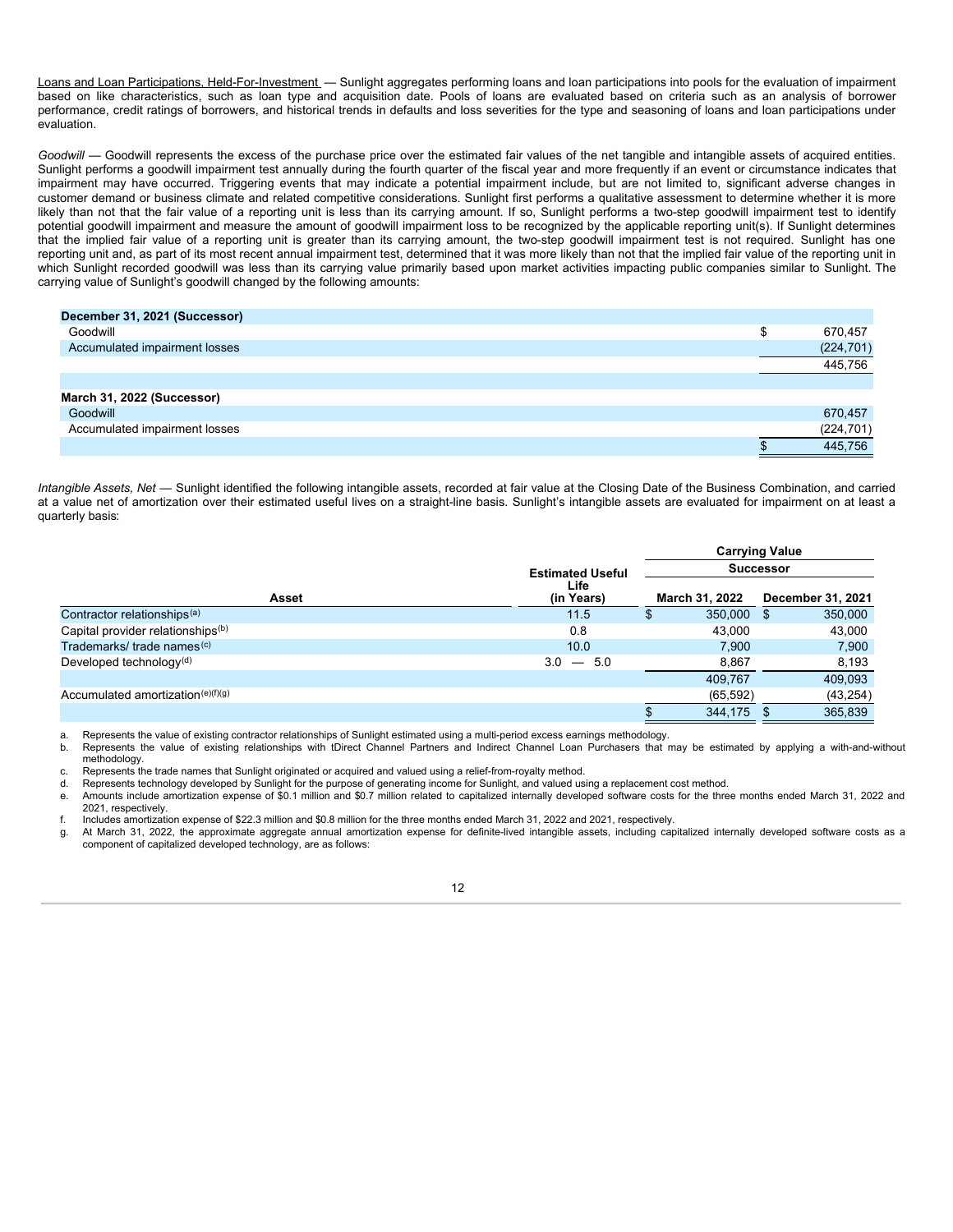|                                    | <b>Developed Technology</b> | Other Identified<br><b>Intangible Assets</b> |     | Total   |
|------------------------------------|-----------------------------|----------------------------------------------|-----|---------|
| April 1, through December 31, 2022 | 1,556                       | 24,780                                       | - 5 | 26,336  |
| 2023                               | 2,062                       | 31.199                                       |     | 33,261  |
| 2024                               | 1.964                       | 31,285                                       |     | 33,249  |
| 2025                               | 1.377                       | 31.199                                       |     | 32,576  |
| 2026                               | 694                         | 31.199                                       |     | 31,893  |
| Thereafter                         |                             | 186.860                                      |     | 186,860 |
|                                    | 7,653                       | 336,522                                      |     | 344,175 |

**Other Identified**

*Property and Equipment, Net* — Property and equipment are recorded at cost, less accumulated depreciation and amortization. Depreciation and amortization are calculated using the straight-line method over the following estimated useful lives:

|                                               |                                                 |                | <b>Carrying Value</b>    |
|-----------------------------------------------|-------------------------------------------------|----------------|--------------------------|
|                                               |                                                 |                | <b>Successor</b>         |
| <b>Asset Category</b>                         | <b>Estimated Useful Life</b><br>(in Years)      | March 31, 2022 | <b>December 31, 2021</b> |
| Furniture, fixtures, and equipment            |                                                 | $1,512$ \$     | 1,020                    |
| Computer hardware                             | 5                                               | 1.134          | 1,108                    |
| Computer software                             | $-3$                                            | 324            | 250                      |
| Leasehold improvements                        | Shorter of life of improvement or lease<br>term |                | 2,829                    |
|                                               |                                                 | 2,970          | 5,207                    |
| Accumulated amortization and depreciation (a) |                                                 | (1,247)        | (1, 138)                 |
|                                               |                                                 | 1.723          | 4.069                    |

a. Includes depreciation expense of \$0.1 million and \$0.1 million for the three months ended March 31, 2022 and 2021, respectively.

*Funding Commitments* — Pursuant to Sunlight's contractual arrangements with its Bank Partner, Direct Channel Partners, and contractors, each of Sunlight's Direct Channel Partners and its Bank Partner periodically remits to Sunlight the cash related to loans the funding source has originated. Sunlight has committed to funding such amounts, less any amounts Sunlight is entitled to retain, to the relevant contractor when certain milestones relating to the installation of residential solar systems or the construction of installation of other home improvement projects underlying the consumer receivable have been reached. Sunlight presents any amounts that Sunlight retains in anticipation of a contractor completing an installation milestone as "Funding Commitments" on the accompanying Unaudited Condensed Consolidated Balance Sheets, which totaled \$16.6 million and \$22.7 million at March 31, 2022 and December 31, 2021, respectively.

*Guarantees* — Sunlight records a liability for the guarantees it makes for certain Loans if it determines that it is probable that it will have to repurchase those loans, in an amount based on the likelihood of such repurchase and the loss, if any, Sunlight expects to incur in connection with its repurchase of Loans that may have experienced credit deterioration since the time of the loan's origination.

Warrants - The Company has public and private placement warrants classified as liabilities as well as warrants issued to a capital provider classified as equity. The Company classifies as equity any equity-linked contracts that (a) require physical settlement or net-share settlement or (b) give the Company a choice of net-cash settlement or settlement in the Company's own shares (physical settlement or net-share settlement). Warrants classified as equity are initially measured at fair value. Subsequent changes in fair value are not recognized as long as the warrants continue to be classified as equity.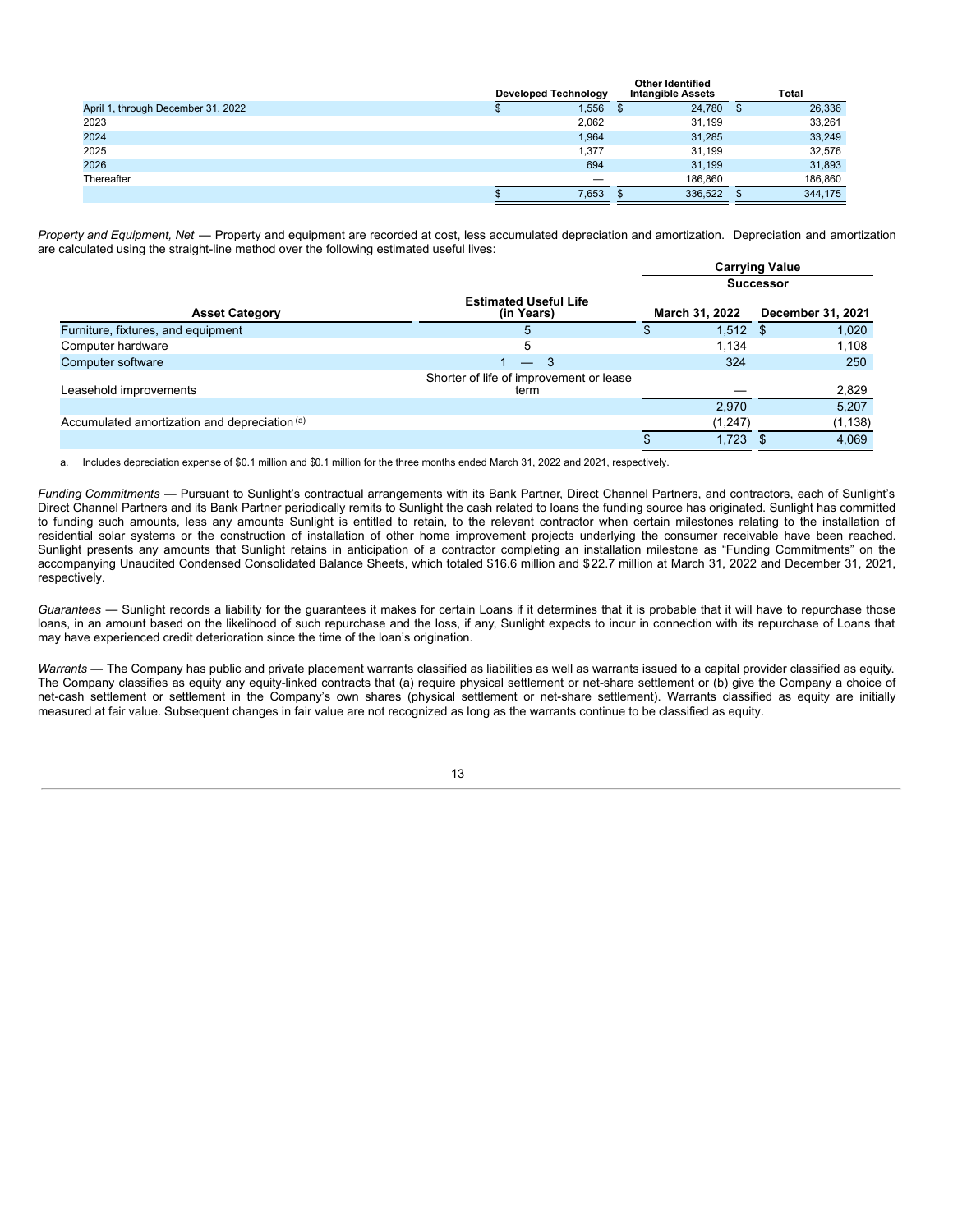The Company classifies as assets or liabilities any equity-linked contracts that (a) require net-cash settlement (including a requirement to net-cash settle the contract if an event occurs and if that event is outside the Company's control) or (b) give the counterparty a choice of net-cash settlement or settlement in shares (physical settlement or net-share settlement). For equity-linked contracts that are classified as liabilities, the Company records the fair value of the equity-linked contracts at each balance sheet date and records the change in the statements of operations as a gain (loss) from change in fair value of warrant liability. The Company's public warrant liability is valued using observable market prices for those public warrants. The Company's private placement warrants are valued using a binomial lattice pricing model when the warrants are subject to the make-whole table, or otherwise are valued using a Black-Scholes pricing model. The Company's warrants issued to a capital provider are valued using a Black-Scholes pricing model based on observable market prices for public shares and warrants. The assumptions used in preparing these models include estimates such as volatility, contractual terms, discount rates, dividend yield, expiration dates and risk-free rates.

*Distributions Payable* — Sunlight Financial LLC accrues estimated tax payments to holders of its members' equity when earned in accordance with Sunlight Financial LLC's organizational agreements. On December 31, 2020, Sunlight accrued \$1.3 million, \$1.2 million, and \$5.0 million, or \$4.38, \$5.33, and \$13.34 per unit, payable to Class A-1, A-2, and A-3 Units, respectively, of which Sunlight paid \$ 6.8 million during the three months ended March 31, 2021. On March 31, 2022, Sunlight accrued \$1.4 million, or \$0.03 per Class EX unit, to its noncontrolling interests. Ratable estimated tax payments from Sunlight Financial LLC to members consolidated by Sunlight are eliminated in consolidation.

*Other Assets and Accounts Payable, Accrued Expenses, and Other Liabilities* — At each of March 31, 2022 and December 31, 2021, (a) other assets included Sunlight's contract derivatives, prepaid expenses, accounts receivable, and interest receivable, and (b) accounts payable, accrued expenses, and other liabilities included Sunlight's guarantee liability, accrued compensation, and other payables. Other assets at March 31, 2022 also included right-of-use assets arising from operating leases, and other liabilities at March 31, 2022 also included associated lease liabilities.

*Noncontrolling Interests in Consolidated Subsidiaries* — Noncontrolling interests represents the portion of Sunlight Financial LLC that the Company controls and consolidates but does not own. The Company recognizes each noncontrolling holder's respective share of the estimated fair value of the net assets at the date of formation or acquisition. Noncontrolling interests are subsequently adjusted for the noncontrolling holder's share of additional contributions, distributions, and their share of the net earnings or losses of each respective consolidated entity. The Company allocates net income or loss to noncontrolling interests based on the weighted average ownership interest during the period. The net income or loss that is not attributable to the Company is reflected in net income (loss) attributable to noncontrolling interests in the Unaudited Condensed Consolidated Statements of Operations. The Company does not recognize a gain or loss on transactions with a consolidated entity in which it does not own 100% of the equity, but the Company reflects the difference in cash received or paid from the noncontrolling interests carrying amount as additional paid-in-capital.

Class EX Units issued by Sunlight Financial LLC are exchangeable, along with the Company's Class C shares on a one-for-one basis, into the Company's Class A common stock. Class A common stock issued upon exchange of a holder's noncontrolling interest is accounted for at the carrying value of the surrendered limited partnership interest and the difference between the carrying value and the fair value of the Class A common stock issued is recorded to additional paid-in-capital.

*Treasury Stock* — Sunlight accounts for treasury stock under the cost method. When treasury stock is re-issued at a price higher than its cost, the difference is recorded as a component of additional paid-in-capital. When treasury stock is re-issued at a price lower than its cost, the difference is recorded as a component of additional paid-in-capital to the extent that there are previously recorded gains to offset the losses. If there are no treasury stock gains in additional paid-incapital, the losses upon re-issuance of treasury stock are recorded as a reduction of retained earnings.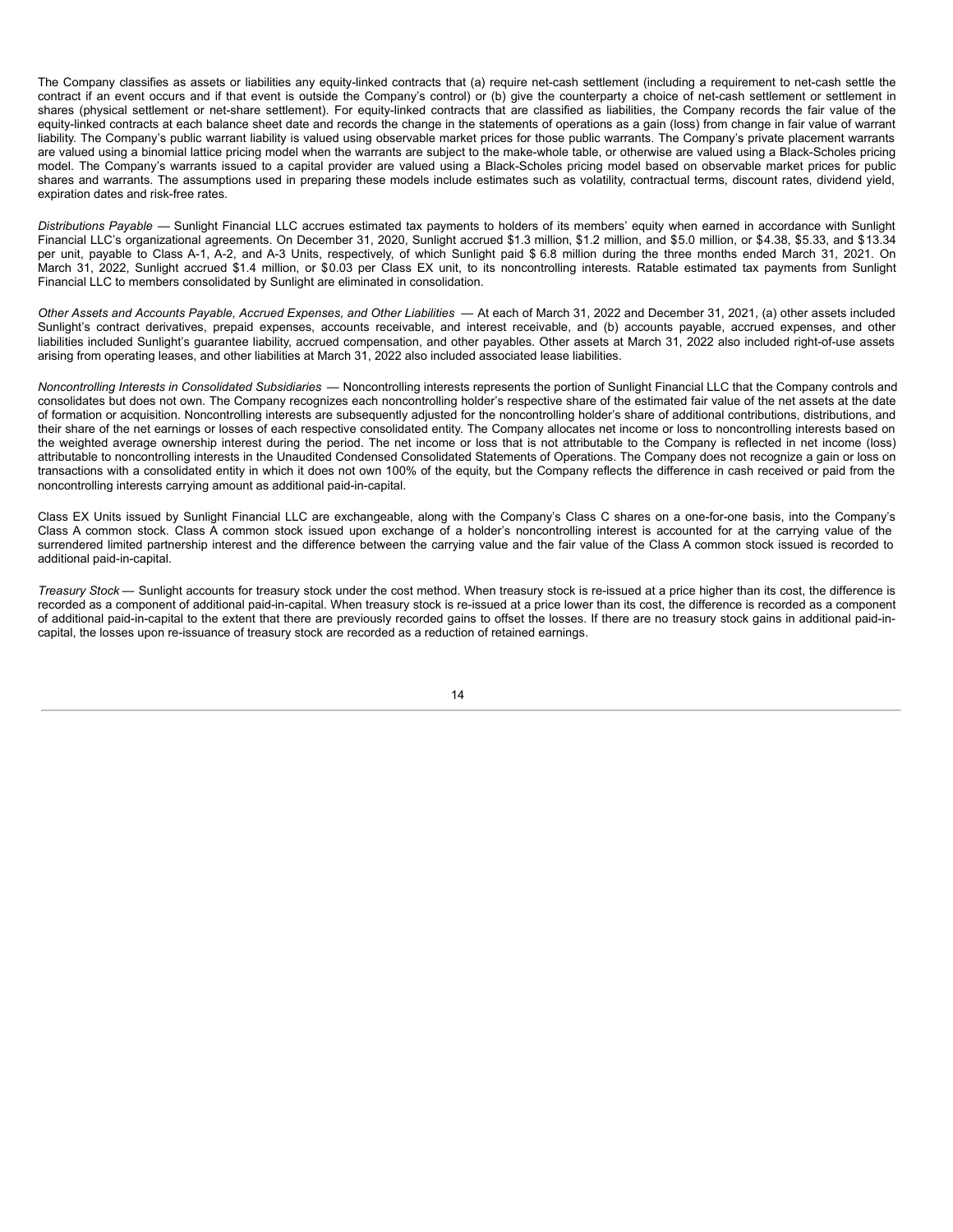#### *Income Recognition*

*Revenue Recognition* — Sunlight recognizes revenue from (a) platform fees on the Direct Channel Loans when the Direct Channel Partner funds the Loans and on the Indirect Channel Loans when the Indirect Channel Loan Purchaser buys the Loans from the balance sheet of Sunlight's Bank Partner and (b) loan portfolio management, servicing, and administration services on a monthly basis as Sunlight provides such services for that month. Sunlight's contracts include the following groups of similar services, which do not include any significant financing components:

|                                   | <b>Successor</b>                                          |                                                           | Predecessor |
|-----------------------------------|-----------------------------------------------------------|-----------------------------------------------------------|-------------|
|                                   | For the Three<br><b>Months Ended</b><br>March 31,<br>2022 | For the Three<br><b>Months Ended</b><br>March 31,<br>2021 |             |
| Platform fees, net <sup>(a)</sup> | 26,154                                                    | จ                                                         | 23,662      |
| Other revenues <sup>(b)</sup>     | 2,077                                                     |                                                           | 1,125       |
|                                   | 28,231                                                    |                                                           | 24,787      |

a. Amounts presented net of variable consideration in the form of rebates to certain contractors. Includes platform fees from affiliates of \$0.0 million and \$0.1 million for the three months ended March 31, 2022 and 2021, respectively. (Note 9).

b. Includes loan portfolio management, administration, and other ancillary fees Sunlight earns that are incidental to its primary operations. Sunlight earned \$0.0 million and \$0.1 million for the three months ended March 31, 2022 and 2021, respectively, in administrative fees from an affiliate. (Note 9).

Platform Fees, Net - Sunlight arranges Loans for the purchase and installation of residential solar energy systems on behalf of its Direct Channel Partners, Bank Partner, and Indirect Channel Loan Purchasers. As agent, Sunlight presents platform fees on a net basis at the time that Direct Channel Partners or Indirect Channel Loan Purchasers obtain control of the service provided to facilitate their origination or purchase of a Loan, which is no earlier than when Sunlight delivers loan documentation to the customer. Sunlight wholly satisfies its performance obligation to Direct Channel Partners, Bank Partner, and Indirect Channel Loan Purchasers, as it relates to such platform fees, upon origination or purchase of a Loan. Sunlight considers rebates offered by Sunlight to certain contractors in exchange for volume commitments as variable components to transaction prices; such variability resolves upon the contractor's satisfaction of their volume commitment.

The contracts under which Sunlight (a) arranges Indirect Channel Loans for the purchase and installation of home improvements other than residential solar energy systems and (b) earns income from the prepayment of certain of those Indirect Channel Loans sold to an Indirect Channel Loan Purchaser are considered derivatives under GAAP. As such, Sunlight's revenues exclude the platform fees that Sunlight earns in connection with these contracts. Instead, Sunlight records realized gains on the derivatives within "Realized Gains on Contract Derivative, Net" in the accompanying Unaudited Condensed Consolidated Statements of Operations. Sunlight realized gains of \$1.9 million and \$2.3 million for the three months ended March 31, 2022 and 2021, respectively, in connection with these contracts (Note 4). However, Sunlight recognized platform fee revenue of \$0.5 million for its facilitation of direct channel home improvement loans for the three months ended March 31, 2022.

Other Revenues — Sunlight provides monthly services in connection with the portfolio management, servicing, and administration of Loans originated by certain Direct Channel Partners, Sunlight's Bank Partner, and an Indirect Channel Loan Purchaser. Such services may include the reporting of loan performance information, administration of servicing performed by third parties, and portfolio management services.

*Interest Income* — Loans where management expects to collect all contractually required principal and interest payments are considered performing loans. Sunlight accrues interest income on performing loans based on the unpaid principal balance ("UPB") and contractual terms of the loan. Interest income also includes discounts associated with the loans purchased as a yield adjustment using the effective interest method over the loan term. Sunlight expenses direct loan acquisition costs for loans acquired by Sunlight as incurred. Sunlight does not accrue interest on loans placed on non-accrual status or on loans where the collectability of the principal or interest of the loan are deemed uncertain.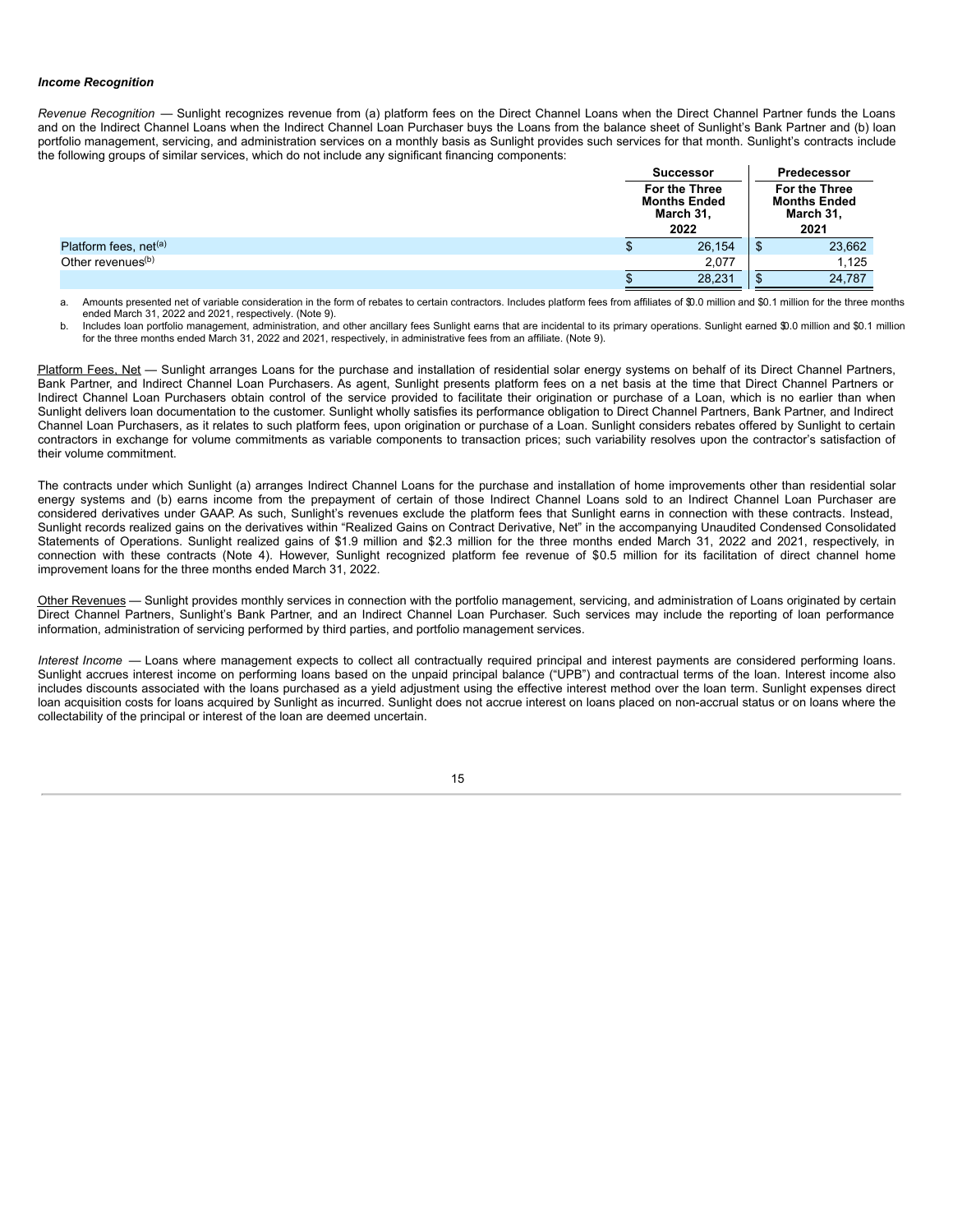Loans are considered past due or delinquent if the required principal and interest payments have not been received as of the date such payments are due. Generally, loans, including impaired loans, are placed on non-accrual status when (a) either principal or interest payments are 90 days or more past due based on contractual terms or (b) an individual analysis of a borrower's creditworthiness indicates a loan should be placed on non-accrual status. When a loan owned by Sunlight (each, a "Balance Sheet Loan") is placed on non-accrual status, Sunlight ceases to recognize interest income on the loans and reverses previously accrued and unpaid interest, if any. Subsequent receipts on non-accrual loans are recorded as a reduction of principal, and interest income may only be recorded on a cash basis after recovery of principal is reasonably assured. Sunlight may return a loan to accrual status when repayment of principal and interest is reasonably assured under the terms of the restructured loan. Advances are created at par and do not bear, and therefore do not accrue, interest income.

#### *Expense Recognition*

*Cost of Revenues* — Sunlight's cost of revenues includes the aggregate costs of the services that Sunlight performs to satisfy its contractual performance obligations to customers as well as variable consideration that Sunlight pays for its fee revenue that do not meet the criteria necessary for netting against gross revenues.

Sunlight Rewards™ Program - The Sunlight Rewards™ Program is a proprietary loyalty program that Sunlight offers to salespeople selling residential solar systems for Sunlight's network of contractors. Sunlight records a contingent liability using the estimated incremental cost of each point based upon the points earned, the redemption value, and an estimate of probability of redemption consistent with Sunlight's historical redemption experience under the program. When a salesperson redeems points from Sunlight's third-party loyalty program vendor, Sunlight pays the stated redemption value of the points redeemed to the vendor.

*Compensation and Benefits* — Management expenses salaries, benefits, and equity-based compensation as services are provided. "Compensation and Benefits" in the accompanying Unaudited Condensed Consolidated Statements of Operations includes expenses not otherwise included in Sunlight's cost of revenues, such as compensation costs associated with information technology, sales and marketing, product management, and overhead.

Equity-Based Compensation - Sunlight granted awards of restricted stock units ("RSUs") to employees and directors under Sunlight's 2021 Equity Incentive Plan ("Equity Plan"). RSUs are Class A restricted share units which entitle the holder to receive Class A shares on various future dates if the applicable service conditions, if any, are met. Sunlight expenses the grant-date fair value of awards on a straight-line basis over the requisite service period. Sunlight does not estimate forfeitures, and records actual forfeitures as they occur.

*Predecessor* — Prior to the Business Combination, Sunlight Financial LLC granted equity-based compensation awards that vested contingent upon one or more of the following conditions: (a) time-based service, (b) performance conditions based upon Sunlight Financial LLC's equity value, as determined by Sunlight Financial LLC's board or directors or a qualifying sale of Sunlight Financial LLC's equity, achieving certain contractual thresholds ("Threshold Equity Value"), and (c) whether Sunlight Financial LLC issued Class A Units in-kind to satisfy the preferred return on Class A Units during the award's vesting period until May 25, 2023 ("PIK Vesting Requirement"). Sunlight generally expensed the grant-date fair value of these equity-based compensation awards using the following methods, recognizing forfeitures as they occur, based upon the following vesting contingencies:

- Time-Based Service Sunlight Financial LLC expensed awards that only requires time-based service conditions ratably over the required service period or immediately if there was no required service period.
- PIK Vesting Requirement Sunlight Financial LLC awarded equity-based compensation in the form of anti-dilution units. Such awards vested in an amount generally proportionate to the dilution of related Class C Units or LTIP Units that resulted from the issuance of additional Class A Units. Sunlight Financial LLC expensed awards in the period in which (a) dilution of related Class C Units or LTIP Units would otherwise occur and (b) the award had satisfied other vesting conditions.
- Performance-Based Conditions Sunlight Financial LLC expensed awards in the period in which (a) it was probable that the performance-based condition was satisfied and (b) the award had satisfied other vesting conditions. For equity-based compensation awards in the form of Class C Units or long-term incentive plan units ("LTIP Units") (Note 6), vesting would generally occur upon a qualifying sale of Sunlight's equity.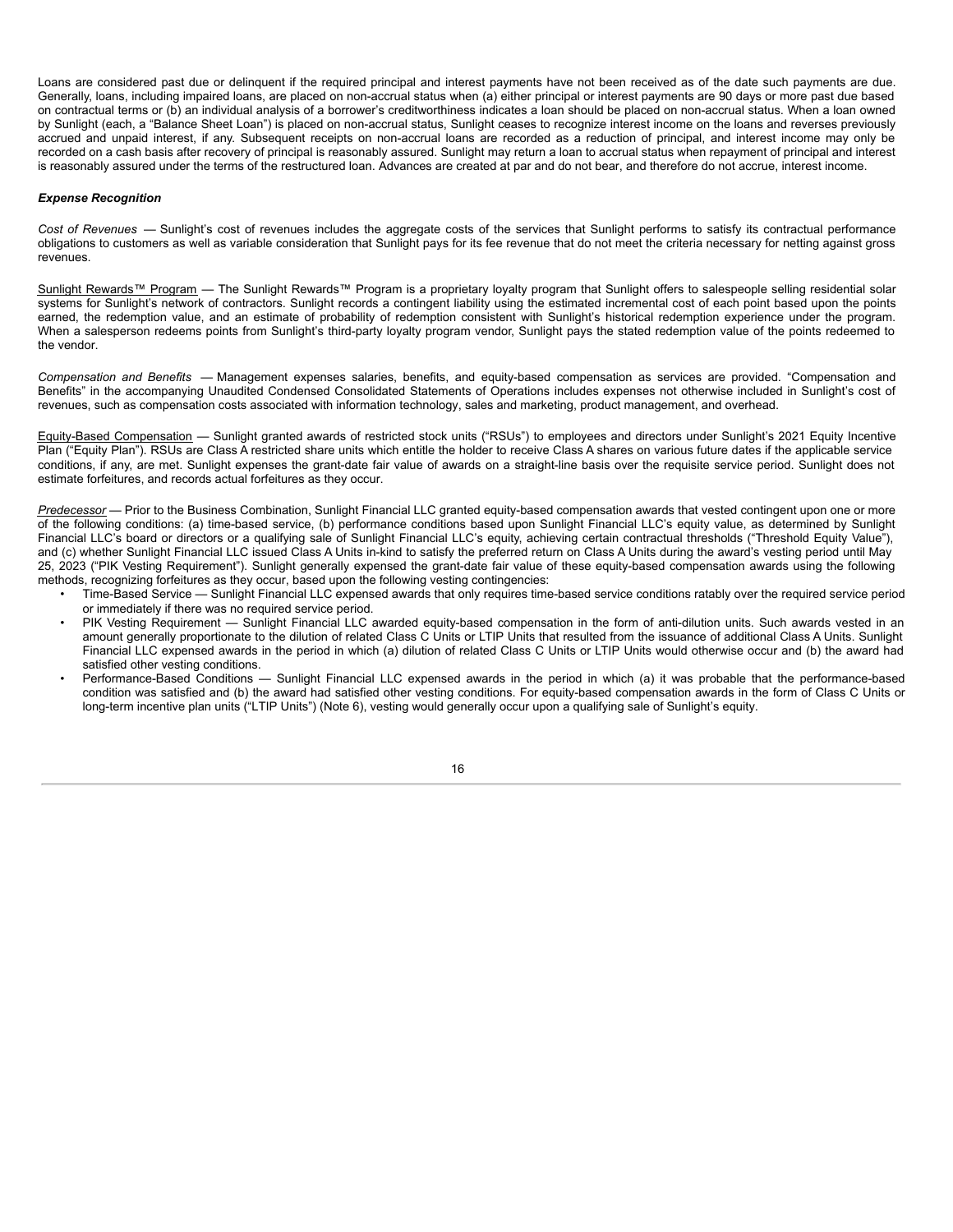Generally, Sunlight Financial LLC only expensed those awards that only required time-based service conditions since other awards only satisfied vesting requirements upon closing of the Business Combination. Awards that represented services performed prior to the Business Combination reduced the purchase consideration in Sunlight's calculation of goodwill. Awards that were still subject to time-based service conditions upon closing of the Business Combination and represented future service were replaced with awards of restricted Class A shares and restricted Class EX Units. Sunlight expensed the difference between the value of the existing awards and the replacement awards upon closing of the Business Combination. Sunlight expenses the value of the replacement awards over the remaining service period on a straight-line basis.

*Selling, General, and Administrative* — Management expenses selling, general, and administrative costs, including legal, audit, other professional service fees, travel and entertainment, and insurance premiums as incurred. Sunlight recognizes expenses associated with co-marketing agreements when earned by the counterparty.

*Property and Technology* — Management expenses rent, information technology and telecommunication services, and noncapitalizable costs to internally develop software as incurred.

*Income Taxes* — The Company accounts for income taxes under the asset and liability method. Under this method, deferred tax assets and liabilities are determined based on differences between the consolidated financial statement carrying amounts and tax bases of assets and liabilities and operating loss and tax credit carryforwards and are measured using the enacted tax rates that are expected to be in effect when the differences reverse. The effect on deferred tax assets and liabilities of a change in tax rates is recognized in the Consolidated Statements of Operations in the period that includes the enactment date. Valuation allowances are established when necessary to reduce deferred tax assets to an amount that, in the opinion of management, is more likely than not to be realized.

The Company accounts for uncertain tax positions by reporting a liability for unrecognizable tax benefits resulting from uncertain tax positions taken or expected to be taken in a tax return. The Company recognizes interest and penalties, if any, related to unrecognized tax benefits in income tax expense.

In accordance with the operating agreement of Sunlight Financial LLC, to the extent possible without impairing its ability to continue to conduct its business and activities, and in order to permit its member to pay taxes on the taxable income allocated to those members, Sunlight Financial LLC is required to make distributions to the member in the amount equal to the estimated tax liability of the member computed as if the member paid income tax at the highest marginal federal and state rate applicable to a corporate entity or individual resident in New York, New York to the extent Sunlight's operations generate taxable income allocable to the applicable member. Sunlight declared \$1.4 million of distributions for the three months ended March 31, 2022 and none for the three months ended March 31, 2021.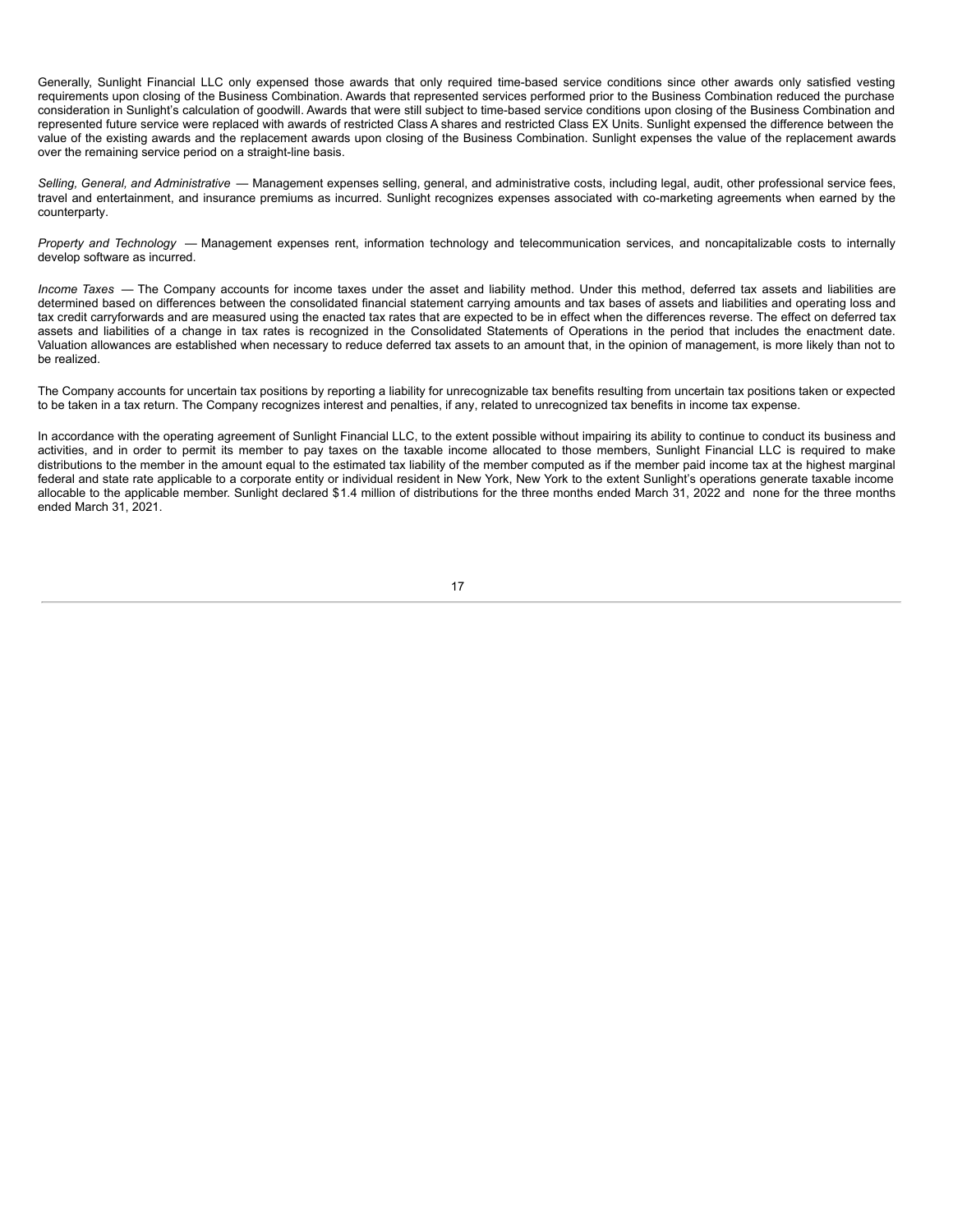#### *Business Combination*

The Business Combination among the parties to the Business Combination Agreement was completed on July 9, 2021. Sunlight accounted for the Business Combination as a business combination under ASC 805, *Business Combinations*. The acquisition of Sunlight Financial LLC constitutes the acquisition of a business for purposes of ASC 805, and due to the change in control, has been accounted for using the acquisition method with Sunlight Financial Holdings Inc. as the accounting acquirer and Sunlight Financial LLC as the accounting acquiree based on evaluation of the following factors:

- Sunlight Financial Holdings Inc. is the sole managing member of Sunlight Financial LLC having full and complete authority over of all the affairs of Sunlight Financial LLC while the non-managing member equity holders do not have substantive participating or kick out rights;
- The predecessor controlling unitholders of Sunlight Financial LLC does not have a controlling interest in the Company as it held less than 50% of the voting interests after the Business Combination.

These factors support the conclusion that Sunlight Financial Holdings Inc. acquired a controlling interest in Sunlight Financial LLC and is the accounting acquirer. Sunlight Financial Holdings Inc. is the primary beneficiary of Sunlight Financial LLC, which is a variable interest entity, since it has the power to direct the activities of Sunlight Financial LLC that most significantly impact Sunlight Financial LLC's economic performance through its role as the managing member. Sunlight Financial Holdings Inc.'s variable interest in Sunlight Financial LLC includes ownership of Sunlight Financial LLC, which results in the right and obligation to receive benefits and absorb losses of Sunlight Financial LLC that could potentially be significant to Sunlight Financial Holdings Inc. Therefore, the Business Combination represented a change in control and is accounted for using the acquisition method. Under the acquisition method of accounting, the purchase price is allocated to the tangible and intangible assets acquired and the liabilities assumed from Sunlight Financial LLC based on their estimated acquisition-date fair values.

The cash consideration in the Business Combination included cash from (a) a trust account held by Spartan in the amount of \$ 345.0 million which Spartan received in its initial public offering of 34,500,000 shares of Class A common stock, less \$ 192.3 million withdrawal of funds from that account to fund the redemption of 19,227,063 shares of Class A common stock at approximately \$ 10.00 per share, and (b) \$ 250.0 million in proceeds from the investors purchasing an aggregate of 25,000,000 Class A common stock in connection with the Business Combination ("PIPE Investment"). The Company received \$ 55.1 million, which includes \$5.6 million used to pay tax withholding related to cash compensation paid to the Company's employees at the closing of the Business Combination.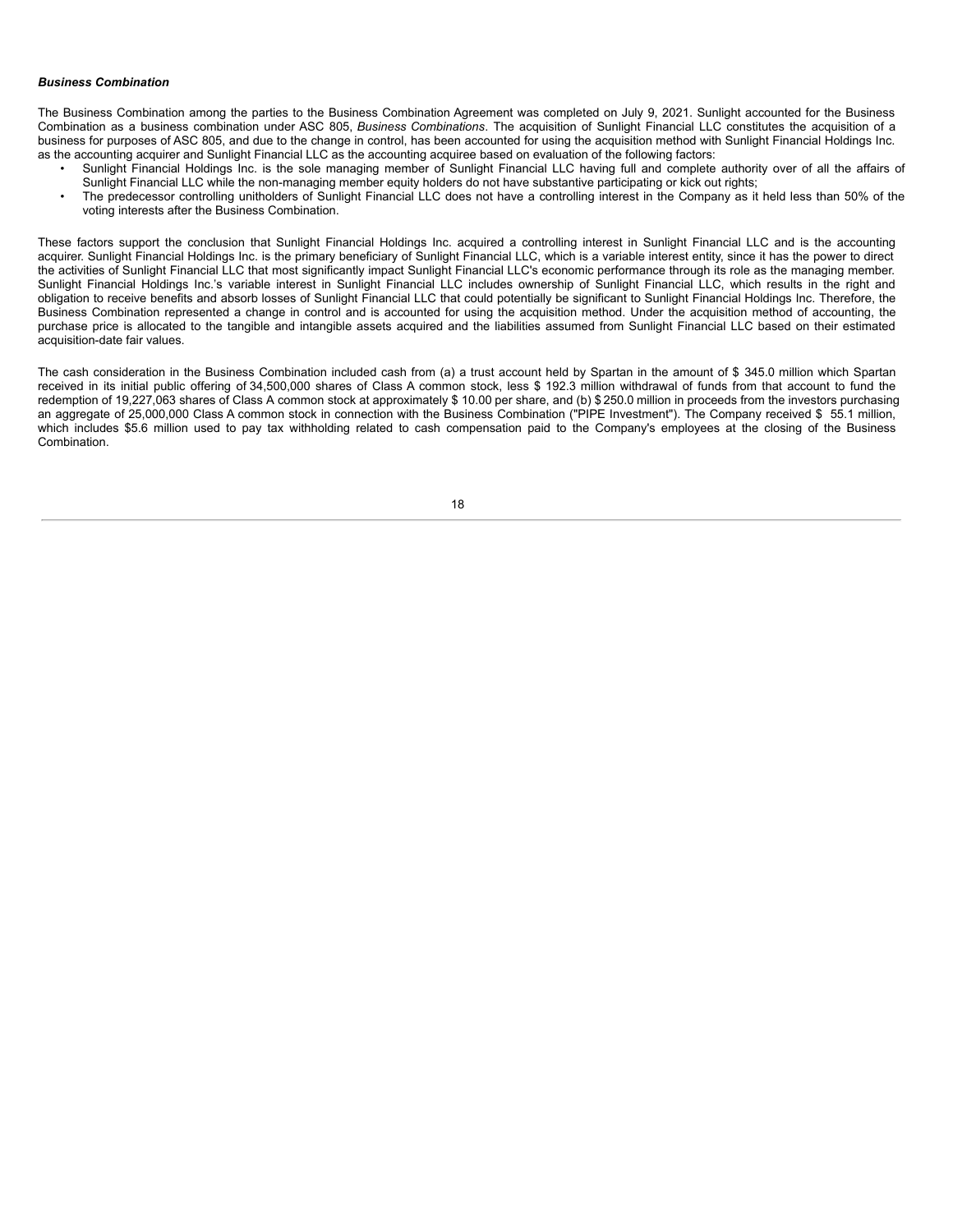The following is an estimate of the fair value of consideration transferred and a preliminary purchase price allocation in connection with the Business Combination:

|                                                                                                         | Amount        |
|---------------------------------------------------------------------------------------------------------|---------------|
| <b>Purchase Consideration</b>                                                                           |               |
| Equity consideration paid to existing Sunlight Financial LLC ownership in Class A Common Stock, net (a) | \$<br>357,800 |
| Rollover of Sunlight Financial LLC historical warrants                                                  | 2,499         |
| Cash consideration to existing Sunlight Financial LLC interests, net (b)                                | 296,281       |
| Cash paid for seller transaction costs                                                                  | 8,289         |
|                                                                                                         | \$<br>664,869 |
| <b>Fair Value of Net Assets Acquired</b>                                                                |               |
| Cash and cash equivalents                                                                               | \$<br>59,786  |
| Restricted cash                                                                                         | 3,844         |
| Advances                                                                                                | 42,622        |
| Financing receivables                                                                                   | 5,117         |
| Goodwill <sup>(c)</sup>                                                                                 | 670,457       |
| Intangible assets <sup>(d)</sup>                                                                        | 407,600       |
| Property and equipment                                                                                  | 1,047         |
| Due from affiliates                                                                                     | 1,839         |
| Other assets                                                                                            | 4,561         |
| Accounts payable and accrued expenses                                                                   | (19, 210)     |
| Funding commitments                                                                                     | (21, 485)     |
| <b>Debt</b>                                                                                             | (20, 613)     |
| Due to affiliates                                                                                       | (761)         |
| Warrants, at fair value                                                                                 |               |
| Deferred tax liability                                                                                  | (42, 212)     |
| <b>Other liabilities</b>                                                                                | (512)         |
| Fair value of noncontrolling interests <sup>(e)</sup>                                                   | (427, 211)    |
|                                                                                                         | \$<br>664.869 |

| а. | Equity consideration paid to Blocker Holders consisted of the following:  |            |
|----|---------------------------------------------------------------------------|------------|
|    | Common Class A shares                                                     | 38.151.192 |
|    | Fair value per share                                                      | 9.46       |
|    | Equity consideration paid to existing Blocker Holders                     | 360,910    |
|    | Acceleration of post business combination expense                         | (3, 110)   |
|    | Equity consideration paid to existing Sunlight Financial LLC members, net | 357,800    |

b. Net of \$0.0 million acceleration of post business combination expense.<br>c. Goodwill, as a component of the step-up iSn tax basis from the Business Combination, is tax deductible for the Company in the estimated amount \$1

d. The fair value of the definite-lived intangible assets is as follows:

|                                | <b>Weighted Average Useful</b><br>Lives |                   |
|--------------------------------|-----------------------------------------|-------------------|
|                                | (in Years)                              | <b>Fair Value</b> |
| Contractor relationships       | $11.5$ \$                               | 350,000           |
| Capital provider relationships | 0.8                                     | 43,000            |
| Trademarks/trade names         | 10.0                                    | 7,900             |
| Developed technology           | 5.0                                     | 6,700             |
|                                |                                         | 407,600           |

e. Noncontrolling interests represent the 34.9% ownership in Sunlight Financial LLC not owned by the Sunlight Financial Holdings Inc. as of the Closing Date. The fair value of the noncontrolling interests follows:

| Common Class EX units                       | 46.216.054 |
|---------------------------------------------|------------|
| Fair value per unit                         | 9.46       |
| Fair value of Class EX units                | 437.204    |
| Less: Postcombination compensation expenses | (9,993)    |
| Noncontrolling interests                    | 427.211    |

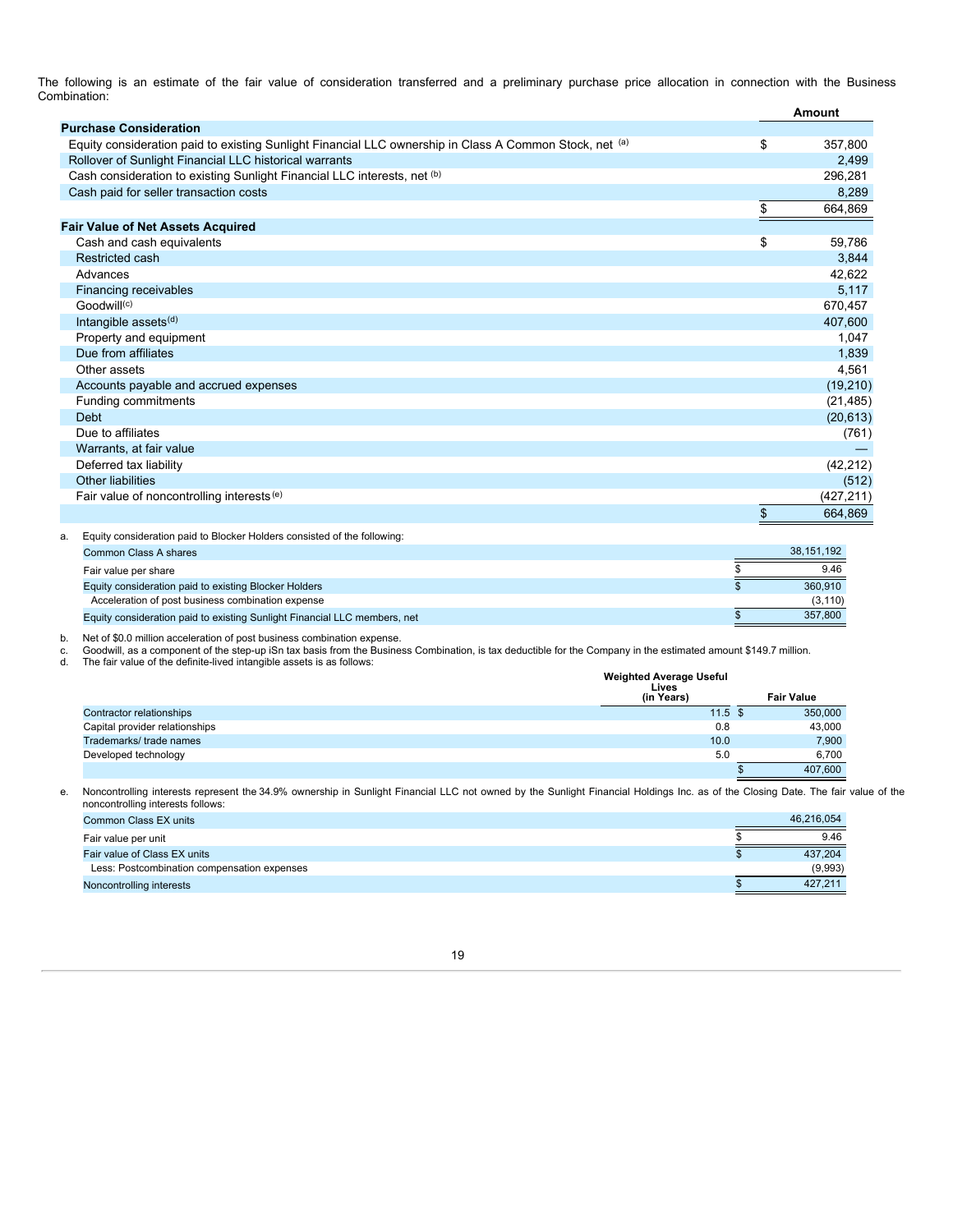The preliminary allocation of the purchase price is based on preliminary valuations performed to determine the fair value of the net assets as of the Closing Date. This allocation is subject to revision as the assessment is based on preliminary information subject to refinement.

The Company incurred \$7.0 million of expenses directly related to the Business Combination from January 1, 2021 through July 9, 2021, which were included in acquisition-related expense in the Consolidated Statements of Operations. On the Closing Date, the Company paid \$12.1 million of deferred underwriting costs related to Spartan's initial public offering. At the closing of the Business Combination, \$7.5 million of fees related to the PIPE Investment were paid by the Company. Additionally, Sunlight paid \$ 7.9 million of acquisition-related advisory fees related to the Business Combination at the closing of the Business Combination, which success fees were contingent upon the consummation of the Business Combination and not recognized in the Consolidated Statements of Operations of the Predecessor or Successor. The nature of these fees relate to advisory and investment banker fees that were incurred and dependent on the success of the Business Combination. The deferred underwriting commissions and costs pertaining to the cost of raising equity were treated as a reduction of equity while Business Combination costs were expensed in the period incurred.

*Unaudited Pro Forma Operating Results* — The following unaudited pro forma combined financial information presents the results of operations for each of the three months ended March 31, 2022 and 2021, respectively, as if the Business Combination on July 9, 2021 had occurred as of January 1, 2021. The unaudited pro forma results may not necessarily reflect actual results of operations that would have been achieved, nor are they necessarily indicative of future results of operations. The unaudited pro forma results reflect the step-up amortization adjustments for the fair value of intangible assets acquired, transaction expenses, nonrecurring post-combination compensation expense and the related adjustment to the income tax provision.

|                                                               | For the Three Months Ended March 31, |          |  |           |
|---------------------------------------------------------------|--------------------------------------|----------|--|-----------|
|                                                               |                                      | 2022     |  | 2021      |
| Total revenues                                                |                                      | 28.231   |  | 24.787    |
| Net income (loss) before income taxes                         |                                      | (1,808)  |  | (43, 744) |
| Income tax benefit                                            |                                      | 25       |  | 2.163     |
| Noncontrolling interests                                      |                                      | 630      |  | 15.248    |
| Net income (loss) attributable to Common Class A shareholders |                                      | (1, 152) |  | (26, 333) |

#### *Recent Accounting Pronouncements Issued, But Not Yet Adopted*

The Financial Accounting Standards Board ("FASB") has issued the following Accounting Standard Updates ("ASUs") that may materially impact Sunlight's financial position and results of operations, or may impact the preparation of, but not materially affect, Sunlight's consolidated financial statements.

As an "emerging growth company," as defined in Section 2(a) of the Securities Act of 1933, as amended ("Securities Act"), as modified by the Jumpstart Our Business Startups Act of 2012 ("JOBS Act"), Sunlight is eligible to take advantage of certain exemptions from various reporting requirements that are applicable to other public companies that are not "emerging growth companies." Section 107 of the JOBS Act provides that an "emerging growth company" can take advantage of the extended transition period provided in Section 7(a)(2)(B) of the Securities Act for complying with new or revised accounting standards. In other words, an "emerging growth company" can delay the adoption of certain accounting standards until those standards would otherwise apply to private companies. Unless otherwise stated, Sunlight elected to adopt recent accounting pronouncements using the extended transition period applicable to private companies.

*ASU No. 2020-06 Debt* — Debt with Conversion and Other Options (Subtopic 470-20) and Derivatives and Hedging—Contracts in Entity's Own Equity (Subtopic 815-40): Accounting for Convertible Instruments and Contracts in an Entity's Own Equity — In August 2020, the FASB issued ASU No. 2020-06, which simplifies accounting for convertible instruments by removing major separation models required under current GAAP, removes certain settlement conditions that are required for equity contracts to qualify for the derivative scope exception, and simplifies the diluted earnings per share calculations. While Sunlight remains a smaller reporting company, this guidance is effective for fiscal years, and interim periods within those fiscal years, beginning after December 15, 2023, with early adoption permitted. Sunlight is currently evaluating the impact of the adoption of ASU 2020-06 on its consolidated financial statements.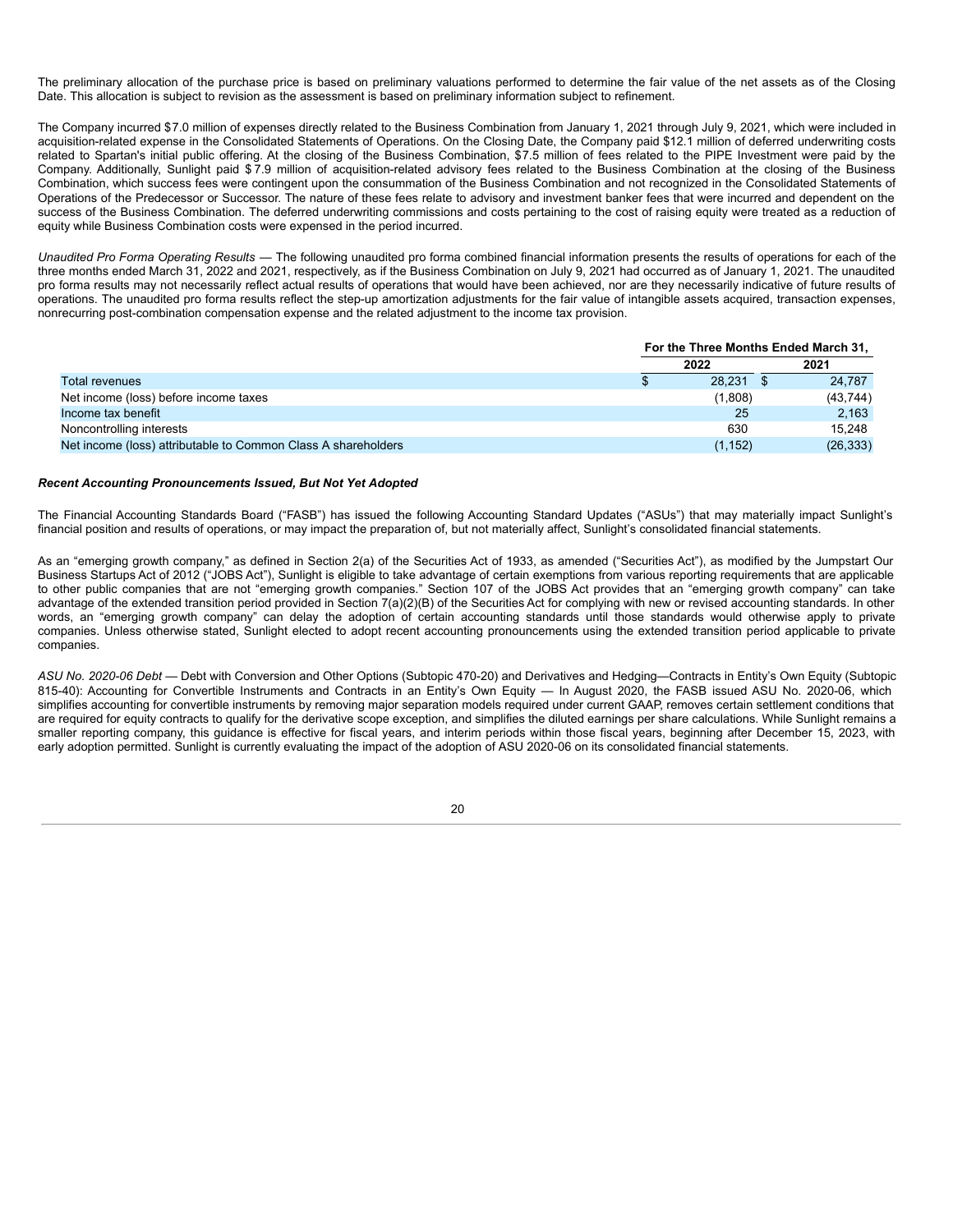ASU No. 2020-04 Reference Rate Reform (Topic 848): Facilitation of the Effects of Reference Rate Reform on Financial Reporting - In March 2020, the FASB issued ASU No. 2020-04, which provides optional expedients for a limited period of time to ease the potential burden in accounting for, or recognizing the effects of, reference rate reform on financial reporting. ASU 2020-04 provides optional expedients and exceptions for applying GAAP to contracts, hedging relationships, and other transactions affected by reference rate reform if certain criteria are met. The standard is effective for all entities as of March 12, 2020 through December 31, 2022. An entity can elect to apply the amendments as of any date from the beginning of an interim period that includes or is subsequent to March 12, 2020, or prospectively from a date within an interim period that includes or is subsequent to March 12, 2020, up to that date that the financial statements are available to be issued. Sunlight is currently evaluating the impact of the adoption of ASU 2020-04, as updated by ASU 2021-01 Reference Rate Reform (Topic 848): Scope, on its consolidated financial statements.

ASU No. 2016-13 Financial Instruments - Credit Losses (Topic 326): Measurement of Credit Losses on Financial Instruments - The FASB issued ASU No. 2016-13 in June 2016. The standard amends the existing credit loss model to reflect a reporting entity's current estimate of all expected credit losses and requires a financial asset (or a group of financial assets) measured at amortized cost basis to be presented at a net amount expected to be collected through deduction of an allowance for credit losses from the amortized cost basis of the financial asset(s). ASU No. 2016-13, as amended, is effective for Sunlight in the fiscal year ended December 31, 2023. Early adoption was permitted beginning in the first quarter of 2018. With limited exceptions, an entity should apply ASU No. 2016-13 by means of a cumulative-effect adjustment to the balance sheet as of the beginning of the fiscal year of adoption. Sunlight is currently evaluating the new guidance to determine the impact it may have on its consolidated financial statements.

## *Recently Adopted Accounting Pronouncements*

*ASU No. 2016-02 Leases* — In February 2016, FASB issued ASU No. 2016-02. The standard requires that lessees recognize a right-of-use asset and corresponding lease liability on the balance sheet for most leases. The guidance applied by a lessor under ASU No. 2016-02 is substantially similar to existing GAAP. ASU No. 2016-02, as amended, and was effective for Sunlight for the quarter ended March 31, 2022.

<span id="page-22-0"></span>Sunlight adopted ASU No. 2016-02 using the simplified transition method. As a result, Sunlight did not restate comparative periods and used a modified retrospective approach to apply the standard beginning on January 1, 2022. Sunlight's cumulative adjustment to the opening balance of retained earnings was not material and adoption of the standard did not have a material effect on the statements of operations or statements of cash flows. Sunlight applied available practical expedient options, elected as a package whereby, among other things, Sunlight did not reassess historical conclusions related to contracts that contain leases, lease classification, and initial direct costs for leases that commenced prior to the adoption date. See Note 10 for additional information regarding Sunlight's leases.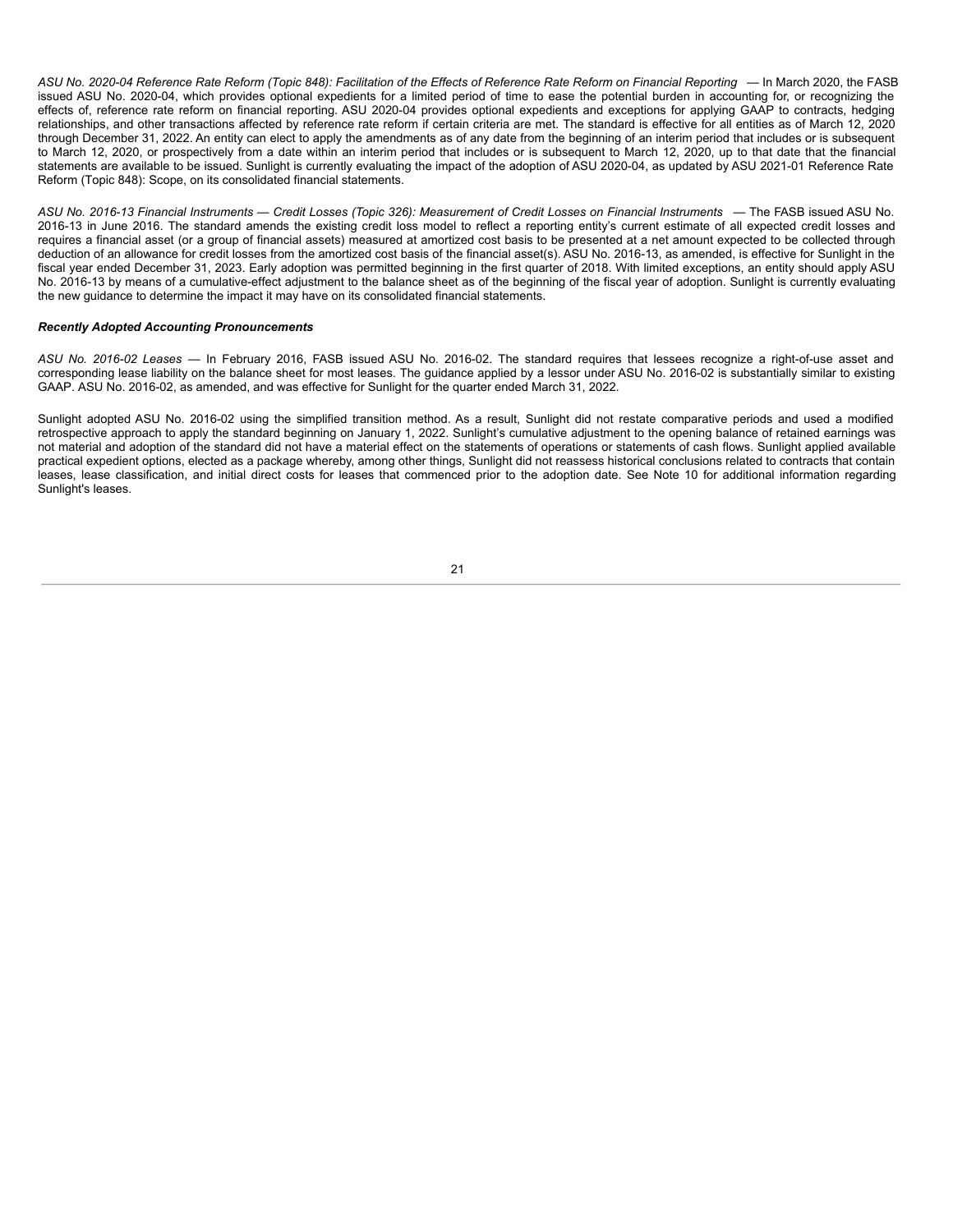## **Note 3. Financing Receivables**

Sunlight recognizes receivables primarily related to (a) advances that Sunlight remits to contractors to facilitate the installation of residential solar and home improvement equipment and (b) loans and loan participations. Loans and loan participations primarily include Sunlight's undivided 5.0% participation in certain Indirect Channel Loans and Indirect Channel Loans purchased from its Bank Partner. The following tables summarize Sunlight's financing receivables and changes thereto:

|                               |   | Advances <sup>(a)</sup> |     | <b>Loans and Loan</b><br>Participations <sup>(b)</sup> |      | Total  |  |
|-------------------------------|---|-------------------------|-----|--------------------------------------------------------|------|--------|--|
| March 31, 2022 (Successor)    |   |                         |     |                                                        |      |        |  |
| Amounts outstanding           | æ | 86,590                  | \$  | 4,568                                                  | - \$ | 91,158 |  |
| Unamortized discount          |   |                         |     | (369)                                                  |      | (369)  |  |
| Allowance for credit losses   |   | (505)                   |     | (73)                                                   |      | (578)  |  |
| Carrying value                |   | 86.085                  |     | 4.126                                                  |      | 90,211 |  |
| December 31, 2021 (Successor) |   |                         |     |                                                        |      |        |  |
| Amounts outstanding           |   | 67,077                  | -\$ | 4.875                                                  | -S   | 71,952 |  |
| Unamortized discount          |   |                         |     | (414)                                                  |      | (414)  |  |
| Allowance for credit losses   |   | (238)                   |     | (148)                                                  |      | (386)  |  |
| Carrying value                |   | 66.839                  |     | 4.313                                                  |      | 71.152 |  |

a. Represents advance payments made by Sunlight to certain contractors, generally on a short-term basis, in anticipation of a project's substantial completion, including advances of \$10.5 million and \$9.0 million to Sunlight contractors not associated with specific installation projects at March 31, 2022 and December 31, 2021, respectively.

b. Represents (i) Sunlight's 5.0% participation interest in a pool of residential solar loans with an aggregate UPB of \$4.3 million and \$4.6 million at March 31, 2022 and December 31, 2021, respectively, and (ii) Indirect Channel Loans purchased by Sunlight with an aggregate UPB of \$0.3 million and \$0.3 million at March 31, 2022 and December 31, 2021, respectively. No loans or loan participations were individually evaluated for impairment at March 31, 2022 or December 31, 2021.

|                                                             | <b>Successor</b>                                                 | Predecessor                                               |       |  |
|-------------------------------------------------------------|------------------------------------------------------------------|-----------------------------------------------------------|-------|--|
|                                                             | <b>For the Three</b><br><b>Months Ended</b><br>March 31,<br>2022 | For the Three<br><b>Months Ended</b><br>March 31,<br>2021 |       |  |
| Allowance for Credit Losses - Advances                      |                                                                  |                                                           |       |  |
| <b>Beginning Balance</b>                                    | \$<br>238                                                        | \$                                                        | 121   |  |
| Provision for credit losses                                 | 267                                                              |                                                           | (20)  |  |
| Realized losses                                             |                                                                  |                                                           |       |  |
| <b>Ending Balance</b>                                       | \$<br>505                                                        | \$                                                        | 101   |  |
| Allowance for Credit Losses - Loans and Loan Participations |                                                                  |                                                           |       |  |
| <b>Beginning Balance</b>                                    | \$<br>148                                                        | \$                                                        | 125   |  |
| Provision for credit losses                                 | 371                                                              |                                                           | 756   |  |
| Realized losses                                             | (446)                                                            |                                                           | (767) |  |
| <b>Ending Balance</b>                                       | \$<br>73                                                         |                                                           | 114   |  |
| Changes in Carrying Value - Loans and Loan Participations   |                                                                  |                                                           |       |  |
| <b>Beginning Balance</b>                                    | \$<br>4,313                                                      | \$                                                        | 5,333 |  |
| Purchases, net <sup>(a)</sup>                               | 448                                                              |                                                           | 842   |  |
| Proceeds from principal repayments, net                     | (307)                                                            |                                                           | (419) |  |
| Accretion of loan discount                                  | 43                                                               |                                                           | 65    |  |
| Provision for credit losses                                 | (371)                                                            |                                                           | (756) |  |
| <b>Ending Balance</b>                                       | \$<br>4,126                                                      | \$                                                        | 5,065 |  |

a. During the three months ended March 31, 2021, Sunlight purchased (i) 5.0% participation interests in 54 loans with an aggregate UPB of \$0.1 million as well as (ii) 34 Indirect Channel Loans with an aggregate UPB \$0.8 million. During three months ended March 31, 2022, Sunlight purchased 24 Indirect Channel Loans with an aggregate UPB of \$0.5 million, respectively.

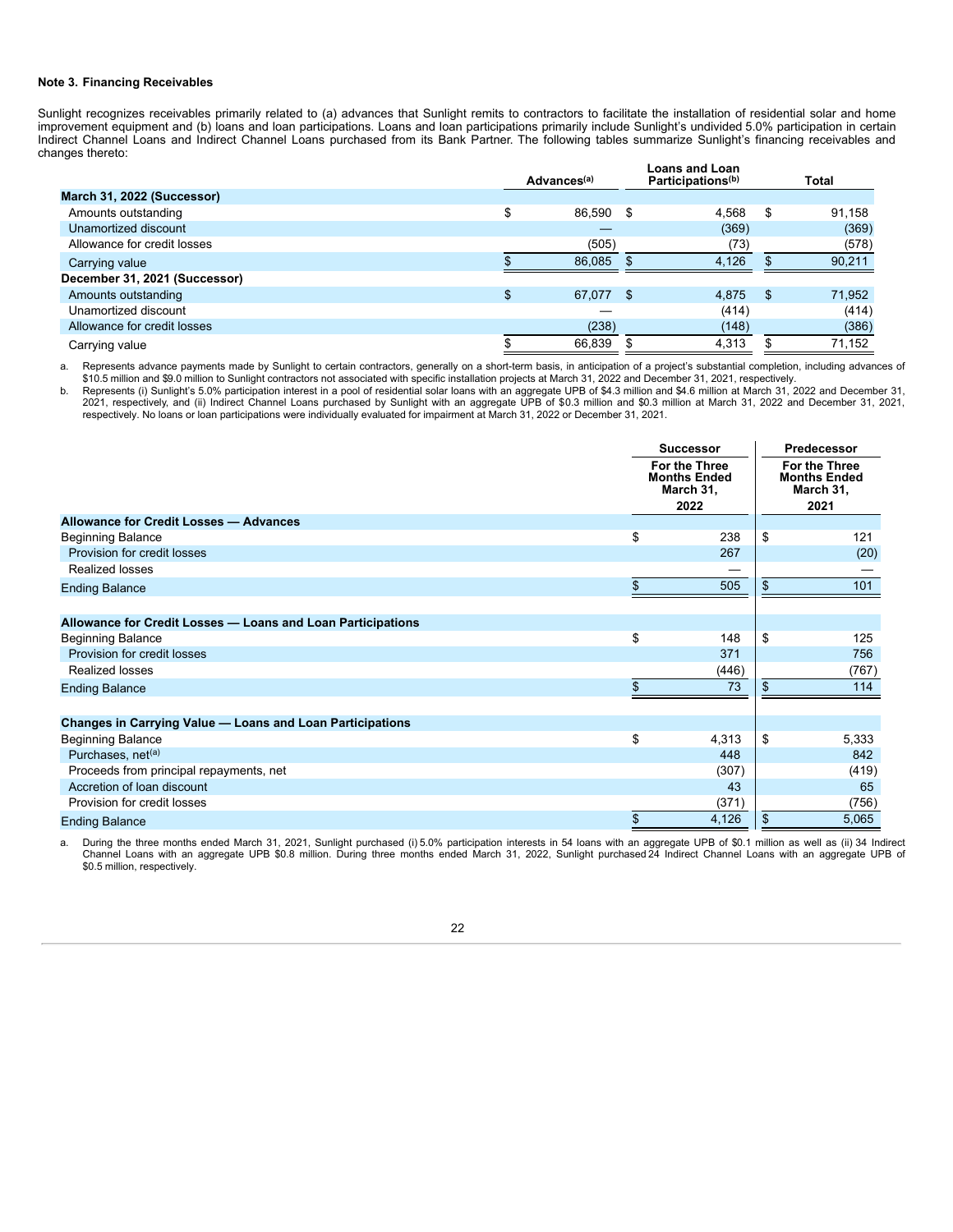*Advances* — The following section presents certain characteristics of Sunlight's advances.

*Risk Ratings* — As further described in Note 2, management evaluates Sunlight's advances for impairment using risk ratings assigned on a scale of "1" (low risk) through "5" (higher risk). The following table allocates the advance amount outstanding based on Sunlight's internal risk ratings:

|    |                               | <b>Total</b>                                |              |                            |         |      |  |
|----|-------------------------------|---------------------------------------------|--------------|----------------------------|---------|------|--|
|    | Risk Tier <sup>(a)</sup>      | Amount<br>Outstanding<br><b>Contractors</b> |              | % of Amount<br>Outstanding |         |      |  |
|    | March 31, 2022 (Successor)    |                                             |              |                            |         |      |  |
|    | Low risk                      | 88                                          | \$           | 12,363                     | 14.3    | $\%$ |  |
| 2  | Low-to-medium risk            | 97                                          |              | 50,358                     | 58.2    |      |  |
| 3  | Medium risk                   | 52                                          |              | 23,837                     | 27.5    |      |  |
| 4  | Medium-to-high risk           |                                             |              | 32                         |         |      |  |
| 5. | Higher risk                   |                                             |              |                            |         |      |  |
|    |                               | 238                                         | $\mathbf{f}$ | 86,590                     | 100.0 % |      |  |
|    | December 31, 2021 (Successor) |                                             |              |                            |         |      |  |
|    | Low risk                      | 76                                          | \$           | 14,575                     | 21.7 %  |      |  |
|    | Low-to-medium risk            | 77                                          |              | 38,955                     | 58.1    |      |  |
| 3. | Medium risk                   | 17                                          |              | 13,547                     | 20.2    |      |  |
| 4  | Medium-to-high risk           | –                                           |              |                            |         |      |  |
| 5  | Higher risk                   |                                             |              |                            |         |      |  |
|    |                               | 170                                         | \$           | 67,077                     | 100.0   | $\%$ |  |

a. At March 31, 2022 and December 31, 2021, the average risk rating of Sunlight's advances was2.1 ("low-to-medium") and 2.0 ("low-to-medium risk"), weighted by total advance amounts outstanding.

*Delinquencies* — The following table presents the payment status of advances held by Sunlight:

| <b>Payment Delinquency</b>    |    | Amount<br>Outstanding <sup>(a)</sup> | % of Amount<br>Outstanding |
|-------------------------------|----|--------------------------------------|----------------------------|
| March 31, 2022 (Successor)    |    |                                      |                            |
| Current                       | \$ | 67,061                               | 88.1<br>$\%$               |
| Less than 30 days             |    | 4,459                                | 5.9                        |
| 30 days                       |    | 2,343                                | 3.1                        |
| 60 days                       |    | 1,086                                | 1.4                        |
| $90+ days^{(b)}$              |    | 1,151                                | 1.5                        |
|                               |    | 76,100                               | 100.0 %                    |
| December 31, 2021 (Successor) |    |                                      |                            |
| Current                       | \$ | 54,586                               | 94.0 %                     |
| Less than 30 days             |    | 1,956                                | 3.4                        |
| 30 days                       |    | 534                                  | 0.9                        |
| 60 days                       |    | 361                                  | 0.6                        |
| $90+ days^{(b)}$              |    | 640                                  | 1.1                        |
|                               | \$ | 58,077                               | 100.0<br>$\%$              |

a. Excludes advances of \$10.5 million and \$9.0 million to Sunlight contractors not associated with specific installation projects and was not delinquent at March 31, 2022 and December 31, 2021, respectively.

b. As further discussed in Note 2, Sunlight generally evaluates amounts delinquent for 90 days or more for impairment. Advances to contractors may remain outstanding as a result of operational and various other factors that are unrelated to the contractor's creditworthiness. Sunlight assessed advances 90 days or more, along with other factors that included the contractor's risk tier and historical loss experience, and established loss allowances of \$0.5 million and \$0.2 million at March 31, 2022 and December 31, 2021, respectively.

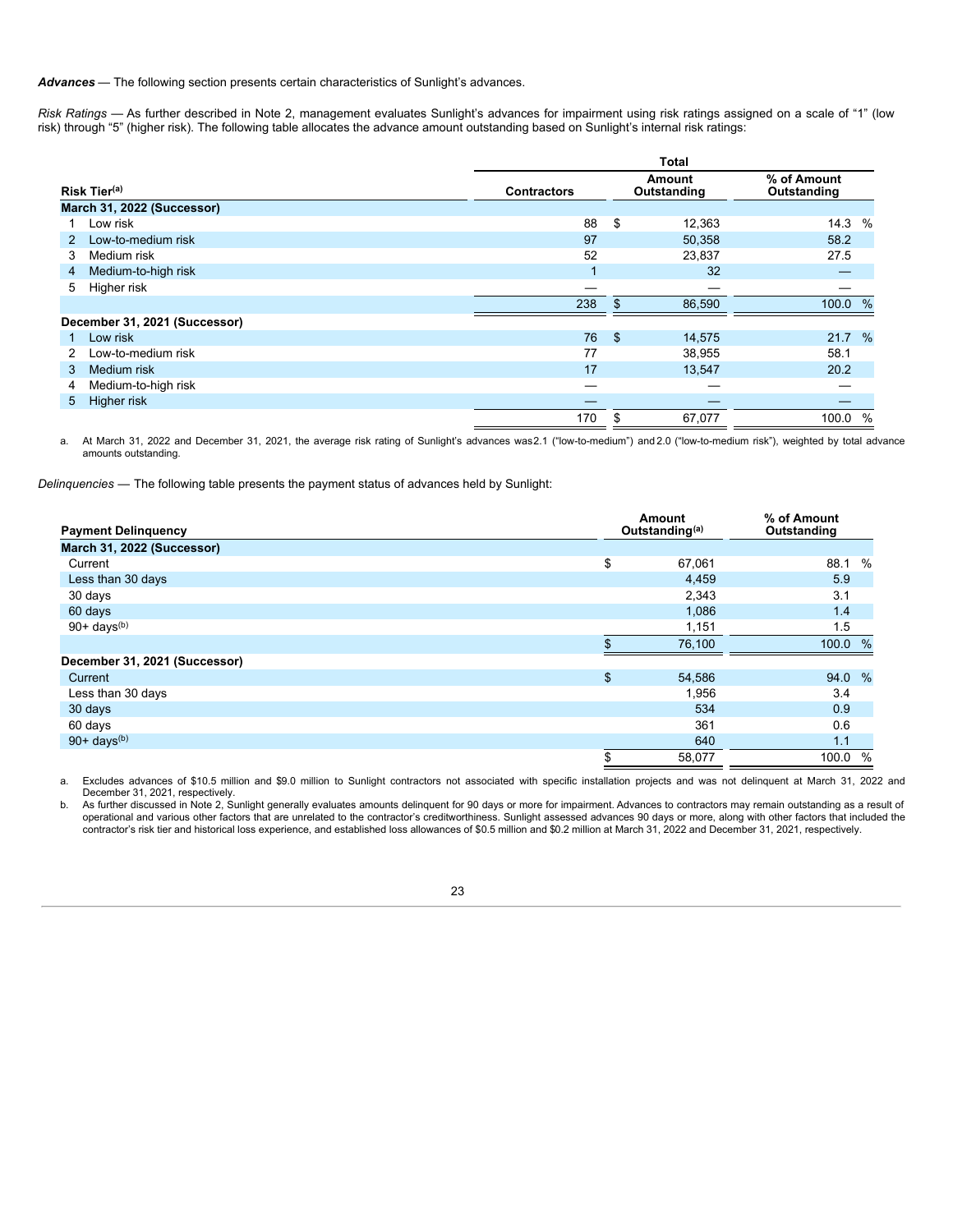*Concentrations* — The following table presents the concentration of advances, by counterparty:

|             | <b>Successor</b>      |               |                       |            |  |  |  |  |
|-------------|-----------------------|---------------|-----------------------|------------|--|--|--|--|
|             | March 31, 2022        |               | December 31, 2021     |            |  |  |  |  |
| Contractor  | Amount<br>Outstanding | % of Total    | Amount<br>Outstanding | % of Total |  |  |  |  |
|             | 23,011<br>æ           | $26.6\%$ \$   | 12,470                | 18.6%      |  |  |  |  |
| 2           | 20,549                | 23.7          | 20,894                | 31.1       |  |  |  |  |
| 3           | 10,227                | 11.8          | 9,496                 | 14.2       |  |  |  |  |
| 4           | 6,035                 | 7.0           | 1,745                 | 2.6        |  |  |  |  |
| 5           | 3,341                 | 3.9           | 2,093                 | 3.1        |  |  |  |  |
| 6           | 3,059                 | 3.5           | 2,610                 | 3.9        |  |  |  |  |
|             | 2,705                 | 3.1           | 2,571                 | 3.8        |  |  |  |  |
| 8           | 1,528                 | 1.8           |                       |            |  |  |  |  |
| 9           | 745                   | 0.9           | 278                   | 0.4        |  |  |  |  |
| 10          | 600                   | 0.7           | 855                   | 1.3        |  |  |  |  |
| Other $(a)$ | 14,790                | 17.0          | 14,065                | 21.0       |  |  |  |  |
|             | 86,590                | $100.0 \%$ \$ | 67,077                | 100.0%     |  |  |  |  |

a. At March 31, 2022 and December 31, 2021, Sunlight recorded advances receivable from228 and 160 counterparties not individually listed in the table above with average balances of \$0.1 million and \$0.1 million, respectively. At December 31, 2021, Sunlight recorded advances receivable from individual counterparties of \$0.6 million, \$0.6 million, \$0.5 million, \$0.5 million, and \$0.4 million that represent the largest advance concentrations included in "Other," based on the amount outstanding.

*Loans and Loan Participations* — The following section presents certain characteristics of Sunlight's investments in loans and loan participations. Unless otherwise indicated, loan participation amounts are shown at Sunlight's 5% interest in the underlying loan pool.

*Delinquencies* — The following table presents the payment status of loans and loan participations held by Sunlight:

|                                    | <b>Loan Participations</b> |     |                | <b>Bank Partner Loans</b> |                |            | <b>Total</b>   |    |            |          |  |
|------------------------------------|----------------------------|-----|----------------|---------------------------|----------------|------------|----------------|----|------------|----------|--|
| Payment Delinguency <sup>(a)</sup> | Loans                      |     | <b>UPB</b>     | Loans                     |                | <b>UPB</b> | Loans          |    | <b>UPB</b> | % of UPB |  |
| March 31, 2022 (Successor)         |                            |     |                |                           |                |            |                |    |            |          |  |
| Current                            | 3,622                      | \$  | 4,137          | 16                        | \$             | 288        | 3,638          | \$ | 4,425      | 96.9%    |  |
| Less than 30 days                  | 82                         |     | 109            |                           |                |            | 82             |    | 109        | 2.4      |  |
| 30 days                            | 14                         |     | 16             |                           |                |            | 14             |    | 16         | 0.4      |  |
| 60 days                            | $\overline{4}$             |     | $\overline{4}$ |                           |                |            | $\overline{4}$ |    | 4          | 0.1      |  |
| $90 + days$                        |                            |     | 14             |                           |                |            | 7              |    | 14         | 0.2      |  |
|                                    | 3,729                      | \$. | 4,280          | 16                        | $\mathfrak{L}$ | 288        | 3,745          |    | 4,568      | 100.0%   |  |
| December 31, 2021 (Successor)      |                            |     |                |                           |                |            |                |    |            |          |  |
| Current                            | 3,780                      | -\$ | 4.442          | 14                        | - \$           | 268        | $3,794$ \$     |    | 4,710      | 96.6 %   |  |
| Less than 30 days                  | 73                         |     | 96             |                           |                | 11         | 74             |    | 107        | 2.2      |  |
| 30 days                            | 15                         |     | 23             |                           |                |            | 15             |    | 23         | 0.5      |  |
| 60 days                            | 10                         |     | 14             |                           |                |            | 10             |    | 14         | 0.3      |  |
| $90 + days$                        |                            |     | 9              |                           |                | 12         | 8              |    | 21         | 0.4      |  |
|                                    | 3,885                      | \$  | 4,584          | 16                        | \$             | 291        | 3,901          | \$ | 4,875      | 100.0%   |  |

a. As further described in Note 2, Sunlight places loans delinquent greater than 90 days on nonaccrual status. Such loans had carrying values of \$0.0 million and \$0.0 million at March 31, 2022 and December 31, 2021, respectively. Sunlight does not consider the average carrying values and interest income recognized (including interest income recognized using a cash-basis method) material.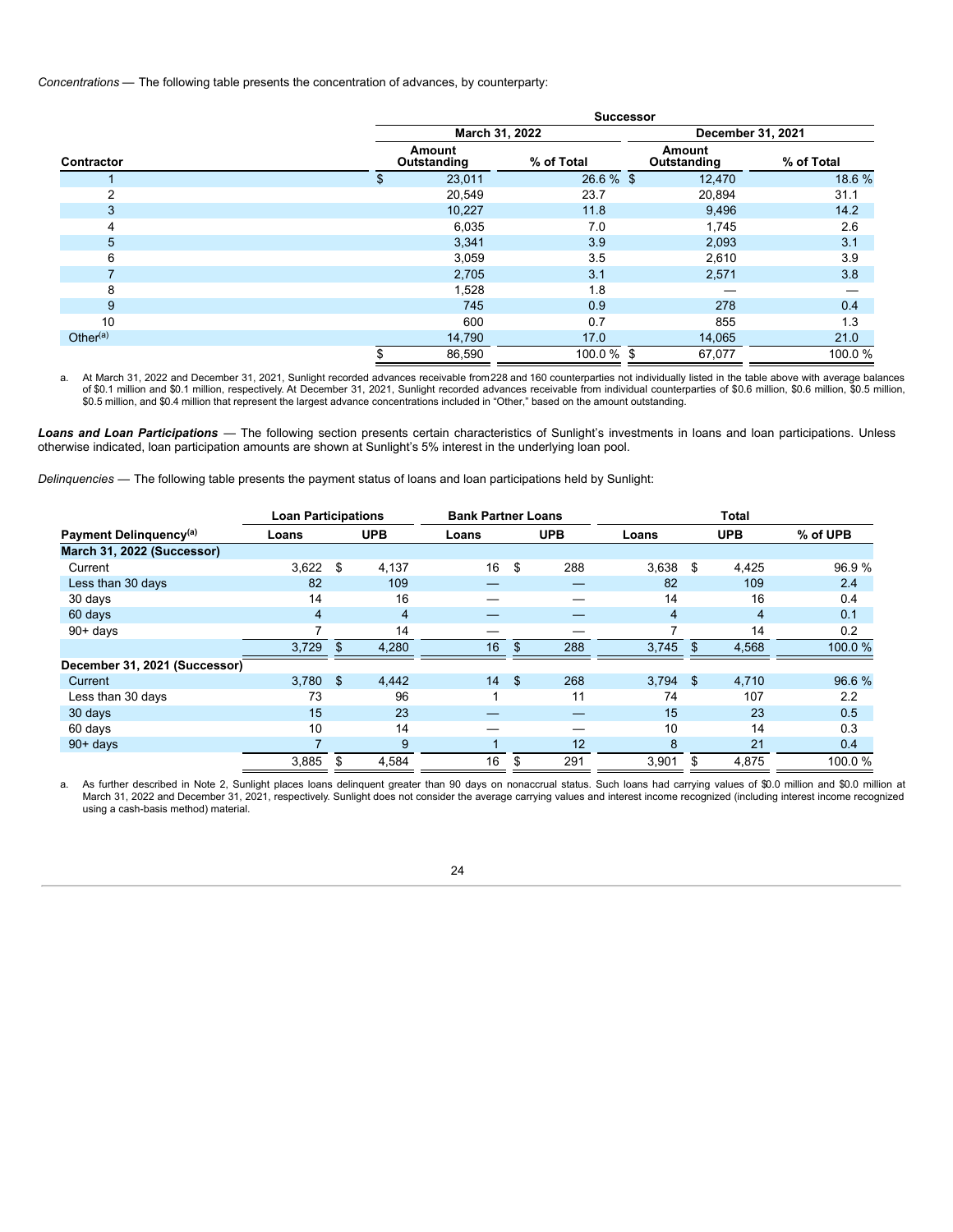*Loan Collateral Concentrations* — The following table presents the UPB of Balance Sheet Loans, including Sunlight's relevant participation percentage of the Indirect Channel Loans underlying the participation interests held by Sunlight, based upon the state in which the borrower lived at the time of loan origination:

|                      | <b>Successor</b> |                |            |                   |  |  |  |  |
|----------------------|------------------|----------------|------------|-------------------|--|--|--|--|
|                      |                  | March 31, 2022 |            | December 31, 2021 |  |  |  |  |
| <b>State</b>         | <b>UPB</b>       | % of Total     | <b>UPB</b> | % of Total        |  |  |  |  |
| <b>Texas</b>         | \$<br>870        | $19.0 \%$ \$   | 930        | 19.1 %            |  |  |  |  |
| California           | 819              | 17.9           | 867        | 17.8              |  |  |  |  |
| Florida              | 391              | 8.6            | 423        | 8.7               |  |  |  |  |
| New York             | 305              | 6.7            | 325        | 6.7               |  |  |  |  |
| <b>New Jersey</b>    | 284              | 6.2            | 302        | 6.2               |  |  |  |  |
| Arizona              | 205              | 4.5            | 220        | 4.5               |  |  |  |  |
| <b>Massachusetts</b> | 194              | 4.2            | 201        | 4.1               |  |  |  |  |
| Pennsylvania         | 186              | 4.1            | 202        | 4.1               |  |  |  |  |
| South Carolina       | 166              | 3.6            | 178        | 3.7               |  |  |  |  |
| Missouri             | 129              | 2.8            | 135        | 2.8               |  |  |  |  |
| Other $(a)$          | 1,019            | 22.4           | 1,092      | 22.3              |  |  |  |  |
|                      | \$<br>4,568      | $100.0 \%$ \$  | 4,875      | 100.0%            |  |  |  |  |

a. Sunlight only participates in residential solar loans originated within the United States, including 31 and 31 states not individually listed in the table above, none of which individually amount to more than 2.6% and 2.6% of the UPB at March 31, 2022 and December 31, 2021, respectively.

### <span id="page-26-0"></span>**Note 4. Derivatives**

Sunlight has entered into two agreements considered derivatives under GAAP that are subject to interest rate, credit, and/ or prepayment risks. Interest rate risk is sensitive to many factors, including governmental monetary and tax policies, domestic and international economic and political considerations, as well as other factors. Credit risk includes a borrower's inability or unwillingness to make contractually required payments. Prepayment risk includes a borrower's payment, or lack of payment, of contractual Loan amounts prior to the date such amounts are contractually due.

In January 2019, Sunlight entered into an agreement with its Bank Partner to arrange Indirect Channel Loans for the purchase and installation of home improvements other than residential solar energy systems. The agreement (a) entitles Sunlight to cash flows collected from the portfolio of Indirect Channel Loans held by its Bank Partner in excess of a contractual rate, based upon one-month LIBOR plus a fixed spread, and (b) requires Sunlight to pay its Bank Partner for portfolio cash flows below such contractual rate. This contractual arrangement incorporates interest rate and credit risks related to the risk of default on Indirect Channel Loans held by its Bank Partner that results from a borrower's inability or unwillingness to make contractually required payments.

In February 2021, Sunlight entered into an agreement with an Indirect Channel Loan Purchaser to purchase Indirect Channel Loans for the installation of home improvements other than residential solar energy systems. As part of that agreement, Sunlight is entitled to additional sale proceeds upon the prepayment of certain Indirect Channel Loans sold. This contractual arrangement incorporates prepayment risk related to loan prepayment rates below Sunlight's expectations.

Sunlight's derivative asset is recorded at fair value in the accompanying Unaudited Condensed Consolidated Balance Sheets as follows:

|                       |                               | Successor             |       |  |                   |
|-----------------------|-------------------------------|-----------------------|-------|--|-------------------|
|                       | <b>Balance Sheet Location</b> | <b>March 31, 2022</b> |       |  | December 31, 2021 |
| Contract derivative 1 | Other assets                  |                       | 655   |  | 1.076             |
| Contract derivative 2 | Other assets                  |                       | 529   |  | 335               |
|                       |                               |                       | 1.184 |  | .411              |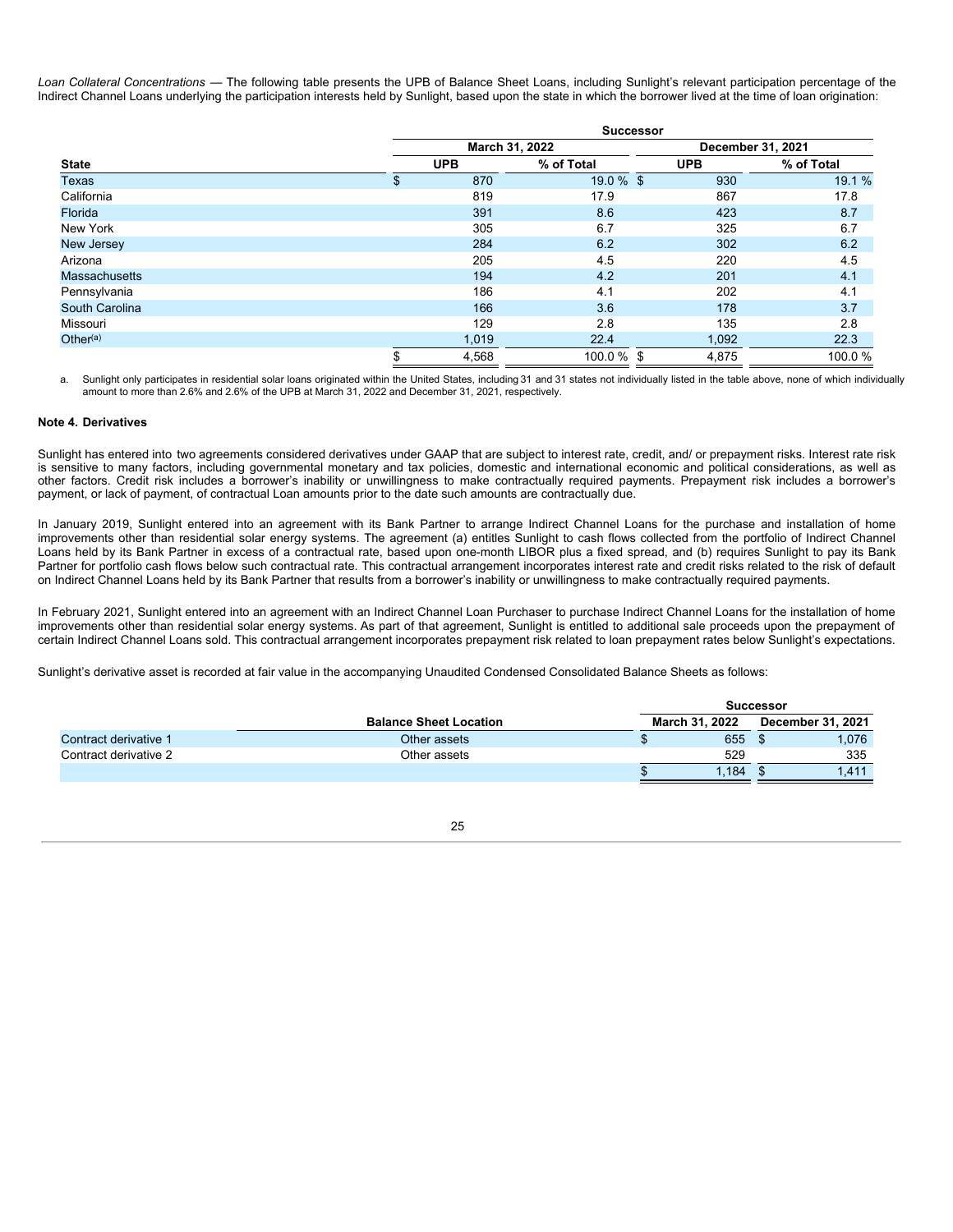The following table summarizes notional amounts related to derivatives:

|                                      | Successor      |        |  |                          |
|--------------------------------------|----------------|--------|--|--------------------------|
|                                      | March 31, 2022 |        |  | <b>December 31, 2021</b> |
| Contract derivative 1 <sup>(a)</sup> |                | 24.376 |  | 38,879                   |
| Contract derivative 2 <sup>(b)</sup> |                | 46.980 |  | 37,891                   |

a. Represents the carrying value of Indirect Channel Loans for the purchase and installation of home improvements other than residential solar energy systems held by Sunlight's Bank Partner.

b. Represents the unpaid principal balance of the Loans at time of sale to the Indirect Channel Loan Purchaser for which Sunlight is entitled to income in the event of prepayment of the Indirect Channel Loan.

The following table summarizes all income (loss) recorded in relation to derivatives:

|                                                   |   | <b>Successor</b>                                |                                                 | Predecessor |  |
|---------------------------------------------------|---|-------------------------------------------------|-------------------------------------------------|-------------|--|
|                                                   |   | For the Three Months<br>Ended March 31,<br>2022 | For the Three Months<br>Ended March 31,<br>2021 |             |  |
| Change in fair value of contract derivatives, net |   |                                                 |                                                 |             |  |
| Contract derivative 1                             | S | (421)                                           | S                                               | (1,048)     |  |
| Contract derivative 2                             |   | 194                                             |                                                 | 192         |  |
|                                                   |   | (227)                                           |                                                 | (856)       |  |
| Realized gains on contract derivatives, net       |   |                                                 |                                                 |             |  |
| Contract derivative 1                             | œ | 1.831                                           | \$                                              | 2.267       |  |
| Contract derivative 2                             |   | 78                                              |                                                 |             |  |
|                                                   |   | 1,909                                           |                                                 | 2.267       |  |

#### <span id="page-27-0"></span>**Note 5. Debt Obligations**

Debt consists of the following:

|                                          |                     |                                   |                   |                                 | <b>Successor</b>                       |                                  |                      |
|------------------------------------------|---------------------|-----------------------------------|-------------------|---------------------------------|----------------------------------------|----------------------------------|----------------------|
|                                          |                     |                                   |                   | March 31, 2022                  |                                        |                                  | December 31,<br>2021 |
|                                          |                     |                                   |                   |                                 |                                        | <b>Weighted Average</b>          |                      |
|                                          | <b>Month Issued</b> | Outstanding<br><b>Face Amount</b> | Carrying<br>Value | Maximum<br><b>Facility Size</b> | <b>Final Stated</b><br><b>Maturity</b> | <b>Funding Cost Life (Years)</b> | Carrving Value(a)    |
| Revolving credit facility <sup>(a)</sup> | Apr 2021            | 20.613                            | 20.613            | 30,000                          | Apr 2023                               | 5.3%                             | 20.613               |

a. In March 2016, Sunlight entered into a Loan and Security Agreement with a lender ("Prior Lender"). In May 2019, Sunlight and Prior Lender amended and restated the agreement to provide Sunlight a \$15.0 million revolving credit facility ("Prior Facility"). In April 2021, Sunlight paid the Prior Facility in full using proceeds from a Loan and Security Agreement into<br>which Sunlight entered with a Le assets of Sunlight Financial LLC, bear interest at a per annum rate equal to the sum of (i) a floating rate index and (ii) a fixed margin. The facility includes unused facility costs, and amounts borrowed under this facility are nonrecourse to Sunlight Financial Holdings Inc.

Sunlight's debt obligations are subject to customary loan covenants and event of default provisions, including event of default provisions triggered by a failure to maintain minimum liquidity and earnings as well as maintaining capacity to fund Loans.

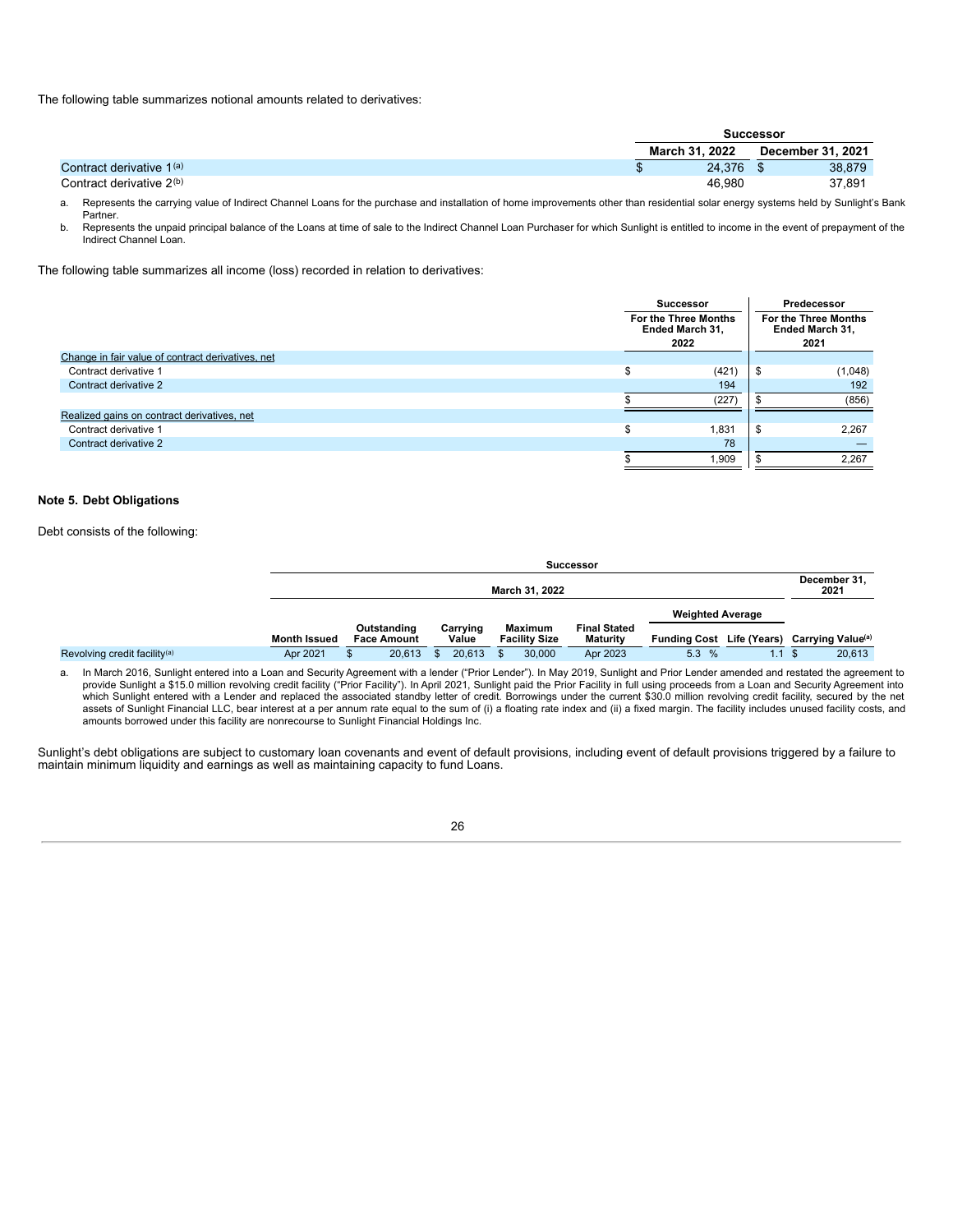*Activities* — Activities related to the carrying value of Sunlight's debt obligations were as follows:

|                                                         |                                                           | <b>Successor</b> | Predecessor                                               |        |  |
|---------------------------------------------------------|-----------------------------------------------------------|------------------|-----------------------------------------------------------|--------|--|
|                                                         | For the Three<br><b>Months Ended</b><br>March 31,<br>2022 |                  | For the Three<br><b>Months Ended</b><br>March 31,<br>2021 |        |  |
| <b>Beginning Balance</b>                                | D                                                         | 20,613           | \$                                                        | 14,625 |  |
| <b>Borrowings</b>                                       |                                                           | —                |                                                           |        |  |
| Repayments                                              |                                                           |                  |                                                           |        |  |
| Amortization of deferred financing costs <sup>(a)</sup> |                                                           | __               |                                                           |        |  |
| <b>Ending Balance</b>                                   |                                                           | 20,613           | \$                                                        | 14,625 |  |

a. Excludes \$0.0 million amortization of deferred financing costs for the three months ended March 31, 2021. Sunlight includes amortization of these costs within "Depreciation and Amortization" in the accompanying Unaudited Condensed Consolidated Statements of Operations. Unamortized deferred financing costs upon closing of the Business Combination did not qualify as acquired assets; therefore, Sunlight did not have any such unamortized costs at March 31, 2022 or December 31, 2021 and did not amortize any such costs for the three months ended March 31, 2022.

*Maturities* — At March 31, 2022, all of Sunlight's debt obligations contractually mature in 2023.

#### <span id="page-28-0"></span>**Note 6. Equity and Earnings per Share**

The registration statement for the Company's initial public offering ("IPO") was declared effective on November 24, 2020. On November 30, 2020, the Company consummated its IPO of 34,500,000 units ("IPO Units"), including the issuance of 4,500,000 units as a result of the underwriters' exercise in full of its overallotment option, at \$10.00 per unit, generating gross proceeds of approximately \$ 345.0 million, and incurring offering costs of approximately \$ 19.7 million, inclusive of approximately \$12.1 million in deferred underwriting commissions. Each IPO Unit consisted of one share of the Company's Class A common stock and one-half of one warrant ("Public Warrant"). Simultaneously with the closing of the IPO, the Company consummated the private placement (the "Private Placement") of 9,900,000 warrants ("Private Placement Warrant"), at a price of \$1.00 per Private Placement Warrant to Sponsor, generating proceeds of \$9.9 million.

On July 9, 2021, in connection with the closing of the Business Combination, a number of investors (collectively, the "Subscribers") purchased an aggregate of 25,000,000 shares of Class A common stock, par value \$ 0.0001 per share ("Class A common stock" and such shares purchased by the Subscribers, the "PIPE Shares"), at a purchase price of \$10.00 per share for an aggregate purchase price of \$250.0 million in a private placement, pursuant to separate subscription agreements, dated as of January 23, 2021 (collectively, the "Subscription Agreements"). Pursuant to the Subscription Agreements, Sunlight gave certain registration rights to the Subscribers with respect to the PIPE Shares.

#### *Successor Equity*

Sunlight has three classes of common stock and no classes of preferred stock. Holders of each of the Class A, Class B, and Class C common stock vote together as a single class on all matters submitted to a vote of the stockholders, except as required by law. Each share of common stock has one vote on all such matters.

*Class A Common Stock* — The Company is authorized to issue 420,000,000 shares of Class A common stock with a par value of \$ 0.0001 per share ("Class A Share"). At March 31, 2022 and December 31, 2021, there were 84,790,164 and 84,803,687 shares of Class A common stock issued and outstanding.

*Class B Common Stock* — The Company is authorized to issue 20,000,000 shares of Class B common stock with a par value of \$ 0.0001 per share ("Class B Share" or "Founder Share").

In August 2020, 11,500,000 Founder Shares were issued to Sponsor in exchange for the payment of \$ 25,000 of certain offering costs on behalf of the Company, or approximately \$0.002 per share. In October 2020, the Sponsor transferred 50,000 Founder Shares to each of the two independent director nominees at their original purchase price. In November 2020, the Sponsor returned to the Company at no cost an aggregate of 4,312,500 Founder Shares, which the Company cancelled. Also in November 2020, the Company effected a stock dividend on the Class B common stock (which receipt of such dividends was waived by the independent director nominees), resulting in an aggregate of 8,625,000 shares of Class B common stock outstanding.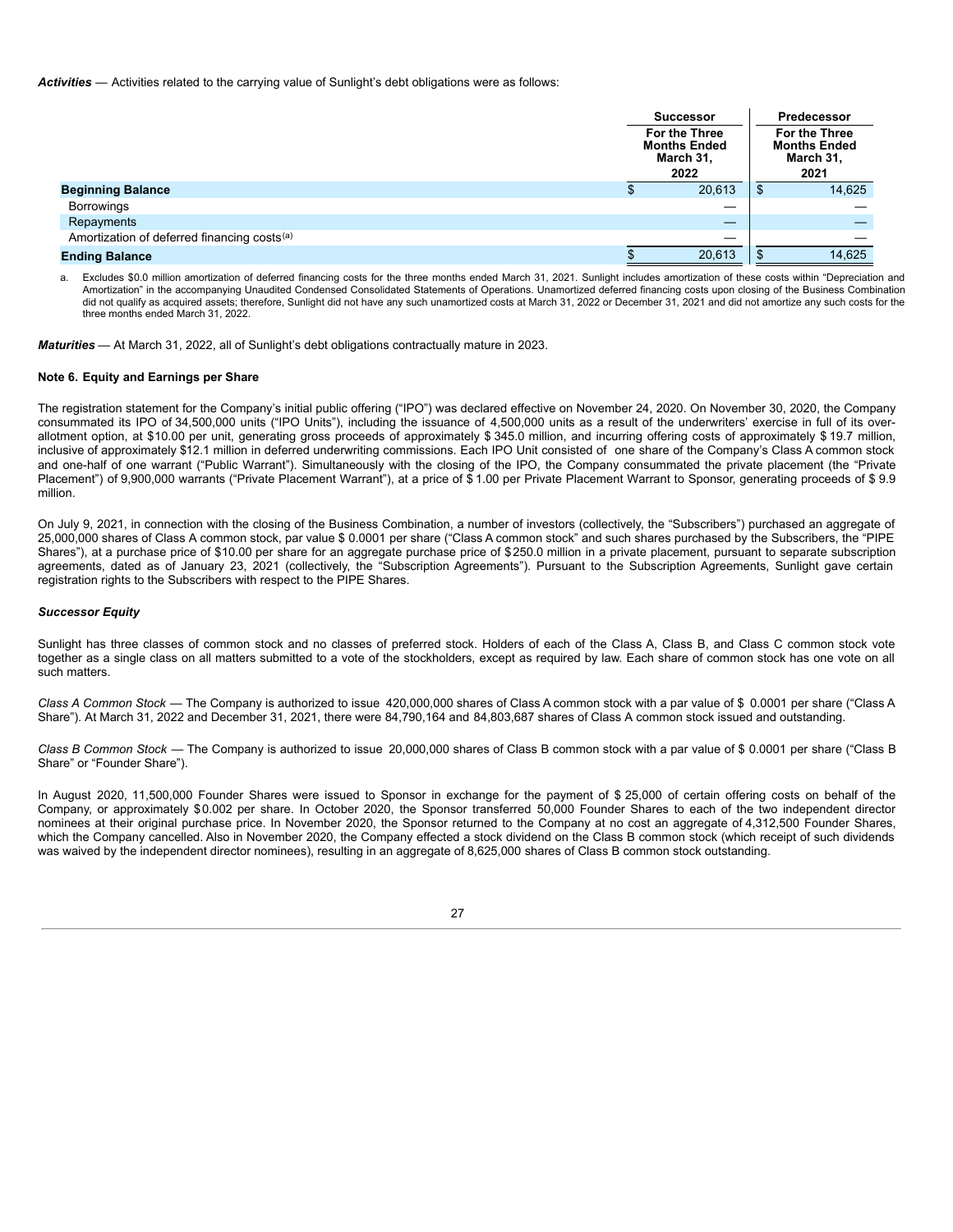The Company cancelled 1,187,759 shares of Class B common stock upon Closing of the Business Combination in connection with the redemption of 19,227,063 shares of Class A common stock issued in the Initial Public Offering, and the remaining 7,437,241 shares of Class B common stock were automatically converted into Class A common stock at the Business Combination on a one-for-one basis. At March 31, 2022 and December 31, 2021, there were no shares of Class B common stock issued and outstanding.

The holders of the Founders Shares agreed, subject to limited exceptions, not to transfer, assign or sell any of their Founder Shares until the earlier to occur of (a) one year after the completion of the Business Combination, (b) the reported last sale price of the Company's Class A common stock equals or exceeds \$12.00 per share (as adjusted for stock splits, stock dividends, reorganizations, recapitalizations and similar activity) for any 20 trading days within any 30trading day period commencing at least 150 days after the Business Combination, or (c) the date on which the Company completes a liquidation, merger, capital stock exchange, reorganization or other similar transaction that results in all of the Company's stockholders having the right to exchange their shares of common stock for cash, securities or other property.

*Class C Common Stock* — The Company is authorized to issue 65,000,000 shares of Class C common stock with a par value of \$ 0.0001 per share ("Class C Common Stock"). At March 31, 2022 and December 31, 2021, there were 47,595,455 and 47,595,455 shares of Class C common stock issued and outstanding, respectively. Each Class C Share, along with one Class EX Unit, can be exchanged for one Class A Share, subject to certain limitations. Upon exchange, Sunlight redeems and cancels the Class C common stock and Sunlight Financial LLC redeems and cancels the Class EX Unit. Class C Shares have no dividend or liquidation rights, but do have voting rights on a pari passu basis with the Class A Shares.

*Preferred Stock* — The Company is authorized to issue 35,000,000 shares of preferred stock, par value \$ 0.0001 per share, with such designations, voting and other rights and preferences as may be determined from time to time by the Sunlight's board of directors. Sunlight's board of directors is able, without stockholder approval, to issue Preferred Stock with voting and other rights that could adversely affect the voting power and other rights of the holders of the common stock and could have anti-takeover effects. The Company has not issued any shares of preferred stock.

*Warrants* — At March 31, 2022, Sunlight has authorized Class A Shares to cover the exercise of the following outstanding warrants on its equity:

|                                   | <b>Exercise Price per</b> |  |              |               |  |  |
|-----------------------------------|---------------------------|--|--------------|---------------|--|--|
| Type                              | Date of Issuance          |  | <b>Share</b> | <b>Shares</b> |  |  |
| <b>Public Warrants</b>            | <b>Nov-20</b>             |  | 11.50        | 17,250,000    |  |  |
| <b>Private Placement Warrants</b> | <b>Nov-20</b>             |  | 11.50        | 9.900.000     |  |  |
| Other                             | $Feb-21$                  |  | 7.72         | 627.780       |  |  |

Refer to Notes 2 and 7 regarding the accounting treatment for warrants and the valuation thereof, respectively.

Public Warrants - Public Warrants may only be exercised for a whole number of shares of common stock. No fractional Public Warrants are issued upon separation of the Units and only whole Public Warrants trade. The Public Warrants have an exercise price of \$11.50 per share, subject to adjustments, and will expire upon the earlier of redemption or five years after the completion of the Business Combination. The warrants are exercisable, provided the Company has an effective registration statement under the Securities Act covering the shares of Class A common stock issuable upon exercise of the Public Warrants and a current prospectus relating to them is available (or the Company permits holders to exercise their Public Warrants on a cashless basis and such cashless exercise is exempt from registration under the Securities Act). Notwithstanding the above, if the Company's shares of Class A common stock are at the time of any exercise of a warrant not listed on a national securities exchange such that they satisfy the definition of a "covered security" under Section 18(b)(1) of the Securities Act, the Company may, at its option, require holders of Public Warrants who exercise their warrants to do so on a "cashless basis" in accordance with Section 3(a)(9) of the Securities Act and, in the event the Company so elects, it will not be required to file or maintain in effect a registration statement, and in the event the Company does not so elect, it will use its best efforts to register or qualify the shares under applicable blue sky laws to the extent an exemption is not available.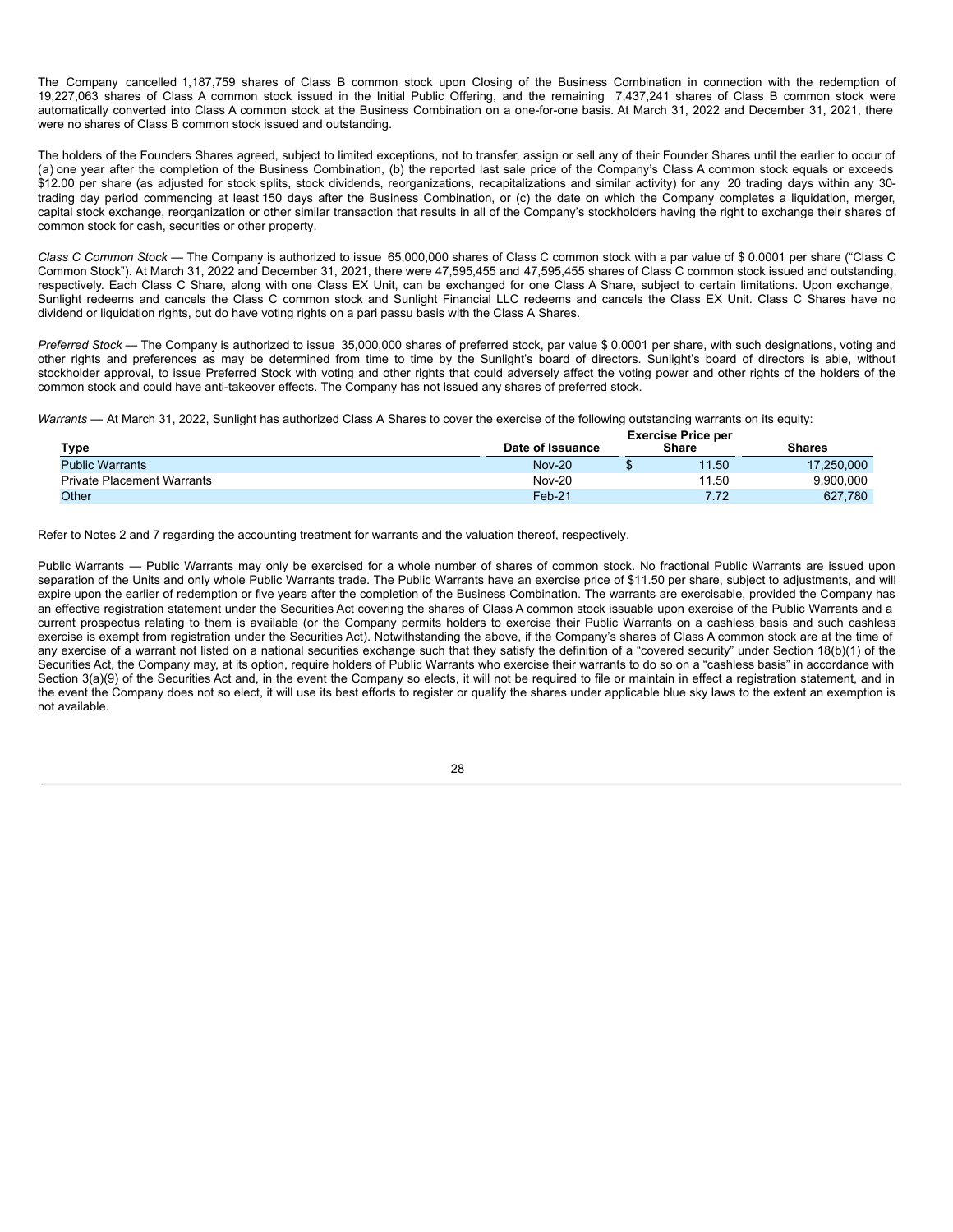Private Placement Warrants — The Private Placement Warrants are not redeemable by the Company, subject to certain limited exceptions, so long as they are held by the Sponsor or its permitted transferees. The Sponsor, or its permitted transferees, has the option to exercise the Private Placement Warrants for cash or on a cashless basis. Except as described in "- Company Redemption of Public Warrants and Private Placement Warrants," the Private Placement Warrants have terms and provisions that are identical to those of the Public Warrants, including as to exercise price, exercisability, and exercise period. If the Private Placement Warrants are held by holders other than the Sponsor or its permitted transferees, the Private Placement Warrants will be redeemable by the Company in all redemption scenarios and exercisable by the holders on the same basis as the Public Warrants. The Private Placement Warrants will be nonredeemable and exercisable on a cashless basis so long as they are held by the Sponsor or its permitted transferees.

Other Warrants — In February 2021, Sunlight Financial LLC issued a warrant exercisable for 7,000 of its Class A-3 Units at an exercise price of \$ 691.90 per unit that expires upon the earlier of redemption or ten years from date of issuance. In connection with the Business Combination, Sunlight and the holder of that warrant amended the warrant to permit the holder to exercise its warrant for 627,700 Class A common stock at an exercise price of \$ 7.715 per share. Sunlight reclassified the warrant, historically classified as a liability but no longer exercisable for redeemable equity, as equity at a fair value of \$2.5 million just prior to reclassification. Upon Closing of the Business Combination, holders of warrants exercisable in Sunlight Financial LLC's Class A-1 and A-2 Units exercised their warrants for an aggregate of \$2.3 million in cash and 635,641 Class A common shares.

Company Redemption of Public Warrants and Private Placement Warrants — Sunlight may redeem Public Warrants and Private Placement Warrants on terms that vary according to the trading price of its Class A shares.

Redemption of Warrants When the Price per Share of Class A Common Stock Equals or Exceeds \$ 18.00 - Once the warrants become exercisable, the Company may redeem the outstanding warrants:

- in whole and not in part;
- at a price of \$0.01 per warrant;
- upon a minimum of 30 days' prior written notice of redemption, or the 30-day redemption period, to each warrant holder; and
- if, and only if, the reported last sale price of the Class A common stock equals or exceeds \$ 18.00 per share (as adjusted for stock splits, stock dividends, reorganizations, recapitalizations and the like) for any 20 trading days within a 30-trading day period ending on the third trading day prior to the date on which the Company sends the notice of redemption to the warrant holders.

The Company will not redeem the warrants as described above unless a registration statement under the Securities Act covering the shares of Class A common stock issuable upon exercise of the warrants is effective and a current prospectus relating to those shares of Class A common stock is available throughout the 30-day redemption period. If and when the warrants become redeemable by the Company, it may exercise its redemption right even if it is unable to register or qualify the underlying securities for sale under all applicable state securities laws.

The Company has established the last of the redemption criterion discussed above to prevent a redemption call unless there is at the time of the call a significant premium to the warrant exercise price. If the foregoing conditions are satisfied and the Company issues a notice of redemption of the warrants, each warrant holder will be entitled to exercise its warrant prior to the scheduled redemption date. However, the price of the Class A common stock may fall below the \$18.00 redemption trigger price (as adjusted for stock splits, stock dividends, reorganizations, recapitalizations and the like) as well as the \$ 11.50 (for whole shares) warrant exercise price after the redemption notice is issued.

Redemption of Warrants When the Price per Share of Class A Common Stock Equals or Exceeds \$ 10.00 - Once the warrants become exercisable, the Company may redeem the outstanding warrants:

- in whole and not in part;
- at a price of \$0.10 per warrant, provided that holders will be able to exercise their warrants on a cashless basis prior to redemption and receive that number of shares of Class A common stock determined in part by the redemption date and the "fair market value" of the Class A common stock except as otherwise described below;
- upon a minimum of 30 days' prior written notice to each warrant holder; and
- if, and only if, the reported last sale price of the Class A common stock equals or exceeds \$ 10.00 per share (as adjusted for stock splits, stock dividends, reorganizations, recapitalizations and the like) on the trading day prior to the date on which the Company sends notice of redemption to the warrant holders.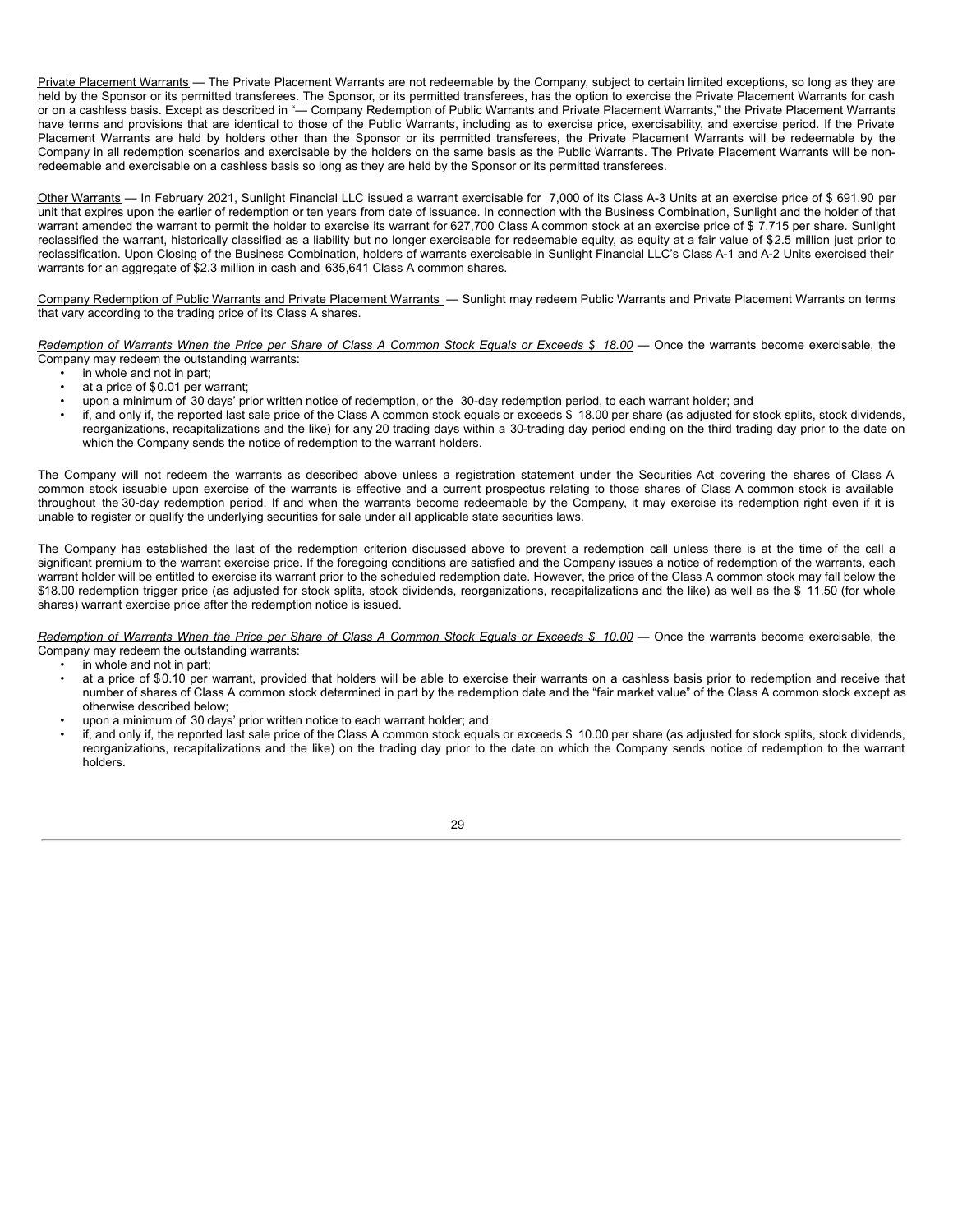The "fair market value" of the Class A common stock for the purpose of the redemption terms above is the average reported last sale price of the Class A common stock for the 10 trading days immediately following the date on which the notice of redemption is sent to the holders of warrants. In no event will the warrants be exercisable on a cashless basis in connection with this redemption feature for more than 0.361 shares of Class A common stock per whole warrant (subject to adjustment). This redemption feature differs from the typical warrant redemption features.

## *Predecessor Equity*

Prior to the Business Combination, interests in Sunlight Financial LLC's partnership equity consists of members' preferred and subordinated units. Sunlight Financial LLC did not have a specific number of preferred or subordinated units authorized at December 31, 2020, but retained the corporate authority to issue sufficient units to meet its obligations. In addition to its partnership equity, Sunlight Financial LLC issued warrants, profits interests, and other economic interests as part of its long-term incentive plan. Upon the closing of the Business Combination, Sunlight became the managing member of Sunlight Financial LLC, which replaced its equity with common equity in the form of Class X units issued to Sunlight and Class EX Units issued to certain selling unitholders according to the Business Combination Agreement.

*Temporary Equity Activities* — Activities related to interests in Sunlight Financial LLC's partnership equity units considered temporary equity were as follows:

| Month of Issuance                        | <b>Class A-3 Units</b> | <b>Class A-2 Units</b> | <b>Class A-1 Units</b> |
|------------------------------------------|------------------------|------------------------|------------------------|
| Units at December 31, 2020 (Predecessor) | 376.395                | 225.972                | 296.302                |
| March 2021                               | 13.457                 | 8.079                  | 10.593                 |
| Units at March 31, 2021 (Predecessor)    | 389.852                | 234.051                | 306,895                |

Preferred Units — Prior to the Business Combination, the Class A-1, A-2 and A-3 Units (collectively, the "Class A Units") were the most senior classes of equity units of Sunlight Financial LLC and represented convertible preferred securities that earn a preferred return. Sunlight Financial LLC's board of directors elected to pay the preferred return by issuing additional Class A Units equal to 14.5%, on an annualized basis, of the members' outstanding Class A Units ("Class A PIK Units"). At the Closing of the Business Combination, holders of Preferred Units sold certain Class A-2 Units and Class A-3 Units to wholly-owned subsidiaries of Sunlight in exchange for cash and Class A Shares while remaining Class A Unitholders received cash and Class EX Units.

Subordinated Units — Prior to the Business Combination, the Class B Units were a class of equity units subordinate to Class A Units with regard to liquidation, and Sunlight's payment of the preferred return to the Class A Units, in Class A PIK Units, diluted Class B Units' interests in Sunlight's equity. No Class B Units were issued, redeemed, or cancelled during the three months ended March 31, 2021. At the Closing of the Business Combination, holders of Class B Units exchanged their Class B Units for cash and Class EX Units.

*Other Interests* — Prior to the Business Combination, Sunlight had issued the following subordinated interests upon conversion of equity-based compensation awards upon vesting.

Class C Units - Sunlight Financial LLC had issued Class C Units that did not have voting rights or certain other equity-like features, were subordinate to the Class A Units and Class B Units, and only received distributions from Sunlight Financial LLC's profits, based on the total number of outstanding units at such time, after Sunlight Financial LLC distributed the liquidation preference of Class A Units. At the Closing of the Business Combination, which occurred at a price above the Threshold Equity Value of each equity award, holders of vested Class C Units received cash and Class EX Units. Holders of unvested Class C Units received awards of Class C Shares, Class EX Units, and cash subject to time vesting.

LTIP Units - In February 2016, Sunlight Financial LLC established a program pursuant to which it granted units to certain employees in a long-term incentive plan. In December 2017, Sunlight Financial LLC, at the direction of its board of directors, amended and restated its long-term incentive plan to provide clarity around certain items and to allow for the issuance of various classes of LTIP Units. All LTIP units issued between February 2018 and the Closing Date of the Business Combination were economically equivalent to corresponding classes of Class C units. At the Closing of the Business Combination, holders of vested LTIP Units received cash and Class A Shares. Holders of unvested LTIP Units received awards of Class A Shares and cash subject to time vesting.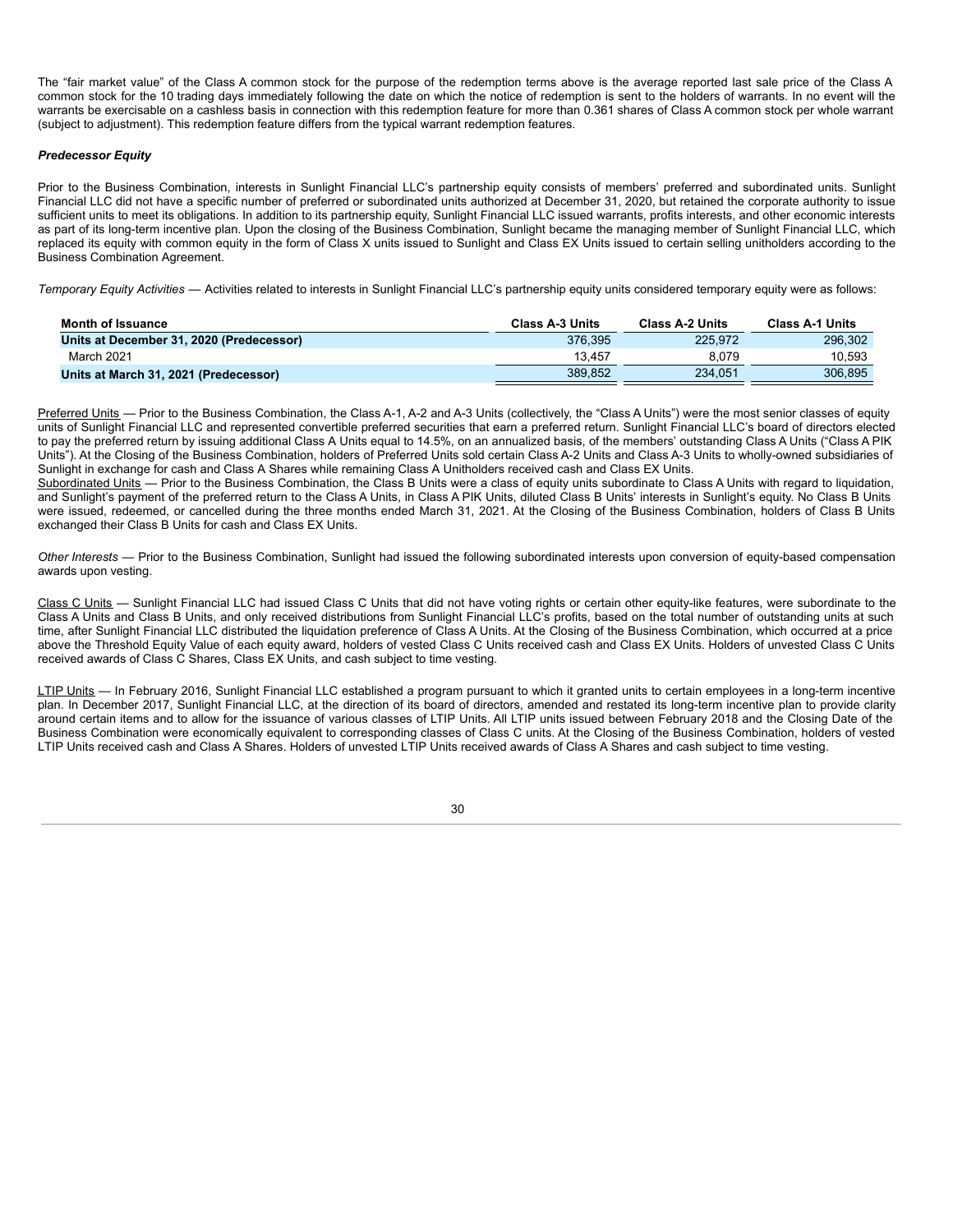*Non-Controlling Interests in Consolidated Subsidiaries* — These amounts relate to equity interests in Sunlight's consolidated, but not wholly-owned subsidiaries, which are held by the Class EX unitholders.

The Sunlight Financial LLC portion of noncontrolling interests is computed as follows:

|                                                                                   | <b>Successor</b>                                                 |
|-----------------------------------------------------------------------------------|------------------------------------------------------------------|
|                                                                                   | <b>For the Three</b><br><b>Months Ended March</b><br>31.<br>2022 |
| Sunlight Financial LLC net income (loss) before income taxes                      | (24, 617)                                                        |
| Sunlight Financial LLC as a percent of total (a)                                  | 35.1%                                                            |
| Sunlight Financial LLC net income (loss) attributable to the Class EX unitholders | (8,632)                                                          |

a. Represents the weighted average percentage of total Sunlight shareholders' net income (loss) in Sunlight Financial LLC attributable to the Class EX unitholders.

The following discloses the effects of changes in Sunlight's ownership interest in Sunlight Financial LLC on Sunlight's equity:

|                                                                                                                                                            | <b>Successor</b>                                          |
|------------------------------------------------------------------------------------------------------------------------------------------------------------|-----------------------------------------------------------|
|                                                                                                                                                            | For the Three<br><b>Months Ended</b><br>March 31.<br>2022 |
| Transfers (to) from noncontrolling interests:                                                                                                              |                                                           |
| Decrease in Sunlight's shareholders' equity for the delivery of Class EX Units primarily in connection with vested provisionally-<br>vested Class EX Units | (394)                                                     |
| Dilution impact of equity transactions                                                                                                                     | (394)                                                     |
| Net income (loss) attributable to Class A shareholders                                                                                                     | (13, 974)                                                 |
| Change from transfers (to) from noncontrolling interests and from net income (loss) attributable to Class A shareholders                                   | (14, 368)                                                 |

*Equity-Based Compensation* — On June 17, 2021, the board of directors of the Company adopted the Equity Plan and the Sunlight Financial Holdings Inc. Employee Stock Purchase Plan ("ESPP"), both of which the Company's stockholders approved on July 8, 2021. 25,500,000 shares of Class A common stock are reserved for issuance under the Equity Plan, which amount is increased annually pursuant to an "evergreen" provision in the Equity Plan which provides that on the first day of each fiscal year, an additional number of shares equal to the lesser of (a) two percent (2.0%) of the total issued and outstanding common shares of Sunlight on the first day of such fiscal year, or (b) such lesser amount determined by the board of directors, will be added to the shares of Class A Common Stock authorized for issuance under the Equity Plan. In addition, 3,400,000 shares of Class A common stock are reserved for issuance under the ESPP.

Sunlight has granted the following outstanding awards ("Compensation Awards") to certain employees and members of Sunlight's Board at March 31, 2022:

|                                     | Service (in Years) <sup>(b)</sup> |                |                       |
|-------------------------------------|-----------------------------------|----------------|-----------------------|
| Award Class <sup>(a)</sup>          | <b>Minimum</b>                    | <b>Maximum</b> | Awards <sup>(c)</sup> |
| Provisionally-Vested Class A Shares | 1.9                               | 3.6            | 267,731               |
| Provisionally-Vested Class EX Units | 1.9                               | 1.9            | 710,550               |
| Director RSUs                       | 1.0                               | 1.0            | 75,000                |
| Employee RSUs <sup>(d)</sup>        | 3.0                               | 4.0            | 1.792.868             |
|                                     |                                   |                | 2.846.149             |

a. All awards subject solely to time-based vesting.

At time of grant.

c. Net of fully vested and forfeited awards.

d. Additionally, Sunlight granted \$6.1 million of RSU awards that were outstanding at March 31, 2022 for which Sunlight accounts as liabilities and which vest over a period of4 years from the date of grant. Sunlight will determine the number of awards granted based upon the traded price of its Class A shares during 2022.

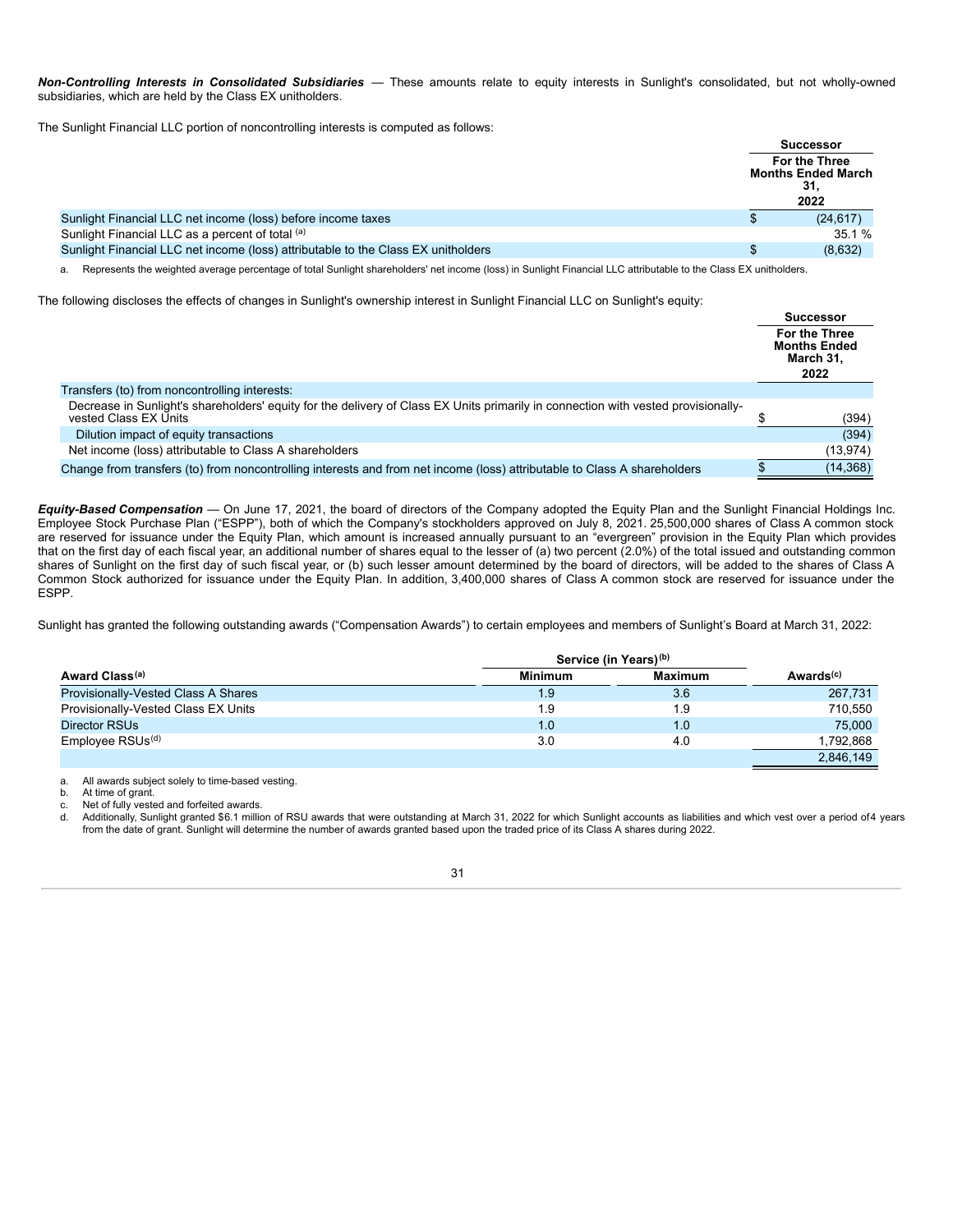*Compensation Unit Activities* — Activities related to Sunlight's equity-based compensation were as follows:

# Successor

|                               |                     |                       | <b>Provisionally-Vested</b> |                       |                 |                  | <b>RSUs</b> |                          |
|-------------------------------|---------------------|-----------------------|-----------------------------|-----------------------|-----------------|------------------|-------------|--------------------------|
|                               |                     | <b>Class A Shares</b> |                             | <b>Class EX Units</b> |                 | <b>Directors</b> |             | Employees <sup>(a)</sup> |
|                               | Per<br><b>Share</b> | <b>Shares</b>         | Per Unit                    | <b>Units</b>          | <b>Per Unit</b> | Units            | Per Unit    | Units                    |
| December 31, 2021 (Successor) | 9.46                | 337.193               | 9.46<br>- \$                | 974.447               | 9.46            | 75.000           | 8.97        | 2,136,129                |
| Issued                        |                     |                       | 5.04                        | 70.991                |                 |                  |             |                          |
| Vested                        | 9.46                | (38, 547)             | 9.46                        | (171, 959)            |                 |                  |             |                          |
| Forfeited or Cancelled        | 9.46                | (30, 915)             | 9.46                        | (162, 929)            |                 |                  | 9.22        | (343, 261)               |
| March 31, 2022 (Successor)    | 9.46                | 267,731               | 9.02                        | 710,550               | 9.46            | 75,000           | 8.92        | 1.792.868                |

a. During the three months ended March 31, 2022, Sunlight also granted \$6.7 million.of RSU awards classified as liabilities, of which \$0.6 million was forfeited.

#### **Predecessor**

|                                 |                 | Class C      | LTIP            |              |
|---------------------------------|-----------------|--------------|-----------------|--------------|
|                                 | <b>Per Unit</b> | <b>Units</b> | <b>Per Unit</b> | <b>Units</b> |
| December 31, 2020 (Predecessor) | 14.51           | 234.403      | 20.06           | 71,060       |
| Converted to Class C-1 Units    | 16.19           | (136)        | 18.80           | (231)        |
| Converted to Class C-2 Units    | 11.12           | (756)        | 15.64           | (639)        |
| March 31, 2021 (Predecessor)    | 14.52           | 233,511      | 20.10           | 70.190       |

*Unrecognized Compensation Expense* — At March 31, 2022, Sunlight has not yet recognized compensation expense for the following awards, all of which are subject solely to time-based service vesting conditions:

| Type <sup>(a)</sup>                 | <b>Weighted Average Recognition</b><br>Period | Awards    | Amount |
|-------------------------------------|-----------------------------------------------|-----------|--------|
| Provisionally-Vested Class A Shares | 1.1 years                                     | 267.731   | 2,893  |
| Provisionally-Vested Class EX Units | 0.6 years                                     | 710.550   | 6.408  |
| Director RSUs                       | 0.2 years                                     | 75,000    | 192    |
| Employee RSUs                       | 1.5 years                                     | 1.792.868 | 12.849 |
|                                     |                                               | 2,846,149 | 22.342 |

a. In addition to the above, Sunlight has not yet recognized \$0.1 million of compensation expense associated with employee subscriptions under Sunlight's ESPP with a weighted-average recognition period of 0.2 years as well as \$5.9 million of compensation expense associated with RSUs classified as liabilities with a weighted-average recognition period of 2.0 years.

Refer to Notes 2 and 7 regarding the accounting treatment for compensation units and the valuation thereof.

*Earnings (Loss) Per Share* — Sunlight is required to present both basic and diluted earnings per share ("EPS"). Basic EPS is calculated by dividing net income by the weighted average number of shares of common stock outstanding. Diluted EPS is computed by dividing net income by the weighted average number of shares of common stock outstanding plus the additional dilutive effect, if any, of common stock equivalents during each period. Sunlight does not present earnings per unit of Sunlight Financial LLC, Sunlight's accounting predecessor, for periods prior to the Business Combination.

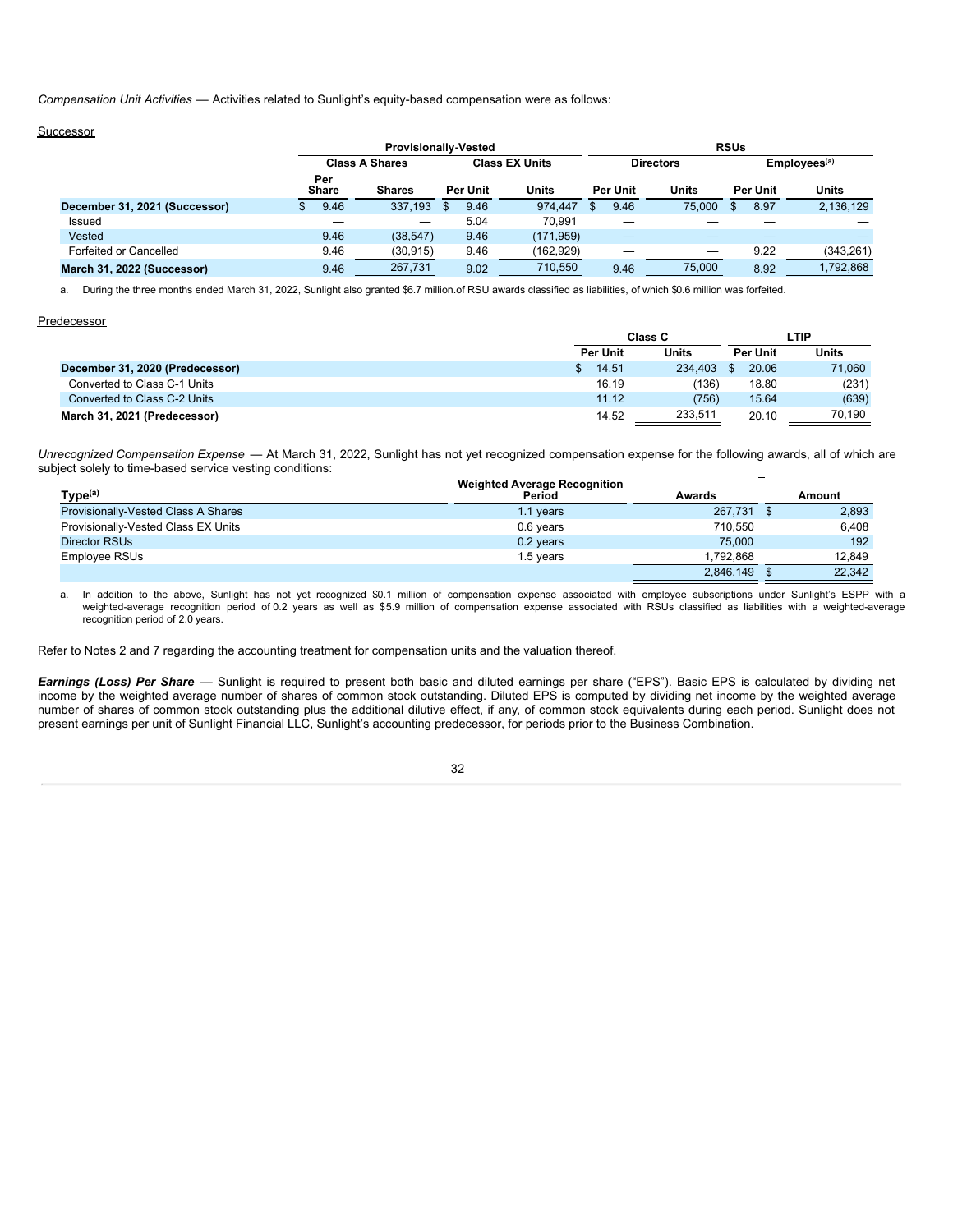Sunlight's potentially dilutive equity instruments fall primarily into three general categories: (a) instruments that Sunlight has issued as part of its compensation plan, (b) ownership interests in Sunlight's subsidiary, Sunlight Financial LLC, that are owned by the Class EX unitholders (except the RSUs) and are convertible into Class A shares, and (c) derivatives exercisable in Class A shares. Based on the rules for calculating earnings per share, there are two general ways to measure dilution for a given instrument: (a) calculate the net number of shares that would be issued assuming any related proceeds are used to buy back outstanding shares (the treasury stock method), or (b) assume the gross number of shares are issued and calculate any related effects on net income available for shareholders (the if-converted and two-class methods). Sunlight has applied these methods as prescribed by the rules to each of its outstanding equity instruments as shown below.

**Successor**

The following table summarizes the basic and diluted earnings per share calculations:

|                                                                                                                                                                                                                                                 | <b>SUCCESSOF</b> |                                                                  |
|-------------------------------------------------------------------------------------------------------------------------------------------------------------------------------------------------------------------------------------------------|------------------|------------------------------------------------------------------|
|                                                                                                                                                                                                                                                 |                  | <b>For the Three</b><br><b>Months Ended</b><br>March 31,<br>2022 |
| Net Income (Loss) Per Class A Shareholders, Basic                                                                                                                                                                                               |                  |                                                                  |
| Net income (loss) available to Class A shareholders                                                                                                                                                                                             | \$               | (13, 756)                                                        |
| Total weighted average shares outstanding                                                                                                                                                                                                       |                  | 84,798,918                                                       |
| Net Income (Loss) Per Class A Shareholders, Basic                                                                                                                                                                                               | \$               | (0.16)                                                           |
|                                                                                                                                                                                                                                                 |                  |                                                                  |
| Net Income (Loss) Per Class A Shareholders, Diluted                                                                                                                                                                                             |                  |                                                                  |
| Net income (loss) available to Class A shareholders                                                                                                                                                                                             | \$               | (13, 756)                                                        |
| Total weighted average shares outstanding                                                                                                                                                                                                       |                  | 84,798,918                                                       |
| Net Income (Loss) Per Class A Shareholders, Diluted                                                                                                                                                                                             | \$               | (0.16)                                                           |
| Net income (loss) available to Class A shareholders                                                                                                                                                                                             |                  |                                                                  |
| Net Income (Loss)                                                                                                                                                                                                                               | \$               | (22,606)                                                         |
| Noncontrolling interests in loss of consolidated subsidiaries                                                                                                                                                                                   |                  | 8,632                                                            |
| Other weighting adjustments                                                                                                                                                                                                                     |                  | 218                                                              |
| Net Income (Loss) Attributable to Class A Shareholders                                                                                                                                                                                          |                  | (13, 756)                                                        |
| Noncontrolling interests in income (loss) of Sunlight Financial LLC, net of assumed corporate income taxes at enacted rates,<br>attributable to Class EX units exchangeable into Sunlight Financial Holdings Inc. Class A shares <sup>(a)</sup> |                  |                                                                  |
| Net income (loss) available to Class A shareholders, diluted                                                                                                                                                                                    | \$               | (13, 756)                                                        |
|                                                                                                                                                                                                                                                 |                  |                                                                  |
| <b>Weighted Average Units Outstanding</b>                                                                                                                                                                                                       |                  |                                                                  |
| Class A shares outstanding                                                                                                                                                                                                                      |                  | 84,798,918                                                       |
| Class EX units exchangeable into Sunlight Financial Holdings Inc. Class A shares (a)                                                                                                                                                            |                  |                                                                  |
| Incremental Class A Shares attributable to dilutive effect of warrants (b)                                                                                                                                                                      |                  |                                                                  |
| Total weighted average shares outstanding, diluted                                                                                                                                                                                              |                  | 84.798.918                                                       |

a. The Class EX Units not held by Sunlight (that is, those held by noncontrolling interests) are exchangeable into Class A Shares on a one-to-one basis. These units are not included in the computation of basic earnings per share. These units enter into the computation of diluted net income (loss) per Class A share when the effect is dilutive using the if-converted method. To the extent charges, particularly tax related charges, are incurred by Sunlight Financial Holdings Inc., the effect may be anti-dilutive.

b. Sunlight uses the treasury stock method to determine the dilutive effect, if any, of warrants exercisable in Sunlight's Class A Shares. Such warrants were out-of-the-money during the three months ended March 31, 2022.

The Class C Shares have no net income (loss) per share as they do not participate in Sunlight's earnings (losses) or distributions. Sunlight determined the presentation of earnings per unit during the Predecessor periods is not meaningful. Therefore, the earnings per unit information has not been presented for the Predecessor periods.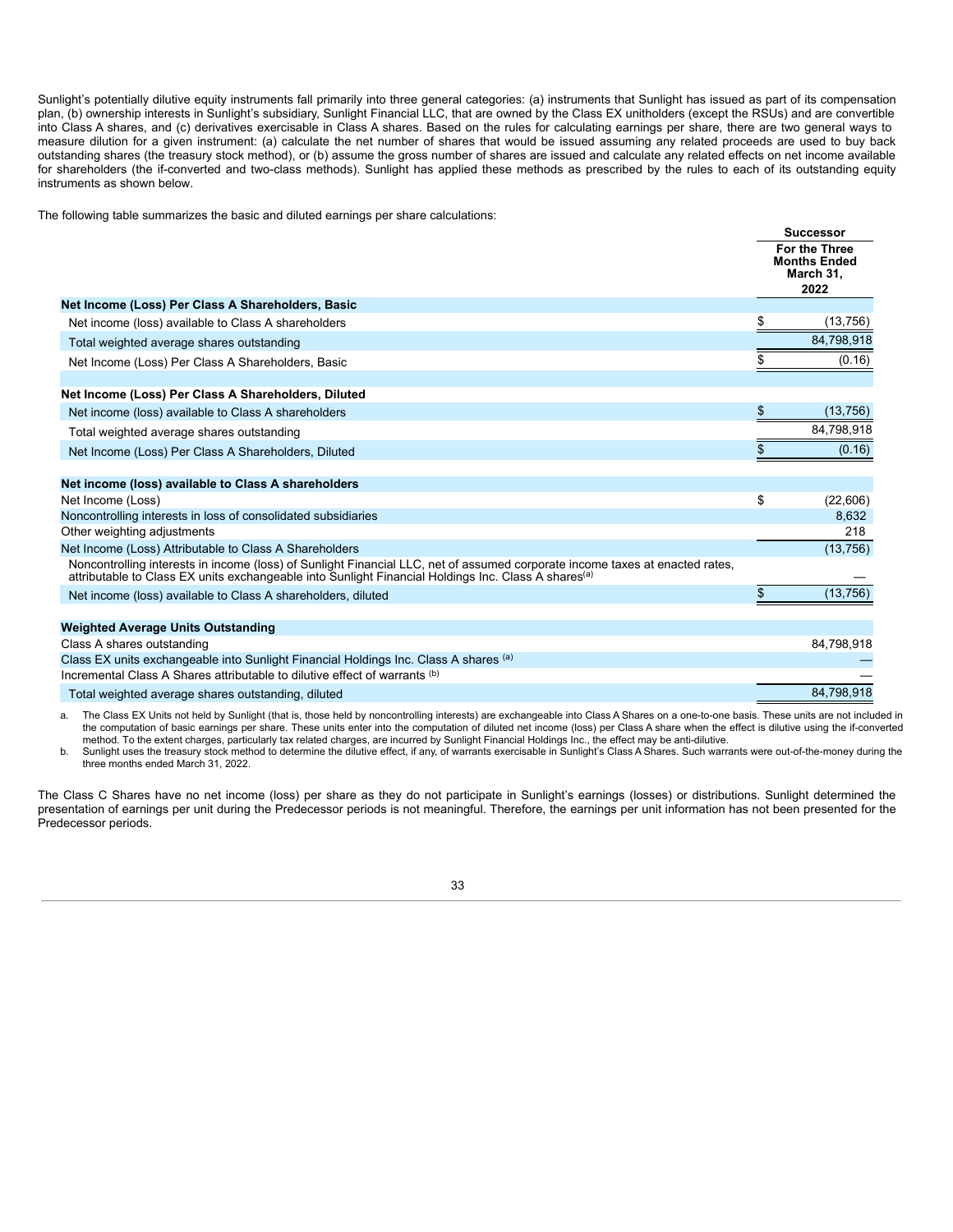The following table summarizes the weighted-average potential common shares excluded from diluted loss per common share as their effect would be antidilutive:

|                                 | <b>Successor</b>                               |
|---------------------------------|------------------------------------------------|
|                                 | <b>For the Three Months</b><br>Ended March 31, |
| <b>Common Shares From</b>       | 2022                                           |
| <b>Class EX Units</b>           | 46,628,474                                     |
| Warrants <sup>(a)</sup>         | 27,150,000                                     |
| Other warrants                  | 627,780                                        |
| Unvested Class EX Units         | 966,981                                        |
| RSU <sub>s</sub> <sup>(b)</sup> | 1,904,217                                      |
| ESPP <sub>(c)</sub>             | 4,355                                          |
|                                 | 77,281,807                                     |

a. Includes Public Warrants and Private Placement Warrants. b. Includes RSUs awards to directors and employees. c. Class A shares deliverable to employees in satisfaction of subscriptions under Sunlight's ESPP.

<span id="page-35-0"></span>There were no dividends declared for Sunlight's Class A common stock during the three months ended March 31, 2022.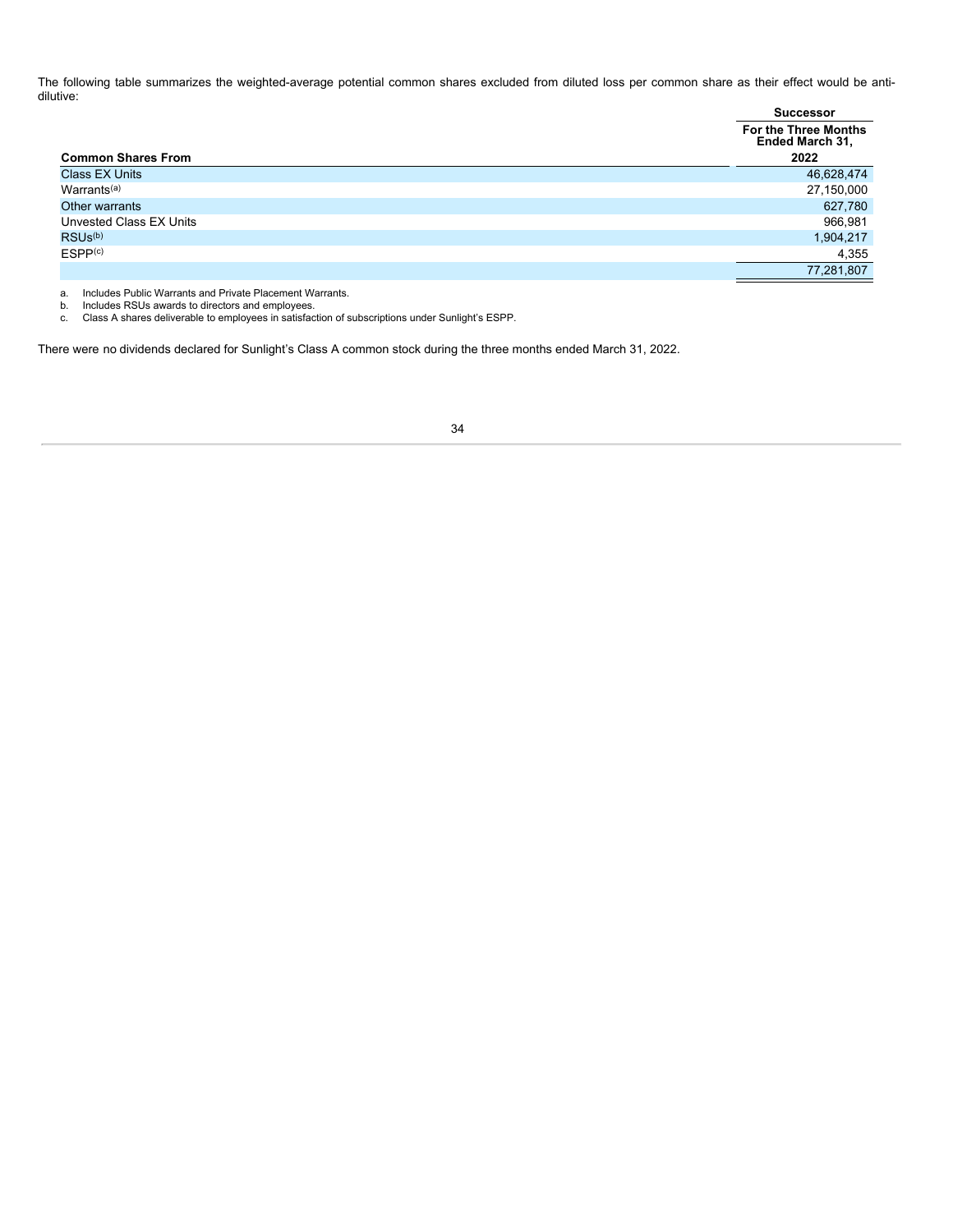# **Note 7. Fair Value Measurement**

The carrying values and fair values of Sunlight's assets and liabilities recorded at fair value on a recurring or non-recurring basis, as well as other financial instruments for which fair value is disclosed, at March 31, 2022 and December 31, 2021 were as follows:

|                                          | Principal<br><b>Balance or</b> |             |         |                                |                   |             |
|------------------------------------------|--------------------------------|-------------|---------|--------------------------------|-------------------|-------------|
|                                          | <b>Notional</b>                | Carrying    |         | <b>Fair Value</b>              |                   |             |
|                                          | Amount                         | Value       | Level 1 | Level <sub>2</sub>             | Level 3           | Total       |
| March 31, 2022 (Successor)               |                                |             |         |                                |                   |             |
| Assets:                                  |                                |             |         |                                |                   |             |
| <b>Financing Receivables:</b>            |                                |             |         |                                |                   |             |
| Loan participations, held-for-investment | \$<br>4,280                    | \$<br>3,869 | \$      | \$<br>$\overline{\phantom{0}}$ | \$<br>3,770       | \$<br>3,770 |
| Loans, held-for-investment               | 288                            | 257         |         |                                | 240               | 240         |
| Cash and cash equivalents                | 69,574                         | 69,574      | 69,574  |                                |                   | 69,574      |
| Restricted cash                          | 2,355                          | 2,355       | 2,355   | —                              | $\qquad \qquad -$ | 2,355       |
| Contract derivatives                     | 71,356                         | 1,184       |         | $\overline{\phantom{0}}$       | 1,184             | 1,184       |
|                                          |                                |             |         |                                |                   |             |
| Liabilities:                             |                                |             |         |                                |                   |             |
| <b>Debt</b>                              | 20,613                         | 20,613      |         |                                | 20,613            | 20,613      |
| Warrants                                 | 312,225                        | 23,891      |         |                                | 23,891            | 23,891      |
| Guarantee obligation                     | n.a.                           | 408         |         |                                | 408               | 408         |
|                                          |                                |             |         |                                |                   |             |
| December 31, 2021 (Successor)            |                                |             |         |                                |                   |             |
| Assets:                                  |                                |             |         |                                |                   |             |
| <b>Financing Receivables:</b>            |                                |             |         |                                |                   |             |
| Loan participations, held-for-investment | 4.584                          | 4,051       |         |                                | 4,260             | 4,260       |
| Loans, held-for-investment               | 291                            | 262         |         |                                | 250               | 250         |
| Cash and cash equivalents                | 91.882                         | 91,882      | 91,882  |                                | —                 | 91,882      |
| Restricted cash                          | 2,018                          | 2,018       | 2,018   |                                |                   | 2,018       |
| Contract derivatives                     | 76,770                         | 1,411       |         | $\overline{\phantom{0}}$       | 1,411             | 1,411       |
|                                          |                                |             |         |                                |                   |             |
| Liabilities:                             |                                |             |         |                                |                   |             |
| <b>Debt</b>                              | 20,613                         | 20,613      |         |                                | 20,613            | 20,613      |
| Warrants                                 | 312,225                        | 19,007      |         | —                              | 19,007            | 19,007      |
| Guarantee obligation                     | n.a.                           | 418         |         |                                | 418               | 418         |

Fair value measurements categorized within Level 3 are sensitive to changes in the assumptions or methodology used to determine fair value and such changes could result in a significant increase or decrease in the fair value.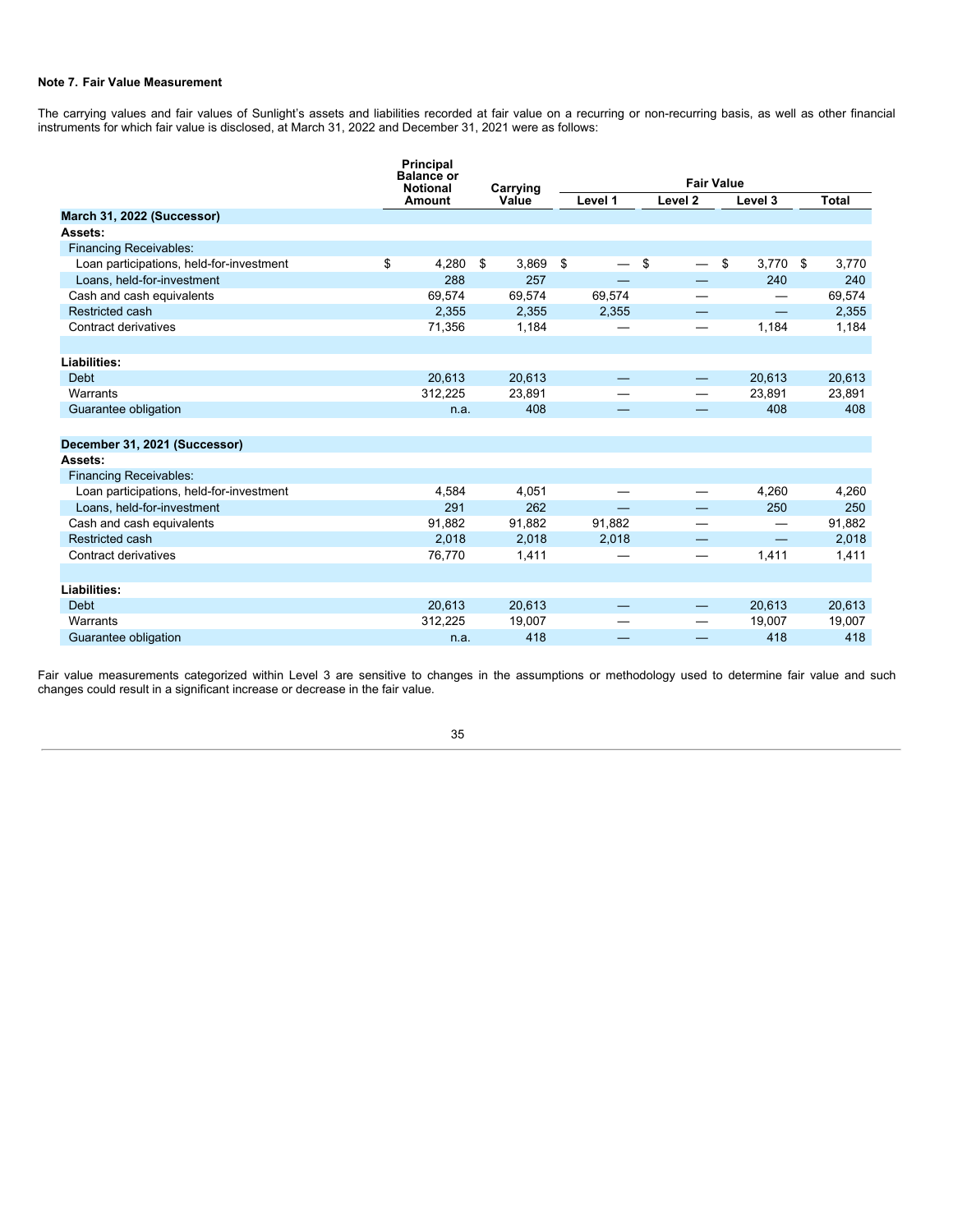Sunlight's assets and liabilities measured at fair value on a recurring basis using Level 3 inputs changed as follows:

|                                                               | <b>Assets</b> |                                |      | <b>Liabilities</b> |
|---------------------------------------------------------------|---------------|--------------------------------|------|--------------------|
|                                                               |               | Contract<br><b>Derivatives</b> |      | <b>Warrants</b>    |
| December 31, 2021 (Successor)                                 | \$            | 1,411                          | \$   | 19,007             |
| Transfers <sup>(a)</sup>                                      |               |                                |      |                    |
| Transfers to Level 3                                          |               |                                |      |                    |
| Transfers from Level 3                                        |               |                                |      |                    |
| Gains (losses) included in net income (b)                     |               |                                |      |                    |
| Included in change in fair value of warrant liabilities       |               |                                |      | 4,884              |
| Included in change in fair value of contract derivatives, net |               | (227)                          |      |                    |
| Included in realized gains on contract derivatives, net       |               | 1,909                          |      |                    |
| Payments, net                                                 |               | (1,909)                        |      |                    |
| March 31, 2022 (Successor)                                    | \$.           | 1,184                          | -S   | 23,891             |
|                                                               |               |                                |      |                    |
| December 31, 2020 (Predecessor)                               | \$            | 1,435                          | - \$ | 5,643              |
| Transfers <sup>(a)</sup>                                      |               |                                |      |                    |
| Transfers to Level 3                                          |               |                                |      |                    |
| Transfers from Level 3                                        |               |                                |      |                    |
| Gains (losses) included in net income (b)                     |               |                                |      |                    |
| Included in change in fair value of warrant liabilities       |               |                                |      | 2,614              |
| Included in change in fair value of contract derivatives, net |               | (856)                          |      |                    |
| Included in realized gains on contract derivatives, net       |               | 2,267                          |      |                    |
| Payments, net                                                 |               | (2, 267)                       |      |                    |
| March 31, 2021 (Predecessor)                                  | \$            | 579                            | \$   | 8,257              |

a. Transfers are assumed to occur at the beginning of the respective period, except transfers that occurred at the Closing Date of the Business Combination.<br>b. Changes in the fair value of liabilities shown as losses inc

*Contract Derivative Valuation* — Fair value estimates of Sunlight's contract derivatives are based on an internal pricing model that uses a discounted cash flow valuation technique, incorporates significant unobservable inputs, and includes assumptions that are inherently subjective and imprecise. Significant inputs used in the valuation of Sunlight's contract derivatives include:

| Contract<br><b>Derivative</b> | <b>Significant Inputs</b>                                                                                                                                                                                                                                                                                                                      |
|-------------------------------|------------------------------------------------------------------------------------------------------------------------------------------------------------------------------------------------------------------------------------------------------------------------------------------------------------------------------------------------|
|                               | Inputs include expected cash flows from the financing and sale of applicable Indirect Channel Loans and discount rates that<br>market participants would expect for the Indirect Channel Loans. Significant increases (decreases) in the discount rates in<br>isolation would result in a significantly lower (higher) fair value measurement. |
|                               | Inputs include expected prepayment rate of applicable Indirect Channel Loans sold to the Indirect Channel Loan Purchaser.<br>Significant increases (decreases) in the expected prepayment rate in isolation would result in a significantly higher (lower) fair<br>value measurement.                                                          |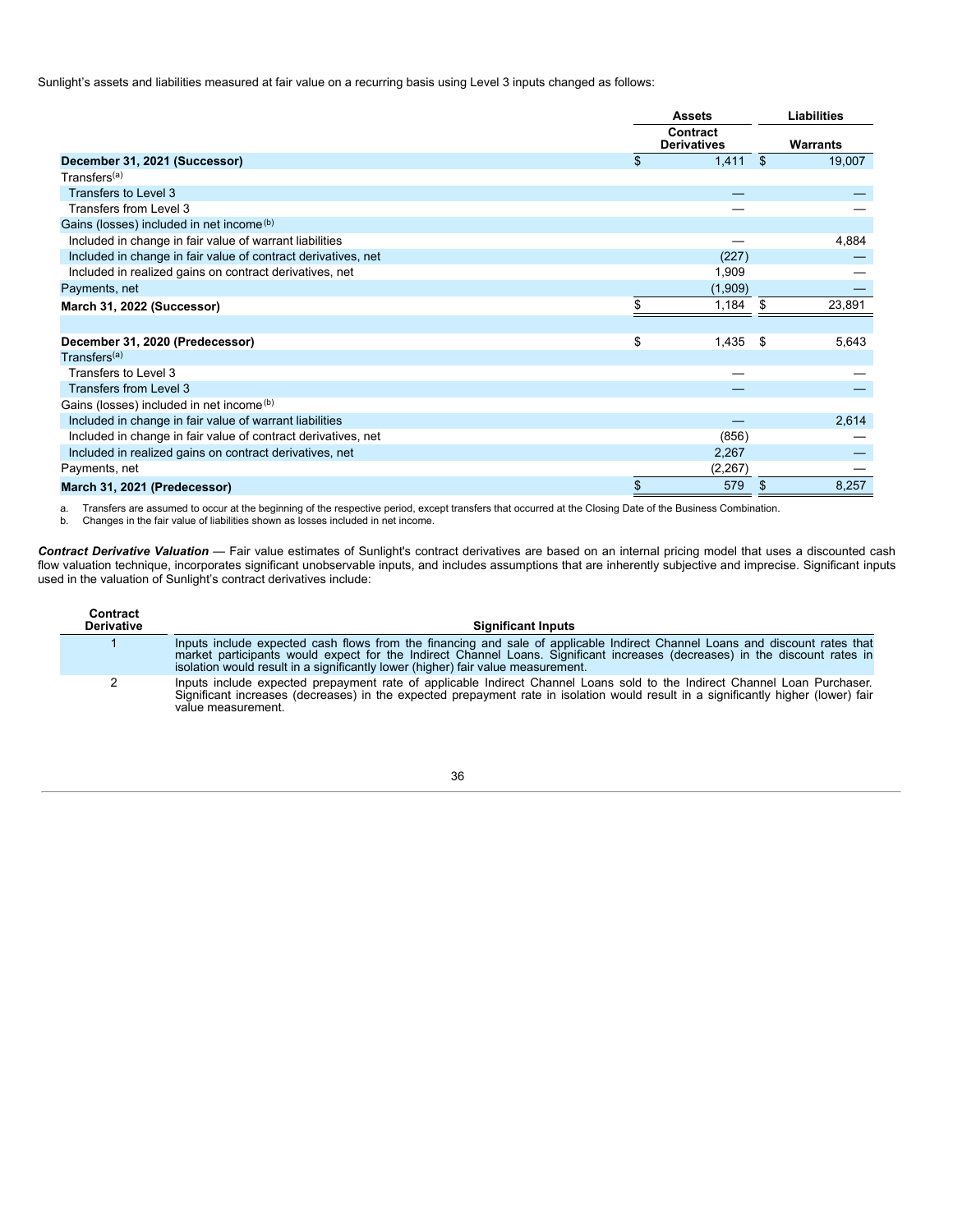The following significant assumptions were used to value Sunlight's contract derivative:

|                                  |                | <b>Successor</b>         |
|----------------------------------|----------------|--------------------------|
|                                  | March 31, 2022 | <b>December 31, 2021</b> |
| <b>Contract Derivative 1</b>     |                |                          |
| Discount rate                    | 10.4%          | 10.0 $%$                 |
| Weighted average life (in years) | 0.2            | 0.2                      |
| <b>Contract Derivative 2</b>     |                |                          |
| Expected prepayment rate         | 75.0 %         | %<br>75.0                |

*Compensation Unit and Warrant Valuation* — Sunlight uses the observed market price of its publicly-traded Class A common shares and the warrants thereon to measure the value of RSU awards on the grant date and the value of Public Warrants, respectively. For Private Placement Warrants, Sunlight uses an independent third-party valuation firm to value those warrants using a Monte Carlo option pricing model, which includes the following estimates of underlying asset value, volatility, dividend rates, expiration dates, and risk-free rates:

|                                          | <b>Successor</b> |
|------------------------------------------|------------------|
| <b>Assumption</b>                        | March 31, 2022   |
| Class A common share value per share (a) | 5.04             |
| Implied volatility <sup>(a)</sup>        | 53.9 %           |
| Dividend yield <sup>(b)</sup>            | $-$ %            |
| Time to expiry (in years) <sup>(a)</sup> | 4.3              |
| Risk free rate <sup>(a)</sup>            | 2.5%             |

a. Significant increases in these assumptions in isolation would result in a higher fair value measurement.

b. Significant increases in these assumptions in isolation would result in a lower fair value measurement.

#### *Predecessor*

To determine the grant-date value of each Class C Unit and LTIP Unit granted prior to the Business Combination, an independent third-party valuation firm (a) used an income valuation approach to determine the fair value of Sunlight's equity on a quarterly basis and (b) allocated that fair value to each class of interest in Sunlight's equity and warrants thereon on a per unit basis using an option pricing method. Sunlight determined the grant-date fair value of an award using the value at the quarter-end closest to the grant date of the award. Significant increases (decreases) in the cost of equity, volatility, tax rate, and equity term in isolation would result in a significantly lower (higher) fair value measurement.

To determine the fair value of warrants prior to the Business Combination, Sunlight applied a hybrid probability-weighted expected return valuation method, which incorporated two scenarios: (a) a scenario using a market valuation approach that assumed Sunlight completed the Business Combination and (b) a remain private scenario that used the aforementioned income valuation approach.

# **Note 8. Taxes**

Sunlight calculates the provision for income taxes during interim periods by applying an estimate of the forecasted annual effective tax rate for the full fiscal year to "ordinary" income or loss (pretax income or loss or loss excluding unusual or infrequently occurring discrete items) for the reporting period. The income tax benefit was \$2.4 million for the three months ended March 31, 2022. Sunlight Financial LLC, Sunlight's accounting predecessor, is a limited liability partnership not subject to income taxes. Sunlight's effective tax rate was 9.6% for the three months ended March 31, 2022. The difference between Sunlight's statutory and effective tax rate is primarily due to the permanent adjustments for changes in the value of warrant liabilities of \$0.7 million and noncontrolling interest in subsidiaries of \$1.1 million.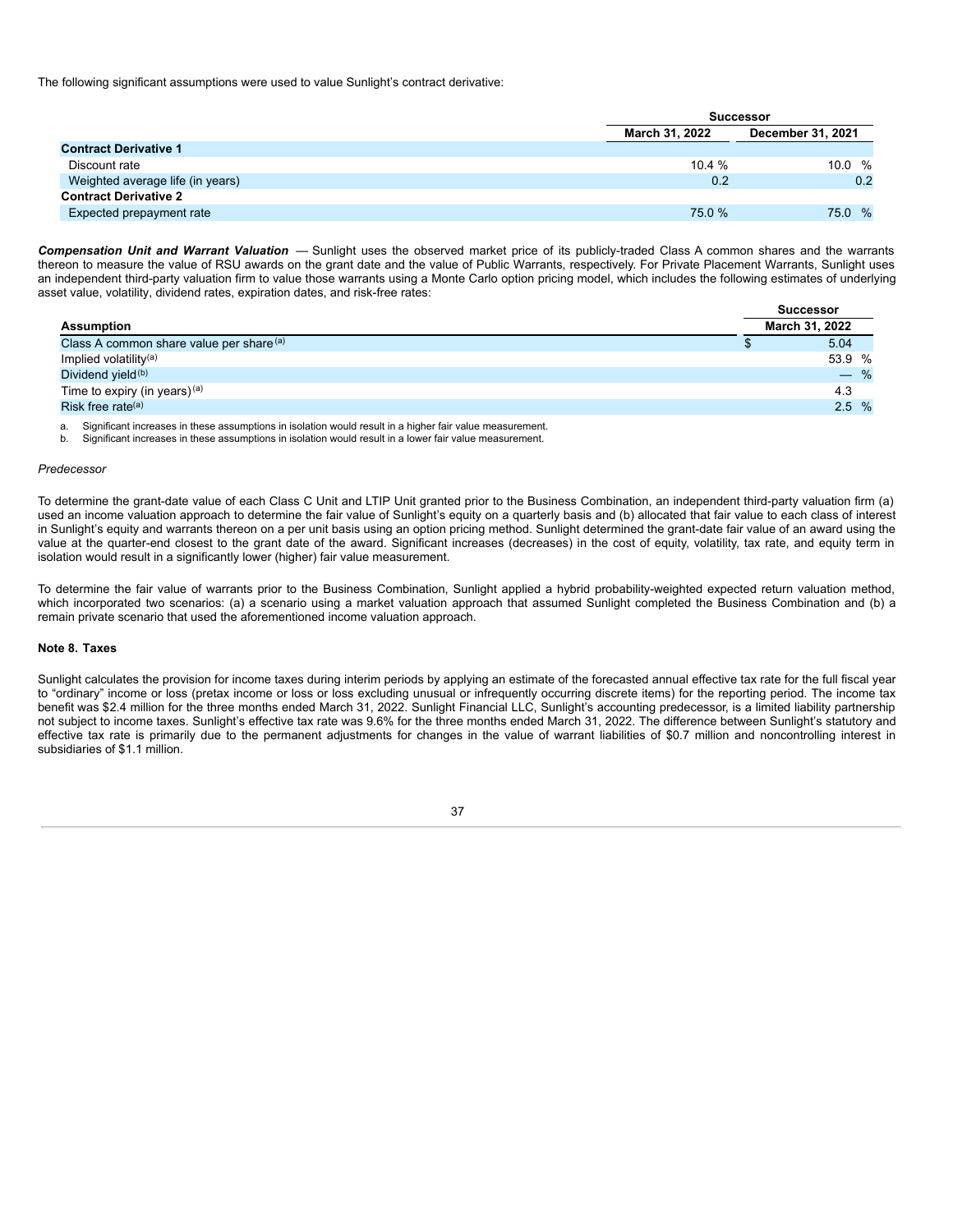Sunlight recognizes tax benefits for uncertain tax positions only if it is more likely than not that the position is sustainable based on its technical merits. Interest and penalties on uncertain tax positions are included as a component of the provision for income taxes in Sunlight's Unaudited Condensed Consolidated Statements of Operations. As of March 31, 2022 and December 31, 2021, the total amount of gross interest and penalties accrued was \$0.0 million and \$0.0 million, respectively, which is classified as other liabilities in the Unaudited Condensed Consolidated Balance Sheets, and Sunlight did not have any material uncertain tax positions. Any uncertain tax position taken by any of the Class EX unitholders is not an uncertain tax position of Sunlight Financial LLC.

# **Note 9. Transactions with Affiliates and Affiliated Entities**

Sunlight has entered into agreements with the following affiliates, including equity members and those who serve on Sunlight's board of directors.

Founder Shares — In August 2020, 11,500,000 Founder Shares were issued to the Sponsor in exchange for the payment of \$ 25,000 of certain offering costs on behalf of the Company, or approximately \$0.002 per share. In October 2020, the Sponsor transferred 50,000 Founder Shares to each of the two independent director nominees at their original purchase price. In November 2020, the Sponsor returned to the Company at no cost an aggregate of 4,312,500 Founder Shares, which the Company cancelled. Also in November 2020, the Company effected a stock dividend on the Class B common stock (which receipt of such dividends was waived by the independent director nominees), resulting in an aggregate of 8,625,000 shares of Class B common stock outstanding. Of the 8,625,000 Founder Shares outstanding, up to 1,125,000 shares were subject to forfeiture to the extent that the over-allotment option was not exercised by the underwriters, so that the Founder Shares would represent 20.0% of the Company's issued and outstanding shares after the Initial Public Offering. On November 30, 2020, the underwriters fully exercised the over-allotment option; thus, these 1,125,000 shares were no longer subject to forfeiture.

*Private Placement Warrants* — Simultaneously with the closing of the Initial Public Offering, the Company consummated the Private Placement of 9,900,000 Private Placement Warrants, at a price of \$1.00 per Private Placement Warrant to the Sponsor, generating proceeds of \$ 9.9 million.

Each whole Private Placement Warrant is exercisable for one whole share of the Company's Class A common stock at a price of \$ 11.50 per share. A portion of the purchase price of the Private Placement Warrants was added to the proceeds from the Initial Public Offering held in the Trust Account. The Private Placement Warrants will be non-redeemable and exercisable on a cashless basis so long as they are held by the Sponsor or its permitted transferees.

*Administrative Support Agreement* — Commencing on the date the IPO Units were first listed on the NYSE, the Company had agreed to pay the Sponsor a total of \$10,000 per month for office space, utilities, and secretarial and administrative support. The Company paid the Sponsor \$ 30,000 for such services during the three months ended March 31, 2021. Upon closing of the Business Combination, the Administrative Support Agreement was terminated.

*FTV Management V, LLC ("FTV")* — In May 2018, Sunlight entered into a management agreement with FTV. Under the terms of the agreement, FTV provided strategic financial services to Sunlight in exchange for a management fee of \$50,000 per calendar quarter. This management agreement terminated upon closing of the Business Combination.

*Hudson SL Portfolio Holdings LLC ("HSPH")* — In February 2018, Sunlight entered into an administrative services agreement with HSPH, indirectly owned by members of Sunlight and SL Investor III LLC, where Sunlight agreed to provide certain services to Solar Loan Management LLC, an affiliate of Hudson Sustainable Investment Management, LLC and HSPH. These services generally include special servicing administration, ongoing accounting work, all calculations related to the purchase and financing of certain Loans under the forward flow agreement and the senior financing, and other services that would be expected of the sponsor of a securitized pool of loans. During the three months ended March 31, 2021, Sunlight was paid \$0.1 million for such services. Upon departure of the former member of Sunlight's board of directors upon closing of the Business Combination, Sunlight no longer considers HSPH a related party.

*Tiger Infrastructure Partners ("Tiger")* — In September 2015, Sunlight entered into a management agreement with Tiger. Under the terms of the agreement, Sunlight pays Tiger a management fee of \$50,000 per calendar quarter for strategic financial services provided by Tiger to Sunlight. In addition to the management fee, Sunlight reimbursed \$0.0 million during the three months ended March 31, 2021. This management agreement terminated upon closing of the Business Combination.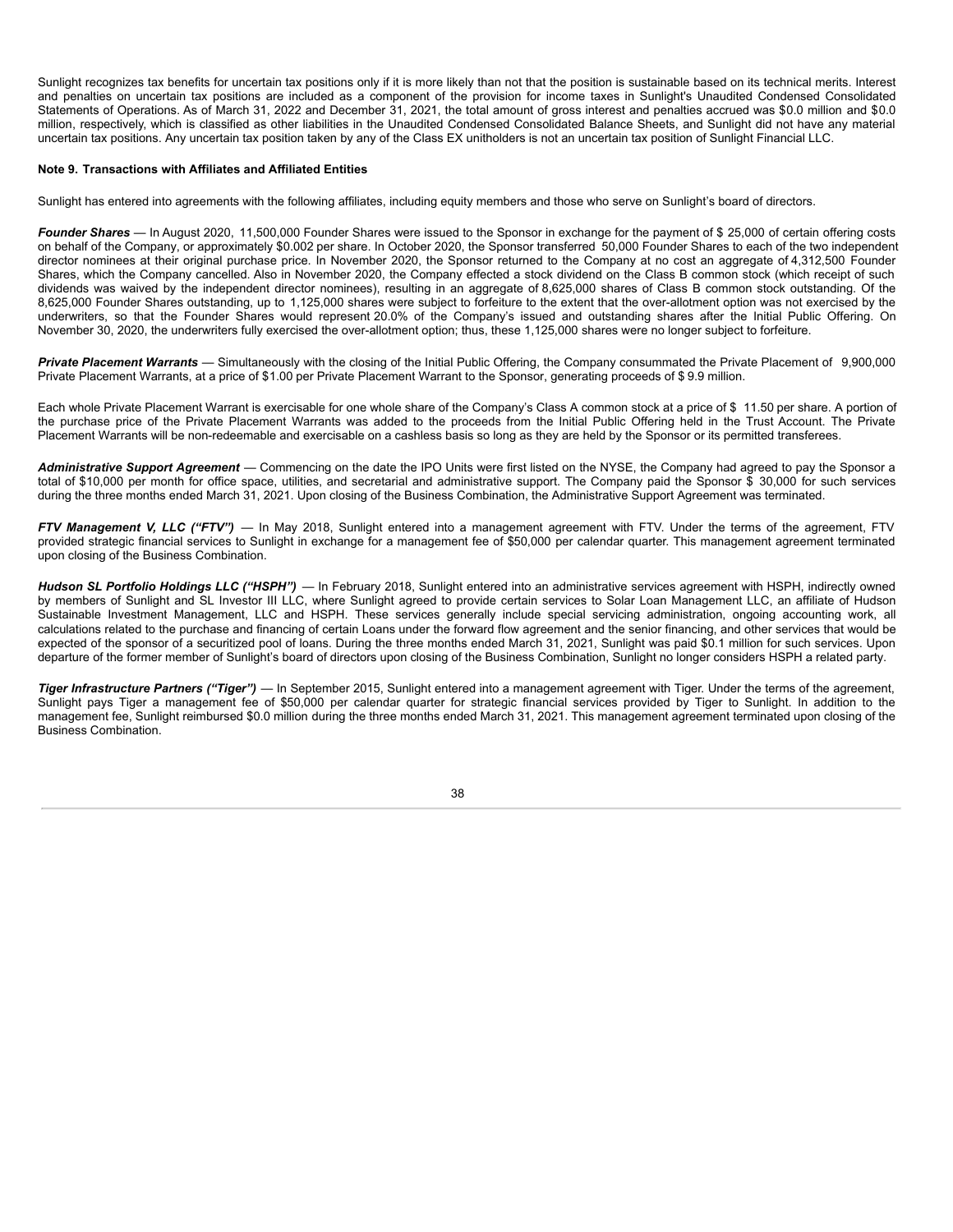*Financing Program Agreement* — In May 2018, Sunlight entered into a financing program agreement with Lumina Solar, Inc. ("Lumina"), pursuant to which Sunlight facilitates financing for consumers that purchase residential solar energy power systems from Lumina. A former member of Sunlight's board of directors and a former officer of Sunlight are stockholders of, and actively involved in the management of, Lumina. Sunlight received approximately \$0.1 million in revenue for the three months ended March 31, 2021. Upon departure of the former member of Sunlight's board of directors upon closing of the Business Combination, Sunlight no longer considers Lumina a related party.

*Estimated Tax Distributions* — Sunlight Financial LLC distributes cash to its unitholders using allocations of estimated taxable income it expects to generate. As Sunlight revises its estimate of taxable income or loss, the allocation of taxable income to its unitholders may change, resulting in amounts due to, or from, certain unitholders. At March 31, 2022 and December 31, 2021, Sunlight declared distributions of \$1.4 million and \$0.0 million, respectively, that it had not yet paid, shown as "Distributions Payable" in the accompanying Unaudited Condensed Consolidated Balance Sheets. Sunlight paid estimated tax distributions of \$0.0 million and \$6.8 million during the three months ended March 31, 2022 and 2021, respectively.

# **Note 10. Commitments and Contingencies**

Sunlight was subject to the following commitments and contingencies at March 31, 2022.

Litigation — From time to time, Sunlight may be involved in various claims and legal actions arising in the ordinary course of business. Sunlight establishes an accrued liability for legal proceedings only when those matters present loss contingencies that are both probable and reasonably estimable.

At March 31, 2022, Sunlight was not involved in any material legal proceedings regarding claims or legal actions against Sunlight.

Indemnifications - In the normal course of business, Sunlight enters into contracts that contain a variety of representations and warranties and that provide general indemnifications. Sunlight's maximum exposure under these arrangements is unknown as this would involve future claims that may be made against Sunlight that have not yet occurred. However, based on Sunlight's experience, Sunlight expects the risk of material loss to be remote.

*Advances* — Sunlight provides a contractually agreed upon percentage of cash to a contractor related to a Loan that has not yet been funded by either a Direct Channel Partner or its Bank Partner as well as amounts funded to contractors in anticipation of loan funding. At March 31, 2022, Sunlight has committed to advance up to \$236.9 million for unfunded, approved Loans submitted by eligible contractors and other contingently committed amounts, of which Sunlight advanced \$86.6 million included in "Advances" in the accompanying Unaudited Condensed Consolidated Balance Sheets.

*Funding Commitments* — Pursuant to Sunlight's contractual arrangements with contractors, Direct Channel Partners, and Bank Partner, the funding source periodically remits to Sunlight the cash related to Loans it has originated. Sunlight has committed to funding such amounts to the relevant contractor when certain milestones have been reached relating to the installation of residential solar system, or other home improvement equipment, underlying the consumer receivable. Any amounts retained by Sunlight in anticipation of an installation milestone being reached are included in "Funding Commitments" in the accompanying Unaudited Condensed Consolidated Balance Sheets, totaling \$16.6 million at March 31, 2022.

*Loan Guarantees* — Sunlight is required to guarantee the performance of certain Indirect Channel Loans, which it is required to repurchase in the event Sunlight is unable to facilitate the sale of such loans, and certain Direct Channel Loans. Upon repurchase, Sunlight may attempt to recover any contractual amounts owed by the borrower or from the contractor (in the event of a contractor's nonperformance). Sunlight repurchased and wrote off 24 loans, totaling \$0.5 million, for the three months ended March 31, 2022 as well as 34 loans, totaling \$0.8 million, for the three months ended March 31, 2021 associated with these guarantees. At March 31, 2022, the maximum potential amount of undiscounted future payments Sunlight could be required to make under these guarantees totaled \$48.3 million, and Sunlight recorded a \$0.4 million liability presented within "Other Liabilities" in the accompanying Unaudited Condensed Consolidated Balance Sheets. At March 31, 2022, the unpaid principal balance of loans, net of applicable discounts, for guaranteed loans held by Sunlight's Bank Partner and certain Direct Channel Partners that were delinquent more than 90 days was \$0.3 million.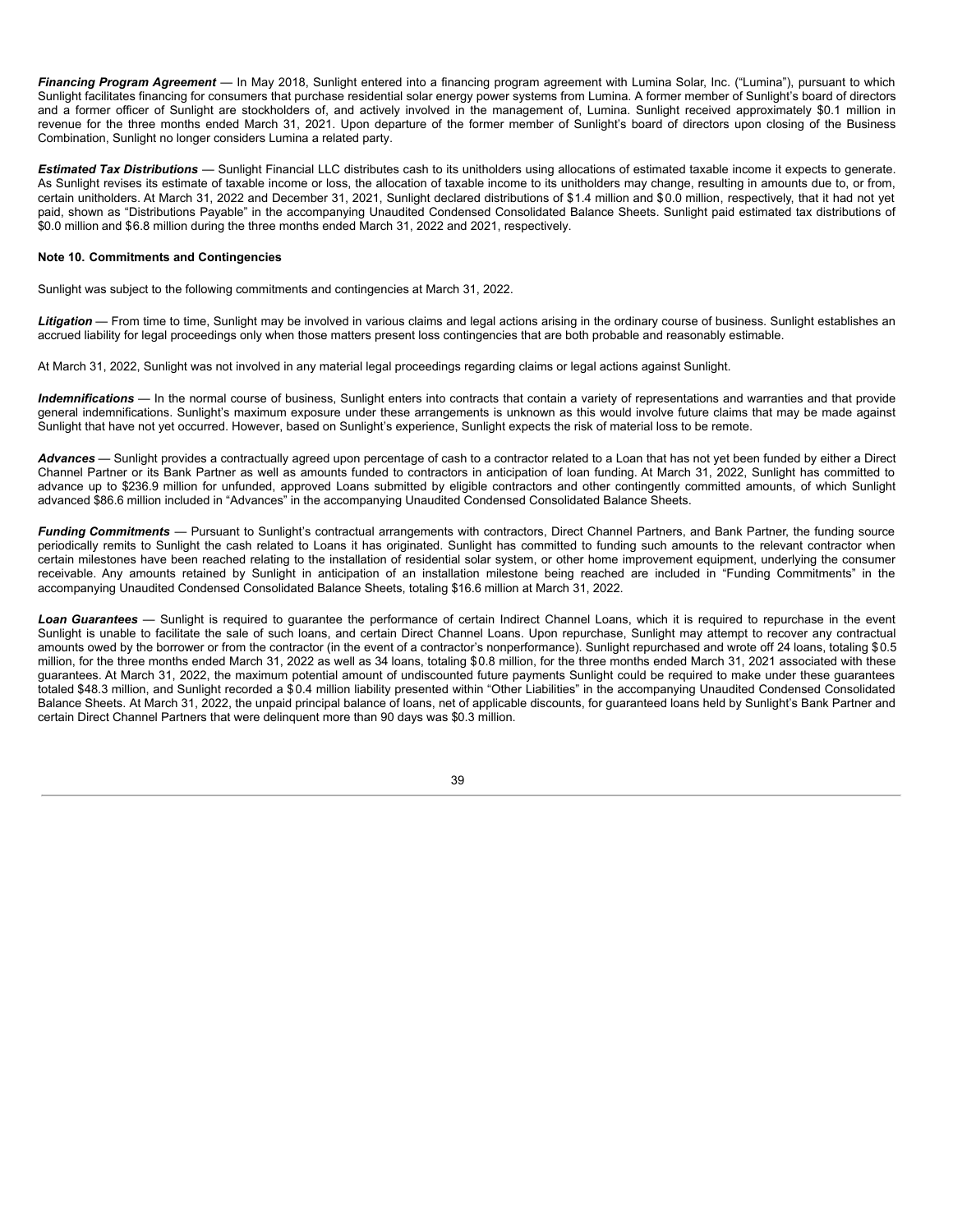*Tax Receivable Agreement ("TRA")* — If Sunlight were to exercise its right to terminate the TRA or certain other acceleration events occur, Sunlight would be required to make immediate cash payments. Such cash payments will be equal to the present value of the assumed future realized tax benefits based on a set of assumptions and using an agreed upon discount rate, as defined in the TRA. The early termination payment may be made significantly in advance of the actual realization, if any, of those future tax benefits. Such payments will be calculated based on certain assumptions, including that Sunlight expects to have sufficient taxable income to utilize the full amount of any tax benefits subject to the TRA over the period specified therein. The payments that Sunlight would be required to make will generally reduce the amount of the overall cash flow that might have otherwise been available, but Sunlight expects the cash tax savings it would realize from the utilization of the related tax benefits will exceed the amount of any required payments.

*Sunlight Rewards™ Program* — Sunlight Rewards™ allows solar salespeople to earn points for selling Sunlight-facilitated loans. These individuals can gain "status" for their own overall loyalty, track their points, and choose to redeem points for quality awards. If all points earned under the Sunlight Rewards™ Program were redeemed at March 31, 2022, Sunlight would pay \$3.2 million, and Sunlight recorded a liability of \$ 2.0 million.

*Non-Cancelable Operating Leases* — Sunlight's non-cancelable operating leases consist of office space leases at two locations: (a) 101 N. Tryon Street, Suite 1000, Charlotte, North Carolina 28246 (the "North Carolina Office Space") that expires in June 2029 and (b) 234 West 39th Street, 7th Floor, New York, New York 10018 (the "New York Office Space") that expires in October 2022. Certain lease agreements include rent concessions and leasehold improvement incentives. In addition to base rentals, certain lease agreements are subject to escalation provisions and rent expense is recognized on a straight-line basis over the term of the lease agreement. None of Sunlight's leases contain extension options.

On January 1, 2022, Sunlight recorded \$7.6 million of right-of-use assets, included in "Other Assets" in the accompanying Unaudited Condensed Consolidated Balance Sheets, as well as \$7.6 million of operating lease liabilities, included in " Other Liabilities" in the accompanying Unaudited Condensed Consolidated Balance Sheets, for lease obligations that were historically classified as operating leases.

|                                                                    | <b>Successor</b>                                       |
|--------------------------------------------------------------------|--------------------------------------------------------|
|                                                                    | <b>For the Three Months</b><br>Ended March 31,<br>2022 |
| Lease cost                                                         |                                                        |
| Operating                                                          | \$<br>533                                              |
|                                                                    | 533                                                    |
|                                                                    |                                                        |
| <b>Other information</b>                                           |                                                        |
| Operating leases                                                   |                                                        |
| Operating cash flows                                               | \$<br>281                                              |
| Right-of-use assets obtained in exchange for new lease liabilities |                                                        |
| <b>Operating leases</b>                                            | 7,643                                                  |
| Weighted-average remaining lease term (in years)                   |                                                        |
| <b>Operating leases</b>                                            | 7.1                                                    |
| Weighted-average discount rate                                     |                                                        |
| <b>Operating leases</b>                                            | 7.2%                                                   |
|                                                                    |                                                        |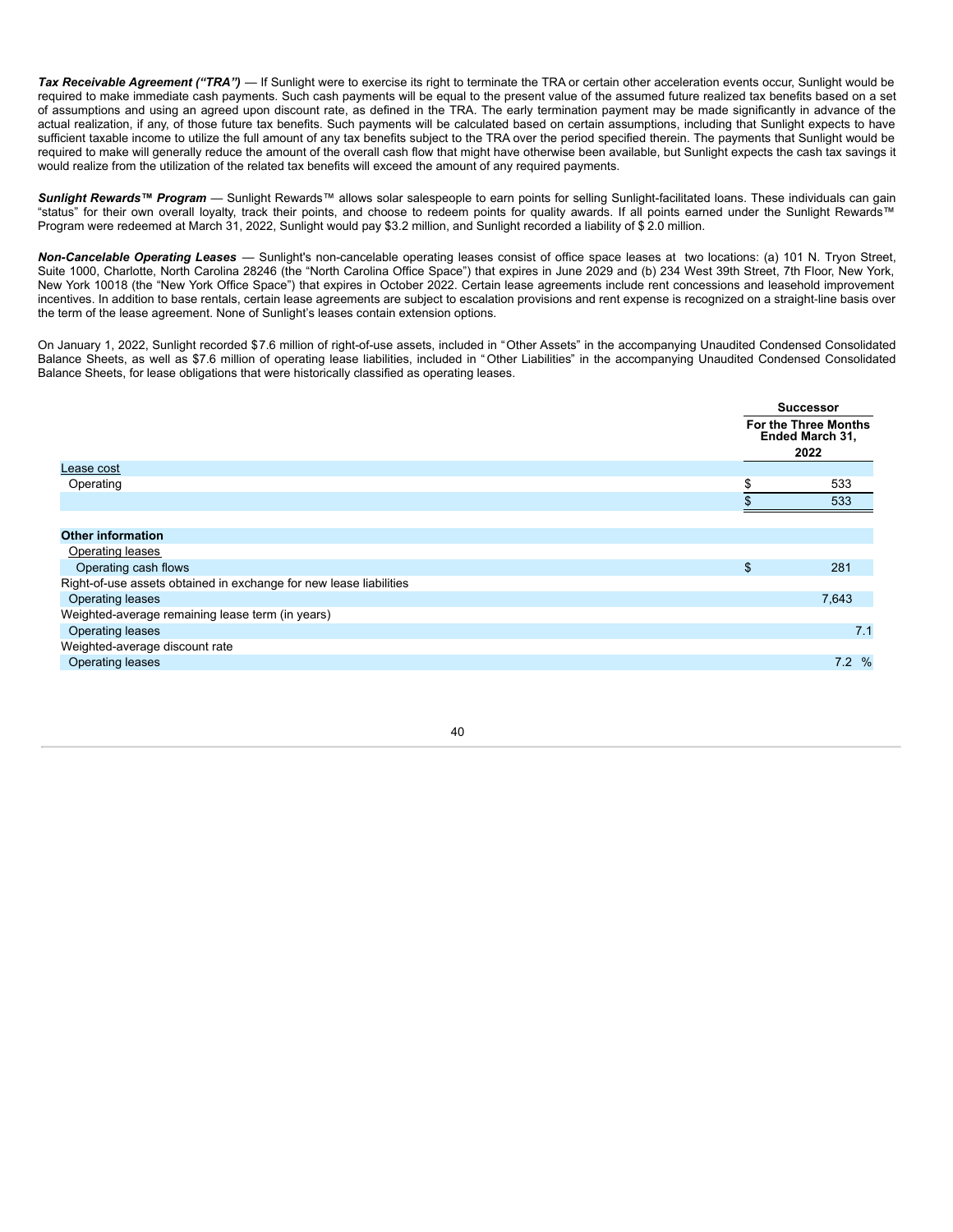At March 31, 2022, the approximate aggregate annual minimum future lease payments required on the operating leases are as follows:

| April 1, through December 31, 2022             | \$<br>1,375 |
|------------------------------------------------|-------------|
| 2023                                           | 1,510       |
| 2024                                           | 1,553       |
| 2025                                           | 1,672       |
| 2026                                           | 1,790       |
| Thereafter                                     | 4,856       |
| Total future minimum lease payments            | 12,756      |
| Less: imputed interest                         | (5,257)     |
| Present value of future minimum lease payments | 7,499       |

During the three months ended March 31, 2022, total lease expense was \$ 0.5 million, of which Sunlight had not yet paid \$ 0.1 million at March 31, 2022. During the three months ended March 31, 2021, total lease expense was \$0.3 million, of which Sunlight paid in full.

# **Note 11. Subsequent Events**

The following events occurred subsequent to March 31, 2022 through the issuance date of these Unaudited Condensed Consolidated Financial Statements. Events subsequent to that date have not been considered in these financial statements.

# *Share Repurchase Program*

On May 16, 2022, Sunlight's Board of Directors authorized a share repurchase program pursuant to which Sunlight may repurchase up to \$ 50.0 million of Sunlight's Class A common stock over an eighteen-month period from the date of authorization. Sunlight intends to fund the share repurchases through a combination of cash on hand and future cash flow from operations. Under the share repurchase program, Sunlight may purchase common stock in open market transactions, block, or privately-negotiated transactions, and may from time to time purchase shares pursuant to a trading plan in accordance with Rule 10b5-1 and Rule 10b-18 under the Exchange Act or by any combination of such methods, in each case subject to compliance with all SEC rules and other legal requirements. The number of shares to be purchased and the timing of the purchases are based on a variety of factors, including, but not limited to, the level of cash balances, debt covenant restrictions, general business conditions, the market price of Sunlight's stock, self-imposed trading blackout periods, and the availability of alternative investment opportunities. There is no minimum number of shares required to be repurchased under the share repurchase program, and the share repurchase program may be suspended or discontinued at any time.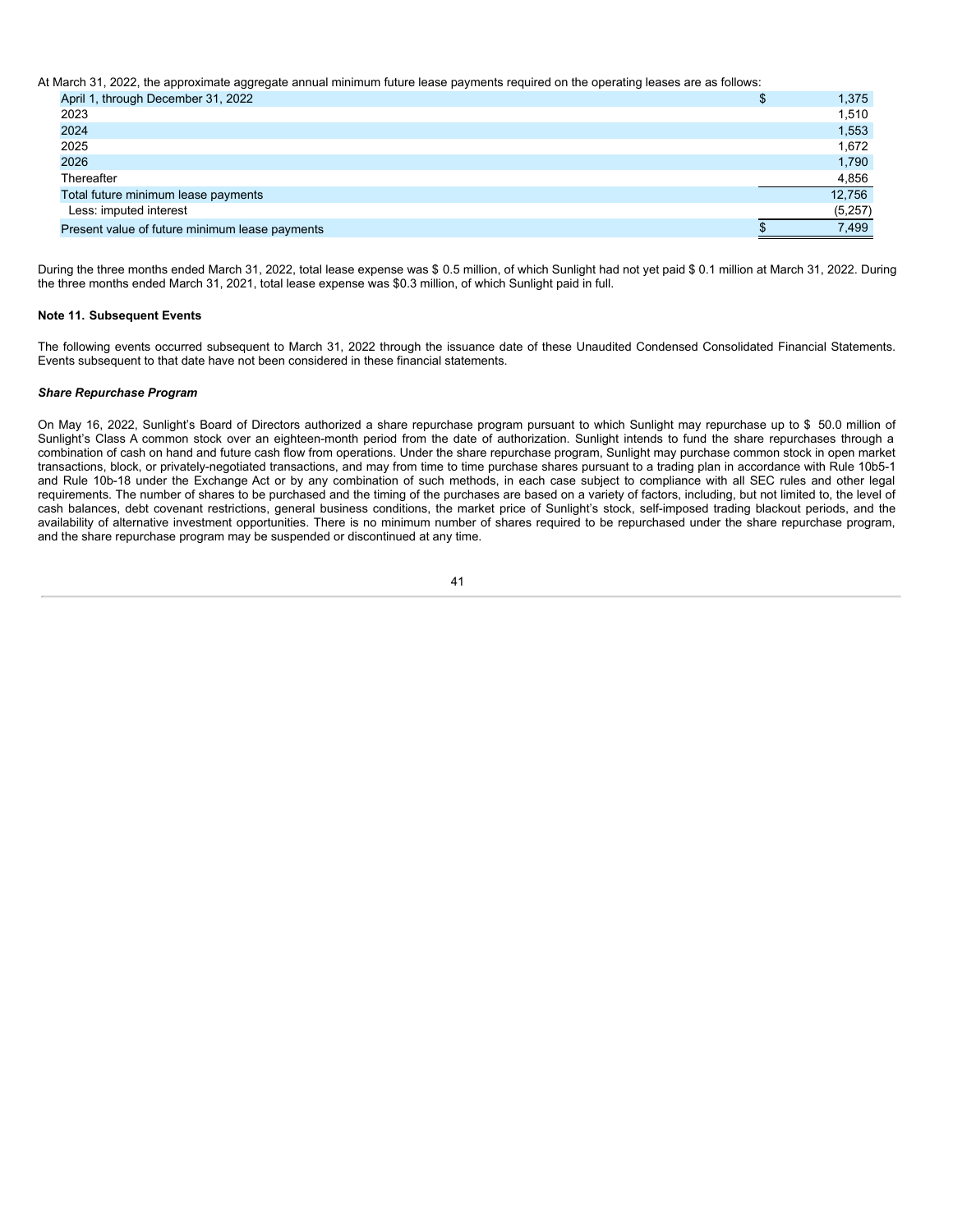# **ITEM 2. MANAGEMENT'S DISCUSSION AND ANALYSIS OF FINANCIAL CONDITION AND RESULTS OF OPERATIONS**

The following discussion and analysis provides information which management believes is relevant to an assessment and understanding of Sunlight Financial Holdings Inc.'s (the "Company," "Sunlight," "Successor," "we," "our" and "us") consolidated results of operations and financial condition. The discussion should be read in conjunction with Sunlight's consolidated financial statements and notes thereto included elsewhere in this Quarterly Report on Form 10-Q. This discussion contains forward-looking statements and involves numerous risks and uncertainties, including, but not limited to, those described under the heading "Risk Factors." Actual results may differ materially from those contained in any forward-looking statements. Unless the context otherwise requires, references in this "Management's Discussion and Analysis of Financial Condition and Results of Operations" to "Sunlight" is intended to mean the business and operations of *Sunlight Financial Holdings Inc. and its consolidated subsidiaries.*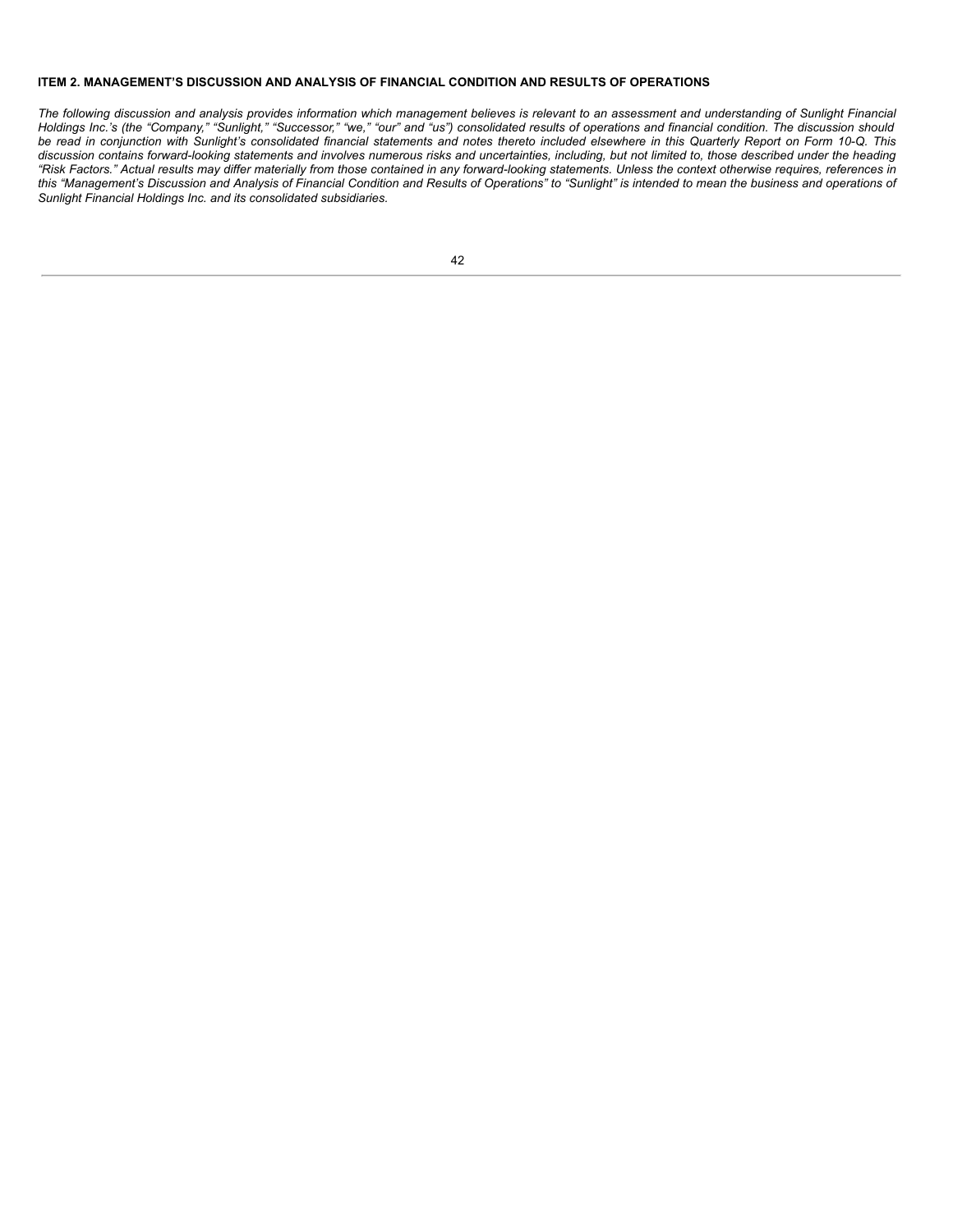# **CAUTIONARY STATEMENT REGARDING FORWARD-LOOKING STATEMENTS AND RISK FACTORS SUMMARY**

This report contains certain "forward-looking statements" within the meaning of the Private Securities Litigation Reform Act of 1995, which statements involve substantial risks and uncertainties. Such forward-looking statements relate to, among other things, the operating performance of our investments, the stability of our earnings, our financing needs, and the size and attractiveness of market opportunities. Forward-looking statements are generally identifiable by the use of forward-looking terminology such as "may," "will," "should," "potential," "intend," "expect," "endeavor," "seek," "anticipate," "estimate," "overestimate," "underestimate," "believe," "could," "project," "predict," "continue" or other similar words or expressions. Forward-looking statements are based on certain assumptions; discuss future expectations; describe future plans and strategies; contain projections of results of operations, cash flows, or financial condition; or state other forward-looking information. Our ability to predict results or the actual outcome of future plans or strategies is inherently limited. Although we believe that the expectations reflected in such forward-looking statements are based on reasonable assumptions, our actual results and performance could differ materially from those set forth in the forward-looking statements. These forward-looking statements involve risks, uncertainties, and other factors that may cause our actual results in future periods to differ materially from forecasted results.

Our ability to implement our business strategy is subject to numerous risks, as more fully described under Item 1A. "Risk Factors" in this Quarterly Report on Form 10-Q. These risks include, among others:

- Sunlight has incurred net losses in the past, and Sunlight may be unable to sustain profitability in the future.
- The ongoing COVID-19 pandemic and other health epidemics and outbreaks could adversely affect Sunlight's business, results of operations and financial condition.
- If Sunlight fails to manage its operations and growth effectively, Sunlight may be unable to execute its business plan, maintain high levels of customer services and support or adequately address competitive challenges.
- Sunlight may in the future expand to new industry verticals outside of the U.S. solar system and home improvement industries, and failure to comply with applicable regulations, accurately predict demand or growth, or build a process valued in those new industries could have an adverse effect on Sunlight's business.
- To the extent that Sunlight seeks to grow through future acquisitions, or other strategic investments or alliances, Sunlight may not be able to do so effectively.
- A material reduction in the retail price of electricity charged by electric utilities, other retail electricity providers or other energy sources as compared to potential savings for purchasing and using a solar system or an increase in pricing for purchasing and using a solar system above the cost of other energy sources could result in a lower demand for solar systems, which could have an adverse impact on Sunlight's business, results of operations and financial condition.
- Sunlight's inability to compete successfully or maintain or improve Sunlight's market share and margins could adversely affect its business.
- Disruptions in the operation of Sunlight's computer systems and those of its critical third-party service providers and capital providers could have an adverse effect on Sunlight's business.
- Existing regulations and policies and changes to these regulations and policies may present technical, regulatory, and economic barriers to the purchase and use of solar energy systems, which may significantly reduce demand for our loan products.
- Sunlight's growth is dependent on its contractor network and in turn the quality of the service and products they provide to their customers, and Sunlight's failure to retain or replace existing contractors, to grow its contractor network or the number of Sunlight loans offered through its existing network, or increases in loan delinquencies due to any deficiencies in Sunlight's contractor underwriting practices, could adversely impact Sunlight's business.
- Sunlight's revenue is impacted, to a significant extent, by the general economy, including supply chain disruptions, and the financial performance of its capital providers and contractors.
- Sunlight has never paid cash dividends on its capital stock, and does not anticipate paying dividends in the foreseeable future.
- If assumptions or estimates Sunlight uses in preparing its financial statements are incorrect or are required to change, Sunlight's reported results of operations, liquidity, and financial condition may be adversely affected.
- A significant portion of Sunlight's total outstanding shares are restricted from immediate resale but may be sold into the market in the near future. This could cause the market price of our Class A Common Stock to drop significantly, even if our business is doing well.
- We cannot guarantee that we will repurchase our common stock pursuant to our share repurchase program or that our share repurchase program will enhance long-term shareholder value. Share repurchases could also increase the volatility of the price of our common stock and could diminish our cash reserves.
- Our results of operations could be adversely affected by economic and political conditions globally and the effects of these conditions on our clients' businesses and levels of business activity.

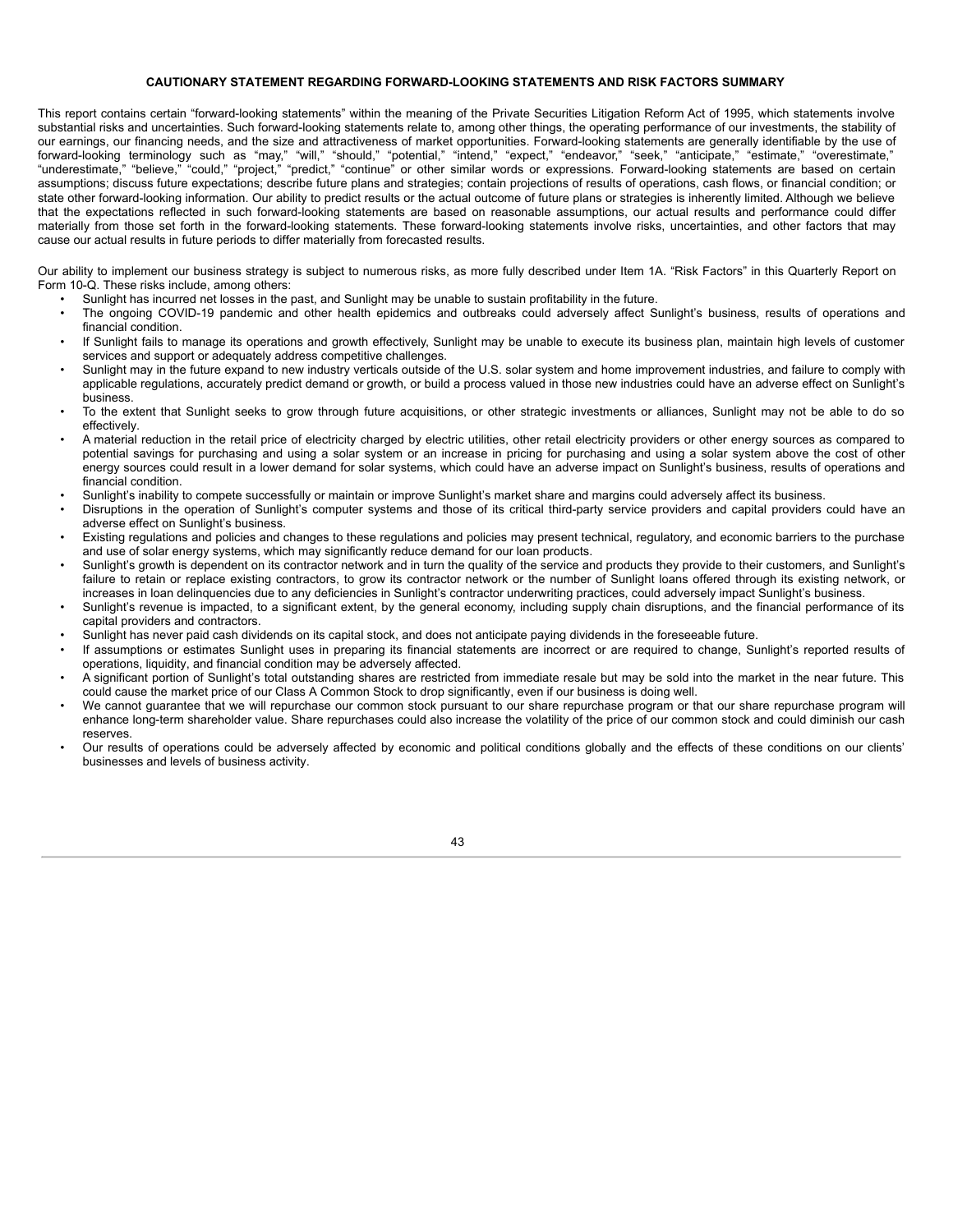## **Business Overview**

Sunlight Financial Holdings Inc. ("Sunlight") is a business-to-business-to-consumer, technology-enabled point-of-sale ("POS") financing platform that provides residential solar and home improvement contractors the ability to offer seamless POS financing to their customers when purchasing residential solar systems or other home improvements. The resulting loans are funded by Sunlight's network of capital providers who, by partnering with Sunlight, gain access to a difficultto-reach loan market, best-in-class consumer credit underwriting, and attractive risk adjusted returns. These loans are facilitated by Sunlight's proprietary technology platform, Orange® ("Orange®" or the "Platform"), through which Sunlight offers instant credit decisions to homeowners nationwide at the POS on behalf of Sunlight's various capital providers. Since Sunlight's founding in 2014 through March 31, 2022, Sunlight has facilitated over \$6.7 billion of loans through the Platform in partnership with its contractor relationships.

Sunlight's success is fueled by its strong and intentional culture based on core values such as honesty, fairness, and scrappiness. Sunlight's culture encourages Sunlight teammates to work collaboratively with Sunlight's contractor and capital provider partners, and the consumers they serve, to find the right result to business challenges and to deliver white-glove service. Also core to Sunlight's values is a passion for Sunlight's business and the societal benefits that the business funds. To date, Sunlight has facilitated loans to more than 176,550 homeowners who, as a result, have had the opportunity to save money on their utility bills and choose renewable energy over carbon-producing traditional sources of power. As of March 31, 2022, residential solar systems and energyefficient home improvement products, facilitated through Sunlight financings since May 2016, have eliminated an estimated 30.2 million metric tons of carbon dioxide from the atmosphere. Sunlight has also executed the United Nations Climate Neutral Now Pledge, and its business was certified as carbon neutral for its fiscal year ending December 31, 2020 and is in the process of performing the required review to obtain certification for its fiscal year 2021. Sunlight will continue to pursue certification for carbon neutrality in the future.

Sunlight's core business is facilitating loans made by Sunlight's various capital providers to the consumer customers of residential solar contractors. Sales of Sunlight-facilitated loan products are made by contractors in the context of selling residential solar systems to consumers, allowing homeowners to go solar with no money down, and in most cases, immediately saving money on their utility bills and often saving a significant amount of money over the life of their solar system. While only approximately 20% of residential solar system sales were financed with solar loans in 2015, an estimated 70% of residential solar loan sales were financed with solar loans in 2021. Solar loans made to finance residential solar systems through Sunlight's Platform are made exclusively to homeowners. Sunlight believes that homeowners generally have better credit characteristics than other consumer groups. As of March 31, 2022, the average FICO score of all solar borrowers financed through Sunlight's Platform is 749. Both the generally strong credit profile of solar loan borrowers and attractive risk-adjusted returns on solar loans to capital providers have enabled Sunlight to build a diversified network of capital providers to fund the solar loans facilitated by Sunlight's Platform.

Loan providers in the residential solar industry compete primarily on process (customer and contractor experience), pricing, and products. Orange® offers contractors robust tools to sell more solar systems and home improvements and homeowners a fast, fully-digital, and frictionless experience. Because Sunlight has diverse funding sources, Sunlight is able to offer a large suite of competitive loan products that include multiple loan structures and combinations of interest rates and tenors.

Sunlight's revenue is primarily from platform fees earned on each solar and home improvement loan facilitated through Orange®. The platform fee is generally equal to the margin between the contractor fee charged to the contractor by Sunlight for each loan facilitated through Orange® and the discount at which Sunlight's capital provider either funds or purchases such loan (as described in more detail below). The best-in-class credit quality of Sunlight-facilitated loans attracts diverse and attractively-priced capital (the "price" to Sunlight being the amount that a capital provider will pay to originate or purchase a Sunlightfacilitated loan), ensuring that Sunlight can offer competitive pricing to its network of contractors while still earning attractive margins. Sunlight's business model is asset light, and therefore Sunlight has minimal consumer credit risk. Sunlight does not earn material revenue from loans maintained on its balance sheet.

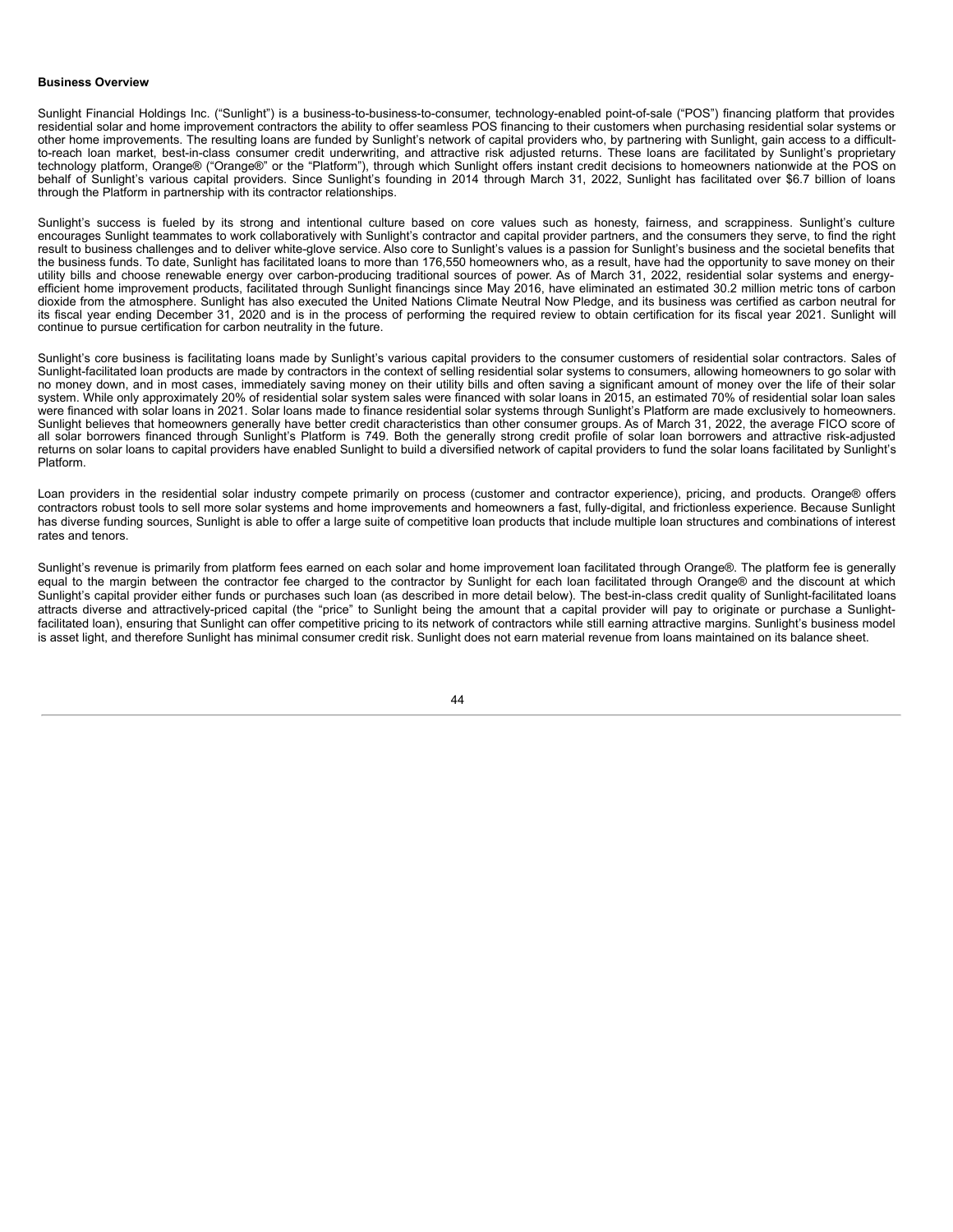On July 9, 2021 (the "Closing Date"), Sunlight consummated the transactions contemplated by that certain Business Combination Agreement (the "Business Combination Agreement"), dated as of January 23, 2021, by and among Spartan Acquisition Corp. II ("Spartan"), Sunlight Financial LLC and the Spartan Subsidiaries, FTV Blocker and Tiger Blocker (each as defined in the Business Combination Agreement). On the Closing Date, Spartan changed its name to "Sunlight Financial Holdings Inc." and Sunlight Financial LLC became the operating subsidiary of Sunlight Financial Holdings Inc., organized in an "Up-C" structure (the "Business Combination").

For the periods prior to the Business Combination, Sunlight presents the results of operations for Sunlight Financial LLC and its consolidated subsidiary (the "Predecessor"), which does not include the results of operations for Spartan. For the periods after the Business Combination, Sunlight presents the results of operations for Sunlight Financial Holdings Inc. and its consolidated subsidiaries, including Sunlight Financial LLC (the "Successor"). The three months ended March 31, 2022 includes the results of operations for the Successor and the results of operation for the Predecessor during the three months ended March 31, 2021.

# **Executive Overview**

Sunlight's revenue is primarily attributable to platform fees earned by Sunlight for facilitating the origination of solar and home improvement loans by its capital providers. Sunlight believes that revenue, and resulting Adjusted EBITDA, will increase over time as the solar and home improvement markets grow organically, as Sunlight adds solar and home improvement contractors to its network, and as Sunlight continues to expand its relationship with its existing contractor partners.

# *The Three Months Ended March 31, 2022 Compared to the Predecessor's Three Months Ended March 31, 2021*

- *•* Sunlight facilitated the origination of \$592.8 million of loans during the three months ended March 31, 2022, representing an increase of 2.0% from \$581.1 million of loans during the three months ended March 31, 2021.
- *•* Revenue was \$28.2 million for the three months ended March 31, 2022, representing an increase of 13.9% from \$24.8 million for the three months ended March 31, 2021.
- Net income (loss) was \$(22.6) million for the three months ended March 31, 2022, representing a decrease from \$2.7 million for the three months ended March 31, 2021.
- *•* Adjusted Net Income (Loss) was \$4.9 million for the three months ended March 31, 2022, representing a decrease from \$9.3 million for the three months ended March 31, 2021.
- *•* Adjusted EBITDA was \$7.8 million for the three months ended March 31, 2022, representing a decrease of 32.0% from \$11.5 million for the three months ended March 31, 2021.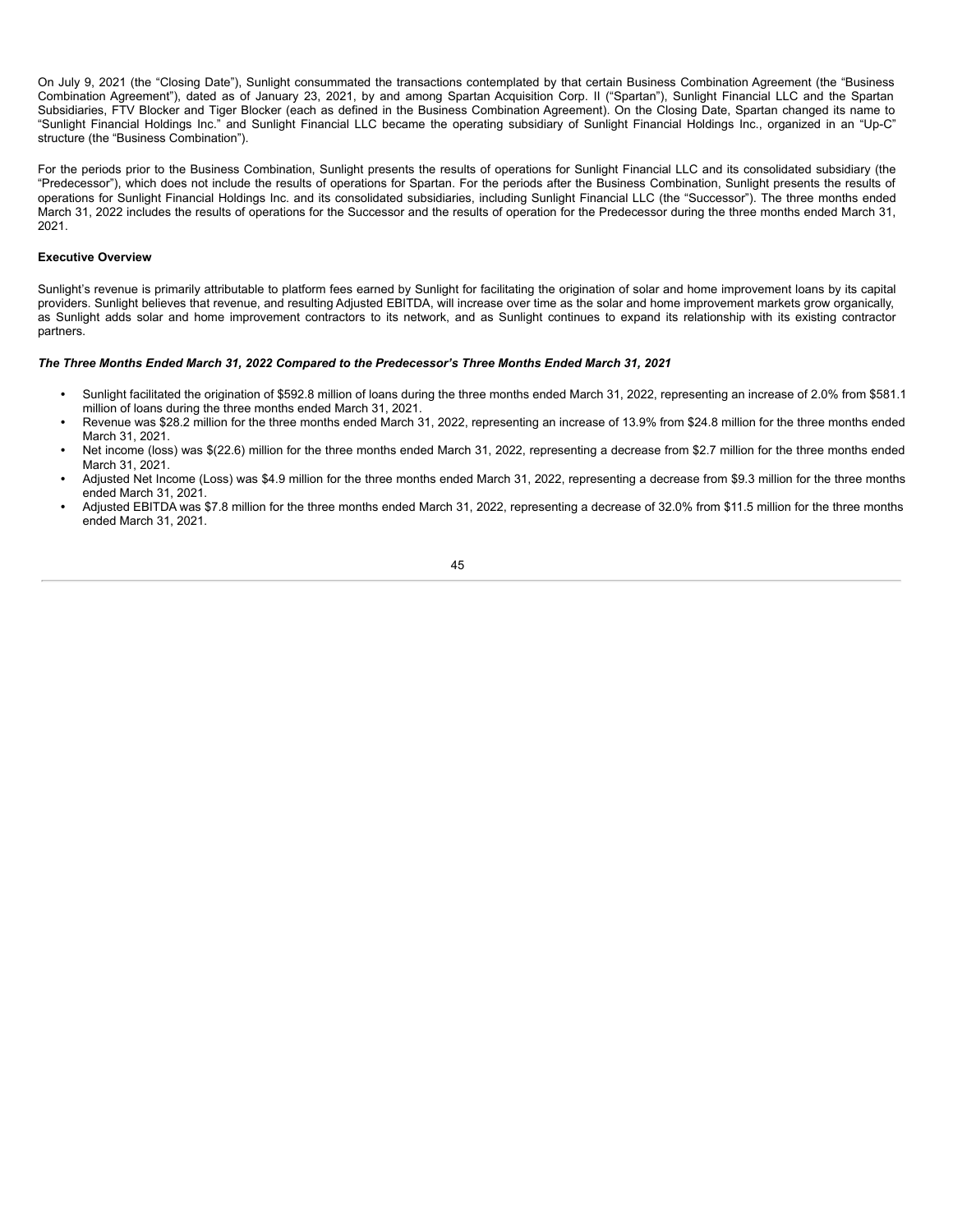As discussed more fully in "—Results of Operations," Sunlight's net income (loss), Adjusted Net Income (Loss), and Adjusted EBITDA for the three months ended March 31, 2022 includes the effects from the Business Combination and presented on a basis different than those measures for the Predecessor's three months ended March 31, 2021.

# *Adjusted EBITDA*

Information regarding use of Adjusted EBITDA, a non-GAAP measure, and a reconciliation of Adjusted EBITDA to net income, the most directly comparable GAAP measure, is included in "—Non-GAAP Financial Measures." The following charts depict adjusted EBITDA and other key performance measures for the three months ended March 31, 2022 and the three months ended March 31, 2021 (USD in thousands):



a. Includes the results of operations for the Predecessor for the three months ended March 31, 2021 and the Successor for the three months ended March 31, 2022. Refer to "—Key Performance Measures" and "—Results of Operations" for amounts related to those periods.

# **Highlights**

In the first quarter of 2022, Sunlight continued to experience strong growth including:

- The number of borrowers increased to 16,757, up 5.0% from 15,952 borrowers in the prior-year period.
- *•* Contractor relationships grew 31.5% relative to the prior-year period, with 80 new solar and home improvement contractors joining the Platform in the first quarter of 2022 for a total of 1,589 active contractors.
- Average loan balance of \$35,378, with a record-high average solar loan balance of \$43,900.
- *•* As of March 31, 2022, Sunlight had a cumulative funded loan total of \$6.7 billion.

### **Key Performance Measures**

Sunlight reviews several key performance measures, discussed below, to evaluate its business and results, measure performance, identify trends, formulate plans, and make strategic decisions. Sunlight believes that the presentation of such metrics is useful to its investors and counterparties because they are used to measure and model the performance of companies such as Sunlight using similar metrics.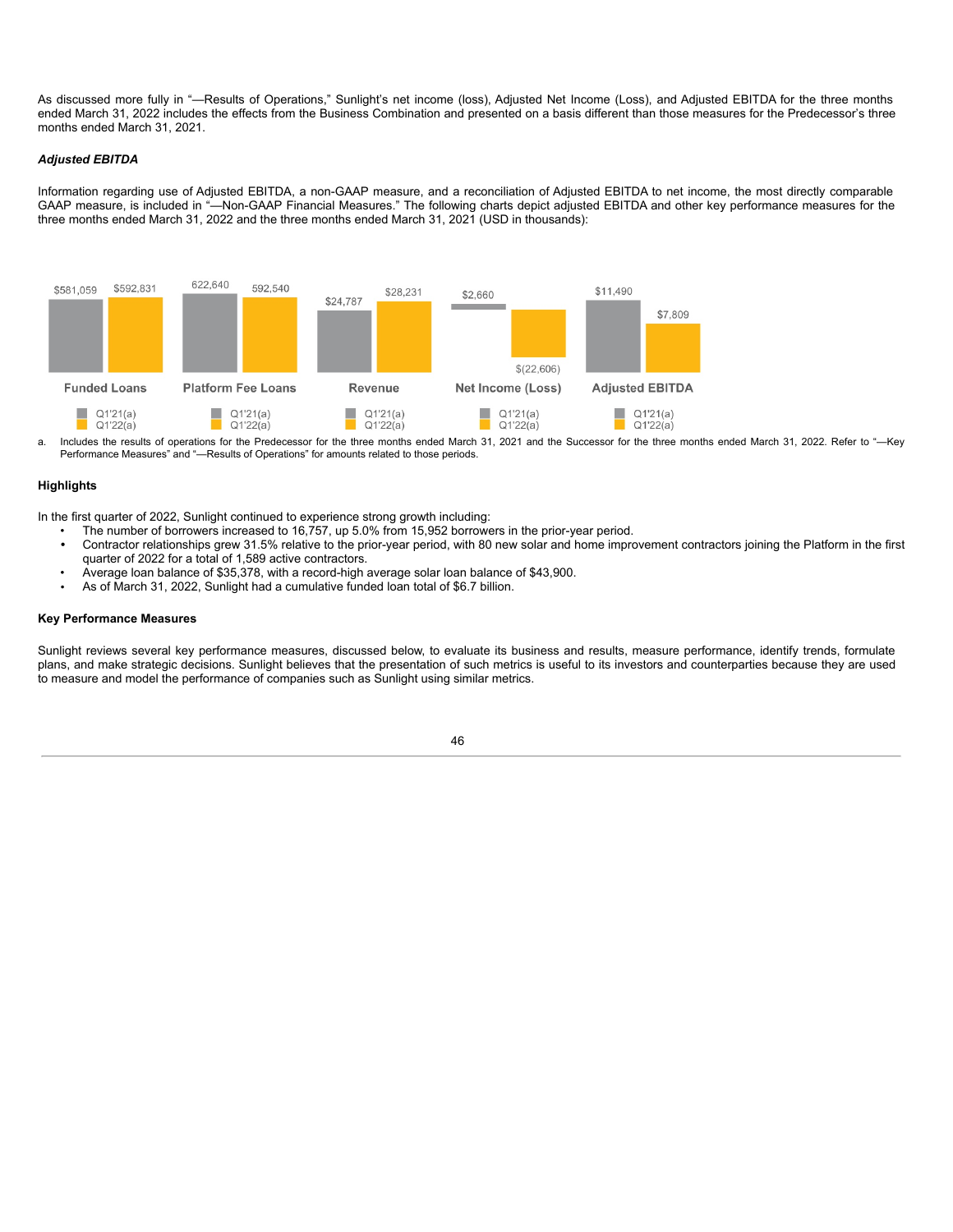The following table sets forth key performance measures for the three months ended March 31, 2022 and the three months ended March 31, 2021 (USD in thousands, except percentages):

|                                     | Successor <sup>(a)</sup>                          |    | Predecessor                                       |                          |
|-------------------------------------|---------------------------------------------------|----|---------------------------------------------------|--------------------------|
|                                     | For the Three<br><b>Months Ended</b><br>March 31. |    | For the Three<br><b>Months Ended</b><br>March 31, |                          |
|                                     | 2022                                              |    | 2021                                              | <b>Percentage Change</b> |
| Funded Loans <sup>(b)</sup>         | 592,831                                           | \$ | 581.059                                           | 2.0%                     |
| Direct Channel Funded Loans         | 428,204                                           |    | 496,546                                           | (13.8)                   |
| Indirect Channel Funded Loans       | 164.627                                           |    | 84,513                                            | 94.8                     |
| Platform Fee Loans <sup>(c)</sup>   | 592,540                                           |    | 622.640                                           | (4.8)                    |
| Direct Channel Platform Fee Loans   | 428,204                                           |    | 496,546                                           | (13.8)                   |
| Indirect Channel Platform Fee Loans | 164.336                                           |    | 126.094                                           | 30.3                     |
| Revenue                             | 28,231                                            |    | 24.787                                            | 13.9                     |
| Net Income                          | (22,606)                                          |    | 2,660                                             | n.m.                     |
| Adjusted Net Income (Loss)          | 4,877                                             |    | 9,305                                             | (47.6)                   |
| <b>Adiusted EBITDA</b>              | 7,809                                             |    | 11.490                                            | (32.0)                   |

a. Funded Loans, Platform Fee Loans, and Revenues were not materially impacted by the Business Combination for the three months ended March 31, 2022. Refer to "--Results of Operations" for a discussion of the effects of the Business Combination on Net Income, Adjusted Net Income (Loss), and Adjusted EBITDA.

b. Sunlight facilitated home improvement loans of \$76.3 million and \$31.0 million that were funded during the three months ended March 31, 2022 and 2021, respectively.

c. Sunlight facilitated home improvement platform fee loans of \$87.2 million and \$72.6 million during the three months ended March 31, 2022 and 2021, respectively.

*Funded Loans*. Sunlight refers to the aggregate principal balance of the loans facilitated through Orange®, and funded by Sunlight's capital providers, during a given period, as "funded loans." Direct channel capital providers fund Sunlight-facilitated solar or home improvement loans one-by-one directly onto their balance sheet via Orange®. Sunlight's direct channel capital providers are depository institutions with the power and authority to originate loans such as banks and credit unions. In the indirect channel, Sunlight's intermediary bank partner originates solar and home improvement loans, as directed by Sunlight's allocation engine, on its balance sheet. These loans are aggregated, pooled, and sold to indirect channel capital providers that cannot, or do not wish to, directly originate solar or home improvement loans. The indirect channel capital provider relationship allows Sunlight to access a broader range of capital, which may include, among others, credit funds, insurance companies, and pension funds.

*Platform Fee Loans*. Indicates loans facilitated by Sunlight on which it earns platform fees in a given period (as described further under "Revenue" below).

*Revenue*. Sunlight earns revenue in two primary streams: platform fees earned on funded loans, as described above, and fees for loan portfolio management, servicing and administration services. For loans originated through Sunlight's direct channel, Sunlight earns platform fees when the direct channel capital provider funds a particular loan and, for loans originated through Sunlight's indirect channel, Sunlight earns platform fees when the indirect channel capital provider purchases a particular loan from Sunlight's intermediary bank partner. Fees earned by Sunlight for loan portfolio management, servicing and administration services are paid to Sunlight by the capital providers for which such services are performed on a monthly basis or such other period as the parties agree.

The contracts under which Sunlight (a) arranges loans for the purchase and installation of home improvements other than residential solar energy systems and (b) earns income from the prepayment of certain of those Loans sold to an Indirect Channel Loan Purchaser are considered derivatives under GAAP. As such, Sunlight's revenues exclude the platform fees that Sunlight earns in connection with these contracts. Instead, Sunlight records realized gains on the derivatives within "Realized Gains on Contract Derivative, Net."

*Net Income*. Net income is a financial measure used to measure Sunlight's performance from period-to-period on a consistent basis.

*Non-GAAP Financial Measures.* Adjusted Net Income and Adjusted EBITDA are non-GAAP financial measures used by Sunlight's management to evaluate operating performance, generate future operating plans, and make strategic decisions, including those relating to operating expenses and the allocation of internal resources. Please see "—Non-GAAP Financial Measures" for a further description of the calculation of Adjusted Net Income, Adjusted EBITDA, and reconciliations to net income.

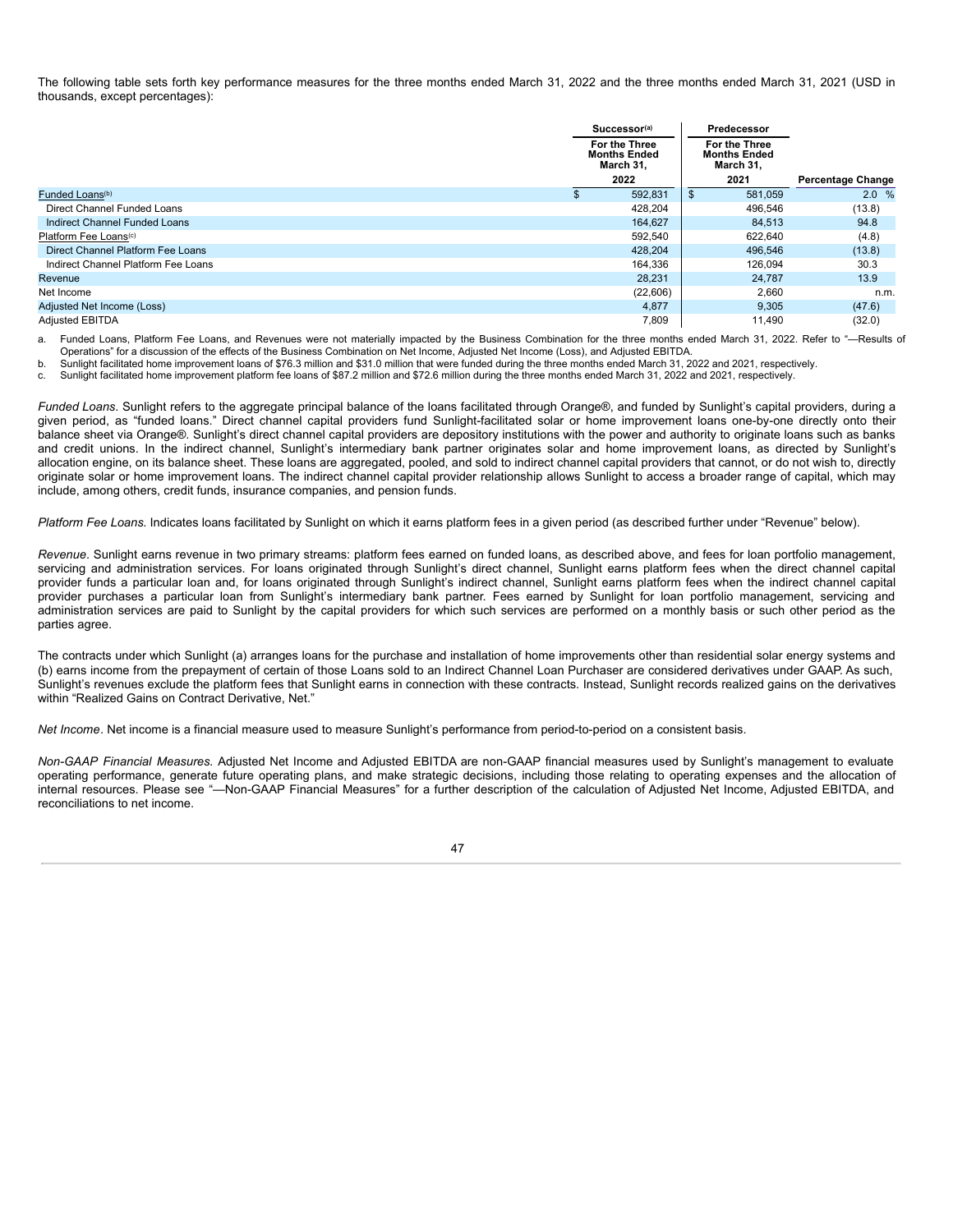# **Loan Characteristics**

The following table sets forth the average characteristics of loans Sunlight facilitated for the three months ended March 31, 2022 and 2021 (USD in thousands, except percentages):

|                                       |    | <b>Successor</b>                                       |      | Predecessor                                     |      |  |
|---------------------------------------|----|--------------------------------------------------------|------|-------------------------------------------------|------|--|
| <b>Average Loan Characteristics</b>   |    | <b>For the Three Months</b><br>Ended March 31,<br>2022 |      | For the Three Months<br>Ended March 31,<br>2021 |      |  |
| <b>Solar</b>                          |    |                                                        |      |                                                 |      |  |
| Loan Term (in months)                 |    | 244                                                    |      | 235                                             |      |  |
| <b>Customer Interest Rate</b>         |    | 2.0                                                    | $\%$ | 2.4                                             | $\%$ |  |
| <b>Customer FICO Score</b>            |    | 756                                                    |      | 751                                             |      |  |
| Loan Balance                          | \$ | 44                                                     |      | $\mathfrak{S}$<br>39                            |      |  |
| Solar Maxx®(a)                        |    |                                                        |      |                                                 |      |  |
| Loan Term (in months)                 |    | 286                                                    |      |                                                 | n.a. |  |
| <b>Customer Interest Rate</b>         |    | 6.3                                                    | $\%$ |                                                 | n.a. |  |
| <b>Customer FICO Score</b>            |    | 633                                                    |      |                                                 | n.a. |  |
| Loan Balance                          | \$ | 41                                                     |      |                                                 | n.a. |  |
| <b>Home Improvement</b>               |    |                                                        |      |                                                 |      |  |
| Loan Term (in months)                 |    | 114                                                    |      | 116                                             |      |  |
| <b>Customer Interest Rate</b>         |    | 10.9                                                   | $\%$ | 9.6                                             | %    |  |
| <b>Customer FICO Score</b>            |    | 758                                                    |      | 757                                             |      |  |
| Loan Balance                          | \$ | 17                                                     |      | \$<br>17                                        |      |  |
| Home Improvement Maxx® <sup>(b)</sup> |    |                                                        |      |                                                 |      |  |
| Loan Term (in months)                 |    | 106                                                    |      |                                                 | n.a. |  |
| <b>Customer Interest Rate</b>         |    | 18.6                                                   | $\%$ |                                                 | n.a. |  |
| <b>Customer FICO Score</b>            |    | 626                                                    |      |                                                 | n.a. |  |
| Loan Balance                          | \$ | 10                                                     |      |                                                 | n.a. |  |

a. Solar Maxx® loans represented less than 1.0% of loans facilitated by Sunlight during the three months ended March 31, 2022.

b. Home Improvement Maxx® loans represented less than 10.0% of loans facilitated by Sunlight during the three months ended March 31, 2022.

# **Recent Developments**

*Share Repurchase Program.* On May 16, 2022, Sunlight's Board of Directors authorized a share repurchase program pursuant to which Sunlight may repurchase up to \$50.0 million of Sunlight's Class A common stock over an eighteen-month period from the date of authorization. Sunlight intends to fund the share repurchases through a combination of cash on hand and future cash flow from operations. Under the share repurchase program, Sunlight may purchase common stock in open market transactions, block, or privately-negotiated transactions, and may from time to time purchase shares pursuant to a trading plan in accordance with Rule 10b5-1 and Rule 10b-18 under the Exchange Act or by any combination of such methods, in each case subject to compliance with all Securities and Exchange Commission ("SEC") rules and other legal requirements. The number of shares to be purchased and the timing of the purchases are based on a variety of factors, including, but not limited to, the level of cash balances, debt covenant restrictions, general business conditions, the market price of Sunlight's stock, self-imposed trading blackout periods, and the availability of alternative investment opportunities. There is no minimum number of shares required to be repurchased under the share repurchase program, and the share repurchase program may be suspended or discontinued at any time.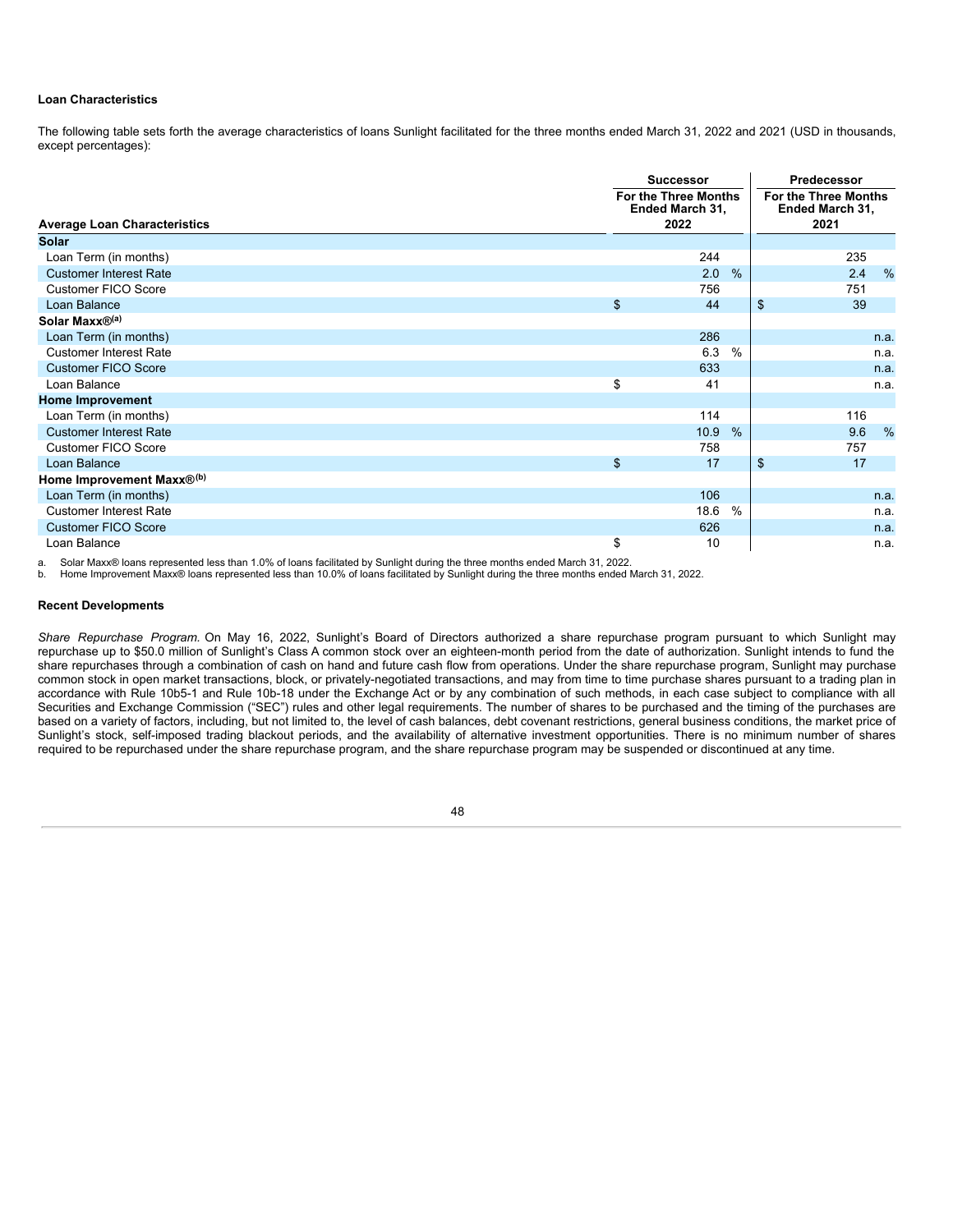# **Key Factors Affecting Operating Results**

Sunlight's future operating results and cash flows are dependent upon a number of opportunities, challenges, and other factors, including (a) growth in the number of loans funded to the customers of each contractor; (b) the availability of capital to fund the loan products offered by Sunlight and desired by the markets in which Sunlight participates and on economic terms favorable to Sunlight; (c) funded loan volume; (d) competition in the markets in which Sunlight operates; (e) the cost of traditional and other alternative sources of power to consumers and industry trends and general economic conditions; (f) growth in the number of contractors included in Sunlight's network; and (g) concentration among Sunlight's contractor partners and capital provider partners.

# Growth in the Number of Contractors and in the Number of Loans Funded for the Customers of Each Contractor

Sunlight's expansive network of residential solar and other home improvement contractors, supported by a differentiated set of tools and services offered through Orange® and by Sunlight more generally, constitutes the distribution channel through which Sunlight builds funded loan volume and earns fee income. Sunlight believes that continued growth in the number of contractors in Sunlight's network and growth in the number of loans funded to the customers of each such contractor through deepening relationships with, as well as first-look exclusivity arrangements and volume commitments from, those contractors, have been and will continue to be key components of Sunlight's increased market penetration, growth in funded loan volume, and Sunlight's operating results.

## *Availability of Capital to Fund Loans; Funded Loan Volume*

Sunlight's business model is heavily dependent on connecting its capital providers, who wish to build a portfolio of residential solar or home improvement loans, to the homeowner customers of the contractors in Sunlight's distribution network, who wish to finance the purchase of residential solar systems or other home improvements. Sunlight earns a platform fee on each solar and home improvement loan facilitated through Orange®. Sunlight's ability to continue to increase its funding capacity either by adding additional capital providers or by increasing the commitments of its existing capital providers to fund loans on terms desired by the solar and/or home improvement markets and on terms that are economically favorable to Sunlight is an important factor in Sunlight's ability to increase funded loan volume, which is in turn a critical factor in Sunlight's operating results.

# *Competition*

Competition for Sunlight occurs at two levels: (a) competition to acquire and maintain contractor relationships; and (b) competition to acquire high quality capital to fund loans, in each case on economic terms favorable to Sunlight.

#### *Competition to Acquire and Maintain Contractor Relationships*

Competition to obtain and maintain contractor relationships is significant. Although Sunlight has negotiated first-look exclusivity arrangements with, and volume commitments from, certain contractors, the contractors in the residential solar market generally do not enter into exclusive relationships with residential solar loan providers and Sunlight's agreements with its network of contractors generally do not provide for exclusive relationships. Contractors may offer loan products from Sunlight, as well as from Sunlight's competitors, and generally select between loan providers based on pricing (i.e. the dealer fee or original issue discount charged to the contractor), consumer credit approval rates, variety of loan products to address shifting consumer demands and market conditions, ease of loan application and completion process (platform) and other services to facilitate the contractor's business.

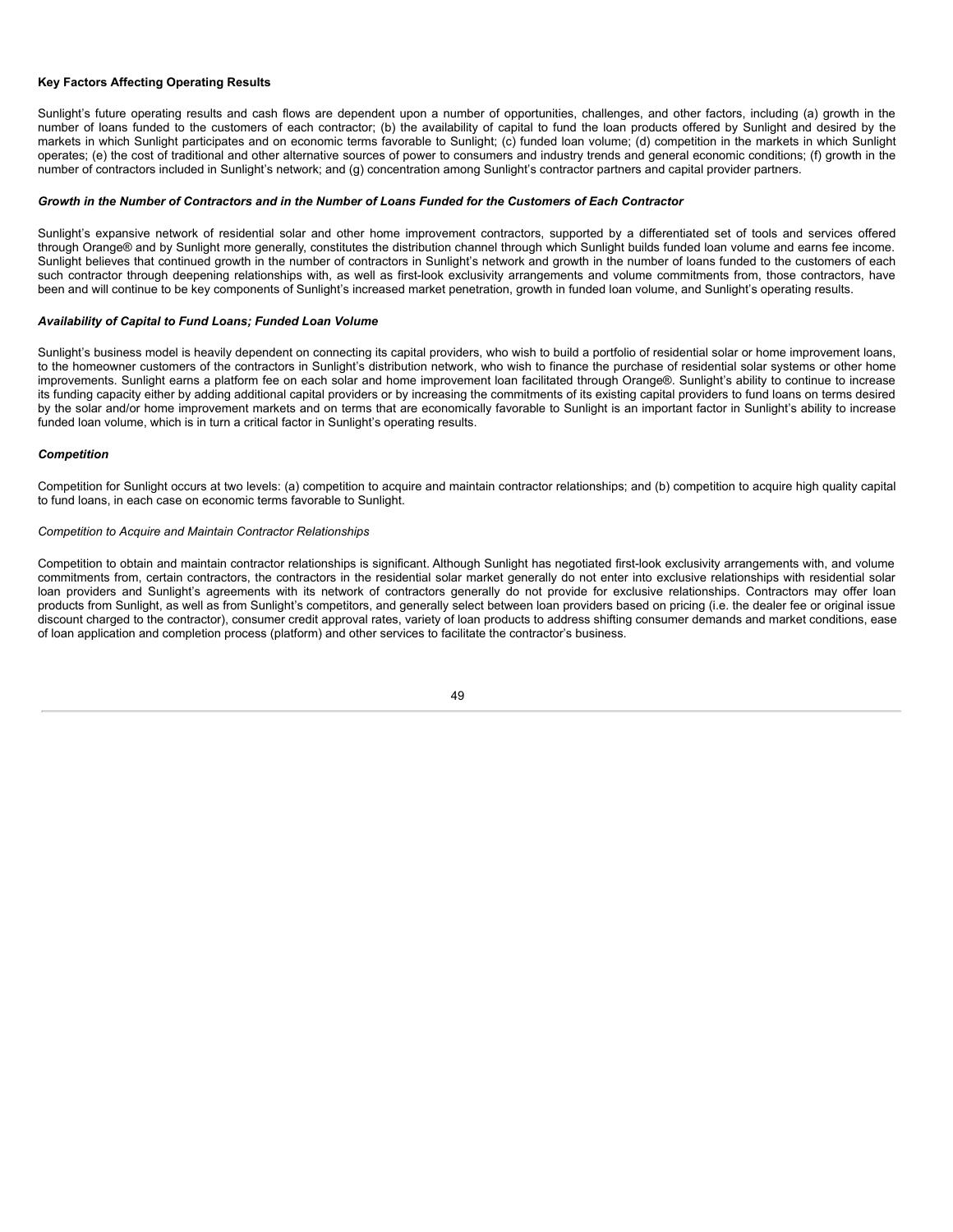Sunlight believes that the following factors, among others, are key to Sunlight's success in acquiring and maintaining contractor relationships:

- Superior value proposition for contractors. Sunlight's large array of loan products and flexibility in offering new and additional products stem from the depth, diversity and attractively-priced funding of Sunlight's capital providers. Sunlight's loan products allow contractors to capture additional purchase opportunities from consumers that do not want to or are not able to pay cash for solar system installation or do not want to lease a system from a third party and forego the benefits of ownership. Sunlight's attractive loan products and competitive contractor fees allow contractors to choose products that fit their business needs and the financing needs of their customers. The broad range of products offered by Sunlight improves the contractor's chances of meeting its customers' financing needs and completing a sale.
- *•* Easy-to-use technology-enabled POS financing platform, instant credit decisioning . Orange® is easy to use and provides instant credit decisions for homeowners interested in financing the purchase of a residential solar system or home improvement. Access to prompt credit decisions and the ability to close financing transactions through an intuitive and easy process through the execution of loan agreements in one encounter with a potential customer provides significant additional sale opportunities for contractors. Orange® may be accessed via the Orange® web address, directly from certain contractor's own website via a flexible application programming interface, or API, and via Sunlight's mobile application. Besides instant credit decisioning, Orange® includes automated loan stipulation, secure document upload, e-sign capacity and other features that facilitate efficient loan transactions and provide contractors with the ability to grow their businesses.
- *•* Additional features and services offered by Sunlight further support the growth of contractor businesses, attract new contractors to Sunlight's network and build contractor loyalty. Sunlight prioritizes innovation in Orange® and services that support growth in the businesses of its existing network of contractors, attract new contractors and build contractor loyalty. Examples of such innovations include Sunlight's advance program, Sunlight's launch of Spanish-language loan products and Sunlight Rewards™. Sunlight believes that it has innovated more quickly than its competitors and offers contractors a greater array of valuable services that drive their determination to offer their customers Sunlight-offered loan products over those of Sunlight's competitors and that Sunlight will continue to be able to innovate quickly to meet the needs of its contractor network.

# *Competition to Acquire Capital to Fund Loans*

The residential solar system and home improvement loan markets are relatively fragmented. Facilitating the aggregation of loan volume from these markets is a highly competitive sector of these broader industries. Sunlight faces competition from a diverse landscape of consumer lenders, including traditional banks, credit unions, specialized residential solar system lenders, and lease providers. Sunlight's competitors source capital from a mix of alternative sources, including depository capital and/or other alternatives that rely on the capital markets.

Sunlight believes that it offers capital providers an attractive value proposition due to its industry-leading consumer credit underwriting, attractive risk-adjusted returns earned by its capital providers relative to other asset classes, the access that Sunlight's Platform provides to a unique and growing asset class that may reduce volatility in the ability to deploy capital, and the ability to access new customers for very little cost. Sunlight has successfully added capital providers and grown commitments from existing capital providers since inception. As its contractor network has grown, Sunlight has consistently diversified its capital provider base to ensure that it has sufficient capital to fund the demand for Sunlight facilitated loans and that it is able to offer an evolving and competitive mix of loan products to meet contractor and consumer demand. Capital providers have actively participated in this success and Sunlight has not experienced any capital provider attrition since inception, although one capital provider provided notice to Sunlight that it had exceeded its internal asset concentration levels for solar loans and, accordingly, such capital provider terminated their program agreement with Sunlight in April 2021. This capital provider purchased an immaterial portion (less than 2.2%) of Sunlight's total facilitated solar loans in 2020. Sunlight believes that there are many institutions seeking to deploy capital into solar and home improvement loan assets, but Sunlight intends to continue to be selective about adding capital provider partners. Sunlight values diversification but will specifically focus on partnering with potential capital providers that can enable Sunlight to meet strategic goals, including access to the most attractive pricing and access to capacity for a growing suite of loan products, among others.

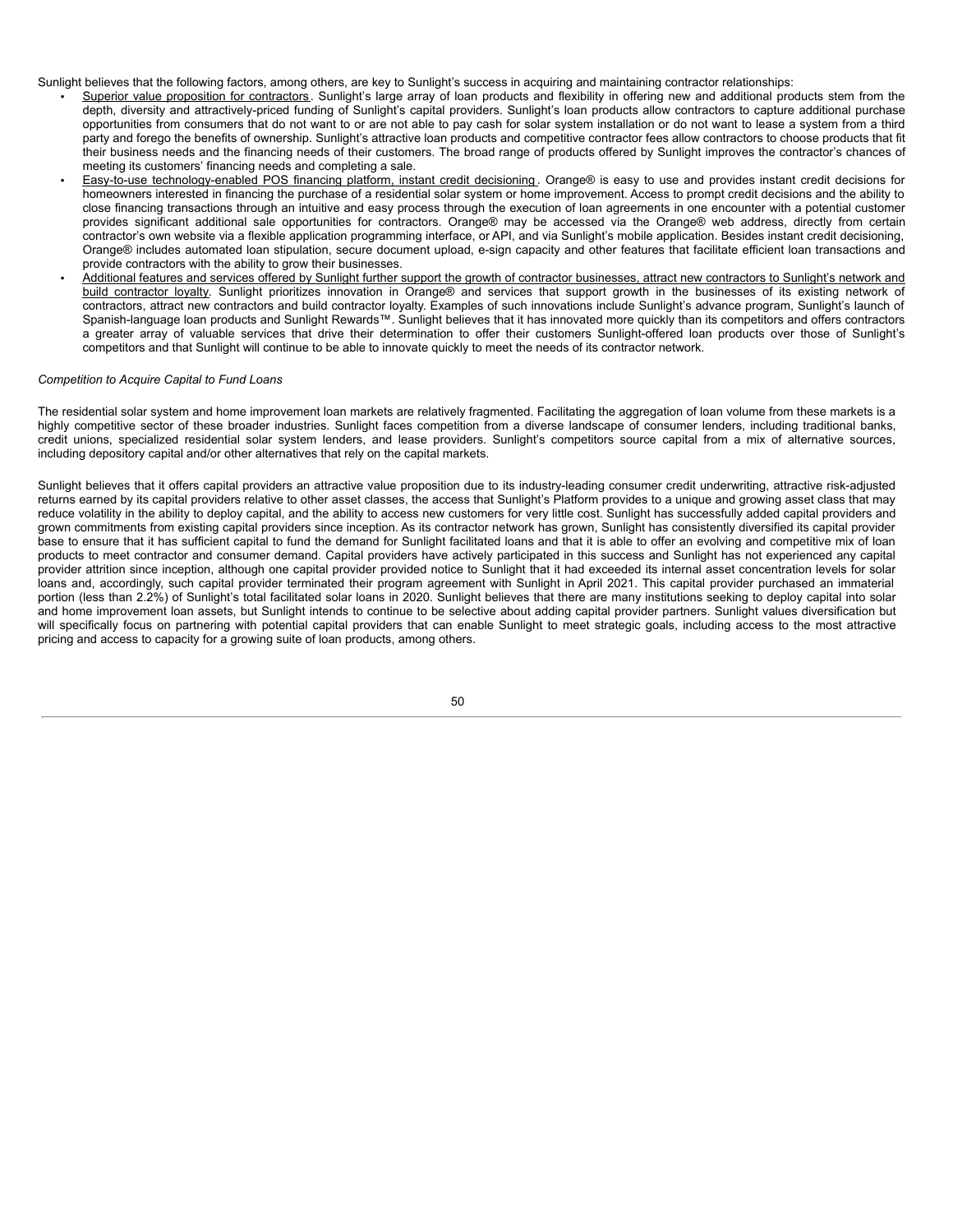# *Industry Trends and General Economic Conditions; Cost of Power*

Sunlight's results of operations in the past have been fairly resilient to economic downturns but in the future may be impacted by the relative strength of the overall economy and its effect on unemployment, consumer spending. and consumer demand for solar systems and home improvements. As general economic conditions improve or deteriorate, the amount of disposable income consumers have access to tends to fluctuate, which in turn impacts consumer spending levels and the willingness of consumers to take out loans to finance purchases. Specific economic factors such as interest rate levels, changes in monetary, fiscal and related policies, market volatility, consumer confidence, the impact of the COVID-19 pandemic, the Russian invasion of Ukraine and, particularly, the unemployment rate also influence consumer spending and borrowing patterns.

Sunlight's results of operations are also dependent upon continued growth in the residential solar market and the continued penetration of residential solar across the country. Growth in the solar market is attributable to several factors including, among others, savings available to consumers as compared with the cost of traditional sources of power or other forms of clean or alternative power and the opportunity to participate in the world-wide effort of reducing carbons in the atmosphere, or "going green." The cost to homeowners to install solar is impacted by many factors, including the cost of materials, the cost of labor, the availability of federal, state and local incentives, and, to the extent financed, prevailing interest rates.

Specifically, future results of operations may be impacted by the potential discontinuation or material reduction or other change in the federal solar tax credit (the "ITC"). The ITC currently allows a qualifying homeowner to deduct 26% of the cost of installing residential solar systems from their U.S. federal income taxes, thereby returning a material portion of the purchase price of the residential solar system to homeowners. Congress has extended the ITC expiration date multiple times including, most recently, in December 2020. Under the terms of the current extension, the ITC will remain at 26% through the end of 2022, reduce to 22% for 2023, and further reduce to 0.0% after the end of 2023 for residential solar systems, unless it is extended before that time. Although the ITC has been extended several times, there is no guarantee that it will be extended beyond 2023.

Though the residential solar market has grown steadily over the last several years, Sunlight cannot guarantee that such growth will continue. In addition, although the home improvement business is not currently a material part of Sunlight's business, Sunlight believes that it is well-positioned to grow that business significantly over time. The home improvement industry is, however, subject to many of the same industry trends and challenges associated with a changing economy as the solar industry and Sunlight cannot guarantee that it will be successful in growing that business as planned.

#### *Concentration*

Sunlight's expansive network of residential solar system and other home improvement contractors, supported by a differentiated set of tools and services offered through Orange®, constitutes the distribution channel through which the Sunlight-facilitated loans made available by Sunlight's capital providers are sold to the consumer customers of such contractors. Sunlight partners with some of the largest contractors in the United States, which in the aggregate generate a material portion of Sunlight's funded loan volume through Sunlight's network of capital providers. However, Sunlight's contractor network is considerably diversified. In the period from March 31, 2020 to March 31, 2021, the top ten contractors in Sunlight's network were responsible for selling 42.5% of Sunlight's funded loan volume, and in the period from March 31, 2021 to March 31, 2022 that percentage increased to 46.1%. In both of these periods, only one contractor sold loans aggregating more than 10% of Sunlight's revenue. That contractor was responsible for selling more than 15.9% and 13.4% of Sunlight's funded loan volume in the period from March 31, 2020 to March 31, 2021 and in the period from March 31, 2021 to March 31, 2022, respectively. While the percentage of Sunlight's funded loan volume sold by any contractor in Sunlight's network varies from period to period, there is one contractor, Marc Jones Construction, L.L.C. d/b/a Sunpro Solar ("Sunpro"), that sold 17.2% and 17.2% of Sunlight's funded loan volume during the three months ended March 31, 2022 and 2021, respectively. Sunlight believes that its contractor network is sufficiently diversified to continue to grow with the residential solar market, and increase share given market dynamics, but intends to continue adding contractors to the network in order to further diversify and broaden the opportunity to grow the business.

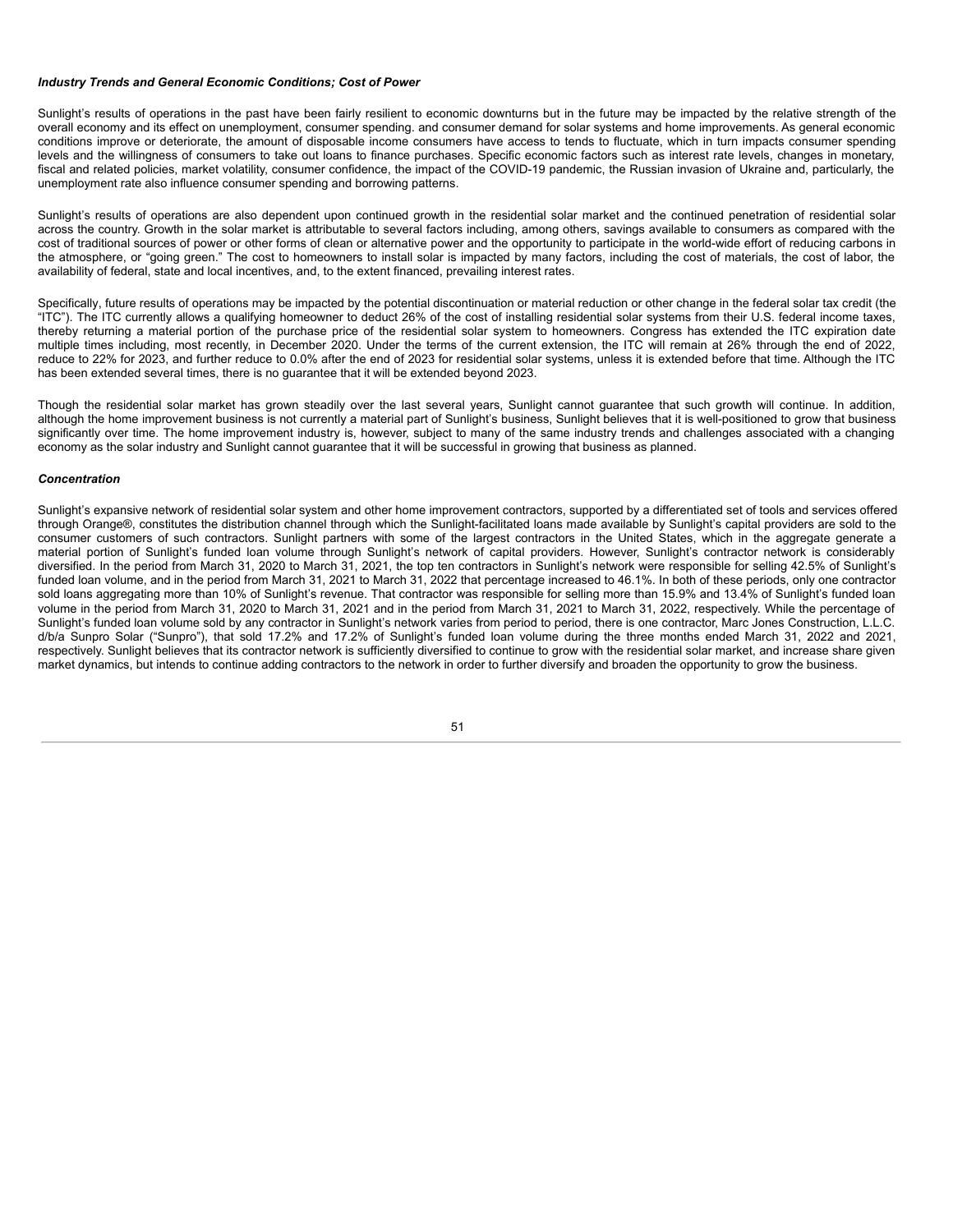Sunlight has multiple capital providers in both its direct and indirect funding channels, all of which have increased their commitments since partnering with Sunlight. Sunlight's largest capital provider in the period from March 31, 2021 to March 31, 2022 has materially increased its commitment since the relationship began in 2015. Though Sunlight believes that the relationship with this capital provider is healthy and will continue without disruption, the significant portion of funded loan volume attributable to this capital provider results in concentration risk. This capital provider funded 43.2% and 25.1% of Sunlight's funded loans during the period from March 31, 2020 to March 31, 2021 and during the period from March 31, 2021 to March 31, 2022, respectively. Sunlight cannot guarantee that this capital provider will continue to fund loans facilitated by Sunlight in the same volume or at all beyond its current contractual commitment. This capital provider may reduce the volume commitment in whole or in part upon no less than 90 days' prior written notice. Sunlight added new capital providers in 2021 to reduce its capital provider concentration risk and will continue to do so selectively. Further, Sunlight is in continuous discussions with multiple capital providers on an ongoing basis and, if Sunlight were to receive an advance notice of termination from the capital provider, Sunlight will use the advance notification to develop alternate funding sources to replace this capital provider. While Sunlight believes that it would be able to identify and implement alternative arrangements during this period, Sunlight cannot guarantee that it would be able to do so at all or on equivalent or favorable terms. Sunlight believes that a failure to arrange alternative loan funding on equivalent terms would have little impact on Sunlight's funded loan volume, as capital for the solar loan industry has historically been readily available. Rather, Sunlight believes that such failure would be more likely to have a greater negative impact on the amount of platform fees that Sunlight earns, and therefore could impact revenue.

### **Basis of Presentation**

Sunlight conducts business through one operating segment, and Sunlight operates in one geographic region, the United States. See Notes 1 and 2 of the accompanying consolidated financial statements of Sunlight for more information.

# **Components of Results of Operations**

#### *Revenues*

*Revenue*. Sunlight earns revenue in two primary streams: platform fees earned on each loan facilitated via Orange® and fees earned for loan portfolio management, servicing and administration services.

*Platform fees*. Platform fee revenue for each loan facilitated via Orange® is generally the difference between the contractor fee that Sunlight charges to the contractors in its network for access to Orange® and the ability to offer financing options to their customers and the capital provider discount charged to Sunlight (cost of capital to Sunlight) for such loan. The platform fee percentage is equal to the dollar amount of such fee divided by the principal balance at origination of such loan. Platform fees are generally earned by Sunlight in the direct channel when the direct channel capital provider funds a particular loan and in the indirect channel when an indirect channel capital provider purchases a particular loan from Sunlight's intermediary bank partner. The contract between Sunlight and its intermediary bank partner for home improvement loans is considered a derivative for GAAP purposes, whereas the contract between Sunlight and its intermediary bank partner for solar loans is not. For indirect channel home improvement loans, Sunlight records a "realized gain on contract derivative (net)" in lieu of a platform fee generally when the loans are purchased by Sunlight's indirect capital provider from Sunlight's bank partner, and Sunlight is paid. As such, Sunlight excludes from its revenue any platform fee associated with an indirect channel home improvement loan under Sunlight's related home improvement agreement. Sunlight estimates the fair value of the derivative components of the bank partnership arrangement based on the present value of the net cash flows that Sunlight expects to collect under the agreement. Under this home improvement bank partnership arrangement, with respect to a given home improvement loan, Sunlight will expect to collect (a) the amount paid by Sunlight's indirect capital provider to purchase the loan from Sunlight's bank partner (the outstanding principal balance of the loan less the amount of the capital provider discount applied to that loan plus any accrued and unpaid interest) minus (b) the total of amounts funded to the relevant contractor in respect of the related home improvement project (total cost of the project to the consumer customer of the relevant contractor less the applicable contractor fee) and any amounts that Sunlight owes to its bank partner in the form of minimum guaranteed returns to the bank partner on the origination of such loan. The aggregate estimated fair value of this agreement is marked to market by Sunlight on a monthly basis. When a loan sale occurs, the estimated fair value associated with the loans included in the sold portfolio is reversed and Sunlight recognizes the related realized net cash as a realized gain as noted above.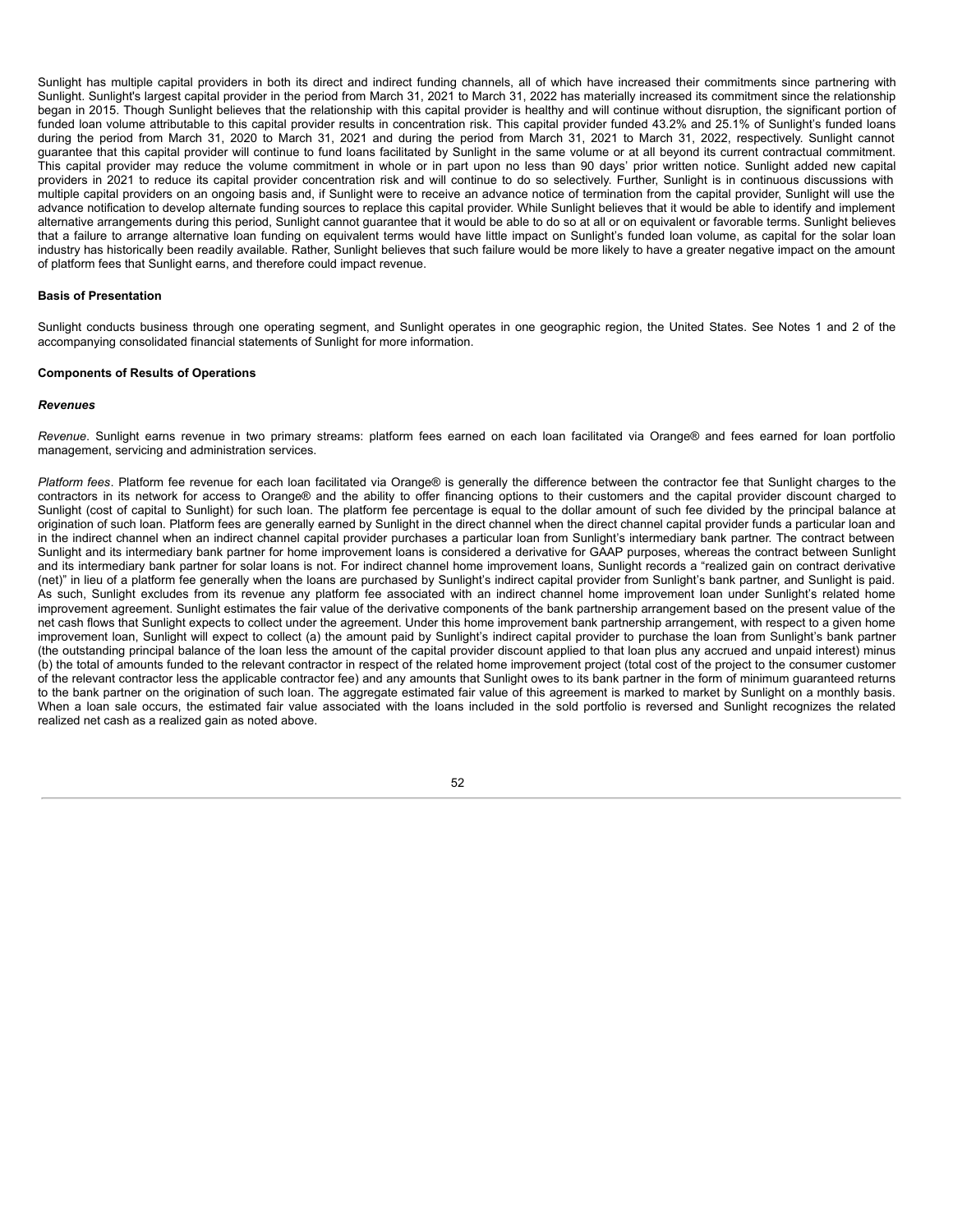*Loan portfolio management, servicing and administration revenue* . Sunlight also earns revenue from fees charged by Sunlight for providing loan portfolio management, servicing, and administration services for certain of its capital providers. These services include the reporting of loan performance information, administration of servicing performed by third parties, and addressing customer concerns or complaints through Sunlight's call center on behalf of the relevant capital provider.

# *Costs and Expenses*

*Cost of revenues*. Sunlight's cost of revenues includes the aggregate costs that Sunlight incurs to satisfy its obligations in facilitating the origination of a loan. The cost of revenues includes variable consideration that Sunlight pays for its platform fees which do not otherwise meet the criteria necessary for netting against gross revenues, including items such as credit bureau fees, the cost to check homeowners' title in connection with the homeowner credit underwriting, the cost of certain sales incentives, and certain information technology costs directly associated with loan origination activities, among others.

*Compensation and benefits*. Compensation and benefits expenses represent costs related to our employees, such as salaries, bonuses, benefits, and equitybased compensation expenses. Also included are any recruiting costs incurred by Sunlight in attracting talent and professional and consulting fees related to certain services that Sunlight outsources to third parties.

*Selling, general, and administrative* . Selling, general, and administrative expenses include legal, audit and other professional services fees, travel and entertainment expenses, and insurance premiums as incurred. Sunlight recognizes expenses associated with co-marketing agreements when earned by the counterparty.

*Property and technology*. Property and technology expenses comprise rent, information technology services to support the Orange® infrastructure and operation, as well as other Sunlight technology requirements, and noncapitalizable costs to internally develop software as incurred.

*Depreciation and amortization*. Depreciation and amortization expenses relate primarily to the amortization of definite-lived intangible assets acquired in the Business Combination that include contractor and capital provider relationships, developed technology, and trademarks/ tradenames. Other amortization includes internally developed software to support Orange® or otherwise developed by or on behalf of Sunlight after the Business Combination and leasehold improvements. Depreciation expense includes the depreciation of computer hardware as well as furniture, fixtures, and equipment.

*Goodwill Impairment*. To the extent Sunlight determines the carrying value of its goodwill resulting from the Business Combination exceeds its implied fair value, Sunlight recognizes an impairment loss for that difference on the date of such determination.

*Provision for losses*. Provision for losses relate primarily to certain receivables that are held-for-investment by Sunlight that are not performing or Sunlight estimates will not perform based upon historical experience. The term relates to Sunlight's advances program, its prefunding program, and to certain solar and home improvement loans and loan participations that Sunlight purchased from Sunlight's capital providers pursuant to the terms of its contract with those capital providers.

*Management fees to affiliate* . These expenses relate to fees paid pursuant to management agreements entered into between Sunlight and certain of Sunlight's affiliates. These management agreements terminated upon closing of the Business Combination.

# *Other Income (Expense), Net*

*Interest income*. Sunlight recognizes income on certain receivables that are held-for-investment by Sunlight, including certain solar or home improvement loans, or participations in solar loans, held on Sunlight's balance sheet, in each case to the extent such receivables are performing. Sunlight accrues interest income based on the unpaid principal balance and contractual terms of such receivables, and recognizes income related to the discounts associated with such receivables as a yield adjustment using the interest method, or on a straight-line basis when it approximates the interest method, over the loan term.

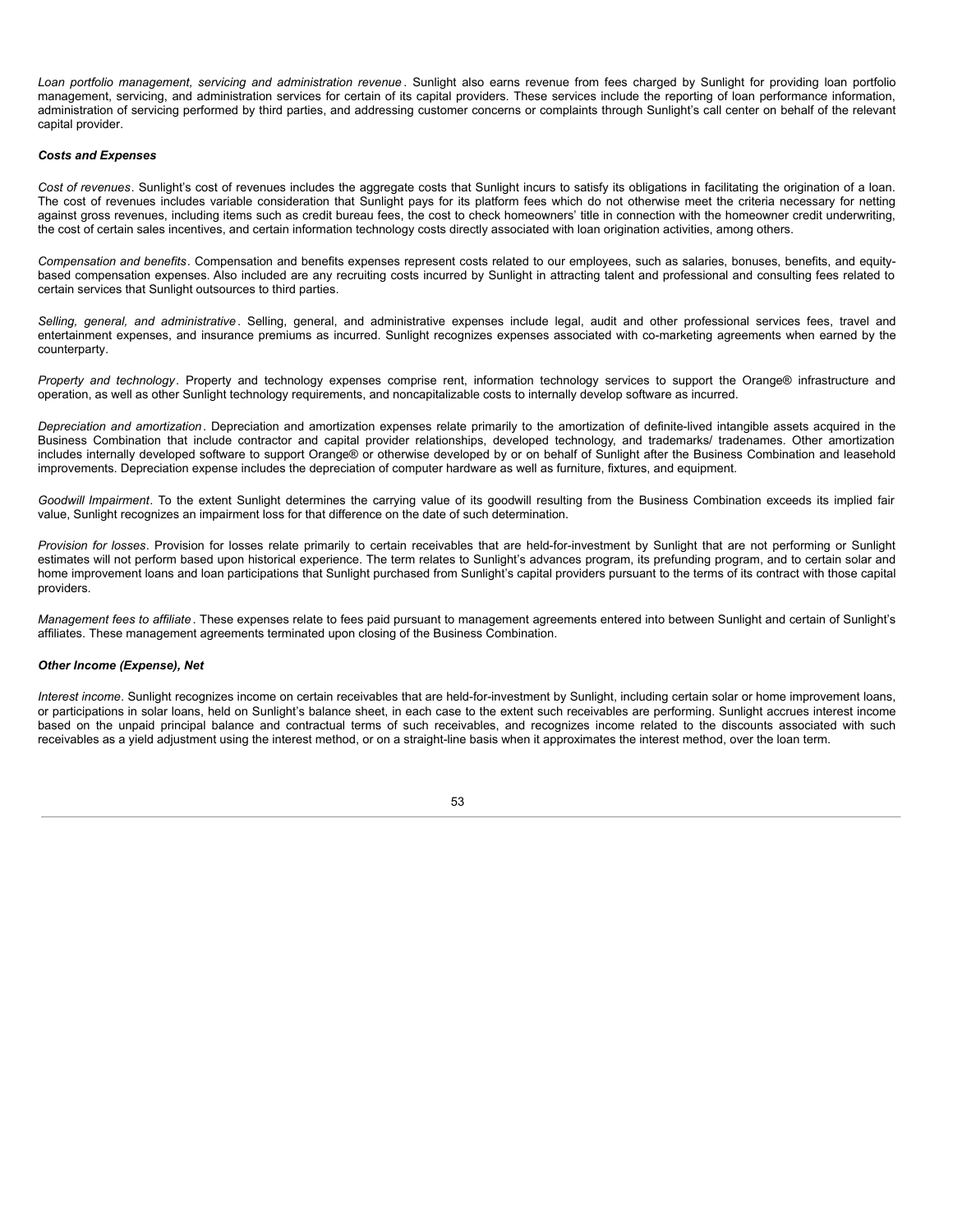*Interest expense*. Interest expenses represent interest payable by Sunlight on its borrowings under its Loan and Security Agreement (as defined below). Interest expense also includes the amortization of associated deferred financing costs prior to the Business Combination.

*Change in fair value of warrant liabilities* . The change in fair value of warrant liabilities relates to certain warrants issued by Sunlight to certain third parties to purchase Sunlight's Class A Common Stock. Such warrants are marked to market periodically and any change in value is reflected in this line item.

Change in fair value of, and realized gains on, contract derivatives, net. The arrangements with Sunlight's intermediary bank partner to originate indirect channel home improvement loans and with an indirect loan purchaser to purchase such loans are considered derivatives under GAAP. As such, Sunlight's revenues exclude the platform fees that Sunlight earns from the sale of home improvement loans from the bank partner's balance sheet. Instead, Sunlight records derivatives that are marked to market on a monthly basis, with realized gains recognized on the derivatives on the sale of the loan from the bank partner to an indirect channel capital provider and accounting for the impact of any changes to the applicable interest rates on the amounts payable to the bank partner in connection with any such sale.

*Other realized losses, net*. Other realized losses primarily relate to losses Sunlight incurred in connection with certain indirect channel loans.

*Other income (expense)*. Other income or expense primarily relate to the changes in a liability for certain guarantees of performance provided by Sunlight to Sunlight's bank partner relating to the loans held on the balance sheet of Sunlight's bank partner and certain other guarantees of performance made by Sunlight to certain of its capital providers with respect to specified solar loans.

*Business Combination expenses* . The expenses Sunlight incurs that are not considered operating expenses. These costs primarily represent legal and other professional costs Sunlight incurred in connection with the Business Combination.

*Income tax benefit (expense)*. The income taxes Sunlight incurs on the taxable income, or income tax benefit in periods of taxable loss, not allocable to noncontrolling interests in Sunlight Financial LLC.

*Noncontrolling interests in income (loss) of consolidated subsidiaries* . The net income (loss) of Sunlight's consolidated subsidiaries allocable to third parties and to which Sunlight is not entitled.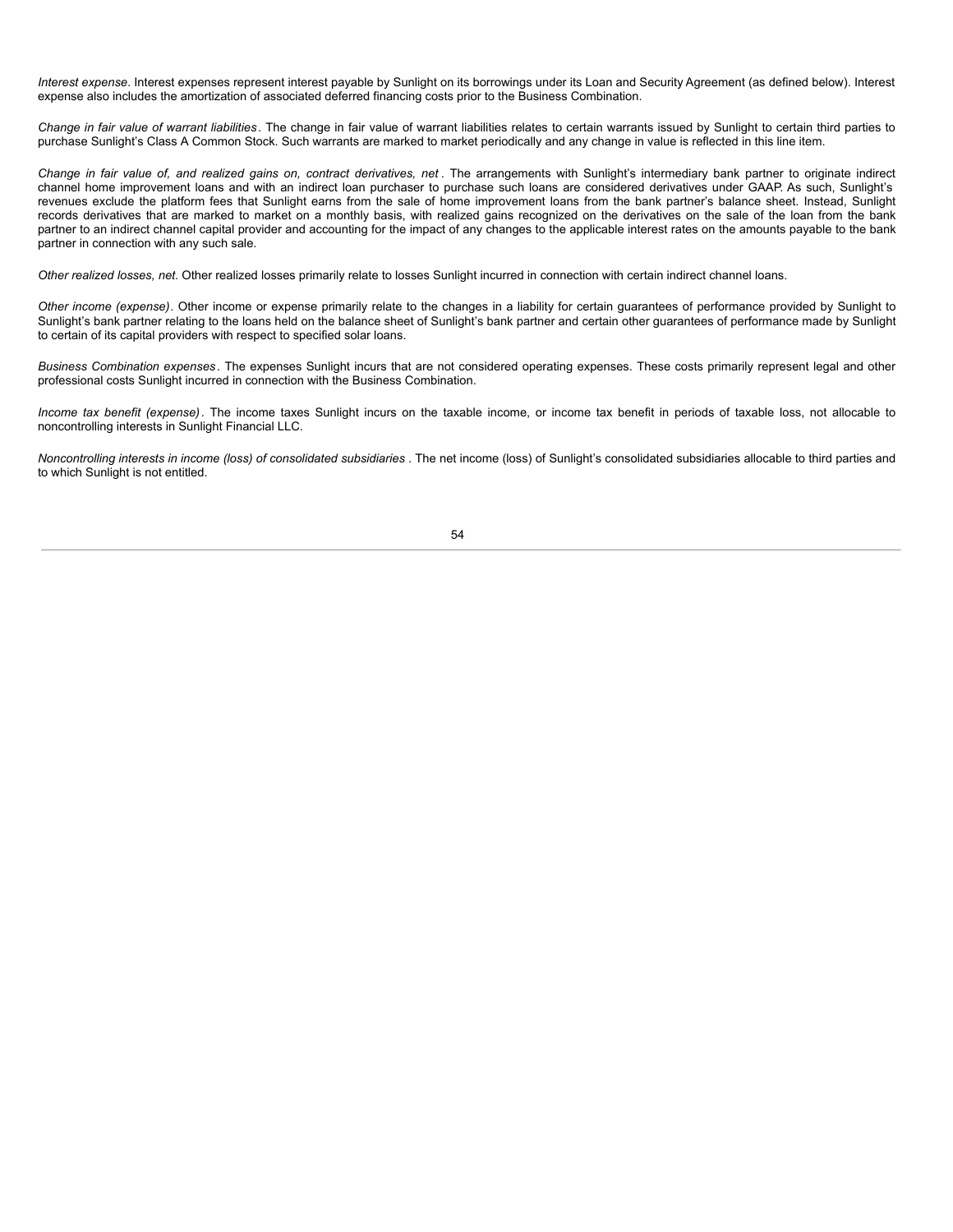# **Results of Operations**

This section includes a summary of our results of operations, followed by detailed comparisons of our results for the three months ended March 31, 2022 and 2021 (USD in thousands, except percentages):

|                                                               | <b>Successor</b>                                  | Predecessor                                              |                       |                     |
|---------------------------------------------------------------|---------------------------------------------------|----------------------------------------------------------|-----------------------|---------------------|
|                                                               | For the Three<br><b>Months Ended</b><br>March 31, | <b>For the Three</b><br><b>Months Ended</b><br>March 31. |                       | Increase (Decrease) |
|                                                               | 2022                                              | 2021                                                     |                       | %                   |
| <b>Revenue</b>                                                | $\mathsf{\$}$<br>28.231                           | 24.787<br>$\mathfrak{S}$                                 | 3.444<br>$\mathbb{S}$ | 13.9%               |
| <b>Costs and Expenses</b>                                     |                                                   |                                                          |                       |                     |
| Cost of revenues (exclusive of items shown separately below)  | 5,229                                             | 4,854                                                    | 375                   | 7.7                 |
| Compensation and benefits                                     | 13,125                                            | 8,012                                                    | 5,113                 | 63.8                |
| Selling, general, and administrative                          | 6,472                                             | 1,916                                                    | 4,556                 | 237.8               |
| Property and technology                                       | 1,928                                             | 1,208                                                    | 720                   | 59.6                |
| Depreciation and amortization                                 | 22,447                                            | 809                                                      | 21,638                | 2,674.7             |
| Provision for losses                                          | 638                                               | 736                                                      | (98)                  | (13.3)              |
| Management fees to affiliate                                  |                                                   | 100                                                      | (100)                 | (100.0)             |
|                                                               | 49,839                                            | 17,635                                                   | 32,204                | 182.6               |
| Operating income (loss)                                       | (21,608)                                          | 7,152                                                    | (28, 760)             | n.m.                |
| Other Income (Expense), Net                                   |                                                   |                                                          |                       |                     |
| Interest income                                               | 84                                                | 141                                                      | (57)                  | (40.4)              |
| Interest expense                                              | (260)                                             | (255)                                                    | (5)                   | 2.0                 |
| Change in fair value of warrant liabilities                   | (4,884)                                           | (2,614)                                                  | (2,270)               | 86.8                |
| Change in fair value of contract derivatives, net             | (227)                                             | (856)                                                    | 629                   | (73.5)              |
| Realized gains on contract derivatives, net                   | 1,909                                             | 2,267                                                    | (358)                 | (15.8)              |
| Other realized losses, net                                    | (197)                                             |                                                          | (197)                 | n.m.                |
| Other income                                                  | 176                                               | 412                                                      | (236)                 | (57.3)              |
| <b>Business combination expenses</b>                          |                                                   | (3, 587)                                                 | 3,587                 | (100.0)             |
|                                                               | (3, 399)                                          | (4, 492)                                                 | 1,093                 | (24.3)              |
| Net Income (Loss) Before Income Taxes                         | (25,007)                                          | 2,660                                                    | (27, 667)             | n.m.                |
| Income tax benefit (expense)                                  | 2,401                                             | $\overline{\phantom{0}}$                                 | 2,401                 | n.m.                |
| Net Income (Loss)                                             | (22,606)                                          | 2,660                                                    | (25, 266)             | n.m.                |
| Noncontrolling interests in loss of consolidated subsidiaries | 8,632                                             |                                                          | 8,632                 | n.m.                |
| Net Income (Loss) Attributable to Class A Shareholders        | \$<br>(13, 974)                                   | 2,660<br>\$                                              | (16, 634)<br>\$       | n.m.                |

# *The Three Months Ended March 31, 2022 Compared to the Three Months Ended March 31, 2021 (Predecessor)*

# *Revenue*

The following table provides the components of Sunlight's revenue for three months ended March 31, 2022 and 2021 (USD in thousands, except percentages):

|                                     | <b>Successor</b>                                  |                                                   | Predecessor |  |                     |      |
|-------------------------------------|---------------------------------------------------|---------------------------------------------------|-------------|--|---------------------|------|
|                                     | For the Three<br><b>Months Ended</b><br>March 31, | For the Three<br><b>Months Ended</b><br>March 31, |             |  | Increase (Decrease) |      |
|                                     | 2022                                              |                                                   | 2021        |  |                     | %    |
| Direct Channel Platform Fees, net   | 22.698                                            |                                                   | 21.846      |  | 852                 | 3.9% |
| Indirect Channel Platform Fees, net | 3.456                                             |                                                   | 1,816       |  | 1,640               | 90.3 |
| Other revenues                      | 2.077                                             |                                                   | 1.125       |  | 952                 | 84.6 |
| Total                               | 28,231                                            |                                                   | 24.787      |  | 3.444               | 13.9 |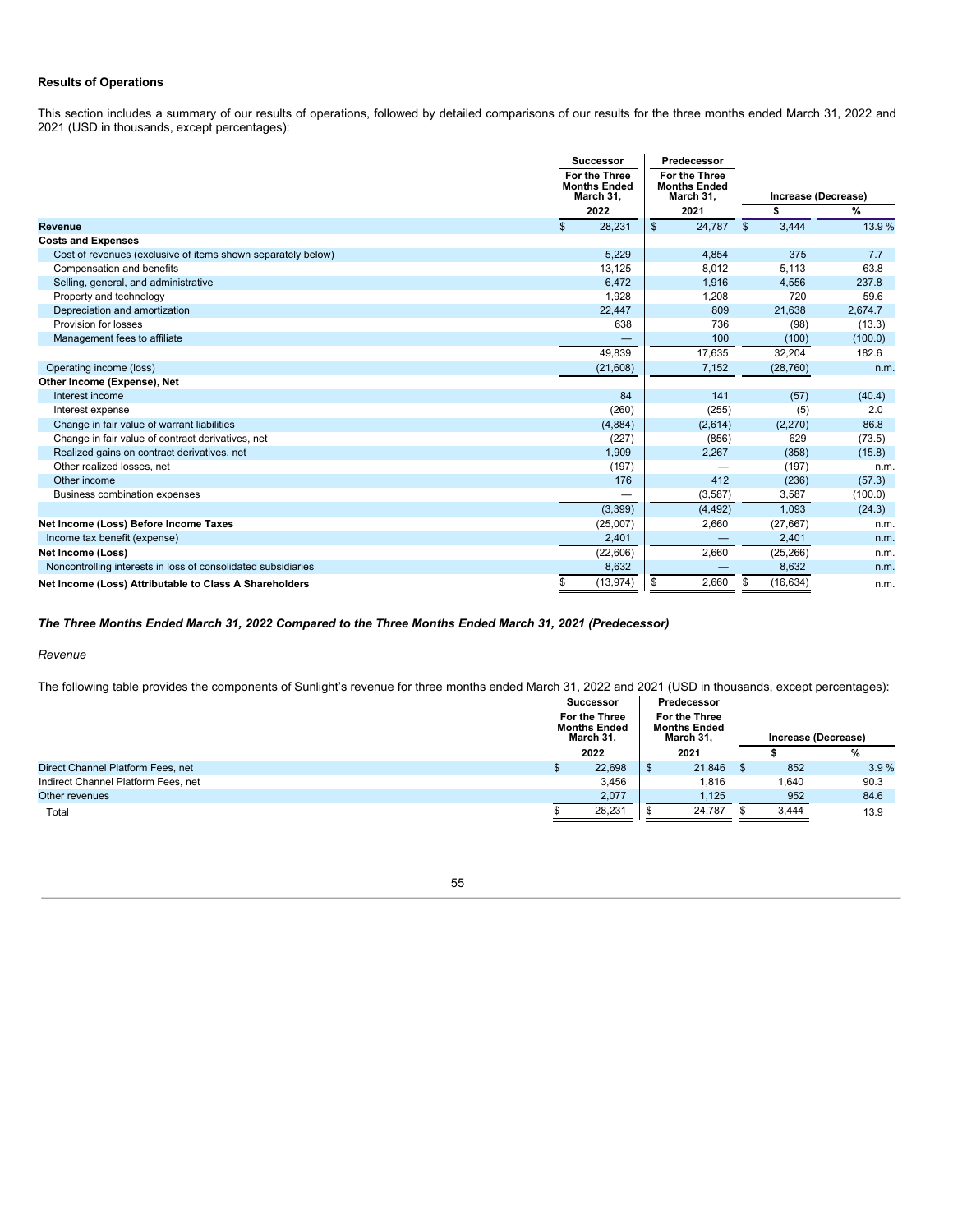Revenue increased by \$3.4 million or 13.9% for the three months ended March 31, 2022 as compared to the three months ended March 31, 2021 due to an overall 0.8% increase in the average platform fee percentage earned on loans funded by direct channel capital providers or purchased by indirect channel capital providers, partially offset by a decrease of 8.1% in platform fee loans, excluding indirect channel home improvement platform fee loans treated as derivatives for accounting purposes. Sunlight's revenue excludes amounts earned through its facilitation of indirect channel home improvement loan originations, which Sunlight presents as realized gains on contract derivatives.

Funded loans increased from \$581.1 million for the three months ended March 31, 2021 to \$592.8 million for the three months ended March 31, 2022, an increase of 2.0%. Sunlight believes that the increase in funded loans year-over-year is attributable primarily to growth in the residential solar market, deepening relationships with existing contractors, and an increase in the number of contractors in Sunlight's contractor network.

The average platform fee percentage earned on loans funded by direct channel capital providers or purchased by indirect channel capital providers increased 0.8% from the three months ended March 31, 2021 to the three months ended March 31, 2022. The platform fee percentage earned by Sunlight is dependent on several factors, including (a) the contractor fees charged by Sunlight to contractors (which is impacted by competitive pressure that varies from period to period, by loan product based on consumer and contractor preferences, and by the mix of contractors in a particular period as certain contractors may generally have higher or lower contractor fees than others), (b) the capital provider discounts charged to Sunlight by Sunlight's capital providers (which may fluctuate based on, among other things, market conditions impacting cost of capital, opportunities in other asset classes, and the mix of capital providers funding or purchasing loans in a particular period as certain capital providers may generally have higher or lower capital provider discounts than others), (c) the mix of Sunlight loan products funded in a particular period (as certain products in that period, for reasons relating to competitive pressure for certain loan products or otherwise, may generally carry a higher or lower capital provider discount or contractor fee than others) and (d) other factors. Sunlight earns revenues from platform fees, which are determined by the margin between capital provider discounts charged to Sunlight and contractor fees charged by Sunlight to the contractors that sell the Sunlight-facilitated loan products. Both components in the calculation of platform fees are influenced by a variety of factors, including but not limited to those described above. For example, capital providers wishing to obtain greater volume may reduce capital provider discounts charged across all products to make funding with this capital provider an attractive option to Sunlight. As well, competitive pressures or volume discounts negotiated with certain contractors may reduce the contractor fees that Sunlight charges to such contractors on certain loan products or across loan products.

Sunlight believes that the difference in platform fee percentage from March 31, 2021 to March 31, 2022 is primarily attributable to competition in the market with regard to contractor fees, the mix of Sunlight loan products funded in the two periods (based on the recent trend towards contractor preference to offer certain longer term, lower interest rate loan products facing significant competitive pressure from other participants offering loan financing in the market and driving attractive contractor fee pricing in those periods) and an increase in capital provider discounts charged to Sunlight by capital providers in Sunlight's indirect channel. Sunlight's indirect channel capital providers are generally more reactive than direct channel capital providers to market uncertainty and interest rate market volatility as presented at the onset of the COVID-19 pandemic. Unlike Sunlight's direct channel capital providers, Sunlight's indirect channel capital providers are generally not depository institutions and therefore their own cost of capital is subject to market uncertainty. Consequently, the capital provider discounts charged to Sunlight by such indirect channel capital providers are also likely to be more reactive. Deposits, which are generally used by Sunlight's direct channel capital providers to fund loans, are generally more stable, less reactive to market variance, and the least expensive cost of capital.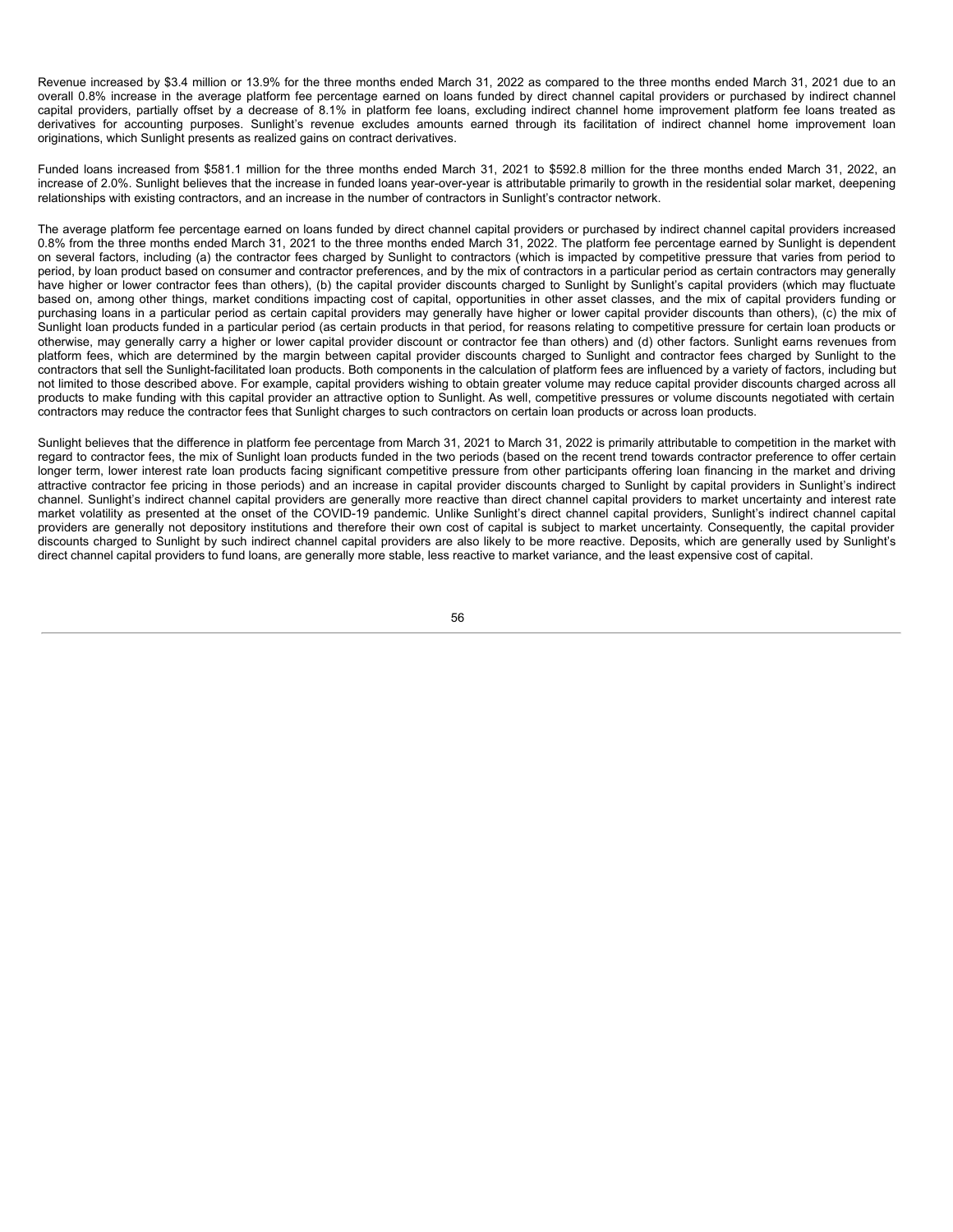The following table presents averages weighted by original loan balance of capital provider discounts, contractor fees and platform fees.

|                                                    | Successor                                             | Predecessor                                    |                          |
|----------------------------------------------------|-------------------------------------------------------|------------------------------------------------|--------------------------|
|                                                    | <b>For the Three Months</b><br><b>Ended March 31.</b> | <b>For the Three Months</b><br>Ended March 31. |                          |
|                                                    | 2022                                                  | 2021                                           | <b>Change in Average</b> |
| Solar Total - Capital Provider Discount            | 16.3%                                                 | $\%$<br>16.7                                   | (0.4) %                  |
| Solar Total - Contractor Fee                       | 21.4                                                  | 21.0                                           | 0.4                      |
| Solar Total - Platform Fee                         | 5.1                                                   | 4.3                                            | 0.8                      |
|                                                    |                                                       |                                                |                          |
| Solar Direct Channel - Capital Provider Discount   | 15.1                                                  | 17.0                                           | (1.9)                    |
| Solar Direct Channel - Contractor Fee              | 20.4                                                  | 21.4                                           | (1.0)                    |
| Solar Direct Channel - Platform Fee                | 5.3                                                   | 4.4                                            | 0.9                      |
|                                                    |                                                       |                                                |                          |
| Solar Indirect Channel - Capital Provider Discount | 22.4                                                  | 13.8                                           | 8.6                      |
| Solar Indirect Channel - Contractor Fee            | 26.4                                                  | 17.2                                           | 9.2                      |
| Solar Indirect Channel - Platform Fee              | 4.0                                                   | 3.4                                            | 0.6                      |

# *Costs and Expenses*

Cost of revenues increased by 7.7% for the three months ended March 31, 2022, which is less than the 13.9% increase in revenues when compared to the three months ended March 31, 2021. The \$0.4 million increase in cost of revenues resulted from \$0.4 million of increased costs of consumer credit underwriting arising from increased credit approval volumes and \$0.3 million from incremental rewards earned by salespeople under Sunlight Rewards™, partially offset by decreased costs of \$0.2 million from broker fees paid to financial institutions for arranging certain loan origination or purchase arrangements with capital providers. The broker fees are calculated as a percentage of the funded loan volume originating from an applicable loan origination or purchase arrangement with a capital provider. Sunlight's obligation to pay these broker fees generally terminates between three and five years after the date that the initial loan is originated or purchased pursuant to an arrangement facilitated by the broker.

Compensation and benefits expense increased by \$5.1 million, or 63.8% for the three months ended March 31, 2022 when compared to the three months ended March 31, 2021. Of the \$5.1 million increase, \$3.9 million of compensation expense recognized in the three months ended March 31, 2022 resulted from the Business Combination, including \$2.7 million from the vesting of equity-based compensation awards granted to employees of Sunlight's Predecessor that did not immediately vest upon completion of the Business Combination (provisionally-vested replacement awards were granted upon completion of the Business Combination that vest in future periods) and \$1.2 million from restricted stock units granted on or after the Business Combination to Sunlight employees. The remaining \$1.2 million of increased compensation expense resulted from an increase in employees from 190 at March 31, 2021 to 212 at March 31, 2022. The increase in employees is consistent with the growth in Sunlight's business and Sunlight expects to continue hiring as its business grows in order to continue to expand its contractor network, develop its home improvement business, and meet the demands of its contractors and capital providers.

Selling, general, and administrative expense increased by \$4.6 million, or 237.8% for the three months ended March 31, 2022 when compared to the three months ended March 31, 2021. Of the \$4.6 million increase. Sunlight incurred \$2.8 million of expense related to Sunlight's operations as a public company, including \$1.9 million of increased audit and accounting costs and an additional \$0.9 million of insurance costs. In addition, Sunlight incurred an additional \$0.5 million of legal and compliance costs as well as \$0.5 million of additional bad debt and other costs during the three months ended March 31, 2022 when compared to the three months ended March 31, 2021.

Property and technology expense increased by \$0.7 million, or 59.6% for the three months ended March 31, 2022 when compared to the three months ended March 31, 2021, primarily due to increases in rent and licensing fees charged by certain of Sunlight's third-party service providers that support the infrastructure and operation of Orange® associated with the growth in Sunlight's network of contractors.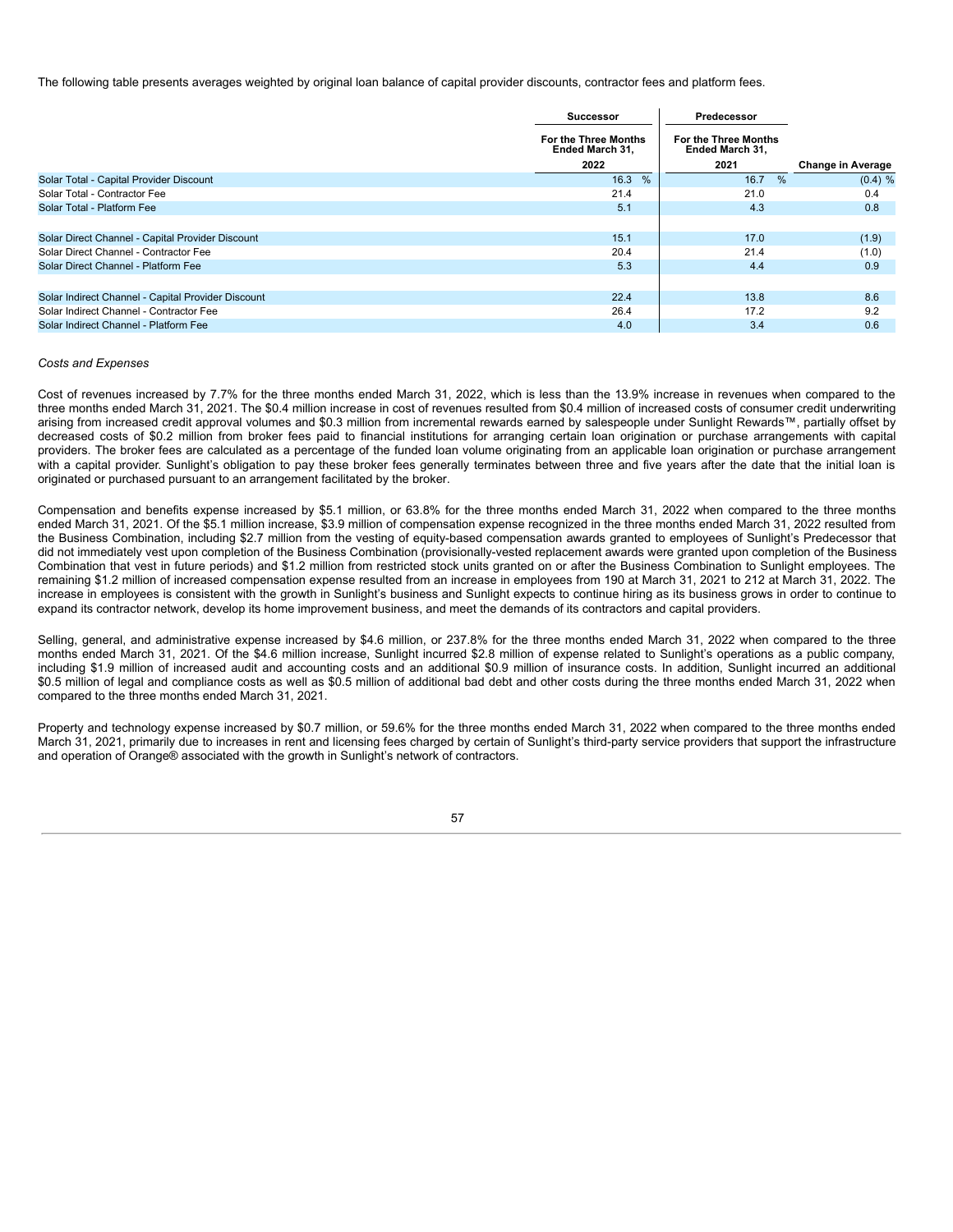Depreciation and amortization expense increased by \$21.6 million, or 2,674.7% for the three months ended March 31, 2022 when compared to the three months ended March 31, 2021, primarily due to the amortization of intangible assets acquired in the Business Combination during the three months ended March 31, 2022 amounting to \$22.2 million and the amortization of investments made in Orange® to support ongoing innovation and to automate certain other corporate processes.

Provision for losses decreased by \$0.1 million, or 13.3% for the three months ended March 31, 2022 when compared to the three months ended March 31, 2021. Such decrease was due primarily to lower expected losses on funded loan volume with Sunlight's bank partner. The ratio of provision for loss expense over aggregate funded bank partner loan volume in the three months ended March 31, 2021 was 0.9% as compared to 0.4% during the three months ended March 31, 2022.

Operating margin decreased materially from the three months ended March 31, 2021 to the three months ended March 31, 2022 due to the factors described above, primarily related to non-cash charges in connection with the Business Combination. Generally, operating margin benefits from the fixed nature of a material level of Sunlight expense and revenue generally growing materially faster than operating expenses when excluding the amortization effects of identified intangible assets and equity-based compensation expense.

# *Other Income (Expense), Net*

Total other income (expense) increased \$1.1 million for the three months ended March 31, 2022 when compared to the three months ended March 31, 2021, primarily resulting from a \$3.6 million decrease in costs incurred in connection with the Business Combination, partially offset by a \$4.9 million increase in the fair value of public and private warrants, originally issued by Spartan and assumed by Sunlight upon closing of the Business Combination, during the three months ended March 31, 2022 as compared to a \$2.6 million increase in the fair value of warrants issued by Sunlight's Predecessor during the three months ended March 31, 2021.

### *Income Tax Benefit*

Sunlight's Predecessor was a limited liability company not subject to income taxes. During the three months ended March 31, 2022, the \$2.4 million income tax benefit reflects an effective tax rate of 9.6%.

### *Noncontrolling Interests in Consolidated Subsidiaries*

Sunlight's Predecessor did not consolidate any entities in which third parties owned a noncontrolling interest. During the three months ended March 31, 2022, income (loss) of consolidated subsidiaries allocated to noncontrolling interests represents \$24.6 million of Sunlight Financial LLC's consolidated net loss allocated to such noncontrolling interests at a weighted-average ownership of 35.1%.

# **Liquidity and Capital Resources**

As of March 31, 2022, Sunlight had \$69.6 million of unrestricted cash on hand and had drawn \$20.6 million available to it under its \$30.0 million credit facility.

#### *Share Repurchase Program*

On May 16, 2022, Sunlight's Board of Directors authorized a share repurchase program pursuant to which Sunlight may repurchase up to \$50.0 million of Sunlight's Class A common stock over an eighteen-month period from the date of authorization. Sunlight intends to fund the share repurchases through a combination of cash on hand and future cash flow from operations. Under the share repurchase program, Sunlight may purchase common stock in open market transactions, block, or privately-negotiated transactions, and may from time to time purchase shares pursuant to a trading plan in accordance with Rule 10b5-1 and Rule 10b-18 under the Exchange Act or by any combination of such methods, in each case subject to compliance with all SEC rules and other legal requirements. The number of shares to be purchased and the timing of the purchases are based on a variety of factors, including, but not limited to, the level of cash balances, debt covenant restrictions, general business conditions, the market price of Sunlight's stock, self-imposed trading blackout periods, and the availability of alternative investment opportunities. There is no minimum number of shares required to be repurchased under the share repurchase program, and the share repurchase program may be suspended or discontinued at any time.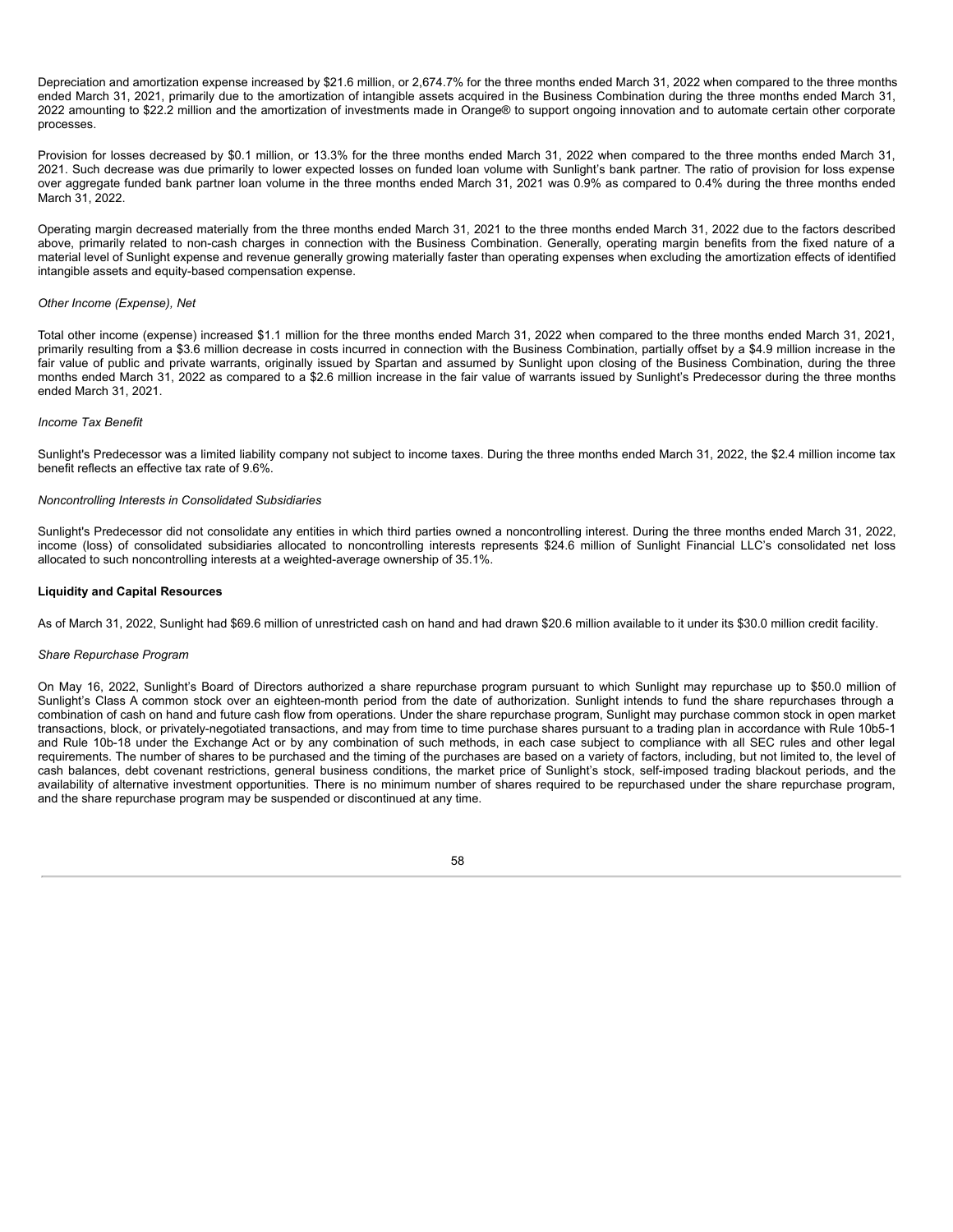#### *Loan and Security Agreement*

On April 26, 2021, Sunlight entered into a Loan and Security Agreement, as amended (the "Loan and Security Agreement") with Silicon Valley Bank ("SVB"). The Loan and Security Agreement, which replaced Sunlight's prior \$15.0 million credit facility, has a borrowing capacity of up to \$30.0 million and matures on April 26, 2023. To secure the payment and performance of Sunlight's obligations under the Loan and Security Agreement, Sunlight granted a continuing security interest in certain collateral, which generally includes all of Sunlight's assets, whether currently owned or thereafter acquired, and all proceeds and products thereof. Borrowings under the Loan and Security Agreement accrue interest at a rate equal to the greater of (a) 5.0% and (b) the prime rate plus 1.75% per annum. The Loan and Security Agreement contains certain financial covenants, including maintenance of (a) Liquidity (as defined therein) at all times in an amount equal to or greater than the greater of (i) 35% of all outstanding principal amounts of any advances and (ii) \$10.0 million; (b) at all times Available Takeout Commitment Amount (as defined therein) in an amount equal to or greater than \$200.0 million; and (c) EBITDA (as defined therein) of at least \$5.0 million for the six-month period ending on the last day of each month. The Loan and Security Agreement contains customary events of default. SVB can elect to accelerate the maturity of the loans and/or terminate the commitments under the Loan and Security Agreement upon the occurrence and during the continuation of an event of default, and Sunlight can be required to repay all amounts outstanding under the Loan and Security Agreement. In connection with the transition of accounts to SVB, Sunlight experienced a technical default that was waived by SVB. Otherwise, no defaults or events of default have occurred as of the date of this filing.

## *Material Cash Requirements*

Sunlight's cash requirements relate primarily to funding Sunlight advances and prefunding programs, to invest in continued innovations in Orange® and to pay Sunlight's operating expenses, repayment of borrowings (and interest thereon), outstanding commitments and guarantees (including Sunlight's purchase of loans pursuant to the terms of certain of its capital provider agreements and loan participations), other operating expenses, income taxes, and tax distributions to noncontrolling interests. Sunlight may be required to purchase loans from its bank partner after an agreed period of time if Sunlight has not arranged the sale of such loans. To date, Sunlight has not been required to purchase loans from its bank partner due to an inability to sell such loans to an indirect channel capital provider. Additionally, Sunlight assumes the risk of compliance errors and the risk of borrower or contractor fraud in the origination of the loans, and as such, Sunlight is obligated to purchase the applicable loan from its bank partner should these events occur. Sunlight has also entered into a program agreement with its bank partner to fund its home improvement loans that contains similar provisions related to risks accepted by Sunlight.

Historically, Sunlight has met its cash requirements from cash flow generated by operations, collection of advances under its contractor advance funding program and in prefunding payments under its prefunding program, and draws on Sunlight's credit facility. Sunlight believes that it will continue to generate cash flow from its operations which, together with funds available under its new credit facility and cash on hand, will be sufficient to meet its liquidity needs during the next 12 months from the date of this Quarterly Report on Form 10-Q and beyond.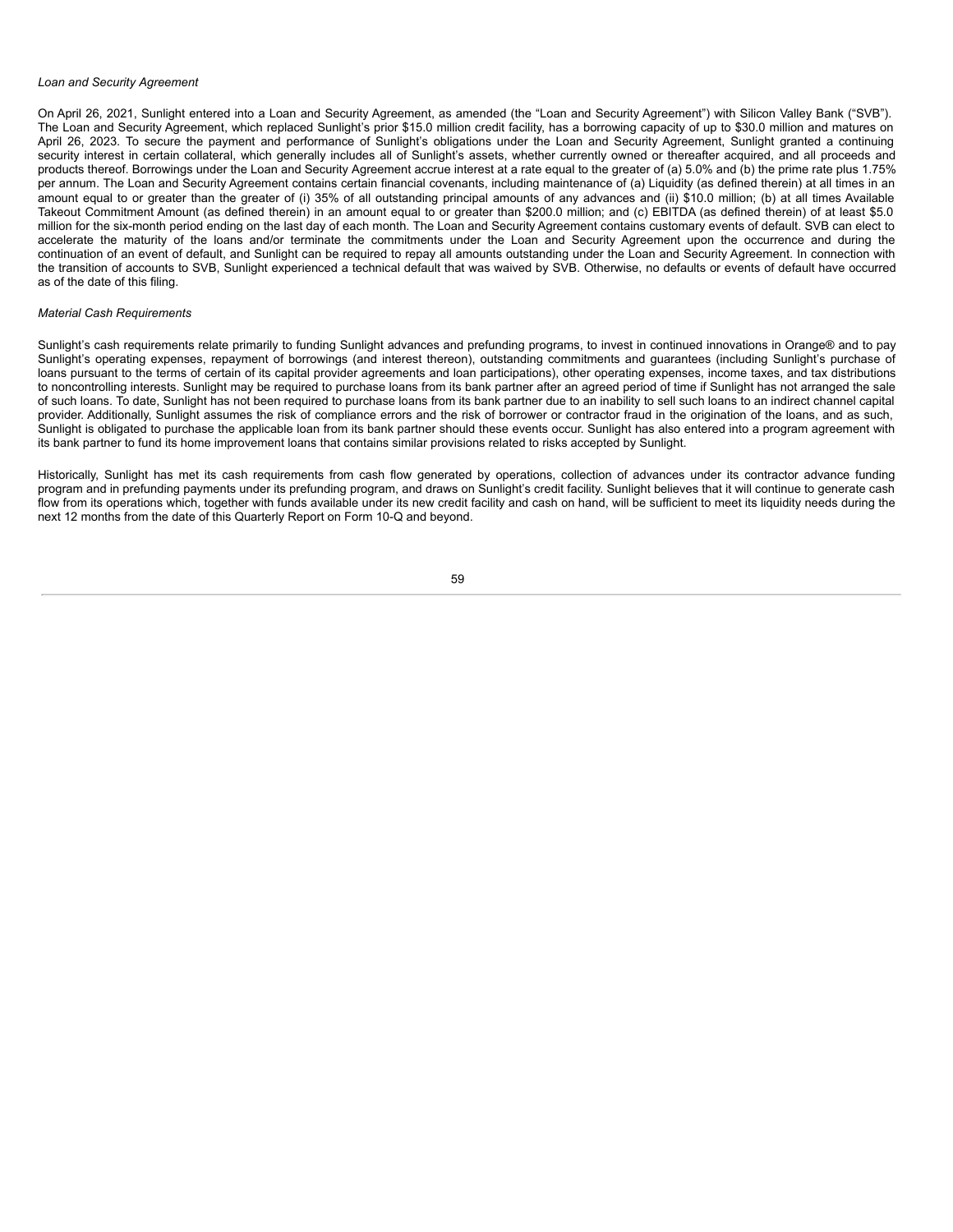### *Relationships with Contractors and Capital Providers*

#### *Relationships with Contractors*

Sunlight's expansive network of residential solar system installers and other home improvement contractors, supported by a differentiated set of tools and services offered through Orange®, constitutes the distribution channel through which Sunlight builds funded loan volume and earns platform fees. The ability to finance residential solar systems on terms that typically translate to immediate saving for homeowners on their utility bills and significant amounts in lifetime savings has materially contributed to the strong growth in the number of residential solar systems installed in the United States over the last five years. Sunlight attracts and builds strong relationships with residential solar system contractors of all sizes in key solar markets by prioritizing innovations in Orange® and providing services that assist the contractors in growing their own businesses. Sunlight's team of business development and relationship management professionals provides hands-on support to these contractors. Sunlight believes that innovations such as prequalification capabilities, easy and secure document upload features, reliable next day funding and Sunlight's capital advance program (as described more fully below), amongst other innovations, both attract new contractors to Sunlight's network and build loyalty and deepen Sunlight's existing contractor relationships. In addition, Sunlight's diverse set of capital providers enables Sunlight to offer its network of contractors a wide array of loan products that vary as to structure, interest rate and tenor, and thereby permits Sunlight's network of contractors to offer competitively-priced products that best serve their markets. These benefits to Sunlight's existing network of contractors translate to deeper penetration of the contractors' sales, which is an important contributor to the growth of Sunlight's market share and revenue. There can be no assurance that Sunlight will be able to maintain its current contractor relationships. Sunlight may lose existing contractors that represent a significant portion of Sunlight's business, and there is no guarantee that Sunlight would be able to engage replacement contractors on terms similar to its existing contractors.

Sunlight started its business in 2014 and developed a key anchor partnership with a large residential solar contractor in 2016. Beginning in 2017 and through 2018, Sunlight focused on building and diversifying its contractor relationships and continues that process today. In 2020, as compared with 2019, Sunlight grew its solar contractor base by more than 60%. In 2021, as compared with 2020, Sunlight grew its solar contractor base by more than 32.3%. However, dependence on any one contractor or small group of contractors creates concentration risk, particularly in the event that any such contractor elects to terminate its relationship with Sunlight or experiences business disruption or a business failure or bankruptcy. For example, during May 2021, Sunlight was advised by a significant contractor that it would discontinue use of the Sunlight platform to finance its consumer customers effective immediately. This contractor accounted for approximately 9.5% and 3.0% of Sunlight's total funded loan volumes during the year ended December 31, 2021 and for the three months ended March 31, 2022, respectively. Sunlight believes that its strong relationships with the existing contractors in Sunlight's network, the continued growth in the number of contractor relationships, and the various competitive loan products and sales tools in Orange® have been and will continue to be key components of Sunlight's increased market penetration, growth in funded loan volume and revenue.

#### *Relationships with Capital Providers*

Sunlight's business model is dependent on its ability to connect its capital providers, who wish to build a portfolio of residential solar system loans, to the homeowner customers of the contractors in Sunlight's distribution network, who wish to finance the purchase of a residential solar system. Sunlight earns a platform fee on each solar and home improvement loan facilitated through Orange®. The platform fee is generally equal to the difference, or the margin, between (a) the contractor fee that Sunlight charges to contractors for access to Orange® and for making the various Sunlight-offered loan products available to such contractors and (b) the capital provider discount charged by the relevant capital provider either funding or purchasing the loan in the direct and indirect channels, respectively (as described below). Sunlight's business is therefore heavily dependent upon the availability of capital on attractive economic terms. Sunlight believes that it offers capital providers an attractive value proposition due to its industry-leading consumer credit underwriting, the attractive riskadjusted returns that Sunlight's capital providers earn relative to other asset classes, the access that our Platform provides to a unique and growing asset class that may reduce volatility in the ability to deploy capital, and the ability to access new customers for very little cost.

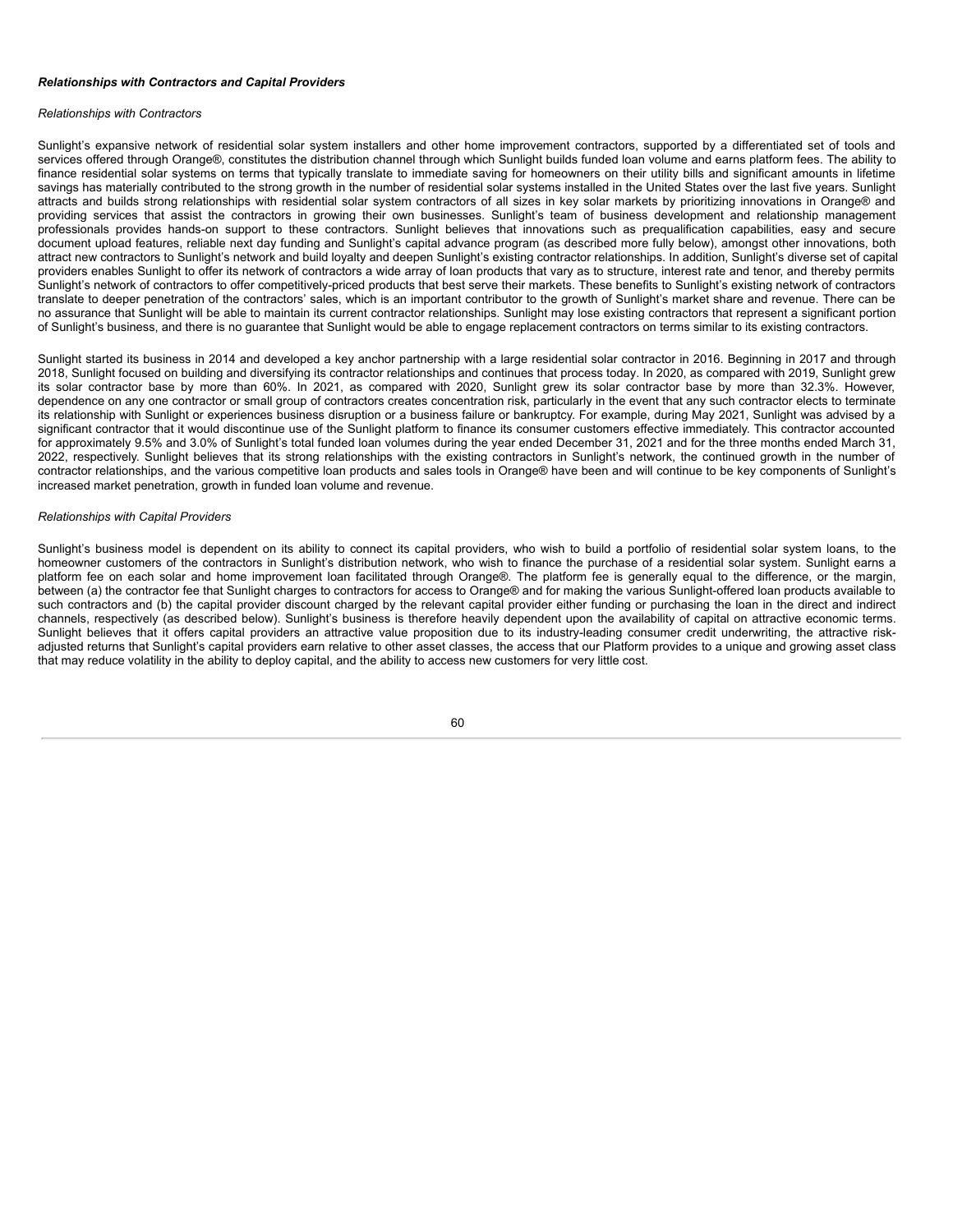Sunlight engages with its capital providers not just as funding sources but as funding partners. As with Sunlight's network of contractors, Sunlight works closely with its capital providers to understand and address their business needs as related to the residential solar loan industry. Matters related to loan product, credit strategy, contractor commercial underwriting and consumer protection practices are considered and designed in tandem with the goal of creating a robust and growing channel for funded loan volume. Additionally, through Orange®, Sunlight's capital providers operating within Sunlight's direct channel can track and manage the pipeline of solar loan volume allocated to that capital provider. Sunlight's relationships with its diverse and growing network of capital providers provides significant flexibility to source competitively priced capital. Since the acquisition of Sunlight's initial flow capital funding source in 2016, the number of capital providers funding Sunlight-facilitated solar loans has increased materially and, more importantly, all of Sunlight's direct channel capital providers have significantly increased their commitments to fund solar loan volume.

Sunlight categorizes its capital providers as being either in Sunlight's direct or indirect channel. Sunlight maintains both channels to provide diversification of funding sources, access to funding for different types of loan products and for other strategic purposes. The ability of Sunlight to allocate loans to various capital providers, as well as the availability of the two different funding channels, creates flexibility and allows Sunlight to respond nimbly to shifting market conditions.

Direct channel capital providers fund Sunlight-facilitated solar or home improvement loans one-by-one directly onto their balance sheet via Orange®. Sunlight's direct channel capital providers are depository institutions with the power and authority to originate loans such as banks and credit unions. Generally, direct channel capital providers choose to service the loans they originate.

In the indirect channel, Sunlight's allocation engine directs that certain solar and home improvement loans be funded on the balance sheet of Sunlight's intermediary bank partner. These loans are aggregated, pooled and sold to indirect channel capital providers that cannot, or do not wish to, directly originate solar loans. The indirect channel capital provider relationship allows Sunlight to access a broader range of capital, which may include, among others, credit funds, insurance companies and pension funds. Indirect channel capital providers present a unique opportunity for Sunlight to access high quality and significant sources of funding that are diverse from traditional depository sources.

# **Cash Flow and Liquidity Analysis**

Sunlight assesses liquidity primarily in terms of its ability to generate cash to fund operating and financing activities. Sunlight has historically generated increasing amounts of cash from operating activities, and management believes that Sunlight is in a strong financial and liquidity position. Sunlight's cash from operating activities are generally derived from platform fees which are fully earned at the funding of a loan by direct channel capital providers and the purchase of a loan from our bank partner's balance sheet by an indirect channel capital provider. Refer to "Critical Accounting Policies and Estimates" and Item 1A. "Risk Factors" in this Quarterly Report on Form 10-Q for a full description of the related estimates, assumptions, and judgments.

# *The Three Months Ended March 31, 2022 Compared to the Three Ended March 31, 2021 (Predecessor)*

The following provides a summary of cash flow data for the three months ended March 31, 2022 and 2021 (in thousands):

|                                                     | <b>Successor</b><br><b>For the Three</b><br><b>Months Ended</b><br>March 31, |           |                                                          | Predecessor |
|-----------------------------------------------------|------------------------------------------------------------------------------|-----------|----------------------------------------------------------|-------------|
|                                                     |                                                                              |           | <b>For the Three</b><br><b>Months Ended</b><br>March 31, |             |
|                                                     |                                                                              | 2022      |                                                          | 2021        |
| Net cash provided by (used in) operating activities |                                                                              | (21, 130) |                                                          | 10,500      |
| Net cash used in investing activities               |                                                                              | (786)     |                                                          | (1, 132)    |
| Net cash used in financing activities               |                                                                              | (55)      |                                                          | (6, 757)    |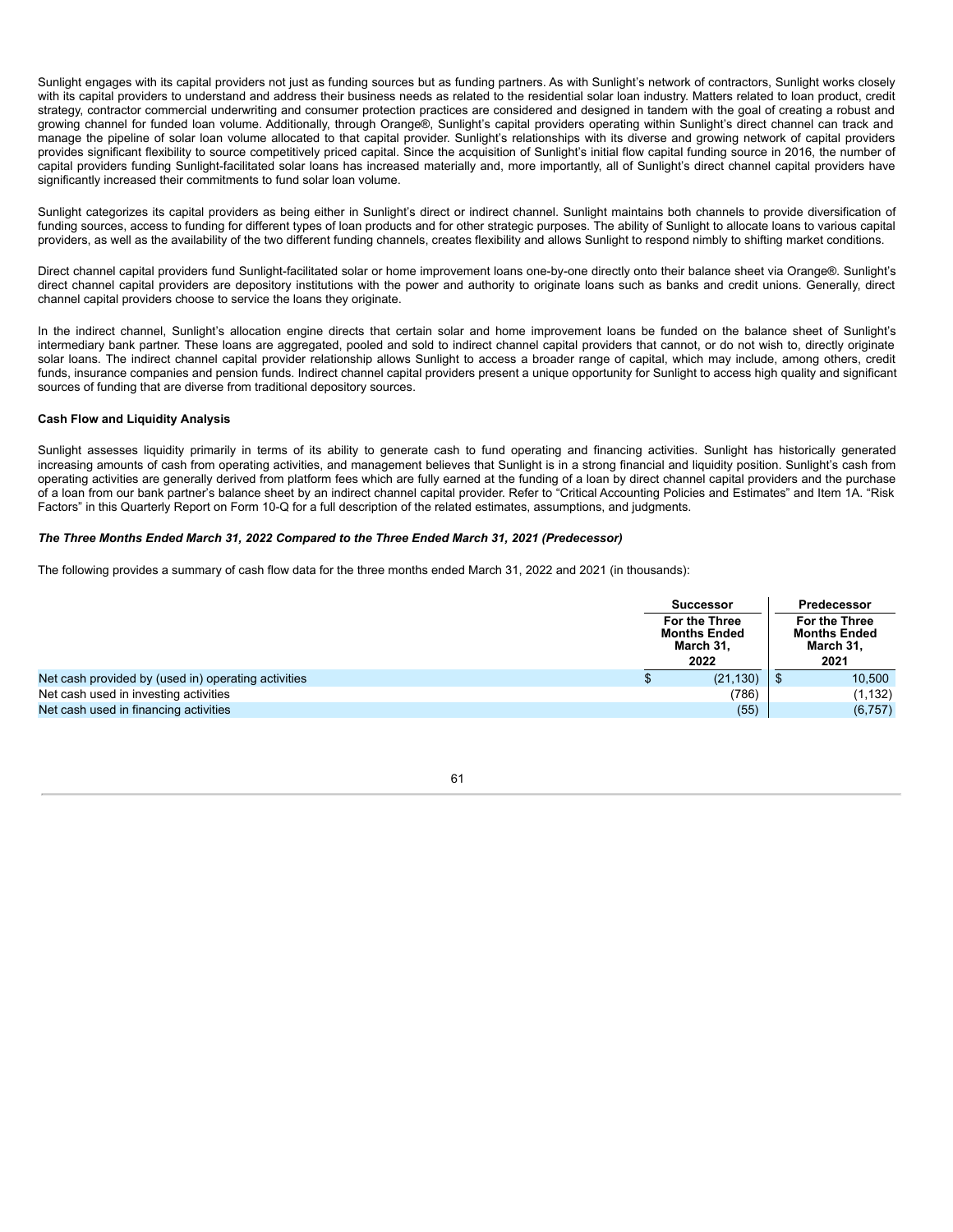# *Cash Flow from Operating Activities*

For the three months ended March 31, 2022, net cash used in operating activities was \$21.1 million. Operating cash inflows for the three months ended March 31, 2022 primarily consisted of proceeds from Sunlight's direct channel capital providers to fund, and indirect channel capital provider to purchase, without duplication, loans of \$0.5 billion, of which Sunlight paid \$0.5 billion to contractors; repayment of advances and prefunds of \$0.4 billion (conversely, Sunlight advanced or prefunded \$0.5 billion); and net interest expense paid of \$0.3 million. Operating cash outflows primarily consisted of compensation and benefits of \$10.8 million, professional service fees of \$2.0 million, and rebate and referral fees paid of \$1.6 million.

For the three months ended March 31, 2021, net cash provided by operating activities was \$10.5 million. Operating cash inflows for the three months ended March 31, 2021 primarily consisted of proceeds from Sunlight's direct channel capital providers to fund, and indirect channel capital providers to purchase without duplication, loans of \$0.5 billion, of which Sunlight paid \$0.5 billion to contractors; repayment of advances and prefunds of \$0.4 billion (conversely, Sunlight advanced or prefunded \$0.4 billion); and net interest expense paid of \$0.2 million. Operating cash outflows primarily consisted of compensation and benefits of \$11.7 million, information technology expenses of \$1.1 million, and management fees paid to affiliates of \$0.1 million.

# *Cash Flow from Investing Activities*

For the three months ended March 31, 2022, net cash used in investing activities was \$0.8 million, of which \$0.6 million was paid to internally develop software and acquire property and equipment and \$0.4 million was paid to acquire loans; Sunlight received \$0.3 million as return of capital on loans and loan participations. For the three months ended March 31, 2021, net cash used in investing activities was \$1.1 million, of which \$0.7 million was paid to internally develop software and acquire property and equipment and \$0.8 million was paid to acquire loans and loan participations; Sunlight received \$0.4 million as return of capital on loans and loan participations.

## *Cash Flow from Financing Activities*

For the three months ended March 31, 2022, net cash used in financing activities was \$0.1 million that represents tax payments made on share-based payments in connection with the Business Combination. For the three months ended March 31, 2021, net cash used in financing activities was \$6.8 million that represents distributions of \$6.8 million.

### *Long-Term Debt*

On April 26, 2021, Sunlight entered into the Loan and Security Agreement with SVB. The Loan and Security Agreement, which replaces Sunlight's prior \$15.0 million credit facility, has a borrowing capacity of up to \$30.0 million and matures on April 26, 2023. Borrowings under the Loan and Security Agreement accrue interest at a rate equal to the greater of (a) 5.0% and (b) the prime rate plus 1.75% per annum. The Loan and Security Agreement contains certain financial covenants, including (a) liquidity in an amount equal to or greater than (i) 35% of all outstanding principal amounts of any advances and (ii) \$10.0 million; (b) Available Takeout Commitment Amount (as defined therein) in an amount equal to or greater than \$200.0 million; and (c) EBITDA (as defined therein) of at least \$5.0 million for the six-month period ending on the last day of each month. The Loan and Security Agreement contains customary events of default. SVB could elect to accelerate the maturity of the loans and/or terminate the commitments under the Loan and Security Agreement upon the occurrence and during the continuation of an event of default, and Sunlight could be required to repay all amounts outstanding under the Loan and Security Agreement. In connection with the transition of accounts to SVB, Sunlight experienced a technical default that was waived by SVB. Otherwise, no defaults or events of default have occurred as of the date of this filing.

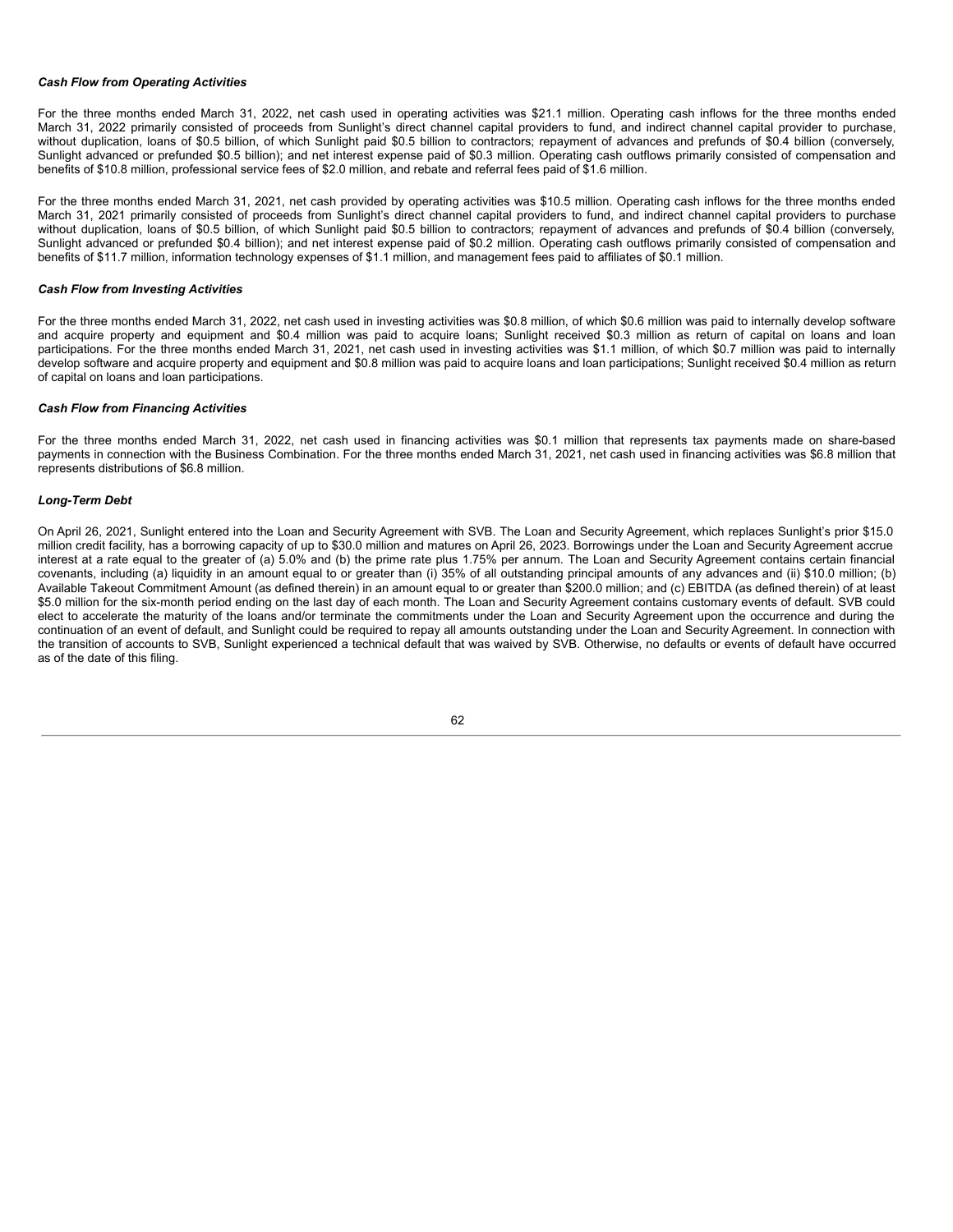# *Other Changes in Financial Position*

# *Three Months Ended March 31, 2022*

In addition to the changes in Sunlight's financial position from December 31, 2021 to March 31, 2022 described in "—Results of Operations" and "—Cash Flow and Liquidity Analysis," the following activities also occurred:

- Restricted cash. The cash Sunlight holds subject to contractual restrictions decreased by \$0.3 million resulting from a \$0.3 million decrease in cash temporarily held by Sunlight in connection with Sunlight's administration of loan participations on behalf of a third party.
- *•* Cumulative ASC 842 adoption effects . Sunlight recorded a right-of-use asset of \$7.6 million and a lease liability of \$7.6 million on January 1, 2022 as well as removal of \$0.2 million in deferred rent.
- *•* Noncontrolling interests in consolidated subsidiaries . As result of the Business Combination and the revised organizational structure, certain unitholders of Sunlight Financial LLC received a new class of common units in Sunlight, the Class EX units ("Class EX Units"), as well as one share of Class C Common Stock of the Company, to replace their current holding of Class C units in Sunlight Financial LLC. The Class EX Units represent noncontrolling interests in Sunlight Financial LLC, valued at \$427.2 million at the Closing Date.
- *•* Tax distribution . Sunlight Financial LLC declared distributions to its unitholders representing estimated tax payments in accordance with Sunlight Financial LLC's organizational agreements. Sunlight accrued \$1.4 million, or \$0.03 per Class EX unit, to its noncontrolling interests. Ratable estimated tax payments from Sunlight Financial LLC to members consolidated by Sunlight are eliminated in consolidation.

# *Other Factors Affecting Liquidity and Capital Resources*

# *Unitholders' Distribution*

# Predecessor

Pursuant to the Fourth Amended and Restated Limited Liability Company Agreement of Sunlight Financial LLC, dated as of May 25, 2018, as amended or otherwise modified (the "Prior Sunlight LLC Agreement"), holders of Class A-1 Units, Class A-2 Units or Class A-3 Units (collectively, the "Class A Units") were generally entitled to receive, with respect to each such Class A Unit, a preferred return on a quarterly basis. Sunlight Financial LLC's board of directors could have elected to pay this return in cash or by issuing additional Class A Units to each such holder. If the board of directors elected to pay this return in cash, Sunlight Financial LLC would have paid such in an amount equal to \$12.50, \$15.22, and \$24.06 per unit per annum to the Class A-1, Class A-2, and Class A-3 Units. If the board of directors elected to pay this return in additional units, Sunlight Financial LLC would have issued a number of units equal to 14.5% of each such holders outstanding units, on an annualized basis. Sunlight Financial LLC's board of directors elected to pay this return in the form of additional Class A Units for all periods through the date of the Business Combination. In addition, the Prior Sunlight LLC Agreement also provided that members of Sunlight Financial LLC were entitled to be paid certain tax distributions on a pro rata basis in accordance with their relative tax obligation from available cash and subject to certain customary limitations on distributions.

# Successor

Sunlight Financial LLC replaced the Prior Sunlight LLC Agreement with the Fifth Amended and Restated Limited Liability Company Agreement of Sunlight (the "Sunlight A&R LLC Agreement"), which was entered into concurrently with the closing of the Business Combination. Under the Sunlight A&R LLC Agreement, SL Financial Holdings Inc., as the sole managing member of Sunlight Financial LLC, has the right to determine when distributions will be made to the holders of Sunlight Units (as defined therein) and the amount of any such distributions, except that Sunlight Financial LLC is required to make distributions to the extent and in an amount such that the Sunlight Unitholders, including Sunlight Financial Holdings Inc., receive certain tax-related distributions and to make distributions in the event of dissolution. If a distribution is paid to the members of Sunlight Financial LLC, such distribution will be made to the holders of Sunlight Units on a pro rata basis in accordance with their respective percentage ownership of Sunlight Units. Funds used by Sunlight to satisfy its tax distribution obligations will not be available for reinvestment in its business, except to the extent Sunlight Financial Holdings Inc. uses any excess cash it receives to reinvest in Sunlight Financial LLC for additional Sunlight Units.

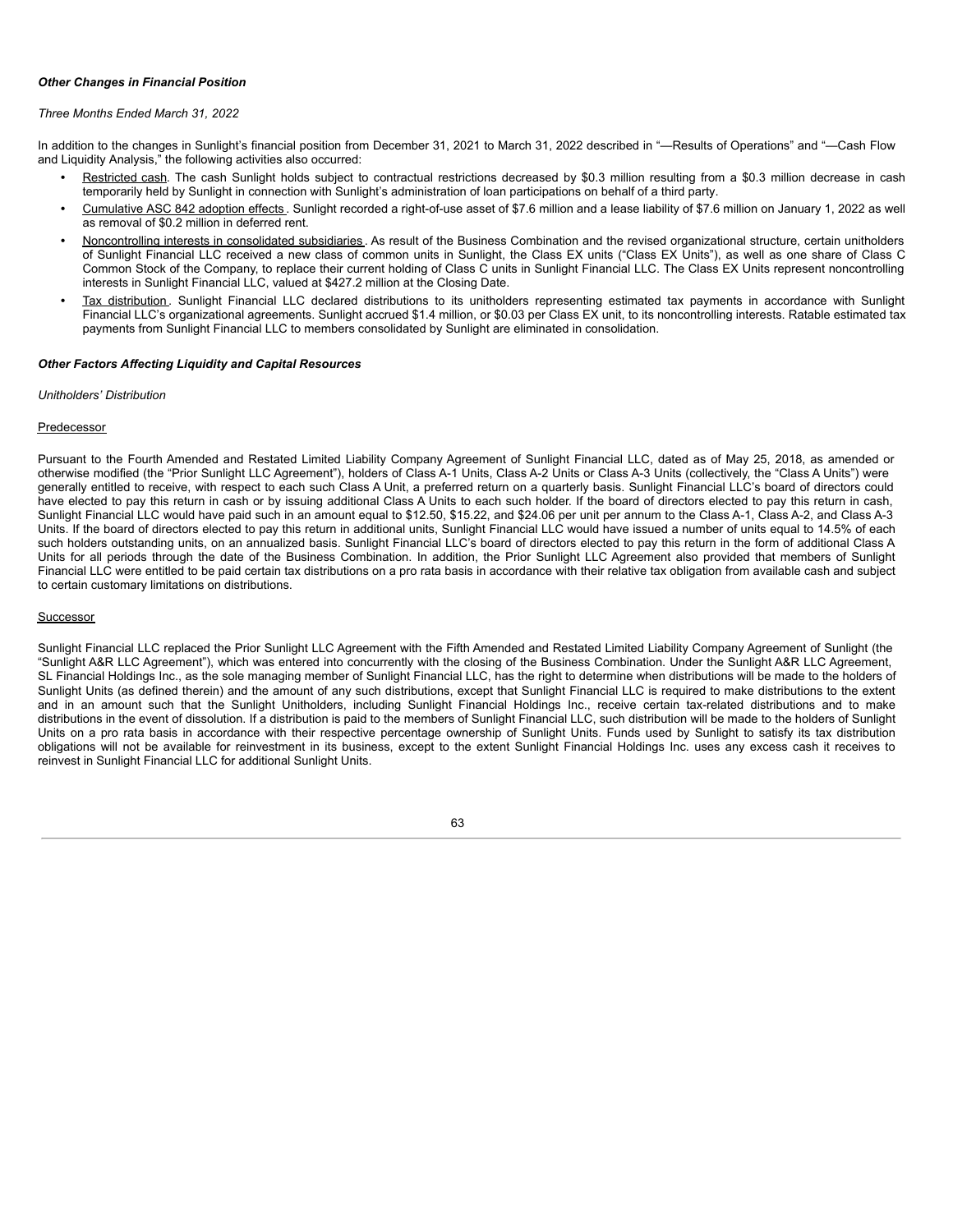The holders of Sunlight Class X Units and Sunlight Class EX Units, including SL Financial Holdings Inc., will generally incur U.S. federal, state and local income taxes on their share of any net taxable income of Sunlight Financial LLC. Net income and losses of Sunlight Financial LLC generally will be allocated to the holders of Sunlight Class X Units and Sunlight Class EX Units on a pro rata basis in accordance with their respective percentage ownership of Sunlight Class X Units and Sunlight Class EX Units, subject to requirements under U.S. federal income tax law that certain items of income, gain, loss or deduction be allocated disproportionately in certain circumstances. To the extent that Sunlight has legally available cash (including borrowings available under the new credit facility or other debt arrangements) and subject to the terms of any current or future debt instruments, the Sunlight A&R LLC Agreement requires Sunlight Financial LLC to make pro rata cash distributions to all holders of Sunlight Units, including Sunlight Financial Holdings Inc., (a) first, in an amount sufficient to allow Sunlight Financial Holdings Inc. and its wholly-owned subsidiaries to satisfy their actual tax liabilities and obligations under the Tax Receivable Agreement except to the extent (i) based on the written advice of legal counsel, the distribution may reasonably constitute a fraudulent conveyance, or (ii) the terms of any financing necessary to make such tax distribution could reasonably, in the good faith judgment of SL Financial Holdings Inc., cause Sunlight Financial LLC to become insolvent within the twelve (12) month period following the date of such distribution, and (b) thereafter to the extent necessary, in an amount generally intended to allow Sunlight Unitholders, including Sunlight Financial Holdings Inc., to satisfy their respective income tax liabilities with respect to their allocable share of income of Sunlight Financial LLC, based on certain assumptions and conventions (including an assumed income tax rate) and after taking into account other distributions (including prior tax distributions) made by Sunlight Financial LLC.

# *Tax Receivable Agreement ("TRA") (Successor)*

On the Closing Date, Sunlight entered into the TRA with the TRA Holders and the Agent (as defined therein). The TRA generally provides for the payment by Sunlight to the Agent, for disbursement to the TRA Holders on a pro rata basis, of 85% of the net cash savings, if any, in U.S. federal, state and local income tax and franchise tax that Sunlight actually realizes (or is deemed to realize in certain circumstances) in periods after the Closing Date as a result of (a) certain increases in tax basis that occur as a result of Sunlight's acquisition (or deemed acquisition for U.S. federal income tax purposes) of all or a portion of a TRA Holders's Sunlight Class EX Units upon the exercise of the redemption or call rights set forth in the Sunlight A&R LLC Agreement and (b) imputed interest deemed to be paid by Sunlight as a result of, and additional tax basis arising from, any payments Sunlight makes under the Tax Receivable Agreement. Sunlight will retain the benefit of the remainder of the actual net cash savings, if any.

If Sunlight elects to terminate the TRA early or if it is terminated early due to Sunlight's failure to honor a material obligation thereunder or due to a Change of Control (as defined in the TRA), Sunlight will be required to make a payment equal to the deemed present value of the anticipated future payments to be made by it under the TRA (based upon certain assumptions and deemed events set forth in the TRA), which amount may substantially exceed the actual cash tax savings realized by Sunlight. In the case of an early termination upon a Change of Control, such early termination payment may, at Sunlight election, be paid ratably over the two-year period following the Change of Control.

# *Operating Lease Obligations*

Sunlight's operating lease obligations consist of its lease of real property from third parties under noncancellable operating leases, including the lease of its current office spaces. Sunlight leases office space at two locations: (a) 101 N. Tryon Street, Suite 1000, Charlotte, North Carolina 28246 (the "North Carolina Office Space") and (b) 234 West 39th Street, 7th Floor, New York, New York 10018 (the "New York Office Space"). The operating lease rent expense for the North Carolina Office Space was \$0.4 million and \$0.2 million for the three months ended March 31, 2022 and 2021, respectively. The lease for the North Carolina Office Space will expire in June 2029. The operating lease rent expense for the New York Office Space was \$0.1 million and \$0.1 million for the three months ended March 31, 2022 and 2021, respectively. The lease for the New York Office Space is scheduled to expire in October 2022.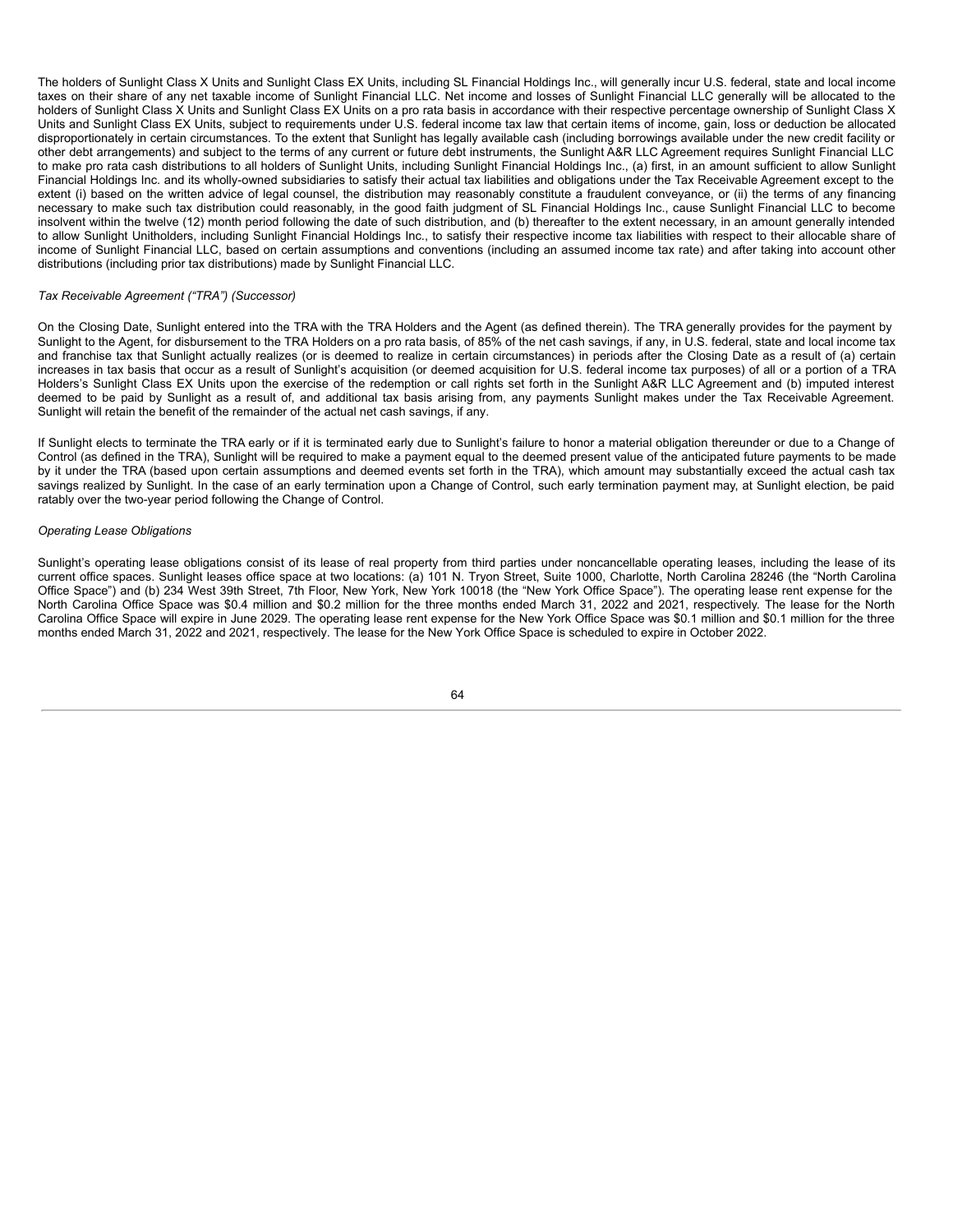# *Available Liquidity and Capital Resources*

As of March 31, 2022, Sunlight's cash and cash equivalents and restricted cash was \$71.9 million. The restricted cash held by Sunlight primarily relates to a cash reserve that Sunlight's bank partner requires to secure Sunlight's short-term guarantee obligations of certain loans temporarily held by Sunlight's bank partner. The contractual cash reserve is the difference between (a) the average original issue discount percentage of loans originated and held by Sunlight's bank partner and (b) a contractual minimum original issue discount percentage, multiplied by the balance of the loans on the bank partner's balance sheet at a given time. Sunlight guarantees the loans between the time the bank partner originates such loans and the time Sunlight arranges the sale of such loans to a Sunlight indirect channel capital provider.

Sunlight's liquidity and its ability to fund its capital requirements is dependent on its future financial performance, which is subject to general economic, financial and other factors that are beyond its control and many of which are described under Item 1A. "Risk Factors" in this Quarterly Report on Form 10-Q. If those factors significantly change or other unexpected factors adversely affect Sunlight, Sunlight's business may not generate sufficient cash flow from operations or it may not be able to obtain future financings to meet its liquidity needs.

|        |    | v      |   |
|--------|----|--------|---|
|        | ۰. |        | I |
| $\sim$ |    | $\sim$ |   |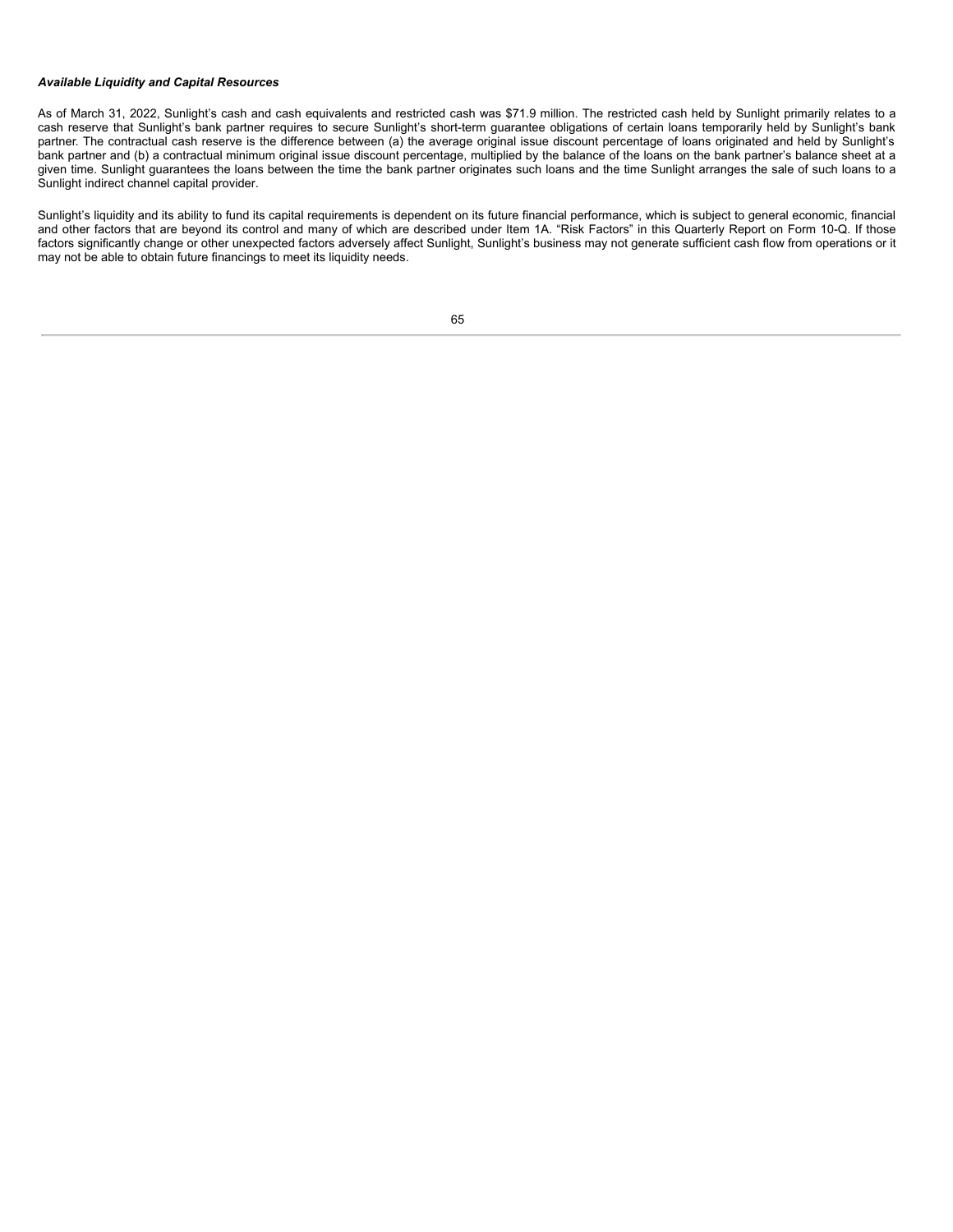### **Non-GAAP Financial Measures**

#### *Adjusted EBITDA*

Adjusted EBITDA is a non-GAAP financial measure used by Sunlight's management to evaluate operating performance, generate future operating plans, and make strategic decisions, including those relating to operating expenses and the allocation of internal resources. Accordingly, Sunlight believes this measure provides useful information to investors and others in understanding and evaluating Sunlight's operating results in the same manner as Sunlight's management and board of directors. In addition, Adjusted EBITDA provides a useful measure for period-to-period comparisons of Sunlight's business, as it removes the effect of certain non-cash items, variable charges, non-recurring items, unrealized gains or losses or other similar non-cash items that are included in net income or expenses associated with the early stages of the business that are expected to ultimately terminate, pursuant to the terms of certain existing contractual arrangements or expected to continue at levels materially below the historical level, or that otherwise do not contribute directly to management's evaluation of its operating results. Adjusted EBITDA is defined as net income excluding interest expense incurred in connection with Sunlight's debt obligations, income taxes, amortization and depreciation expense, stock-based compensation expense, non-cash changes in certain financial instruments, fees paid to brokers related to the funding of loans by certain of Sunlight's capital providers that will terminate pursuant to existing contractual arrangements, certain transaction bonuses and other expenses resulting from the Business Combination, and other items that management has determined are not reflective of Sunlight's operating performance.

# *Adjusted Net Income*

Adjusted Net Income is a non-GAAP financial measure used by Sunlight's management to evaluate operating performance. Accordingly, Sunlight believes this measure provides useful information to investors and others in understanding and evaluating Sunlight's operating results in the same manner as Sunlight's management and board of directors. In addition, Adjusted Net Income provides a useful measure for period-to-period comparisons of Sunlight's business, as it removes the effect of certain non-cash items, variable charges, non-recurring items, unrealized gains or losses or other similar non-cash items that are included in net income. Adjusted Net Income is defined as net income excluding non-cash changes in certain financial instruments, certain transaction bonuses and other expenses resulting from the Business Combination, and other items that management has determined are not reflective of Sunlight's operating performance.

# *Free Cash Flow*

Free Cash Flow is a non-GAAP financial measure that Sunlight uses to indicate cash flow generated by Sunlight's operations. Sunlight believes that Free Cash Flow is a supplemental financial measure useful as an indicator of Sunlight's ability to generate cash. Sunlight's calculation of Free Cash Flow, however, may not necessarily be comparable to similar measures presented by other companies. Specifically, Sunlight defines Free Cash Flow as cash from operating activities adjusted for changes in working capital (including changes in advances and funding commitments), capital expenditures, certain restricted cash items, business combination costs, and other items that management has determined are not reflective of cash generation in Sunlight's business.

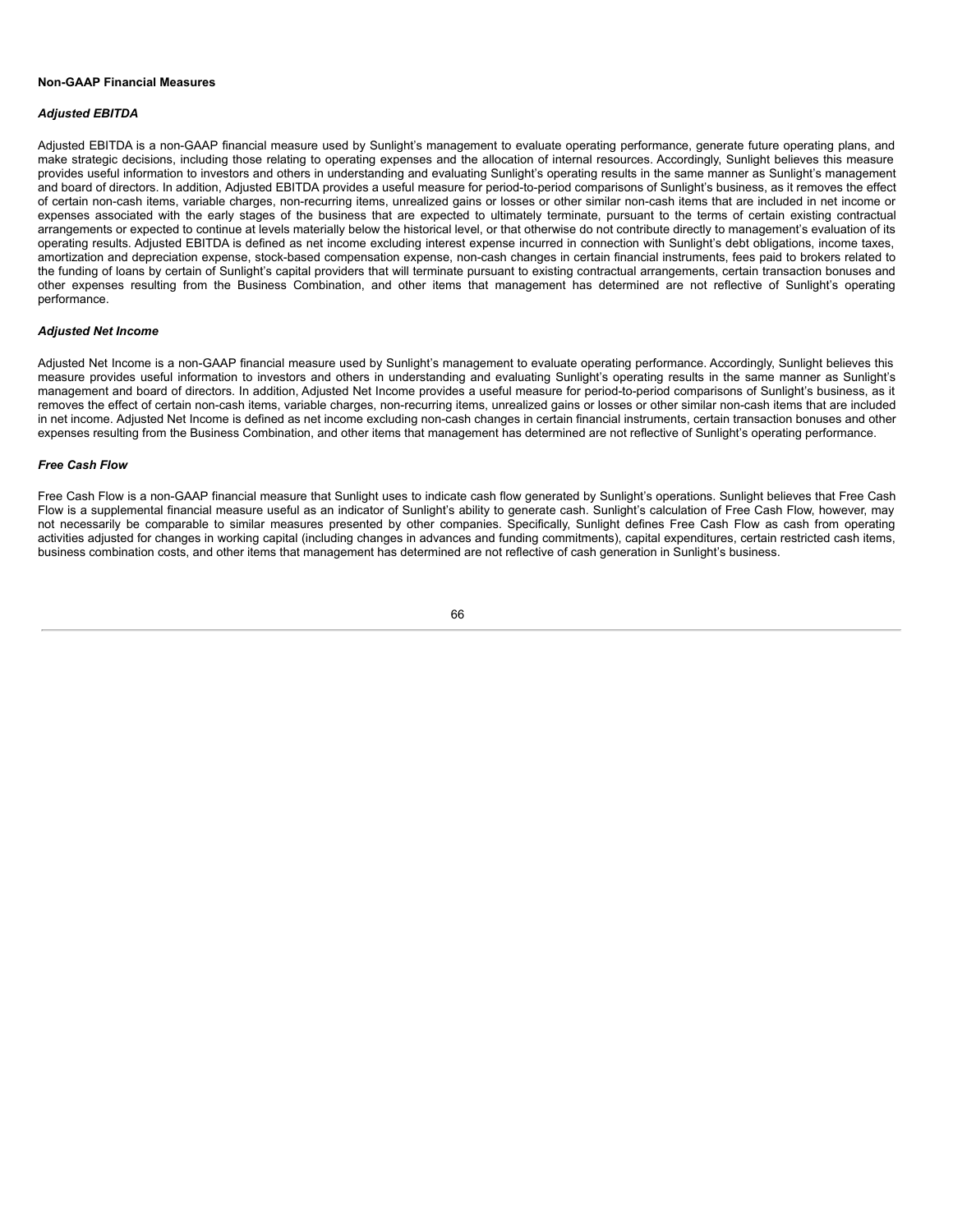The following table presents a reconciliation of net income to Adjusted Net Income, Adjusted EBITDA and Free Cash Flow as well as cash from operating activities to free cash flow for the three months ended March 31, 2022 and 2021 (USD in thousands):

|                                                                     | <b>Successor</b>                                          | Predecessor                                               |  |
|---------------------------------------------------------------------|-----------------------------------------------------------|-----------------------------------------------------------|--|
|                                                                     | For the Three<br><b>Months Ended</b><br>March 31,<br>2022 | For the Three<br><b>Months Ended</b><br>March 31,<br>2021 |  |
| <b>Net Income (Loss)</b>                                            | \$<br>(22, 606)                                           | 2,660<br>\$                                               |  |
| Adjustments for adjusted net income (loss)                          |                                                           |                                                           |  |
| Amortization of Business Combination intangibles                    | 22,199                                                    |                                                           |  |
| Non-cash change in financial instruments                            | 4,935                                                     | 3,058                                                     |  |
| Expenses from the Business Combination and Other                    | 349                                                       | 3,587                                                     |  |
| <b>Adjusted Net Income (Loss)</b>                                   | 4,877                                                     | 9,305                                                     |  |
| Adjustments for adjusted EBITDA                                     |                                                           |                                                           |  |
| Depreciation and amortization                                       | 248                                                       | 809                                                       |  |
| Interest expense                                                    | 260                                                       | 255                                                       |  |
| Income tax expense (benefit)                                        | (2,401)                                                   |                                                           |  |
| Equity-based compensation                                           | 3,860                                                     | 11                                                        |  |
| Fees paid to brokers                                                | 965                                                       | 1,110                                                     |  |
| <b>Adjusted EBITDA</b>                                              | 7,809                                                     | 11,490                                                    |  |
| Adjustments for net cash provided by (used in) operating activities |                                                           |                                                           |  |
| Interest expense                                                    | (260)                                                     | (255)                                                     |  |
| Fees paid to brokers                                                | (965)                                                     | (1, 110)                                                  |  |
| Expenses from the Business Combination and Other                    | (349)                                                     | (3, 587)                                                  |  |
| Provision for losses                                                | 638                                                       | 736                                                       |  |
| Changes in advances, net of funding commitments                     | (25, 619)                                                 | 855                                                       |  |
| Changes in operating capital and other                              | (2, 384)                                                  | 2,371                                                     |  |
| Net Cash Provided by (Used in) Operating Activities                 | (21, 130)                                                 | 10,500                                                    |  |
| Adjustments for free cash flow                                      |                                                           |                                                           |  |
| Capital expenditures                                                | (845)                                                     | (709)                                                     |  |
| Changes in advances, net of funding commitments                     | 25,619                                                    | (855)                                                     |  |
| Changes in restricted cash                                          | 336                                                       | (1,040)                                                   |  |
| Payments of Business Combination costs                              |                                                           | 4,470                                                     |  |
| Other changes in working capital                                    | 2,473                                                     | 367                                                       |  |
| <b>Free Cash Flow</b>                                               | \$<br>6,453                                               | 12,733<br>\$                                              |  |

The following table presents a calculation of Adjusted Net Income per diluted Class A share (USD in thousands, except per share amounts):

|                                                       |  | Successor<br>For the Three<br><b>Months Ended March</b><br>31,<br>2022 |  |
|-------------------------------------------------------|--|------------------------------------------------------------------------|--|
|                                                       |  |                                                                        |  |
|                                                       |  |                                                                        |  |
| <b>Adjusted Net Income (Loss)</b>                     |  | 4,877                                                                  |  |
|                                                       |  |                                                                        |  |
| Adjusted Net Income (Loss) per Class A Share, Diluted |  | 0.03                                                                   |  |
|                                                       |  |                                                                        |  |
| <b>Weighted-average Class A Shares</b>                |  |                                                                        |  |
| <b>Class A Shares</b>                                 |  | 86,373,596                                                             |  |
| Class EX Units                                        |  | 47,595,455                                                             |  |
| <b>Restricted Stock Units</b>                         |  | 1,904,217                                                              |  |
| Warrants                                              |  | 27,777,780                                                             |  |
|                                                       |  | 163,651,048                                                            |  |
|                                                       |  |                                                                        |  |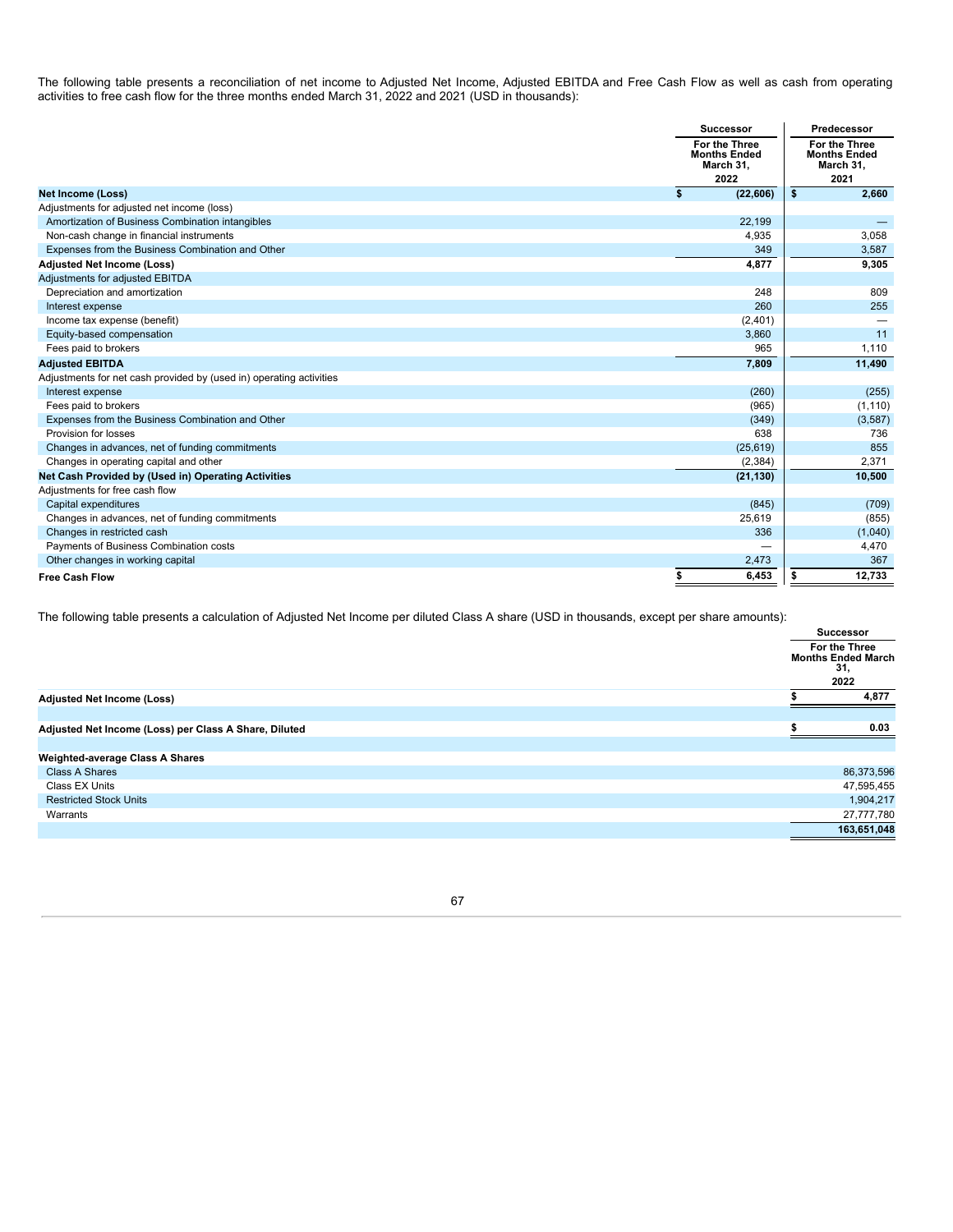## **Critical Accounting Policies and Estimates**

The preparation of Sunlight's financial statements in conformity with GAAP requires management to make estimates, assumptions and judgments that affect the reported amounts of assets and liabilities, the disclosure of contingent assets and liabilities at the date of the financial statements, and the reported amounts of revenue and expenses during the reporting period. Management makes subjective estimates and assumptions about future events that affect the amounts reported in Sunlight's financial statements and accompanying notes. These estimates significantly impact revenues, determinations of fair value and the recognition of interest income on financing receivables and loss allowances thereon.

In accordance with Sunlight's policies, Sunlight regularly evaluates its estimates, assumptions and judgments, and bases its estimates, assumptions and judgments on its historical experience and on factors Sunlight believes reasonable under the circumstances. The results involve judgments about the carrying values of assets and liabilities not readily apparent from other sources. If Sunlight's assumptions or conditions change, the actual results Sunlight reports may significantly differ from these estimates.

Sunlight believes the estimates and assumptions underlying its consolidated financial statements are reasonable and supportable based on the information available as of March 31, 2022; however, uncertainty over the ultimate impact COVID-19 will have on the global economy generally, and on Sunlight's business, makes any estimates and assumptions as of March 31, 2022 inherently less certain than they would be absent the current and potential impacts of COVID-19.

See Note 2 "—Summary of Significant Accounting Policies" in the notes accompanying Sunlight's financial statements included elsewhere herein for a summary of Sunlight's significant accounting policies, and discussion of recent accounting pronouncements. Sunlight believes that the following discussion addresses Sunlight's most critical accounting policies, which are those that are most important to the portrayal of Sunlight's financial condition and results of operations and require management's most difficult, subjective and complex judgments.

# *Platform Fees*

Sunlight is a business-to-business-to-consumer, technology-enabled POS financing platform that provides residential solar and home improvement contractors the ability to offer seamless POS financing to their customers when purchasing residential solar systems or other home improvements. The resulting loans are funded by Sunlight's network of capital providers who, by partnering with Sunlight, gain access to a difficult-to-reach loan market, best-in-class consumer credit underwriting and attractive risk adjusted returns. These loans are facilitated by Orange®, through which Sunlight offers instant credit decisions to homeowners nationwide at the POS on behalf of Sunlight's various capital providers. Sunlight recognizes platform fees as revenues at the time that direct channel partners or Indirect Channel Loan Purchasers obtain control of the service provided to facilitate their origination or purchase of a loan, which is no earlier than when Sunlight delivers loan documentation to the customer. Sunlight wholly satisfies its performance obligation to direct channel partners, bank partner and Indirect Channel Loan Purchasers upon origination or purchase of a loan. Sunlight considers rebates offered by Sunlight to certain contractors in exchange for volume commitments as variable components to transaction prices; such variability resolves upon the contractor's satisfaction of their volume commitment. For outstanding volume commitments that require the contractor to deliver future loan volume, Sunlight reduces platform fee revenues it recognizes based on its estimates of the contractor's delivery of future loan volume, which require significant judgment and are based, in part, upon the contractor's historical volume delivery and Sunlight's estimates of the contractor's ability and likelihood to deliver future volume.

Sunlight's contracts with its intermediary bank partner to originate home improvement loans and with an indirect loan purchaser to purchase such loans are considered derivatives under GAAP. As such, Sunlight's revenues exclude the platform fees that Sunlight earns in connection with these contracts. Instead, Sunlight estimates the fair value of the contract derivatives based upon the present value of net cash flows Sunlight expects to collect under the contracts. which predominately consist of the difference of the proceeds Sunlight expects to collect from an indirect channel capital provider at purchase of the loans by such capital provider (the principal balance of loans purchased less the relevant capital provider discount plus unpaid accrued interest on the loans to the date of purchase) and any amounts Sunlight owes to its bank partner in connection with such loans. Upon sale, Sunlight reverses the unrealized estimated fair value of the contract derivative for the loans sold and recognizes the net cash Sunlight receives from the sale within "Realized Gains on Contract Derivatives, Net" in Sunlight's consolidated statement of operations.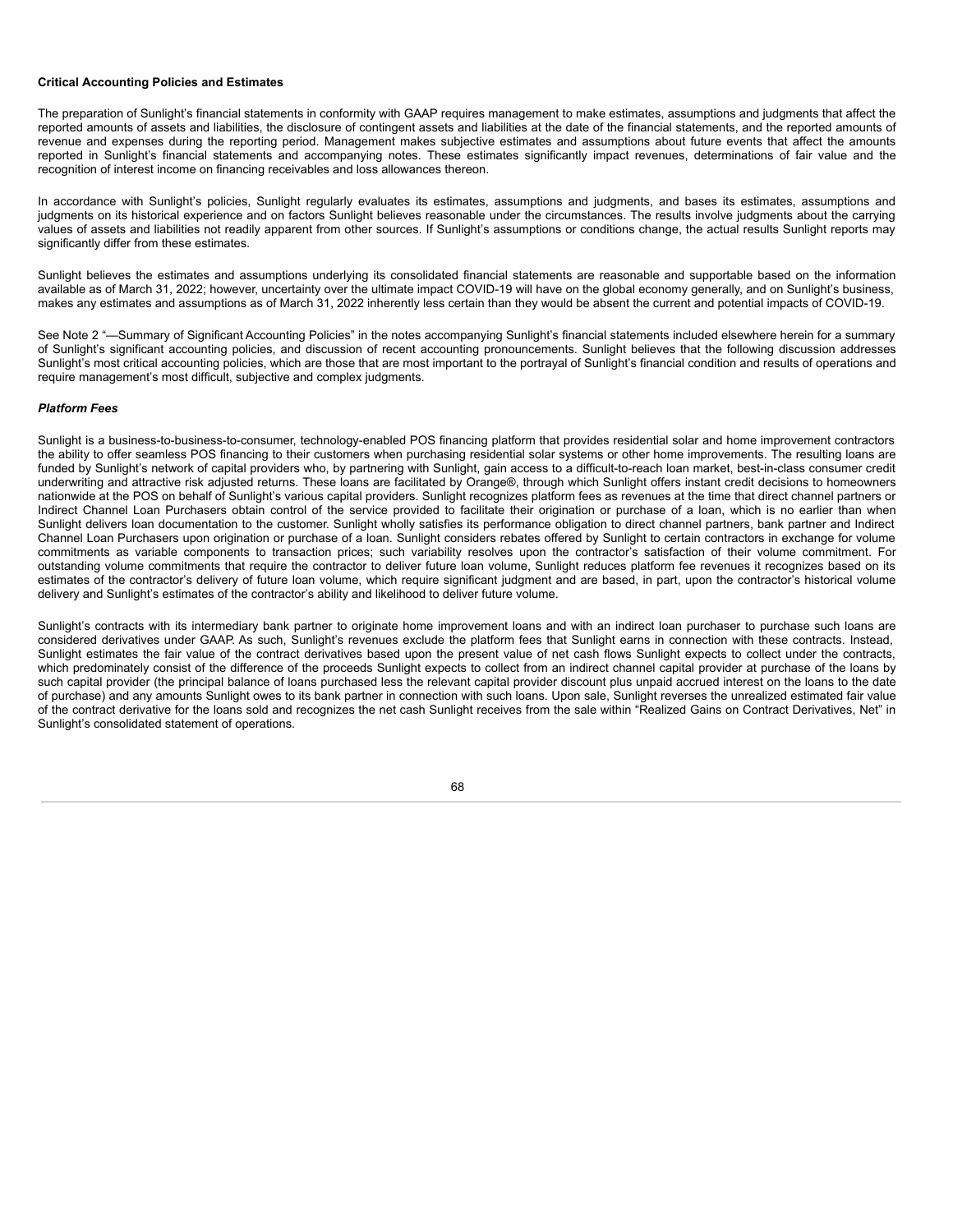Sunlight is obligated to repurchase non-performing loans originated by its bank partner from the date of origination to the date the loans are purchased from Sunlight's bank partner by a Sunlight indirect channel capital provider. Sunlight does not record loans originated by its bank partner on its consolidated balance sheets (as Sunlight is not the originator of the loans), but Sunlight does record a liability for the losses Sunlight reasonably expects to incur in connection with Sunlight's guarantee of its bank partner. Sunlight's measurement of this liability is subject to significant judgement using historical loss experiences to estimate the likelihood that the guaranteed loans will default prior to sale and the severity of the loss Sunlight expects to incur. At March 31, 2022 and December 31, 2021, the unpaid principal balance of loans, net of applicable discounts, for guaranteed loans held by Sunlight's bank partner and delinquent more than 90 days was \$0.3 million and \$0.1 million, respectively.

### *Financing Receivables*

Sunlight records financing receivables for (a) advances that Sunlight remits to contractors to facilitate the installation of residential solar systems and (b) loans purchased by Sunlight pursuant to the terms of its contracts with its various capital providers and certain five percent (5%) loan participations purchased by Sunlight. Sunlight uses significant judgement in its recognition of interest income and impairment of financing receivables.

### *Interest Income*

Loans (including Sunlight's participation interests in such loans) with respect to which Sunlight expects to collect the unpaid principal balance and interest payments as they become due are considered performing loans. Sunlight accrues interest income on performing loans based on the unpaid principal balance and contractual terms of the loan. Interest income also includes discounts associated with the loans purchased as a yield adjustment using the interest method, or on a straight-line basis when it approximates the interest method, over the loan term. Sunlight expenses loan origination costs for loans acquired by Sunlight (including its participation interests in loans) as incurred. Sunlight does not accrue interest on loans placed on non-accrual status or on loans where the collectability of the principal or interest of the loan are deemed uncertain.

Loans are considered past due or delinquent if the required principal and interest payments have not been received as of the date such payments are due. Generally, loans, including impaired loans, are placed on non-accrual status (a) when either principal or interest payments are 90 days or more past due based on contractual terms or (b) when an individual analysis of a borrower's creditworthiness indicates a loan should be placed on non-accrual status. When a loan owned by Sunlight is placed on non-accrual status, Sunlight ceases to recognize interest income on the loans and reverses previously accrued and unpaid interest, if any. Subsequent receipts on non-accrual loans are recorded as a reduction of principal, and interest income may only be recorded on a cash basis after recovery of principal is reasonably assured. Sunlight may return a loan to accrual status when repayment of principal and interest is reasonably assured under the terms of the loan or the restructured loan, as the case may be.

Advances made to contractors under Sunlight's contractor advances program or prefunding program are created at par and do not bear, and therefore do not accrue, interest income.

### *Allowance for Losses*

The allowance for financing receivable losses represents Sunlight's best estimate of probable credit losses arising from financing receivables. Sunlight's allowance for financing receivable losses is evaluated at least quarterly, and based upon management's assessment of several factors including historical losses, changes in the nature and volume of financing receivables, overall portfolio quality, and existing economic conditions that may affect the customer's ability to pay. Although management uses the best information available, the evaluation of these indicators of impairment requires significant judgment by Sunlight's management to determine whether failure to collect contractual amounts is probable as well as in estimating the resulting loss allowance. Future adjustments to the allowance for financing receivable losses may be necessary due to economic, operating, regulatory and other conditions beyond Sunlight's control. Sunlight believes that its allowance for financing receivable losses is adequate to cover probable loan losses. However, actual losses, if any, could materially differ from management's estimates.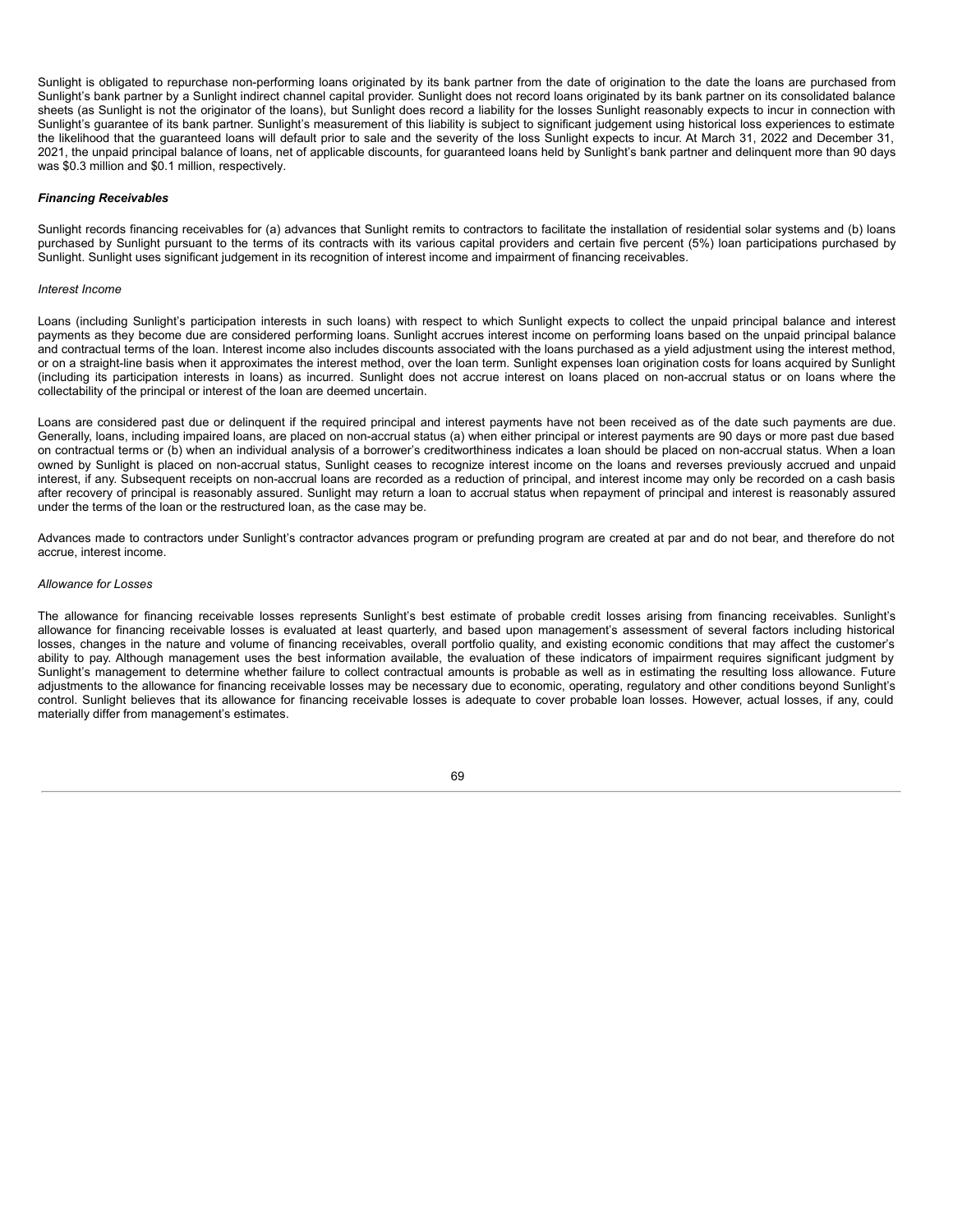# *Provision for Income Taxes*

Sunlight accounts for income taxes under the asset and liability method. Under this method, deferred tax assets and liabilities are determined based on differences between the consolidated financial statement carrying amounts and tax bases of assets and liabilities and operating loss and tax credit carryforwards and are measured using the enacted tax rates that are expected to be in effect when the differences reverse. The effect on deferred tax assets and liabilities of a change in tax rates is recognized in the accompanying Consolidated Statements of Operations in the period that includes the enactment date. Valuation allowances are established when necessary to reduce deferred tax assets to an amount that, in the opinion of management, is more likely than not to be realized.

Sunlight accounts for uncertain tax positions by reporting a liability for unrecognizable tax benefits resulting from uncertain tax positions taken or expected to be taken in a tax return. Sunlight recognizes interest and penalties, if any, related to unrecognized tax benefits in income tax expense.

Judgment is required in assessing the future tax consequences of events that have been recognized in Sunlight's consolidated financial statements or tax returns. Variations in the actual outcome of these future tax consequences could materially impact Sunlight's consolidated financial statements.

### *Derivative Assets*

Sunlight's contracts under which Sunlight arranges loans for the purchase and installation of home improvements other than residential solar energy systems contain features determined to be embedded derivatives from its host. Embedded derivatives are separated from the host contract and carried at fair value when the embedded derivative possesses economic characteristics that are not clearly and closely related to the economic characteristics of the host contract and a separate, standalone instrument with the same terms would qualify as a derivative instrument. The derivatives are measured both initially and in subsequent periods at fair value, with changes in fair value recognized on the statement of operations.

Sunlight uses a discounted cash flow model to value its derivative assets using various key assumptions, such as estimation of the timing and probability of expected future cash flows and selection of a discount rate applied to future cash flows using Sunlight's implied credit risk.

# *Sunlight Rewards™ Program*

The Sunlight Rewards™ Program is a proprietary loyalty program that Sunlight offers to salespeople selling residential solar systems for Sunlight's network of contractors. Sunlight records a contingent liability under Financial Accounting Standards Board ("FASB") Accounting Standards Codification ("ASC") Topic 450- 20, Loss Contingencies using the estimated incremental cost of each point based upon the points earned, the point redemption value, and an estimated probability of point redemption consistent with Sunlight's historical redemption experience under the program. When a salesperson redeems points from Sunlight's third-party loyalty program vendor, Sunlight pays the stated redemption value of the points redeemed to the vendor. If all points earned under the Sunlight Rewards™ Program were redeemed at March 31, 2022 and December 31, 2021, Sunlight would pay \$3.2 million and \$3.0 million, respectively, of which Sunlight recorded liabilities of \$2.0 million and \$1.8 million.

### *Business Combination*

Sunlight evaluates its acquisition of assets and other similar transactions to assess whether or not the transaction should be accounted for as a business combination or asset acquisition by first applying a test to determine if substantially all of the fair value of the gross assets acquired is concentrated in a single identifiable asset or group of similar identifiable assets. If the test is met, the transaction is accounted for as an asset acquisition. If the test is not met, further determination is required as to whether or not Sunlight acquired inputs and processes that have the ability to create outputs which would meet the definition of a business. Significant judgment is required in the application of the test to determine whether an acquisition is a business combination or an acquisition of assets.

Sunlight uses the acquisition method in accounting for acquired businesses. Under the acquisition method, Sunlight's financial statements reflect the operations of an acquired business starting from the completion of the acquisition. The assets acquired and liabilities assumed are recorded at their respective estimated fair values at the date of the acquisition. Any excess of the purchase price over the estimated fair values of the identifiable net assets acquired is recorded as goodwill.

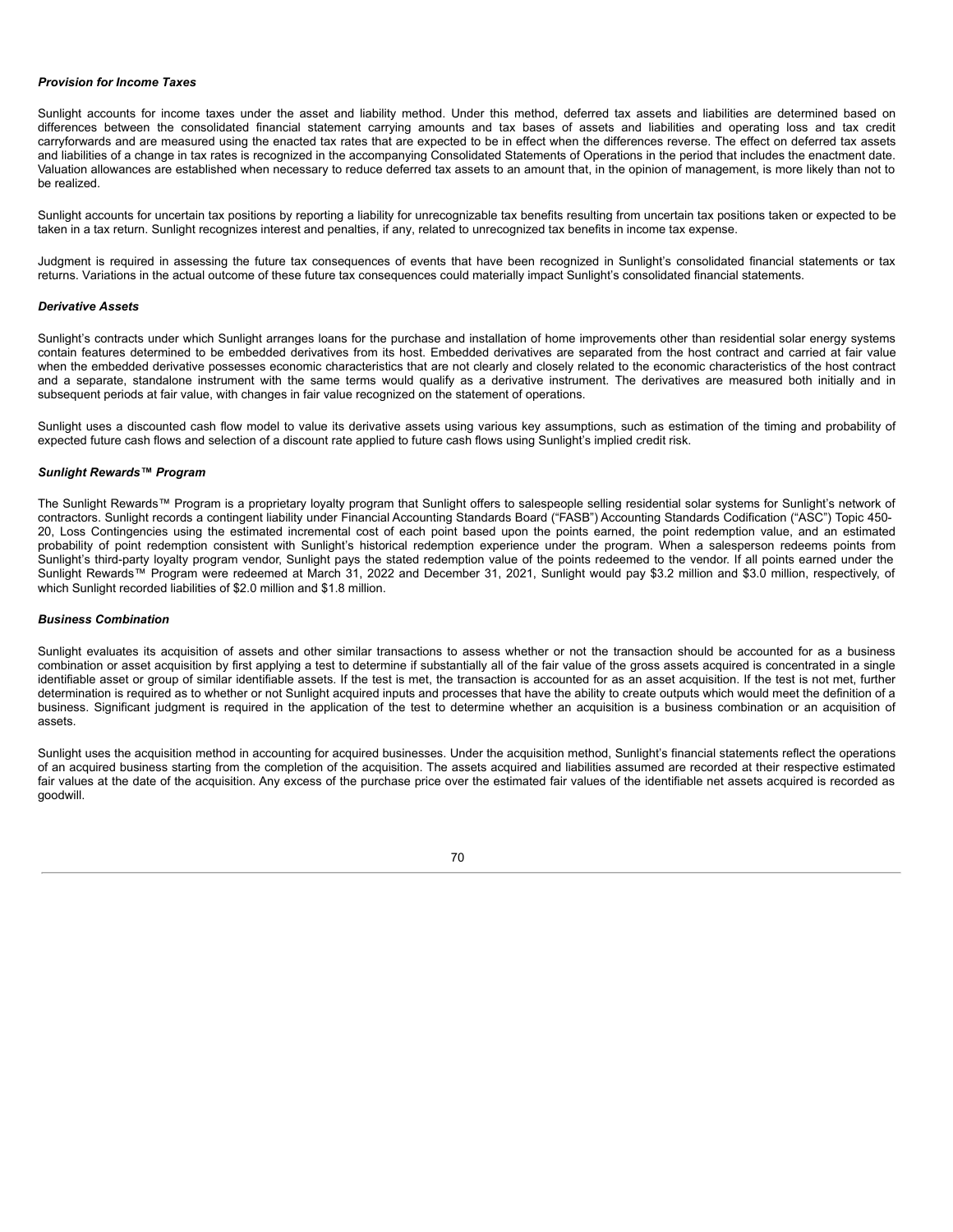Determining estimated fair value requires a significant amount of judgment and estimates. If Sunlight's assumptions change or errors are determined in its calculations, the fair value could materially change resulting in a change in our goodwill or identifiable net assets acquired, including identified intangible assets.

### *Emerging Growth Company*

As an "emerging growth company," as defined in Section 2(a) of the Securities Act of 1933, as amended (the "Securities Act"), as modified by the JOBS Act, Sunlight is eligible to take advantage of certain exemptions from various reporting requirements that are applicable to other public companies that are not "emerging growth companies." Section 107 of the JOBS Act provides that an "emerging growth company" can take advantage of the extended transition period provided in Section 7(a)(2)(B) of the Securities Act for complying with new or revised accounting standards. In other words, an "emerging growth company" can delay the adoption of certain accounting standards until those standards would otherwise apply to private companies. Unless otherwise stated, Sunlight elects to adopt recent accounting pronouncements using the extended transition period applicable to private companies. Accordingly, the information contained herein may be different than the information you receive from other public companies.

Sunlight also intends to take advantage of some of the reduced regulatory and reporting requirements of emerging growth companies pursuant to the JOBS Act so long as Sunlight qualifies as an emerging growth company, including, but not limited to, not being required to comply with the auditor attestation requirements of Section 404(b) of the Sarbanes-Oxley Act, reduced disclosure obligations regarding executive compensation and exemptions from the requirements of holding non-binding advisory votes on executive compensation and golden parachute payments.

### **Recent Accounting Pronouncements Issued, But Not Yet Adopted**

See Note 2 "—Summary of Significant Accounting Policies" in the notes accompanying Sunlight's consolidated financial statements.

#### **Related Party Transactions**

See Note 9 "—Transactions with Affiliates and Affiliated Entities" in the notes accompanying Sunlight's consolidated financial statements.

### **ITEM 3. QUANTITATIVE AND QUALITATIVE DISCLOSURES ABOUT MARKET RISK**

Sunlight is a smaller reporting company as defined by Rule 12b-2 of the Securities Exchange Act of 1934, as amended (the "Exchange Act") and not required to provide the information otherwise required under this item.

## **ITEM 4. CONTROLS AND PROCEDURES**

#### **Disclosure Controls and Procedures**

The Company's management, with the participation of the Company's Chief Executive Officer and Chief Financial Officer, has evaluated the effectiveness of the Company's disclosure controls and procedures (as such term is defined in Rules 13a-15(e) and 15d-15(e) under the Exchange Act) as of the end of the period covered by this report. The Company's disclosure controls and procedures are designed to provide reasonable assurance that information is recorded, processed, summarized and reported accurately and on a timely basis. Based on such evaluation, the Company's Chief Executive Officer and Chief Financial Officer have concluded that, as of the end of such period, the Company's disclosure controls and procedures were effective.

### **Changes in Internal Control Over Financial Reporting**

There have not been any changes in the Company's internal control over financial reporting (as such term is defined in Rules 13a-15(f) and 15d-15(f) under the Exchange Act) during the fiscal quarter to which this report relates that have materially affected, or are reasonably likely to materially affect, the Company's internal control over financial reporting.

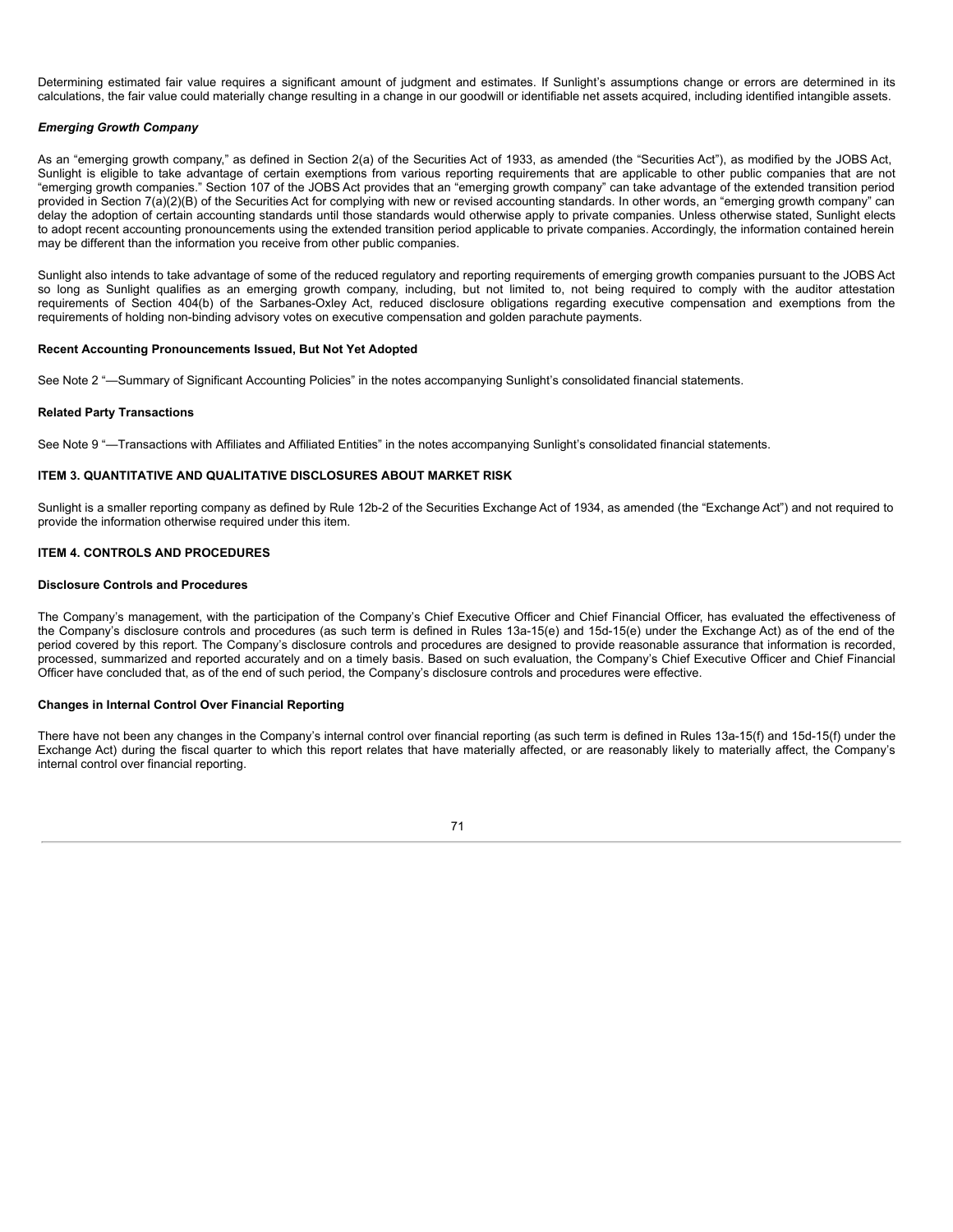#### **PART II. OTHER INFORMATION**

## **ITEM 1. LEGAL PROCEEDINGS**

On April 22, 2022, the Attorney General of the State of Minnesota filed a complaint in the District Court for the Fourth Judicial District in the State of Minnesota against Brio Energy LLC d/b/a Pure Solar Energy and Clean Energy Educators, Bello Solar Energy f/k/a Total Solar Solutions f/k/a Brio Solar Energy LLC, Avolta Power, Inc., Sunny Solar Utah LLC d/b/a Sunny Renewable Energy, Jared Fager, Michael Kaelin and Alan Whitaker (collectively, the "Solar Defendants"), as well as Goodleap LLC f/k/a Loanpal LLC, Corning Credit Union Services Company, LLC, and Sunlight Financial LLC (collectively, the "Other Defendants"). The complaint alleges that the Solar Defendants used deceptive and misleading sales tactics in violation of certain Minnesota laws, and seeks to hold the Other Defendants liable for any alleged misconduct of the Solar Defendants under the Minnesota "Holder Rule". The Attorney General is seeking declarations from the defendants, restitution and contract rescission rights for the homeowners, and penalties and other costs and fees. The Company believes that the complaint against the Company is without merit and intends to vigorously defend against the litigation. The Company must submit its response by May 17, 2022.

Sunlight is, from time to time, subject to inquiries by government entities and is party to various other legal proceedings arising in the ordinary course of its business, but it is not currently a party to any legal proceeding that management believes would have a material adverse effect on the consolidated financial position or results of operations of the Company.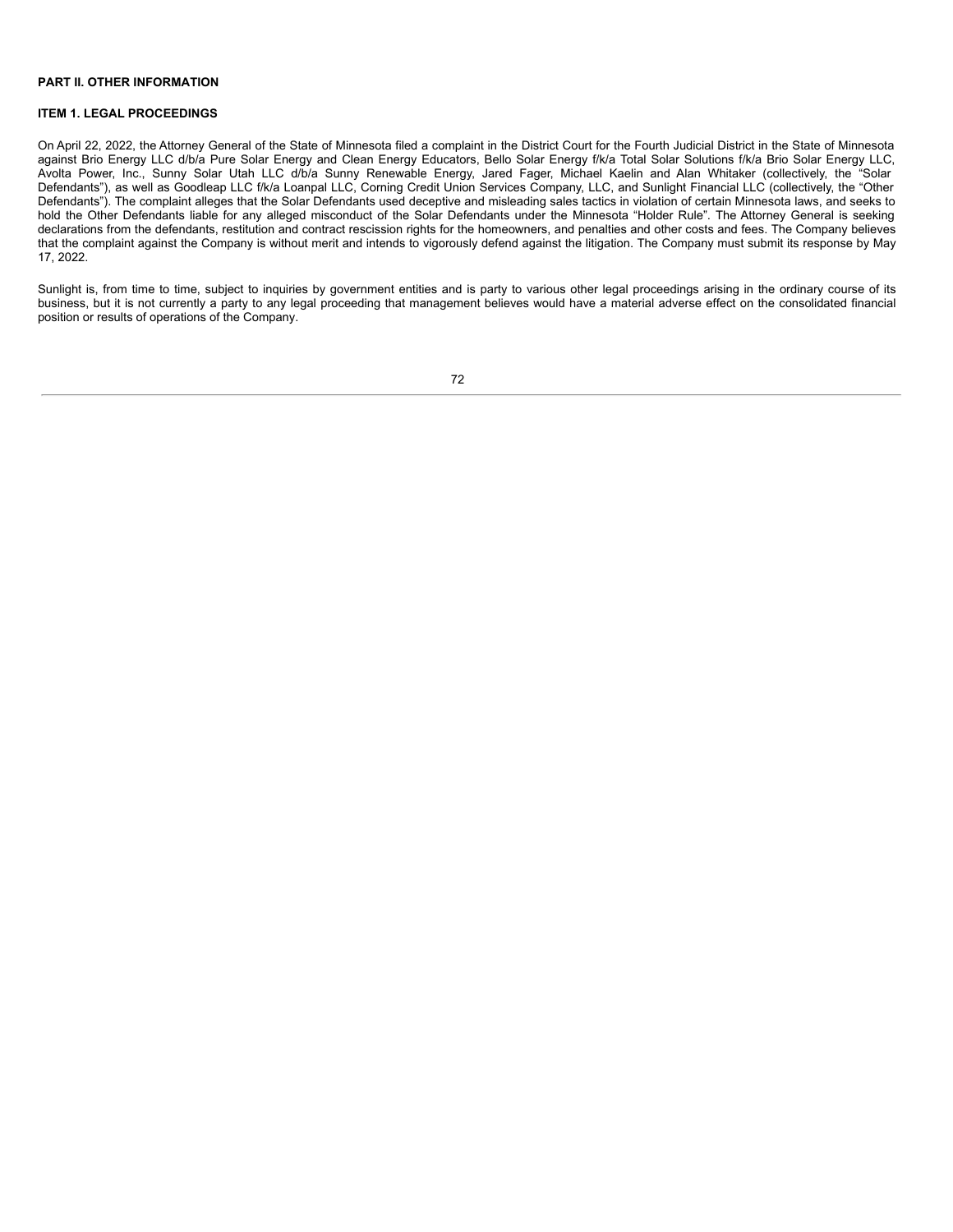### **ITEM 1A. RISK FACTORS**

With the exception of the risk factors set forth below, there have been no material changes to the risk factors previously disclosed under Item 1A in our Annual Report on Form 10-K for the year ended December 31, 2021. For a discussion of our potential risks and uncertainties, see the information under the heading "Risk Factors" in our Annual Report on Form 10-K filed with the SEC on March 29, 2022.

#### A significant portion of Sunlight's total outstanding shares are restricted from immediate resale but may be sold into the market in the near future. This could cause the market price of our Class A Common Stock to drop significantly, even if our business is doing well.

Sales of a substantial number of shares of our common stock in the public market could occur at any time. These sales, or the perception in the market that the holders of a large number of shares intend to sell shares, could reduce the market price of our common stock. We have 84,786,045 shares of Class A common stock issued and outstanding as of May 9, 2022, of which approximately 48,243,148 shares are subject to a lock-up period that expires on July 9, 2022, after which time, subject to applicable federal securities laws, all of these shares will be able to be resold. As restrictions on resale end, the market price of our stock could decline if the holders of currently restricted shares sell them or are perceived by the market as intending to sell them.

#### We cannot guarantee that we will repurchase our common stock pursuant to our share repurchase program or that our share repurchase program will enhance long-term shareholder value. Share repurchases could also increase the volatility of the price of our common stock and could diminish *our cash reserves.*

On May 16, 2022, our Board of Directors authorized a share repurchase program (the "Share Repurchase Program") pursuant to which we may repurchase up to \$50.0 million of our Class A common stock over an eighteen-month period from the date of authorization . The timing and amount of repurchases of shares of our Class A common stock, if any, will depend upon several factors, such as t he level of cash balances, debt covenant restrictions, general business conditions, the market price of our stock, self-imposed trading blackout periods, and the availability of alternative investment opportunities. The Company is not obligated to repurchase any specific number or amount of shares of Class A common stock pursuant to the Share Repurchase Program, and it may modify, suspend or discontinue the Share Repurchase Program at any time. Repurchases of our Class A common stock pursuant to the Share Repurchase Program could affect our stock price and increase its volatility. The existence of the Share Repurchase Program could cause our stock price to be higher than it would be in the absence of such a program and, if shares are repurchased in the Share Repurchase Program, it will reduce the market liquidity for our Class A common stock. Additionally, the Share Repurchase Program could diminish our cash reserves, which may impact our ability to finance future growth and to pursue possible future strategic opportunities. There can be no assurance that any share repurchases will enhance long-term stockholder value, and the market price of our Class A common stock may decline below the levels at which we repurchased shares of stock.

### Our results of operations could be adversely affected by economic and political conditions globally and the effects of these conditions on our *clients' businesses and levels of business activity.*

The Russian invasion of Ukraine has resulted in increased volatility in various financial markets and across various sectors. The United States and other countries, along with certain international organizations, have imposed economic sanctions on Russia and on certain Russian financial institutions and stateowned entities as a response to the invasion. The extent and duration of the military action, resulting sanctions and future market disruptions in the region are impossible to predict. Moreover, the ongoing effects of the hostilities and sanctions may not be limited to Russia and Russian companies and may spill over to and negatively impact other regional and global economic markets.

#### Sunlight's revenue is impacted, to a significant extent, by the general economy, including supply chain disruptions, and the financial performance of *its capital providers and contractors.*

Sunlight's business, the consumer financial services industry, its contractors' and its capital providers' businesses are sensitive to macroeconomic conditions. Economic factors such as interest rates, changes in monetary and related policies, inflation, market volatility, increased labor costs and labor shortages, delays in the supply chain and supply chain shortages, consumer confidence and unemployment rates are among the most significant factors that impact consumer spending behavior. Weak economic conditions or a significant deterioration in economic conditions reduce the amount of disposable income consumers have, which in turn reduces consumer spending and the willingness of qualified borrowers to take out loans. Such conditions are also likely to affect the ability and willingness of borrowers to pay amounts owed to

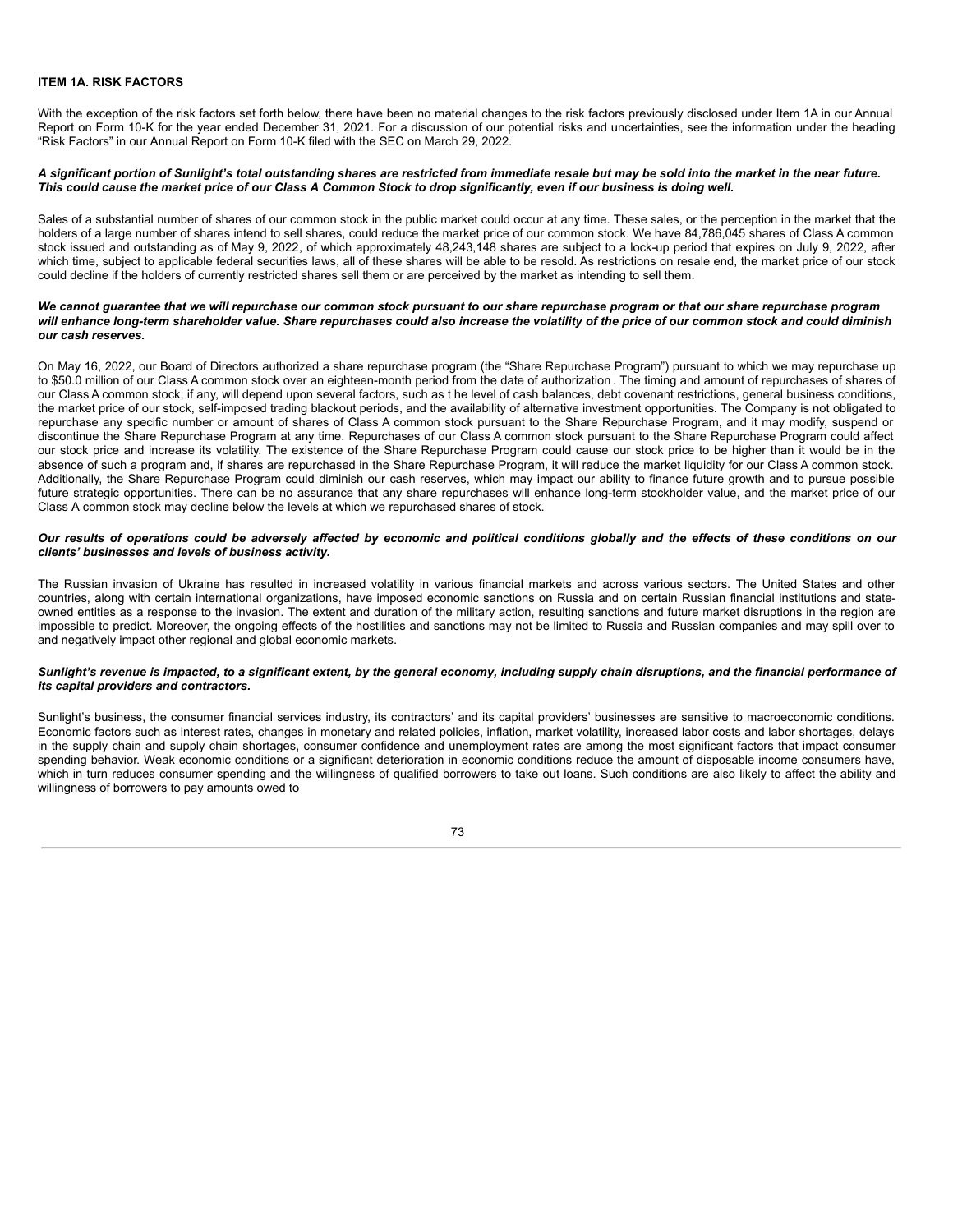Sunlight or its capital providers, each of which would have a material adverse effect on its business, results of operations and financial condition.

General economic conditions and the willingness of its capital providers to deploy capital in the consumer industries within which Sunlight operates also impact Sunlight's performance. The origination of new loans through Orange®, and the platform fees and other fee income to Sunlight associated with such loans, is dependent upon sales and installations of solar systems and home improvements. Contractors' sales may decrease or fail to increase as a result of factors outside of their control, such as the macroeconomic conditions referenced above, business conditions affecting an industry vertical or region, changing regulatory environments, delays in permitting and/or permission to operate of residential solar. In addition, in the first quarter of 2022, pursuant to a request from a U.S. solar equipment manufacturer, the Department of Commerce initiated country-wide circumvention of duties inquiries for solar panels imported into the United States from Cambodia, Malaysia, Thailand and Vietnam, which collectively constitute a material portion of solar installation equipment imports into the United States, and such inquiries or subsequent investigation could result in severe market disruption, including further supply chain slow-downs impacting business across the sector, delays in Sunlight contractor partners' ability to install systems and, in some instances, the cancellation of installations by their homeowner customers, which translates into a delay or reduction in funded loans and Sunlight's ability to earn an associated platform fee. Weak economic conditions including increased labor costs and labor shortages, delays in the supply chain and supply chain shortages, and delays in permitting and/or permission to operate of residential solar also could extend the length of contractors' sales cycle and cause prospective borrowers to delay making (or not make) purchases of solar systems or home improvements. The decline in and delay of sales by contractors for any reason will generally result in reduced loan volume and associated fee income for Sunlight and its capital providers, particularly from platform fees on Direct Channel Loans, for which revenue is not recognized until the Direct Channel Partner funds the Loans, which may reduce loan volume and materially adversely affect Sunlight's business, results of operations and financial condition.

In addition, if a contractor or capital provider becomes subject to a voluntary or involuntary bankruptcy proceeding (or if there is a perception that it may become subject to a bankruptcy proceeding), borrowers may have less incentive to pay their outstanding balances to Sunlight or its capital providers, which could result in higher charge-off rates than anticipated. Any consistent or system failures of Sunlight's contractors or capital providers could materially adversely affect Sunlight's business, results of operations and financial condition.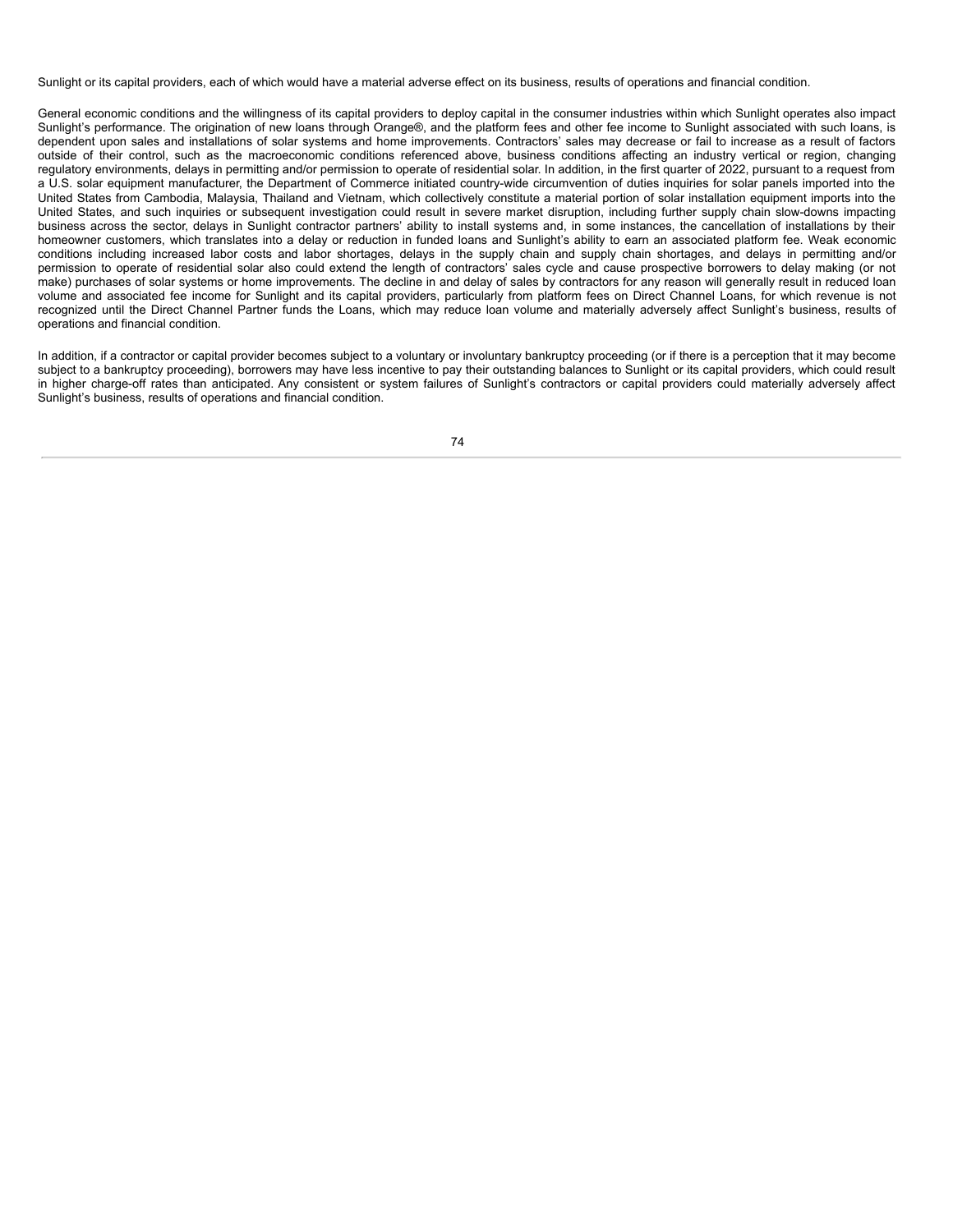## **ITEM 2. UNREGISTERED SALES OF EQUITY SECURITIES AND USE OF PROCEEDS**

We did not sell any of our equity securities during the three months ended March 31, 2022 that were not registered under the Securities Act.

*Repurchase of Equity Securities*

The following table provides information relating to our purchase of shares of our common stock during the quarter ended March 31, 2022:

| <b>Periods</b>                         | (a) Total Number of<br>Shares Purchased <sup>(1)</sup> | (b) Average Price<br><b>Paid per Share</b> | (c)Total Number of<br><b>Shares Purchased as</b><br><b>Part of Publicly</b><br><b>Announced Programs</b> | (d) Maximum Number<br>of Shares That Mav<br><b>Yet be Purchased</b><br><b>Under the Programs</b> |
|----------------------------------------|--------------------------------------------------------|--------------------------------------------|----------------------------------------------------------------------------------------------------------|--------------------------------------------------------------------------------------------------|
| January 1 to January 31, 2022          | 4.960 \$                                               | 2.94                                       |                                                                                                          |                                                                                                  |
| February 1 to February 28, 2022        | 4.251                                                  | 4.07                                       |                                                                                                          |                                                                                                  |
| March 1 to March 31, 2022              | 4.312                                                  | 5.04                                       |                                                                                                          |                                                                                                  |
| Total for Quarter Ended March 31, 2022 | 13.523                                                 | 3.96                                       |                                                                                                          |                                                                                                  |

1. Represents shares withheld by the Company upon vesting of restricted stock units to pay taxes due.

**ITEM 3. DEFAULTS UPON SENIOR SECURITIES** None.

**ITEM 4. MINE SAFETY DISCLOSURES** Not applicable. **ITEM 5. OTHER INFORMATION**

None.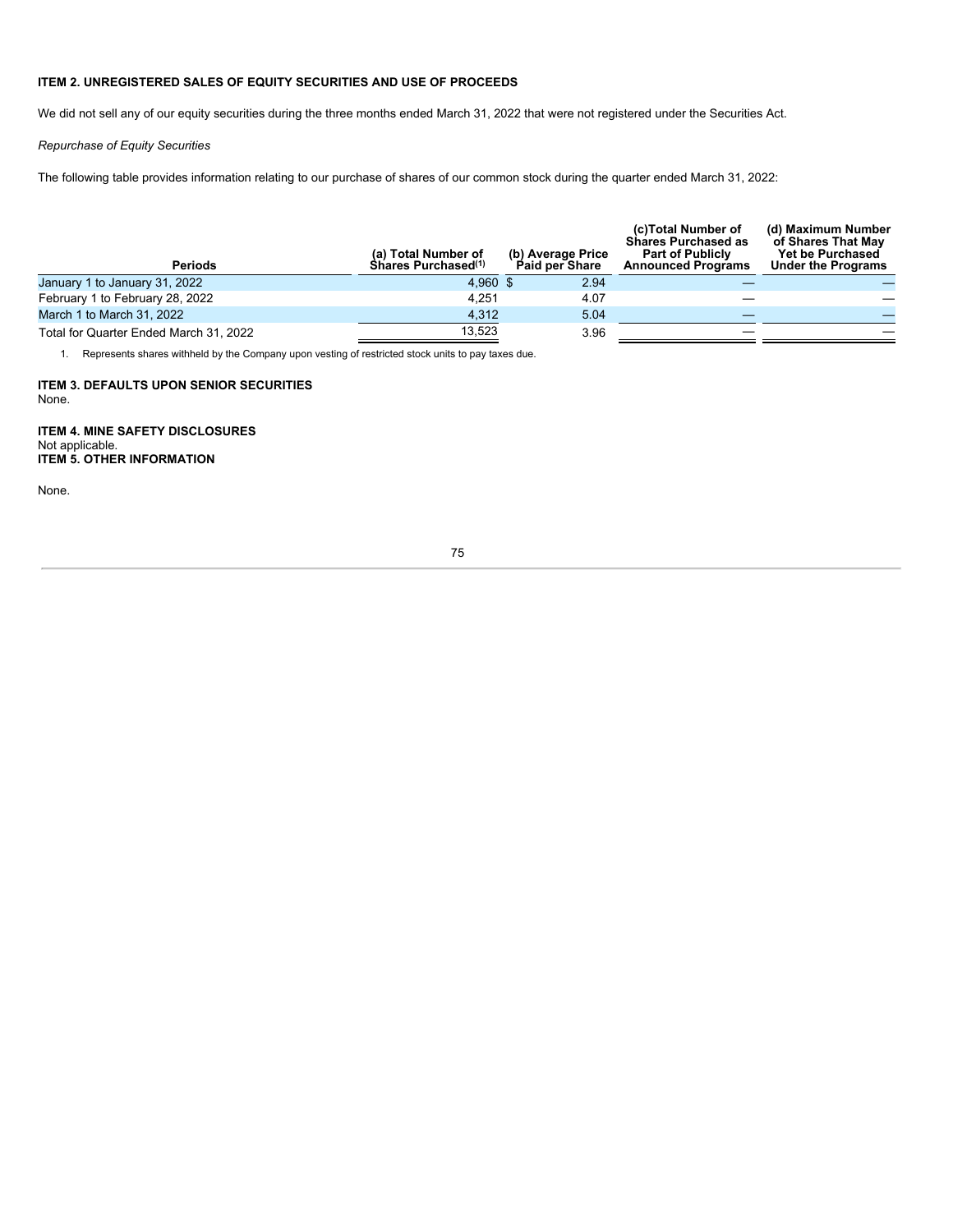## **ITEM 6. EXHIBITS**

# **EXHIBIT INDEX**

| Exhibit<br><b>Number</b> | <b>Description</b>                                                                                                                                                                                                                                                                                                                                                                                                                                                                                                  |
|--------------------------|---------------------------------------------------------------------------------------------------------------------------------------------------------------------------------------------------------------------------------------------------------------------------------------------------------------------------------------------------------------------------------------------------------------------------------------------------------------------------------------------------------------------|
| $2.1**$                  | Business Combination Agreement, dated as of January 23, 2021, by and among Spartan, the Spartan Subsidiaries, FTV Blocker, Tiger Blocker and<br>Sunlight (incorporated by reference to Annex A to the Company's proxy statement/prospectus on Form 424(b)(3) (File No. 333-254589) filed with the<br>SEC on June 21, 2021).                                                                                                                                                                                         |
| $3.1***$                 | Second Amended and Restated Certificate of Incorporation of Sunlight Financial Holdings Inc. (incorporated by reference to Exhibit 3.1 to the<br>Company's Current Report on Form 8-K (File No. 001-39739) filed with the Commission on July 15, 2021).                                                                                                                                                                                                                                                             |
| $3.2**$                  | Amended and Restated Bylaws of Sunlight Financial Holdings Inc. (incorporated by reference to Exhibit 3.2 to the Company's Current Report on<br>Form 8-K (File No. 001-39739) filed with the Commission on July 15, 2021).                                                                                                                                                                                                                                                                                          |
| $3.3**$                  | Fifth Amended and Restated Limited Liability Company Agreement of Sunlight Financial LLC (incorporated by reference to Exhibit 3.3 to the<br>Company's current report on Form 8-K (File No. 001-39739) filed with the SEC on July 15, 2021).                                                                                                                                                                                                                                                                        |
| $4.1***$                 | Warrant Agreement, dated November 24, 2020, between Spartan and Continental Stock Transfer & Trust Company, as warrant agent<br>(incorporated by reference to Exhibit 4.1 to Spartan's Current Report on Form 8-K (File No. 001-39739) filed with the SEC on December 1, 2020).                                                                                                                                                                                                                                     |
| $4.2**$                  | Warrant to Purchase Units, dated February 27, 2021 between Sunlight Financial LLC and Tech Capital LLC (incorporated by reference to Exhibit 4.2<br>to the Company's Current Report on Form 8-K (File No. 001-39739) filed with the SEC on July 15, 2021).                                                                                                                                                                                                                                                          |
| $4.3**$                  | Amendment No. 1 to Warrant to Purchase Units, dated July 8, 2021 between Sunlight Financial and Tech Capital LLC (incorporated by reference to<br>Exhibit 4.3 to the Company's Current Report on Form 8-K (File No. 001-39739) filed with the SEC on July 15, 2021).                                                                                                                                                                                                                                                |
| $10.1***$                | Form of Restricted Stock Unit Award Agreement under the Sunlight Financial Holdings Inc. 2021 Equity Incentive Plan (incorporated by reference to<br>Exhibit 10.1 to the Company's Current Report on Form 8-K (File No. 001-39739) filed with the SEC on March 29, 2022).                                                                                                                                                                                                                                           |
| $10.2***$                | Form of Stand-Alone Long Term Cash Award Agreement (incorporated by reference to Exhibit 10.2 to the Company's Current Report on Form 8-K<br>(File No. 001-39739) filed with the SEC on March 29, 2022)                                                                                                                                                                                                                                                                                                             |
| $10.3***$                | Advisory Services Agreement, effective as of March 31, 2022, by and between Barry Edinburg and Sunlight Financial Holdings Inc. and each of its<br>subsidiaries (incorporated by reference to Exhibit 10.3 to the Company's Current Report on Form 8-K (File No. 001-39739) filed with the SEC on<br>March 29, 2022).                                                                                                                                                                                               |
| $10.4***$                | Employment Agreement, effective as of April 1, 2022, by and among Rodney Yoder, Sunlight Financial Holdings Inc. and Sunlight Financial LLC<br>(incorporated by reference to Exhibit 10.4 to the Company's Current Report on Form 8-K (File No. 001-39739) filed with the SEC on March 29.<br>$2022$ ).                                                                                                                                                                                                             |
| $10.5***$                | Director Fee Agreement, effective as of March 29, 2022, by and among Sunlight Financial Holdings Inc., Tiger Infrastructure Partners LP and Emil<br>W. Henry, Jr. (incorporated by reference to Exhibit 10.48 to the Company's post-effective amendment no. 2 to the registration statement on Form S-1<br>(File No. 001-39739) filed with the SEC on April 12, 2022).                                                                                                                                              |
| $10.6***$                | Director Fee Agreement, effective as of March 29, 2022, by and among Sunlight Financial Holdings Inc., FTV Management Company, L.P. and<br>Brad Bernstein (incorporated by reference to Exhibit 10.6 to the Company's Current Report on Form 8-K (File No. 001-39739) filed with the SEC on<br>March 29, 2022).                                                                                                                                                                                                     |
| $31.1*$                  | Certification of Chief Executive Officer of Sunlight Financial Holdings Inc. pursuant to Rule 13a-14(a)/15d-14(a) of the Securities Exchange Act of<br>1934, as adopted pursuant to Section 302 of the Sarbanes-Oxley Act of 2002.                                                                                                                                                                                                                                                                                  |
| $31.2*$                  | Certification of Chief Financial Officer of Sunlight Financial Holdings Inc. pursuant to Rule 13a-14(a)/15d-14(a) of the Securities Exchange Act of<br>1934, as adopted pursuant to Section 302 of the Sarbanes-Oxley Act of 2002.                                                                                                                                                                                                                                                                                  |
| $32.1*$                  | Certification of Chief Executive Officer of Sunlight Financial Holdings Inc. pursuant to 18 U.S.C. § 1350, as adopted pursuant to the Sarbanes-Oxley<br>Act of 2002.                                                                                                                                                                                                                                                                                                                                                |
| $32.2*$                  | Certification of Chief Financial Officer of Sunlight Financial Holdings Inc. pursuant to 18 U.S.C. § 1350, as adopted pursuant to the Sarbanes-Oxley<br>Act of 2002                                                                                                                                                                                                                                                                                                                                                 |
| 101                      | The following materials from Sunlight Financial Holdings Inc.'s Quarterly Report on Form 10-Q for the fiscal quarter ended March 31, 2022, formatted<br>in XBRL (eXtensible Business Reporting Language); (i) Consolidated Balance Sheets, (ii) Unaudited Condensed Consolidated Statements of<br>Operations, (iii) Unaudited Condensed Consolidated Statements of Changes in Equity, (iv) Unaudited Condensed Consolidated Statements of Cash<br>Flows, and (v) Notes to Unaudited Condensed Financial Statements. |
| 104                      | Cover Page Interactive Data File (formatted as Inline XBRL and contained in Exhibit 101).                                                                                                                                                                                                                                                                                                                                                                                                                           |

\* Filed herewith. \*\* Incorporated by reference to prior filing. † Indicates management contract or compensatory plan or arrangement.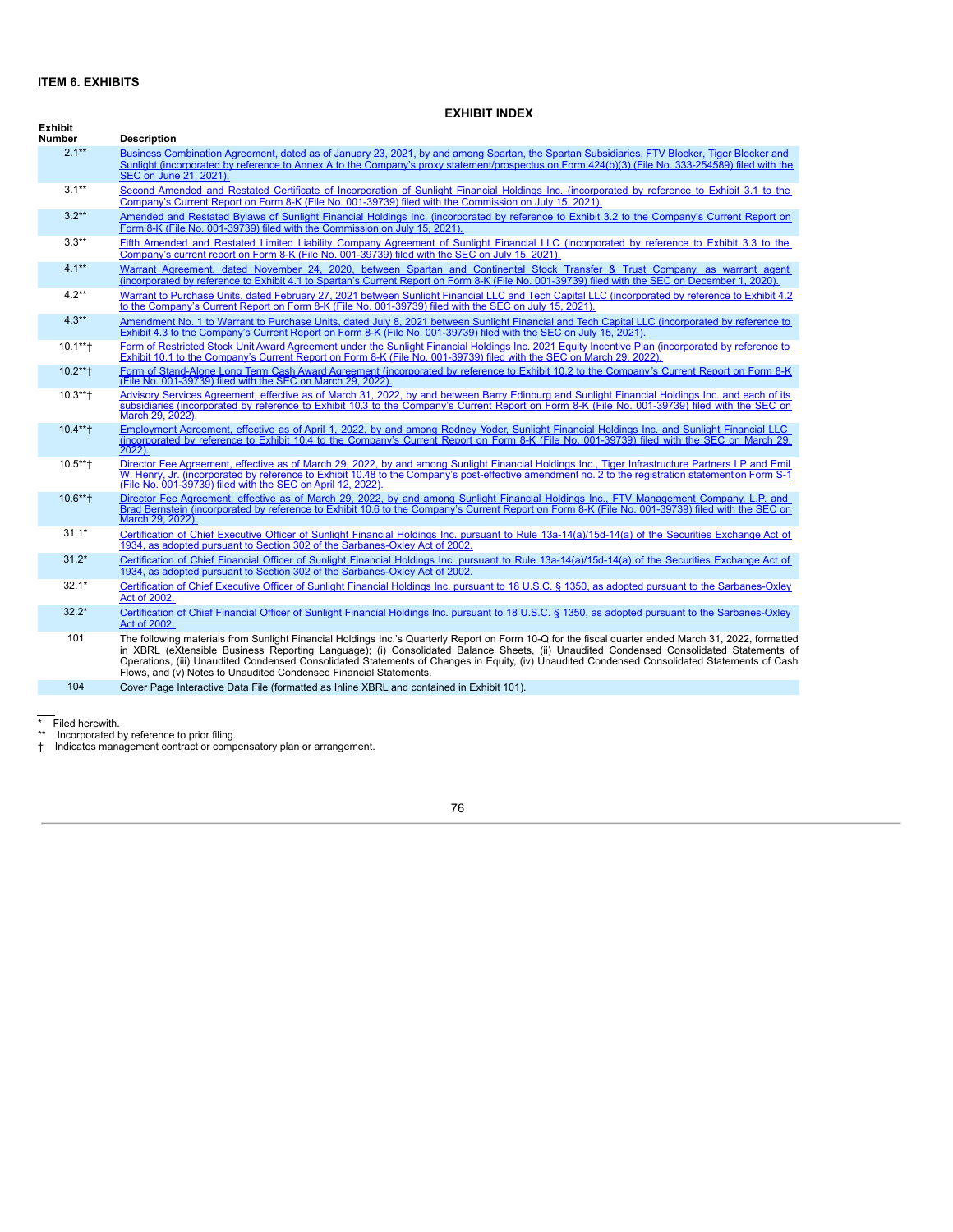**SIGNATURES**

Pursuant to the requirements of the Securities Exchange Act of 1934, the registrant has duly caused this report to be signed on its behalf by the undersigned thereunto duly authorized.

SUNLIGHT FINANCIAL HOLDINGS INC.

- By: /s/ Matthew Potere Matthew Potere Chief Executive Officer (Principal Executive Officer) May 16, 2022
- By: /s/ Rodney Yoder Rodney Yoder Chief Financial Officer (Principal Financial Officer) May 16, 2022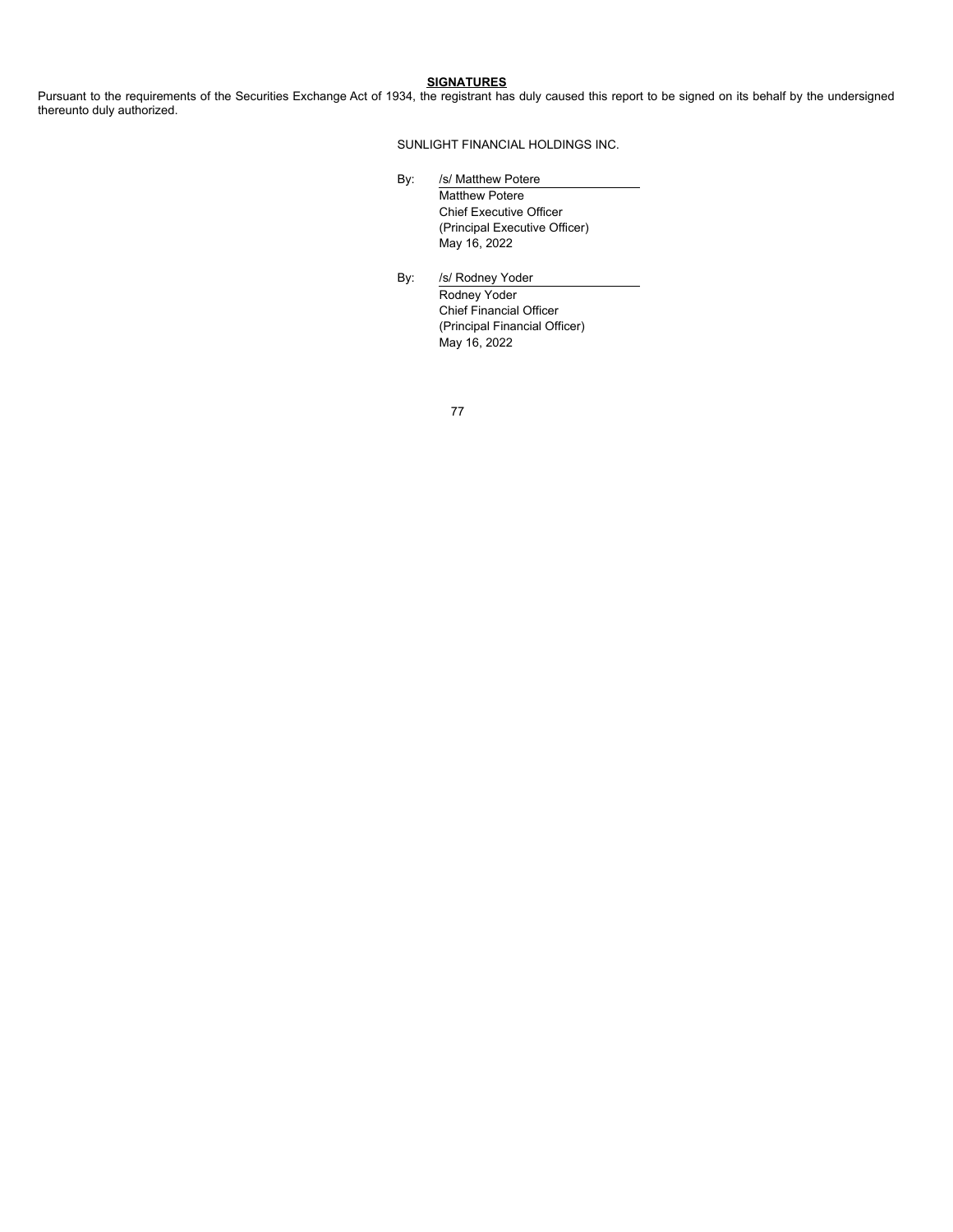## <span id="page-79-0"></span>**CERTIFICATION PURSUANT TO RULES 13a-14(a) AND 15d-14(a) UNDER THE SECURITIES EXCHANGE ACT OF 1934, AS ADOPTED PURSUANT TO SECTION 302 OF THE SARBANES-OXLEY ACT OF 2002**

I, Matthew Potere, certify that:

1. I have reviewed this Quarterly Report on Form 10-Q for the quarter ended March 31, 2022 of Sunlight Financial Holdings Inc.;

2. Based on my knowledge, this report does not contain any untrue statement of a material fact or omit to state a material fact necessary to make the statements made, in light of the circumstances under which such statements were made, not misleading with respect to the period covered by this report;

3. Based on my knowledge, the financial statements, and other financial information included in this report, fairly present in all material respects the financial condition, results of operations and cash flows of the registrant as of, and for, the periods presented in this report;

4. The registrant's other certifying officer and I are responsible for establishing and maintaining disclosure controls and procedures (as defined in Exchange Act Rules 13a-15(e) and 15d-15(e)) and internal control over financial reporting (as defined in Exchange Act Rules 13a-15(f) and 15d-15(f)) for the registrant and have:

a. Designed such disclosure controls and procedures, or caused such disclosure controls and procedures to be designed under our supervision, to ensure that material information relating to the registrant, including its consolidated subsidiaries, is made known to us by others within those entities, particularly during the period in which this report is being prepared;

b. Designed such internal control over financial reporting, or caused such internal control over financial reporting to be designed under our supervision, to provide reasonable assurance regarding the reliability of financial reporting and the preparation of financial statements for external purposes in accordance with generally accepted accounting principles;

c. Evaluated the effectiveness of the registrant's disclosure controls and procedures and presented in this report our conclusions about the effectiveness of the disclosure controls and procedures, as of the end of the period covered by this report based on such evaluation; and

d. Disclosed in this report any change in the registrant's internal control over financial reporting that occurred during the registrant's most recent fiscal quarter (the registrant's fourth fiscal quarter in the case of an annual report) that has materially affected, or is reasonably likely to materially affect, the registrant's internal control over financial reporting; and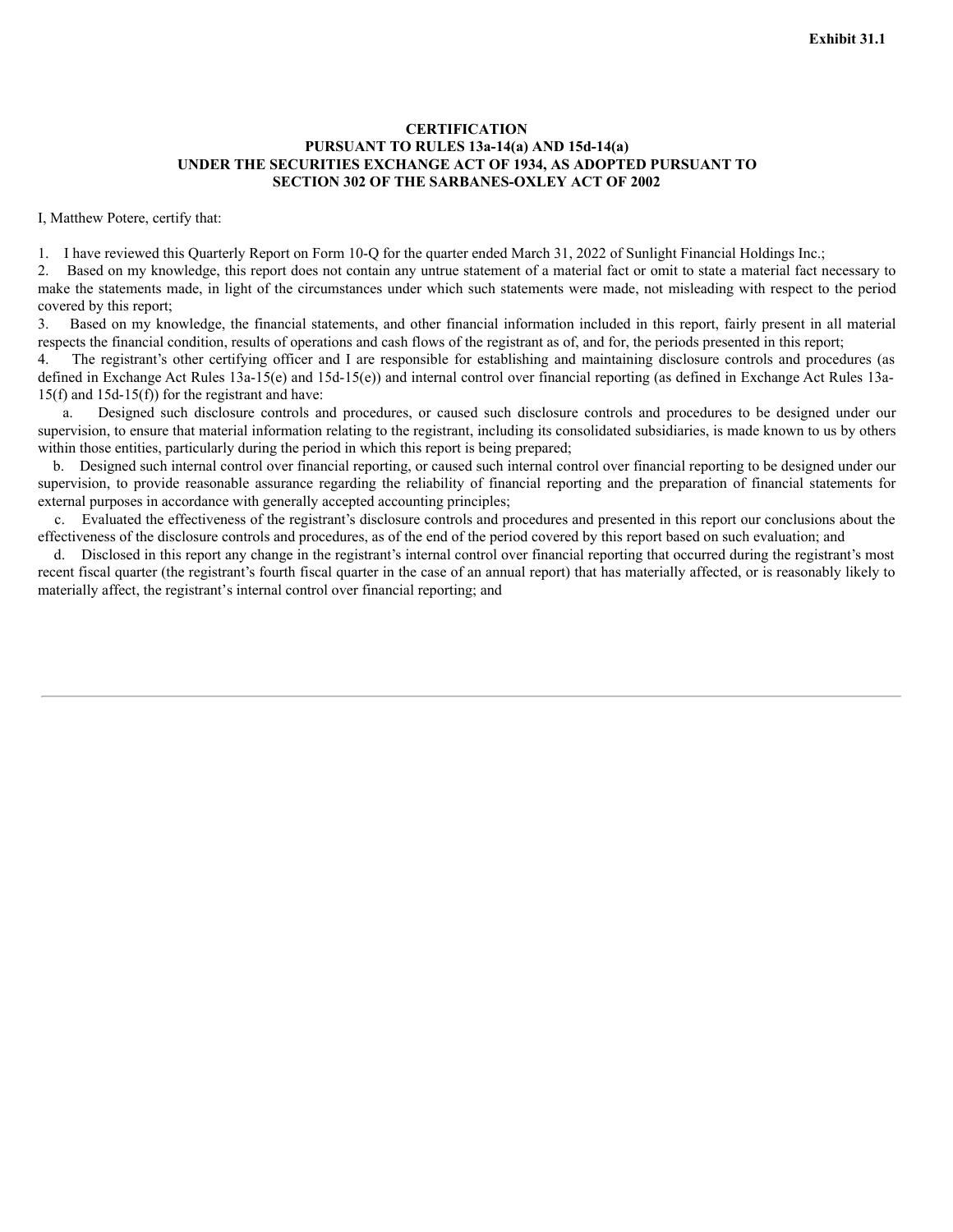5. The registrant's other certifying officer and I have disclosed, based on our most recent evaluation of internal control over financial reporting, to the registrant's auditors and the audit committee of the registrant's board of directors (or persons performing the equivalent functions):

a. All significant deficiencies and material weaknesses in the design or operation of internal control over financial reporting which are reasonably likely to adversely affect the registrant's ability to record, process, summarize and report financial information; and

b. Any fraud, whether or not material, that involves management or other employees who have a significant role in the registrant's internal control over financial reporting.

Date: May 16, 2022

By: /s/ Matthew Potere

Matthew Potere Chief Executive Officer (Principal Executive Officer)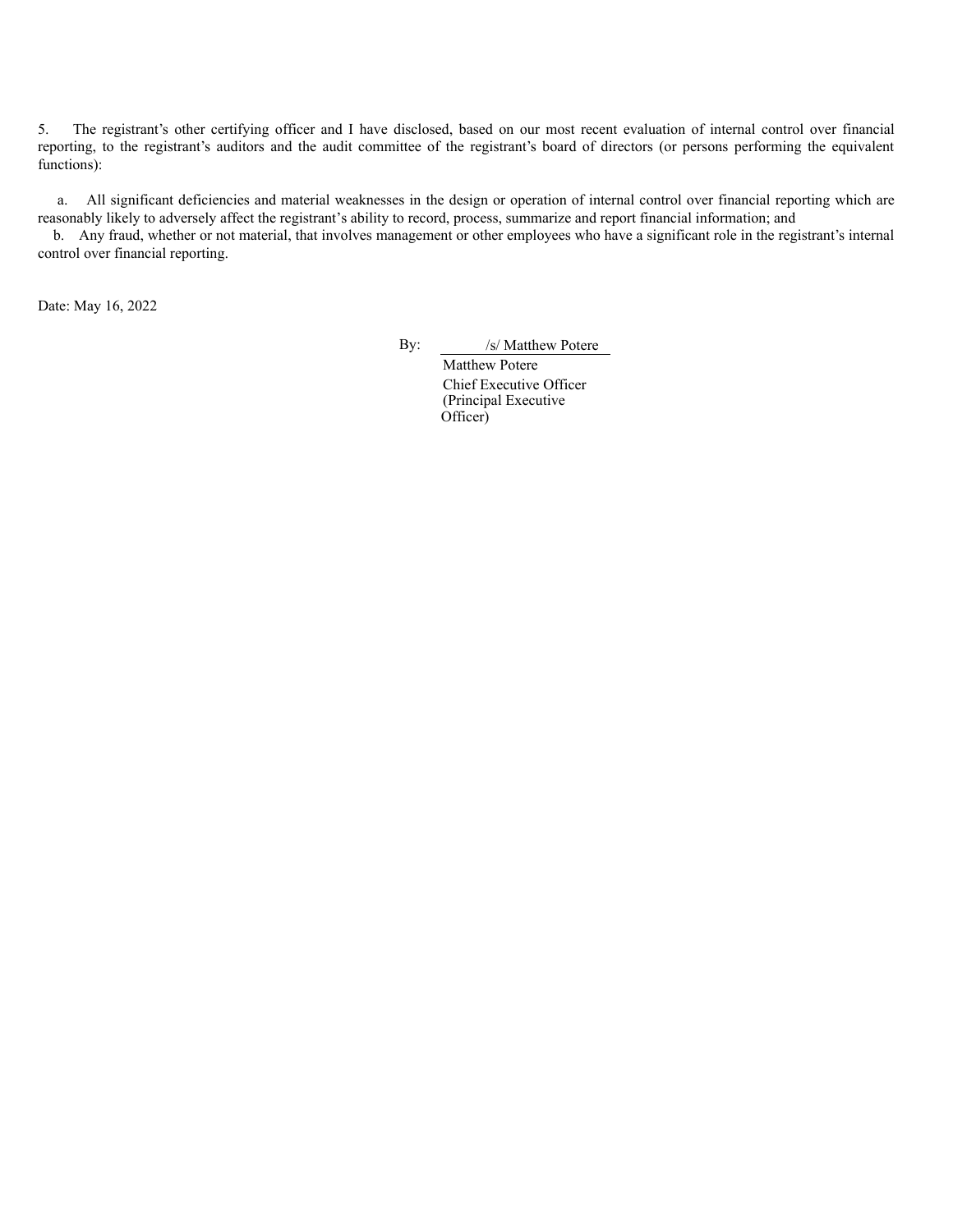# <span id="page-81-0"></span>**CERTIFICATION PURSUANT TO RULES 13a-14(a) AND 15d-14(a) UNDER THE SECURITIES EXCHANGE ACT OF 1934, AS ADOPTED PURSUANT TO SECTION 302 OF THE SARBANES-OXLEY ACT OF 2002**

I, Rodney Yoder, certify that:

1. I have reviewed this Quarterly Report on Form 10-Q for the quarter ended March 31, 2022 of Sunlight Financial Holdings Inc.;

2. Based on my knowledge, this report does not contain any untrue statement of a material fact or omit to state a material fact necessary to make the statements made, in light of the circumstances under which such statements were made, not misleading with respect to the period covered by this report;

3. Based on my knowledge, the financial statements, and other financial information included in this report, fairly present in all material respects the financial condition, results of operations and cash flows of the registrant as of, and for, the periods presented in this report;

4. The registrant's other certifying officer and I are responsible for establishing and maintaining disclosure controls and procedures (as defined in Exchange Act Rules 13a-15(e) and 15d-15(e)) and internal control over financial reporting (as defined in Exchange Act Rules 13a-15(f) and 15d-15(f)) for the registrant and have:

a. Designed such disclosure controls and procedures, or caused such disclosure controls and procedures to be designed under our supervision, to ensure that material information relating to the registrant, including its consolidated subsidiaries, is made known to us by others within those entities, particularly during the period in which this report is being prepared;

b. Designed such internal control over financial reporting, or caused such internal control over financial reporting to be designed under our supervision, to provide reasonable assurance regarding the reliability of financial reporting and the preparation of financial statements for external purposes in accordance with generally accepted accounting principles;

c. Evaluated the effectiveness of the registrant's disclosure controls and procedures and presented in this report our conclusions about the effectiveness of the disclosure controls and procedures, as of the end of the period covered by this report based on such evaluation; and

d. Disclosed in this report any change in the registrant's internal control over financial reporting that occurred during the registrant's most recent fiscal quarter (the registrant's fourth fiscal quarter in the case of an annual report) that has materially affected, or is reasonably likely to materially affect, the registrant's internal control over financial reporting; and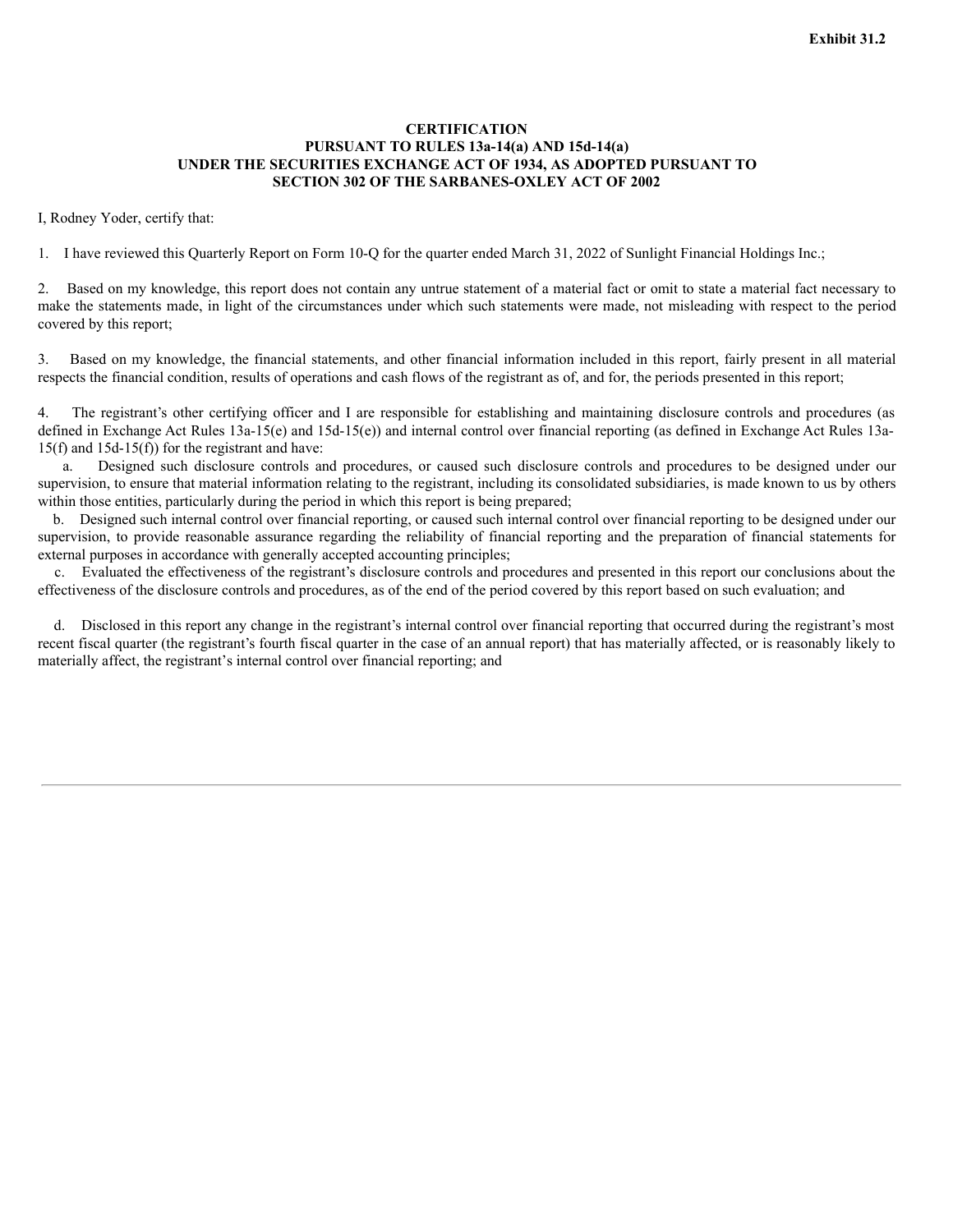5. The registrant's other certifying officer and I have disclosed, based on our most recent evaluation of internal control over financial reporting, to the registrant's auditors and the audit committee of the registrant's board of directors (or persons performing the equivalent functions):

a. All significant deficiencies and material weaknesses in the design or operation of internal control over financial reporting which are reasonably likely to adversely affect the registrant's ability to record, process, summarize and report financial information; and

b. Any fraud, whether or not material, that involves management or other employees who have a significant role in the registrant's internal control over financial reporting.

Date: May 16, 2022

By: /s/ Rodney Yoder

Rodney Yoder Chief Financial Officer (Principal Financial Officer)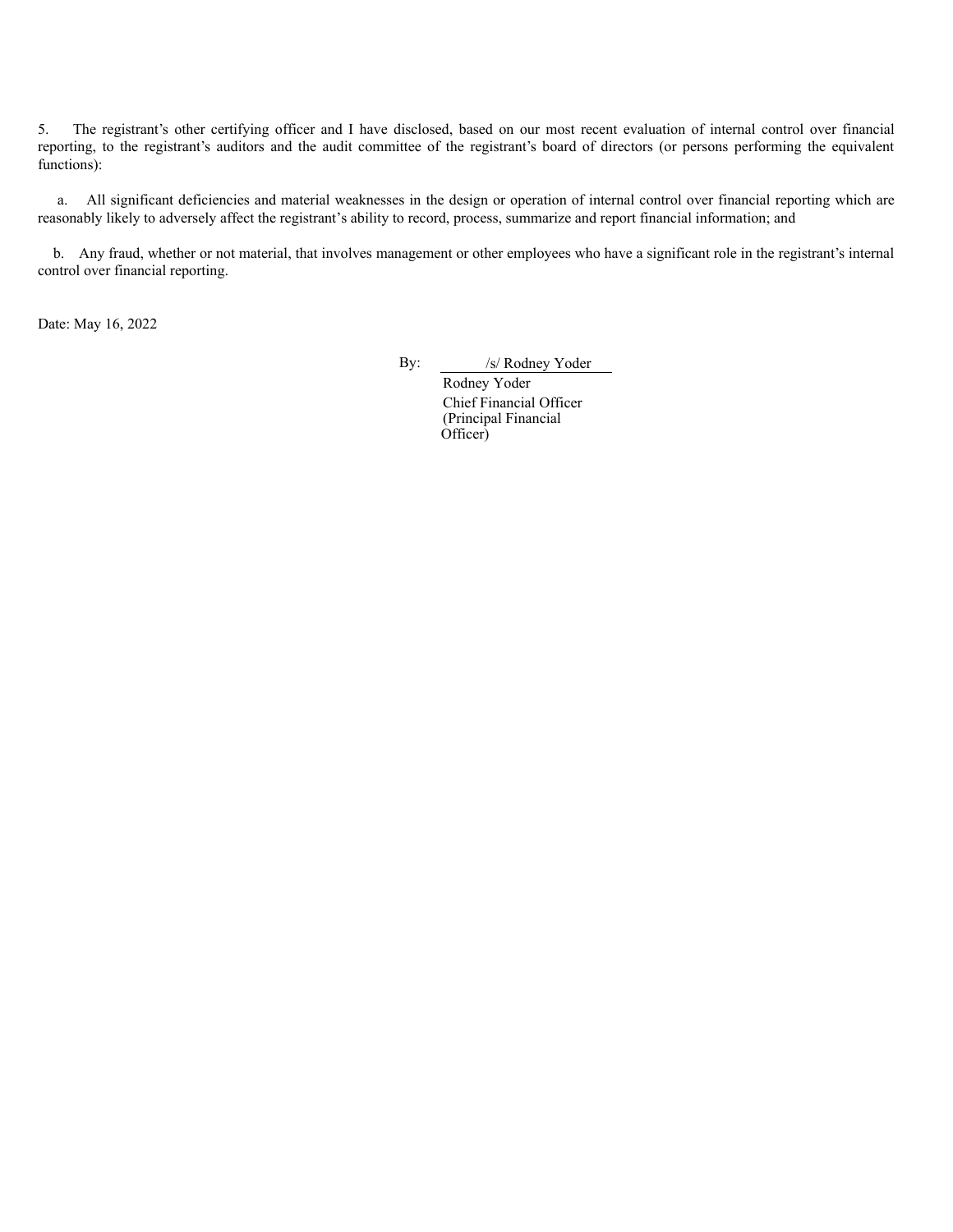# **CERTIFICATION PURSUANT TO 18 U.S.C. SECTION 1350, AS ADOPTED PURSUANT TO SECTION 906 OF THE SARBANES-OXLEY ACT OF 2002**

<span id="page-83-0"></span>In connection with the Quarterly Report of Sunlight Financial Holdings Inc. (the "Company") on Form 10-Q for the quarter ended March 31, 2022, as filed with the Securities and Exchange Commission on the date hereof (the "Report"), I, Matthew Potere, Chief Executive Officer of the Company, certify, pursuant to 18 U.S.C. Section 1350, as adopted pursuant to Section 906 of the Sarbanes-Oxley Act of 2002, that, to my knowledge:

(1) the Report fully complies with the requirements of Section 13(a) or 15(d) of the Securities Exchange Act of 1934; and (2) the information contained in the Report fairly presents, in all material respects, the financial condition and results of operations of the Company.

Date: May 16, 2022

By: /s/ Matthew Potere

Matthew Potere Chief Executive Officer (Principal Executive Officer)